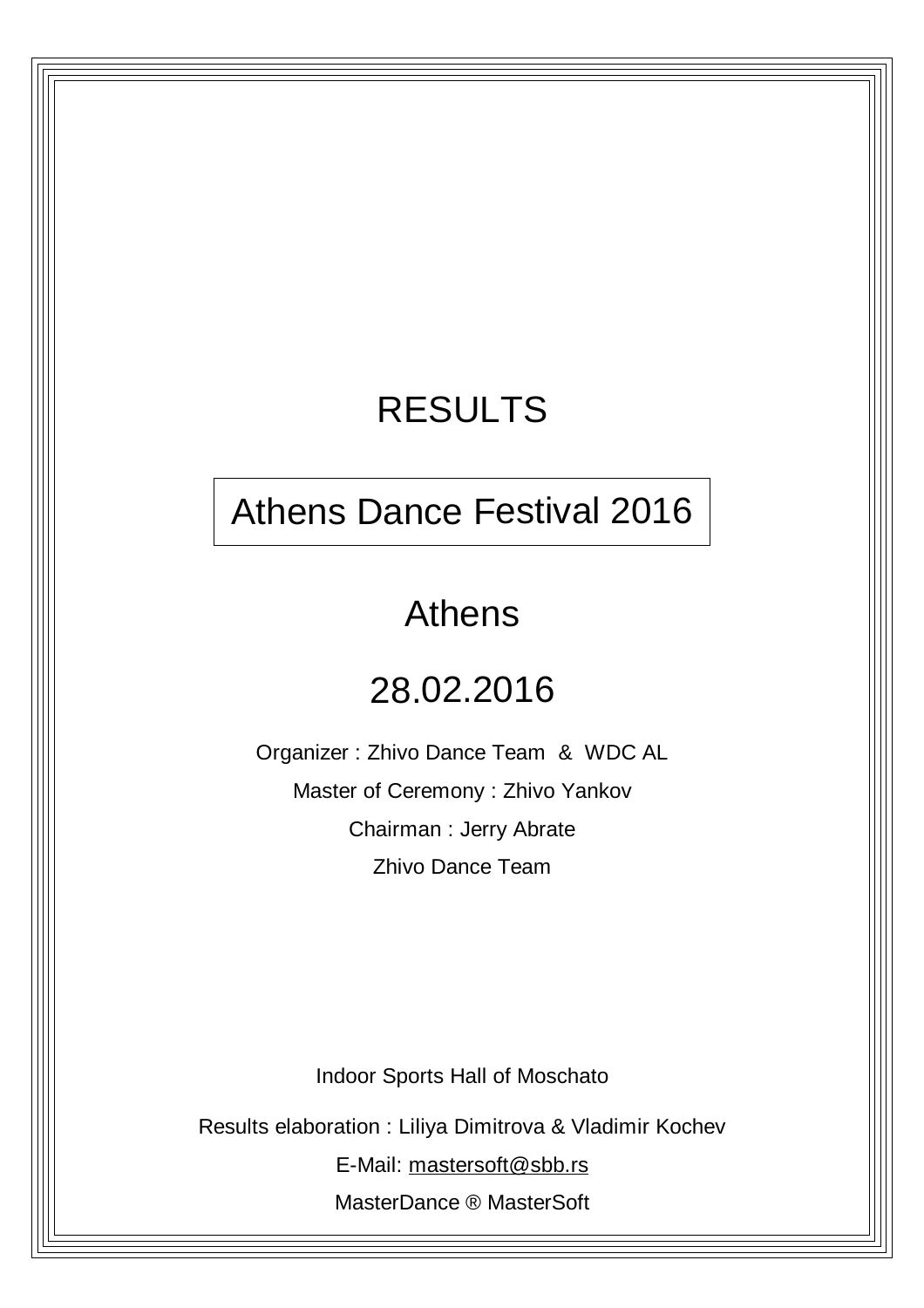|      | <b>COUNTRIES PARTICIPANTS</b> |                |       |        |      |
|------|-------------------------------|----------------|-------|--------|------|
| S.No | Country                       | Couples        | Form. | Member | Solo |
| 1    | <b>BULGARIA</b>               | 1              |       |        |      |
| 2    | <b>ENGLAND</b>                | 1              |       |        |      |
| 3    | <b>GREECE</b>                 | 82             | 12    |        | 72   |
| 4    | <b>ISRAEL</b>                 | 1              |       |        |      |
| 5    | <b>ITALY</b>                  | 29             |       |        |      |
| 6    | <b>MOLDOVA</b>                | 3              |       |        |      |
| 7    | <b>PORTUGAL</b>               | 1              |       |        |      |
| 8    | <b>UKRAINE</b>                | $\overline{2}$ |       |        |      |
| 9    | <b>UNITED KINGDOM</b>         | 1              |       |        |      |
|      | Total                         | 121            | 12    |        | 72   |

|          | <b>JUDGES</b>             |                   |
|----------|---------------------------|-------------------|
| Position | Judge                     | Country           |
| A        | Alexandros Fykias         | <b>GREECE</b>     |
| B        | Pelagia Kalyva            | <b>BULGARIA</b>   |
| C        | Alexander Khoroshikh      | <b>KAZAKHSTAN</b> |
| D        | Georgia Kloni             | <b>GREECE</b>     |
| F        | Vanesa Nomikou            | <b>GREECE</b>     |
| G        | Polly Proestaki           | <b>GREECE</b>     |
| H        | Natalia Razhnovskaya      | <b>GREECE</b>     |
| T        | <b>Dioletis Stamatios</b> | <b>GREECE</b>     |
| J        | Andrey Andronic           | <b>MOLDOVA</b>    |
| Κ        | Lisa Bellinger-Ivanets    | <b>ENGLAND</b>    |
| L        | Stefano Ceccarelli        | <b>ITALY</b>      |
| M        | Mauro D'Ambrosio          | <b>ITALY</b>      |
| N        | Mitko Dimitrov            | <b>BULGARIA</b>   |
| O        | <b>Andreas Grivas</b>     | <b>ITALY</b>      |
| P        | Oleg Lukianoff            | <b>ITALY</b>      |
| Q        | Carlo Oliva               | <b>ITALY</b>      |
| R        | Kostas Pananakakis        | <b>ITALY</b>      |
| S        | Kiril Pandov              | <b>ITALY</b>      |
| T        | Pietro Pilon              | <b>ITALY</b>      |
| U        | Marijana Sajic            | <b>SERBIA</b>     |
| V        | Victoria Suhorucico       | <b>MOLDOVA</b>    |
| W        | lana Surmay               | <b>UKRAINE</b>    |
| X        | Alessio Tattoli           | <b>ITALY</b>      |
| Y        | <b>Jose Torres</b>        | <b>PORTUGAL</b>   |
| Ζ        | Avraham Zur               | <b>ISRAEL</b>     |
| a        | Mariana Amirkhnian        | <b>ARMENIA</b>    |
| b        | Marcos Giakoumoglou       | <b>GREECE</b>     |
| с        | Georgia Kloni             | <b>GREECE</b>     |
| d        | Alexandros Stavropoulos   | <b>GREECE</b>     |
| f        | Tasos Xiarcho             | <b>GREECE</b>     |
| g        | Viky Agora                | <b>GREECE</b>     |
| h        | Ilias Bageorgos           | <b>GREECE</b>     |
| Ť        | Despina Lagoudaki         | <b>GREECE</b>     |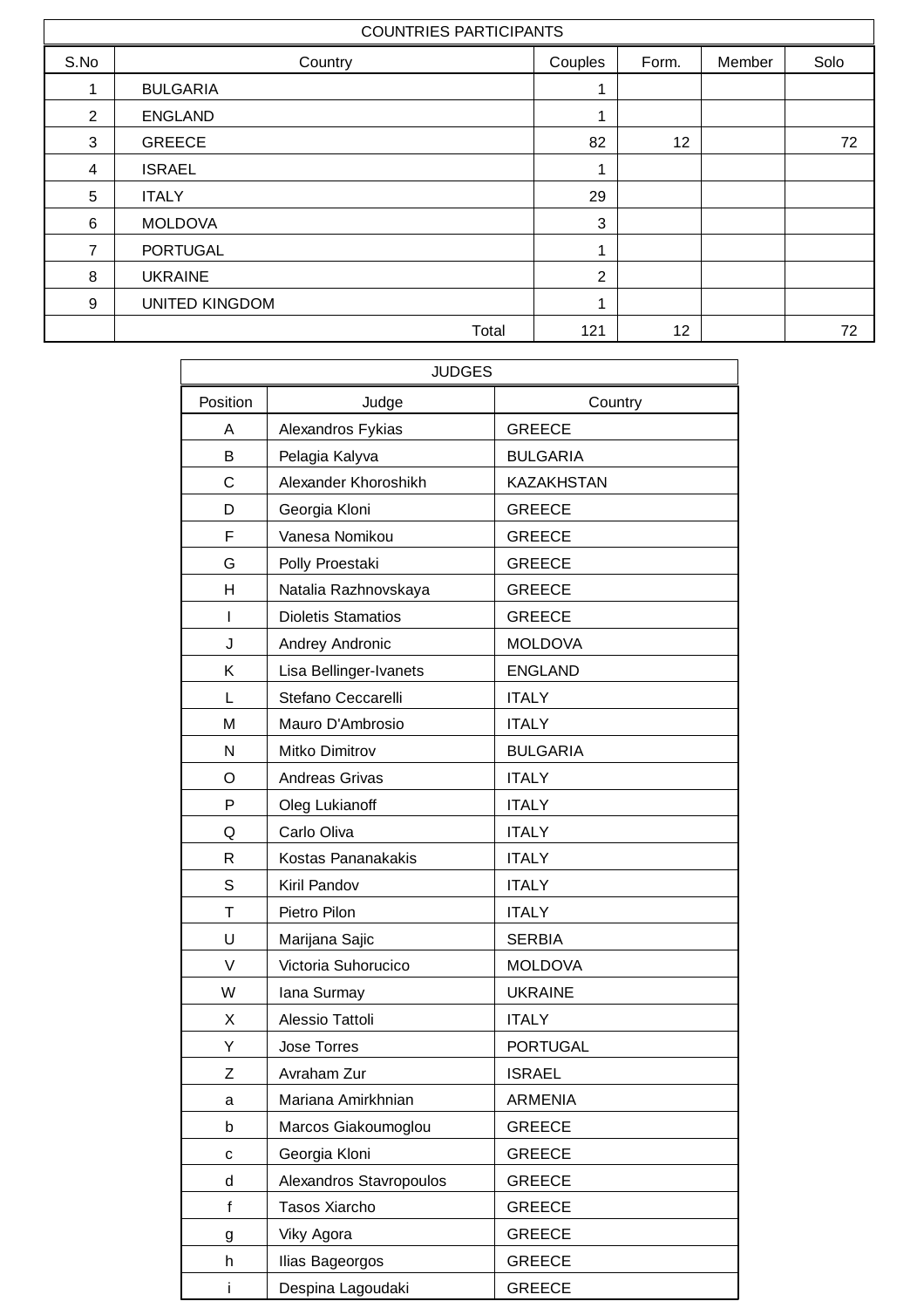| Position | Judge                   | Country       |
|----------|-------------------------|---------------|
|          | Aisha Vasiliki Kanaraki | <b>GREECE</b> |
| k        | Vasiliki Lymperopoulou  | <b>GREECE</b> |
|          | Niki Machaira           | <b>GREECE</b> |
| m        | Polly Proestaki         | <b>GREECE</b> |
| n        | Jerry Abrate            | <b>ITALY</b>  |

|        |                                                                                                  |                                                         |       | <b>FINAL ORDER</b><br>Professional Open LA |             |                                                                        |             |             | Couples<br>Countries |               |  |  |  |  |  |
|--------|--------------------------------------------------------------------------------------------------|---------------------------------------------------------|-------|--------------------------------------------|-------------|------------------------------------------------------------------------|-------------|-------------|----------------------|---------------|--|--|--|--|--|
|        | Athens Dance Festival 2016 Athens 28.02.2016<br><b>PASO DOBLE</b><br><b>JIVE</b><br><b>RUMBA</b> |                                                         |       |                                            |             |                                                                        |             |             |                      |               |  |  |  |  |  |
| Placel | StN                                                                                              | Couple                                                  | Round |                                            | CHA CHA CHA | <b>SAMBA</b><br>JKQSTUWYZn JKQSTUWYZn JKQSTUWYZn JKQSTUWYZn JKQSTUWYZn |             |             | x                    | Place         |  |  |  |  |  |
|        | 388                                                                                              | Alessandro Rizzo - Rosa di Petroantonio<br><b>ITALY</b> | Е     |                                            |             |                                                                        |             |             |                      |               |  |  |  |  |  |
|        | 3                                                                                                | Mistridis George - Filippa Zoga<br><b>GREECE</b>        |       | 22222223223                                | 22222222223 | 22222222223                                                            | 22222223223 | 23222332233 |                      | $\mathcal{P}$ |  |  |  |  |  |
| 3      | $\overline{2}$                                                                                   | Ignazio Contu - Luisella Zapparoli<br><b>ITALY</b>      |       | 33333332332                                | 33333333332 | 333333333332                                                           | 33333332332 | 32333223322 |                      | 3             |  |  |  |  |  |

|               |           |              |                |                |                |                | Judges         |                |                |                        |                |                | <b>RUMBA</b>             |                          | P              |                |   |                |                |                |                |                | Judges         |                |                |                |                |                          | CHA CHA CHA              |         |   |   |
|---------------|-----------|--------------|----------------|----------------|----------------|----------------|----------------|----------------|----------------|------------------------|----------------|----------------|--------------------------|--------------------------|----------------|----------------|---|----------------|----------------|----------------|----------------|----------------|----------------|----------------|----------------|----------------|----------------|--------------------------|--------------------------|---------|---|---|
| StN           |           |              |                |                |                |                |                |                |                | J K Q S T U W X Y Z    | n              | 1              | $1 - 2$                  | $1 - 3$                  |                | StN            | J |                | K Q S          |                | T              |                | U W X Y        |                |                | Z              | l n            | 1                        | $1 - 2$                  | $1 - 3$ | P |   |
| 2             |           | 3 3          |                | 3 3            | 3 <sup>1</sup> | 3 <sup>1</sup> | 3 <sup>1</sup> | $\overline{2}$ | 3              | 3                      | $\overline{2}$ | ۰              | 2                        | 11                       | 3              | $\overline{a}$ | 3 | 3              | 3              | 3              | 3              | 3              | 3              | 3              | 3              | 3              | $\overline{2}$ | ٠                        | 1                        | 11      | 3 |   |
|               | 32222     |              |                |                | $\overline{2}$ | $\overline{2}$ | $\overline{2}$ | $\overline{3}$ | $\overline{2}$ | 2                      | 3              | ÷              | 9                        | $\blacksquare$           | $\overline{2}$ | 3              | 2 | $\overline{2}$ | $\overline{2}$ | $\overline{2}$ | $\overline{2}$ | $\overline{2}$ | $\overline{2}$ | $\overline{2}$ | $\overline{2}$ | $\overline{2}$ | 3              | $\blacksquare$           | 10                       |         | 2 |   |
| 388           |           |              | 11             | 1              | 1              | 1              | 1              |                |                |                        |                | 11             | $\overline{\phantom{a}}$ | $\overline{\phantom{a}}$ | 1              | 388            |   | 1              | 1              | 1              | 1              | 1              | 1              | 1              | 1              | 1              |                | 11                       | ٠                        |         |   |   |
|               |           |              |                |                |                |                | Judges         |                |                |                        |                |                | <b>SAMBA</b>             |                          |                |                |   |                |                |                |                |                | Judges         |                |                |                |                |                          | PASO DOBLE               |         |   |   |
| StN           |           |              |                |                |                |                |                |                |                | J K Q S T U W X Y Z  n |                | 1              | $1 - 2$                  | $1 - 3$                  | P              | StN            | J |                | K Q S          |                | T              |                | UWXY           |                |                | Z              | l n            | 1                        | $1 - 2$                  | $1 - 3$ | P |   |
|               | 2 3 3 3 3 |              |                |                | 3 <sup>l</sup> | 3 <sup>l</sup> | $\overline{3}$ | $\overline{3}$ | $\overline{3}$ | $\vert$ 3              | 2              | $\blacksquare$ | 1                        | 11                       | 3              | 2              | 3 | 3              | 3              | 3              | 3              | 3              | 3              | $\overline{2}$ | 3              | 3              | $\overline{2}$ | $\overline{\phantom{0}}$ | 2                        | 11      | 3 |   |
| з             |           | 2 2          |                | 2 2            | $\overline{2}$ | $\overline{2}$ | $\overline{2}$ | $\overline{2}$ | $\overline{2}$ | $\overline{2}$         | 3              | ۰              | 10                       | $\overline{\phantom{0}}$ | $\overline{2}$ | 3              | 2 | $\overline{2}$ | $\overline{2}$ | $\overline{2}$ | $\overline{2}$ | $\overline{2}$ | $\overline{2}$ | 3              | $\overline{2}$ | $\overline{2}$ | 3              | ٠                        | 9                        |         | 2 |   |
| 388           |           | $\mathbf{1}$ | 1              | $\mathbf{1}$   | 1              | 1              | 1              | 1              | 1              | 1                      | 1              | 11             | ۰                        | $\overline{\phantom{a}}$ | 1              | 388            |   | $\mathbf{1}$   | 1              | 1              | 1              | 1              | 1              | 1              | 1              | 1              | 1              | 11                       | $\overline{\phantom{a}}$ |         |   |   |
|               |           |              |                |                |                |                | Judges         |                |                |                        |                |                | <b>JIVE</b>              |                          |                |                |   |                |                |                |                |                |                |                |                |                |                | <b>FINAL RESULT</b>      |                          |         |   |   |
| <b>StN</b>    |           |              |                |                |                |                |                |                |                | JKQSTUWXYZn            |                | 1              | $1 - 2$                  | $1 - 3$                  | P              | StN            |   |                | <b>RUM</b>     |                |                | <b>CHA</b>     |                |                | SAM            |                |                | PAS                      | JIV                      | X       | P | Q |
| 2             |           | 3 2 3        |                | 3 <sup>1</sup> | 3 <sup>l</sup> | $\overline{2}$ | $\overline{2}$ | 3 <sup>1</sup> | 3 <sup>1</sup> | $\overline{2}$         | $\overline{2}$ | ٠              | 5                        | 11                       | 3              | 388            |   | 1              |                |                |                | 1              |                |                | 1              |                |                | 1                        | 1                        | 5       | 1 | X |
| 3             |           | 2 3          | 2 <sup>1</sup> | $\overline{2}$ | $\overline{2}$ | 3              | $\overline{3}$ | $\overline{2}$ | $\overline{2}$ | $\overline{3}$         | 3              | ٠              | 6                        | $\blacksquare$           | $\overline{2}$ | 3              |   | $\overline{2}$ |                |                |                | $\mathfrak{p}$ |                |                | $\overline{2}$ |                |                | 2                        | $\mathfrak{p}$           | 10      | 2 | X |
| 388 1 1 1 1 1 |           |              |                |                | 1              | 1 <sup>1</sup> | 1              | $\mathbf{1}$   | 1              |                        |                | 11             | $\overline{\phantom{a}}$ | $\overline{\phantom{0}}$ | 1              | 2              |   | 3              |                |                |                | 3              |                |                | 3              |                |                | 3                        | 3                        | 15      | 3 | X |

|                |                                                                                                                                                                                                                                                                                                                           |                                                                                                         |                | <b>FINAL ORDER</b><br><b>WDC AL Amateur Open LA</b><br>Athens Dance Festival 2016 Athens 28.02.2016 |                                                                                       |                                                  |  |               | Couples<br>33<br>Countries |   |  |  |  |  |  |  |
|----------------|---------------------------------------------------------------------------------------------------------------------------------------------------------------------------------------------------------------------------------------------------------------------------------------------------------------------------|---------------------------------------------------------------------------------------------------------|----------------|-----------------------------------------------------------------------------------------------------|---------------------------------------------------------------------------------------|--------------------------------------------------|--|---------------|----------------------------|---|--|--|--|--|--|--|
| Place          | <b>SAMBA</b><br><b>PASO DOBLE</b><br><b>RUMBA</b><br>CHA CHA CHA<br><b>JIVE</b><br>StN<br>Couple<br>Round<br><b>JKNORSTWXYZan JKNORSTWXYZan JKNORSTWXYZan JKNORSTWXYZan JKNORSTWXYZan</b><br>3111121111131 3111162111111 3111162112131 3121121122231 3131141111131<br>Francesco Garofalo - Magdalena Amelia Strzesnicka F |                                                                                                         |                |                                                                                                     |                                                                                       |                                                  |  |               |                            |   |  |  |  |  |  |  |
|                | 11                                                                                                                                                                                                                                                                                                                        |                                                                                                         |                |                                                                                                     | 1                                                                                     |                                                  |  |               |                            |   |  |  |  |  |  |  |
|                |                                                                                                                                                                                                                                                                                                                           | <b>ITALY</b><br>JKNORSTWXYZan JKNORSTWXYZan JKNORSTWXYZan JKNORSTWXYZan JKNORSTWXYZan<br>$\mathfrak{p}$ |                |                                                                                                     |                                                                                       |                                                  |  |               |                            |   |  |  |  |  |  |  |
|                |                                                                                                                                                                                                                                                                                                                           |                                                                                                         |                |                                                                                                     | JKNORS. VKYZan JKNORSTVKYZan JKNORSTVKYZan JKNORSTVKYZan JKNORSTVKYZan                |                                                  |  |               | 64                         |   |  |  |  |  |  |  |
| $\overline{2}$ | 32                                                                                                                                                                                                                                                                                                                        | Silvio Antonio Anselmi - Marina Starchenko                                                              | F              |                                                                                                     | 1222577422213 1232547322233 1222715321213 1212646411113 1243667422213                 |                                                  |  |               |                            | 2 |  |  |  |  |  |  |
|                |                                                                                                                                                                                                                                                                                                                           | <b>ITALY</b>                                                                                            | $\overline{2}$ |                                                                                                     | <b>JKNORSTWXYZan JKNORS. WXYZa.</b>                                                   | <b>JKNORSTWYZan JKNORSTWYZan JK ORSTWYZan</b>    |  |               | 62                         | 2 |  |  |  |  |  |  |
|                |                                                                                                                                                                                                                                                                                                                           |                                                                                                         |                |                                                                                                     | <b>JKNORSTWYZan JKNORSTWYZa.</b>                                                      | JKNORSTWXYZan  JKNORSTWXYZan  JKNORSTWXYZan      |  |               | 64                         |   |  |  |  |  |  |  |
| 3              | 15                                                                                                                                                                                                                                                                                                                        | Giuseppe Mastandrea - Antonella Palermo                                                                 | F              |                                                                                                     | 2734842278622 2726811278322 2735831278522 2736812278622 2876812278622                 |                                                  |  |               |                            | 3 |  |  |  |  |  |  |
|                |                                                                                                                                                                                                                                                                                                                           | <b>ITALY</b>                                                                                            | $\mathcal{P}$  |                                                                                                     | JKNO, STW , Zan  JKN. , STW , Zan  J. NO, ST, X. Zan  J. NO, STW. Zan  J. NORSTW. Zan |                                                  |  |               | 49                         | 5 |  |  |  |  |  |  |
|                |                                                                                                                                                                                                                                                                                                                           |                                                                                                         |                |                                                                                                     | JKNORSTWYZan J. NORST, XYZan JKNORSTWYZan JKNORSTWYZan JKNORSTWYZan                   |                                                  |  |               | 63                         | 3 |  |  |  |  |  |  |
| 4              | 36                                                                                                                                                                                                                                                                                                                        | Vadim Potapov - Catrina Barbosa                                                                         | F              |                                                                                                     | 4465716567844 4364624457844 4446544557844 4353757556844 4414553555844                 |                                                  |  |               |                            | 4 |  |  |  |  |  |  |
|                |                                                                                                                                                                                                                                                                                                                           | <b>PORTUGAL</b>                                                                                         | $\overline{2}$ |                                                                                                     | <b>JKNORS. WXY. an JK. ORST. XY. an JKN. RSTWXYZan JKNORSTWXYZan JKNORSTWXY. an</b>   |                                                  |  |               | 58                         | 3 |  |  |  |  |  |  |
|                |                                                                                                                                                                                                                                                                                                                           |                                                                                                         |                |                                                                                                     | <b>JKNORSTWAYZan JKNORSTWAYZan JKNO. STWAYZan JKNORST. XY. an JKN. RSTWAYZan</b>      |                                                  |  |               | 61                         | 6 |  |  |  |  |  |  |
| 5              | 40                                                                                                                                                                                                                                                                                                                        | Vito Antonio Ottomano - Alessia Altieri                                                                 | F              |                                                                                                     | 5573265343477 5573255535567 5573257434467 5574265333577 6552226333577                 |                                                  |  |               |                            | 5 |  |  |  |  |  |  |
|                |                                                                                                                                                                                                                                                                                                                           | <b>ITALY</b>                                                                                            | $\mathfrak{p}$ | <b>JK ORSTWYZa.</b>                                                                                 |                                                                                       | . KNORS. VKYZ. n JKNORSTVKYZa.   JK. ORS. VKYZa. |  | JK ORSTVKYZa. | 54                         | 4 |  |  |  |  |  |  |
|                |                                                                                                                                                                                                                                                                                                                           |                                                                                                         |                |                                                                                                     | JKNORSTWYZan JK OR TWYZan JKNORSTWYZan JKNORSTWYZan JK ORSTWYZan                      |                                                  |  |               | 62                         | 5 |  |  |  |  |  |  |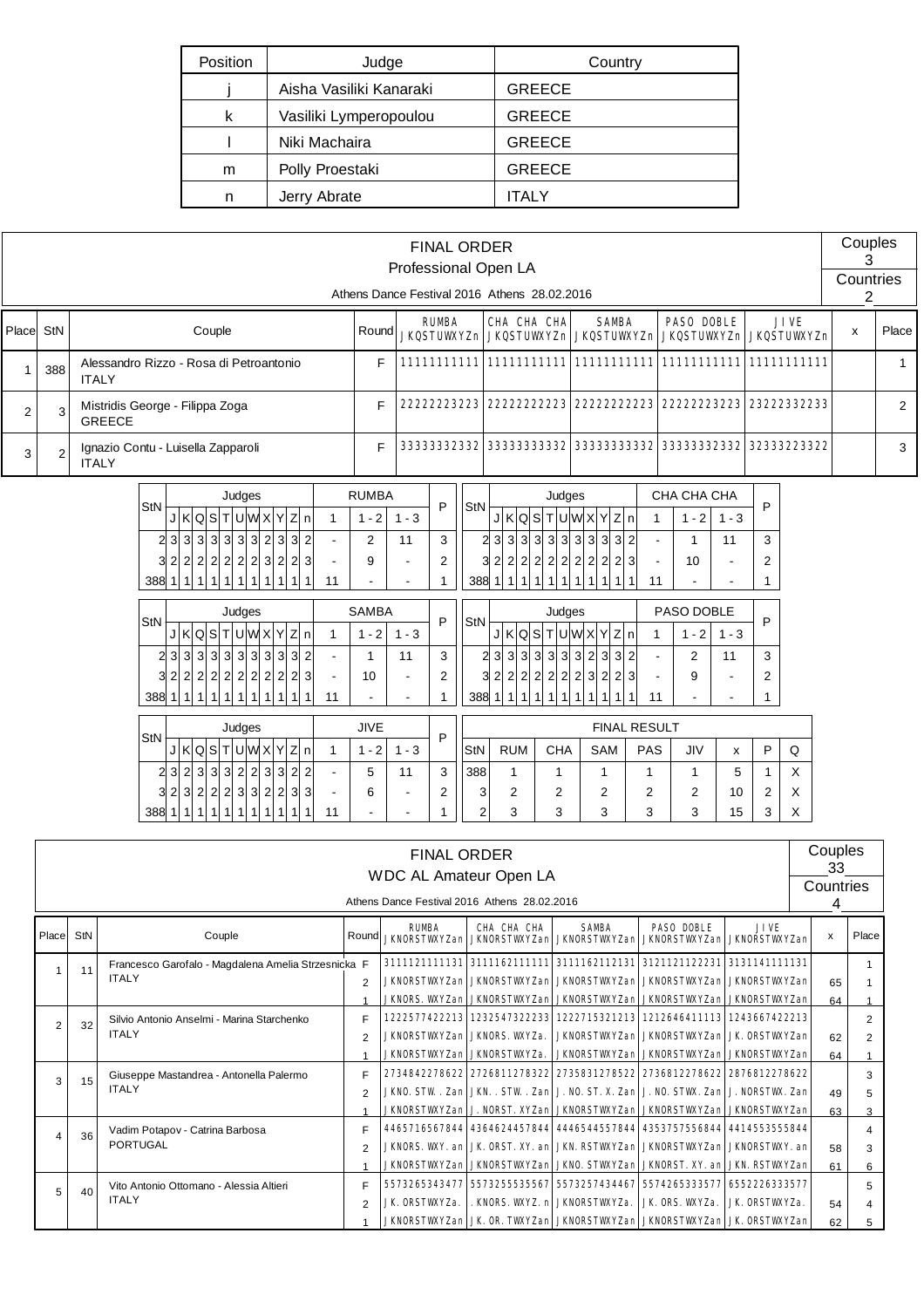| Place StN      |                | Couple                                                          | Round                          | <b>RUMBA</b>                             | CHA CHA CHA<br><b>JKNORSTWXYZan JKNORSTWXYZan JKNORSTWXYZan JKNORSTWXYZan JKNORSTWXYZan</b>                                                                                                                                                          | <b>SAMBA</b> | <b>PASO DOBLE</b>    | JIVE        | х              | Place               |
|----------------|----------------|-----------------------------------------------------------------|--------------------------------|------------------------------------------|------------------------------------------------------------------------------------------------------------------------------------------------------------------------------------------------------------------------------------------------------|--------------|----------------------|-------------|----------------|---------------------|
| 6              | 18             | Luca Frenceschinis - Elena Rovere                               | F.                             |                                          | 6856683856566  7845783864656  6854683865676  6845583765356  5725785866366                                                                                                                                                                            |              |                      |             |                | 6                   |
|                |                | <b>ITALY</b>                                                    | 2                              |                                          | J. . OR. T. XYZan J. NOR. T. XYZan J. . OR. T. XYZan J. NO. . T. XYZan J. NOR. T. XYZan                                                                                                                                                              |              |                      |             | 47             | 6                   |
|                |                |                                                                 | $\mathbf{1}$                   |                                          | <b>JK ORSTWYZan . KNOR, TWL. Zan JKNOR, TWYZan JKNORSTWYZan JKNORST. XYZan</b>                                                                                                                                                                       |              |                      |             | 59             | $\overline{7}$      |
| $\overline{7}$ | $\overline{7}$ | Andreas Ioannou - Martha Birli<br><b>GREECE</b>                 | F                              |                                          | 8347434685785 8458436786785 8367326786785 7467334687785 8387334687785<br>. KN. RSTW YZan   . KN. RSTW YZa.   . KN. RS. W YZ. n   . KN. RST. . YZ. n   . KN. RS. YZan                                                                                 |              |                      |             |                | $\overline{7}$      |
|                |                |                                                                 | 2<br>$\mathbf{1}$              |                                          | JKNORSTWYZa.   . KNORSTWY. an JKNORST. XYZa.   JKNORSTWYZAn   JKNORSTWYZ. n                                                                                                                                                                          |              |                      |             | 43<br>59       | 8<br>$\overline{7}$ |
|                |                | Simone Picca - Antonella Putignani                              | F                              |                                          | 7688358734358  6687378643478  7688478643358  8688478844468  7668478744458                                                                                                                                                                            |              |                      |             |                | 8                   |
| 8              | 301            | <b>ITALY</b>                                                    | 2                              |                                          | J. . ORS. VKYZ. .   JK. . RS. VKYZa.   JK. ORSTW YZa.   JK. OR. . VKYZa.   JK. ORST. XYZ. .                                                                                                                                                          |              |                      |             | 45             | 7                   |
|                |                |                                                                 | $\mathbf{1}$                   |                                          | JKNORSTVKYZan JKNORS. VKYZan JKNORSTVKYZan JK. ORSTVKYZan JKNORSTVKYZan                                                                                                                                                                              |              |                      |             | 63             | 3                   |
| 9              | 20             | Martin Yanchev - Asya Katsarska                                 | $\overline{2}$                 |                                          | . KN. RS. n  JKNORS. n  . KNO. S. W n  . K . RS. W an  . KN. . S. W n                                                                                                                                                                                |              |                      |             | 29             | 9                   |
|                |                | <b>BULGARIA</b>                                                 | $\mathbf{1}$                   |                                          | JKNORS. VKYZan  JK . RSTW . Zan  JK. ORS. VK. Zan  JKNORSTVKYZan  JKNORSTVKYZan                                                                                                                                                                      |              |                      |             | 57             | 9                   |
| 10             | 24             | Nicola Fanelli - Elena Pilipenko                                | 2                              |                                          | . K XY. an 0. . TWYZan . K XY. a.   . K XY. . n . K WY. an                                                                                                                                                                                           |              |                      |             | 27             | 10                  |
|                |                | <b>ITALY</b>                                                    | $\mathbf{1}$                   |                                          | . K. ORSTVKYZan J.K. O. STVKY. an J. NORSTVKYZan J. . ORSTVKYZan J.K. ORSTVKYZan                                                                                                                                                                     |              |                      |             | 56             | 10                  |
| 11             | 35             | Tanino Antonio - Carmelova<br><b>ITALY</b>                      | $\overline{2}$<br>$\mathbf{1}$ |                                          | $J_{1} \cdot 0 \ldots X Z_{n}$ . $J_{1} \cdot 0 \ldots X \ldots J_{n} \cdot 0 \ldots X \ldots J_{n} \cdot 0 R \ldots \ldots I J_{n} \cdot 0 \ldots Z_{n}$<br>JKNORS. . XYZa.   . KNORS. . XYZan   JKNOR. . VKYZa.   JK. OR. TVKYZa.   JK. ORSTVKYZa. |              |                      |             | 16             | 11                  |
|                |                | Spiridon Sagias - Christiana Katsopoulou                        | 2                              |                                          | . . N. W. $  \dots N$ . N. W.   N. . S. W.   N. W.                                                                                                                                                                                                   |              |                      |             | 51<br>10       | 12<br>12            |
| 12             | 33             | <b>GREECE</b>                                                   | $\mathbf{1}$                   |                                          | JKNORST. an J. NORST. XYZ. .   JKNORST. XYZan JKNORSTWXYZa.   JKNORSTWY. an                                                                                                                                                                          |              |                      |             | 53             | 11                  |
|                |                | Daniele Benedetti - Eleonora Mecali                             | $\overline{2}$                 |                                          |                                                                                                                                                                                                                                                      |              |                      | . . N.      | 6              | 13                  |
| 13             | 8              | <b>ITALY</b>                                                    | $\mathbf{1}$                   |                                          | JK OR. T. . YZ. n   NO. YZ. n   . K. OR. T. XYZ. .   . KNO. YZa.   . KNOR XYZan                                                                                                                                                                      |              |                      |             | 35             | 15                  |
| 14             | 13             | Gianluca Bonavolta - Rita Desiderio                             | $\overline{2}$                 |                                          | $\ldots$ N $\ldots$ T $\ldots$ $\ldots$ $\ldots$ T $\ldots$ $\ldots$ $\ldots$ $\ldots$ T $\ldots$ $\ldots$ $\ldots$ $\ldots$ $\ldots$ $\ldots$                                                                                                       |              |                      |             | 5              | 14                  |
|                |                | <b>ITALY</b>                                                    | $\mathbf{1}$                   |                                          | <b>J. NOR. T. XY.   JKNO. ST. XY. a.   JKNO. . T. XY. . n  JKN. R. T. X. . an  . K. OR. T. . Y.</b>                                                                                                                                                  |              |                      |             | 37             | 13                  |
| 15             | 26             | Nikos Mourkas - Marili Kourtesi                                 | $\overline{2}$                 |                                          |                                                                                                                                                                                                                                                      |              |                      |             | 2              | 15                  |
|                |                | <b>GREECE</b>                                                   | $\mathbf{1}$                   |                                          | . K TW YZa.   JKN. . STWXY.   JKN. . STW Y. . n  JKN. RSTW YZ. .   JKN. . STW                                                                                                                                                                        |              |                      |             | 37             | 13                  |
| 15             | 39             | Vincenzo Finestrone - Morgana Duni<br><b>ITALY</b>              | $\overline{2}$                 |                                          |                                                                                                                                                                                                                                                      |              |                      |             | 2              | 15                  |
|                |                |                                                                 | $\mathbf{1}$<br>$\mathbf{1}$   |                                          | J. . O. S. W. Z. n J. S. WAYZan O. S. W. Z. n J. STW. n J. . O. . T. X. Zan<br>. KN. RS. WK. . an   . K. W. Zan   RSTW. . an   O. S. WK. . an   NO. S. WK. . an                                                                                      |              |                      |             | 34<br>32       | 16<br>17            |
| 17             | 19             | Marko Pellegrino - Laura Sassi<br><b>ITALY</b>                  |                                |                                          |                                                                                                                                                                                                                                                      |              |                      |             |                |                     |
| 18             | 28             | Nikos Pikramenos - Vicky Basoukou<br><b>GREECE</b>              | $\mathbf{1}$                   |                                          | J. N. . STW YZan  . KN. . S. W YZa.   . K. . S. Y. a.   . K. . S. YZ. n  N. . S. W Y. . n                                                                                                                                                            |              |                      |             | 30             | 18                  |
| 19             | 34             | Stavros Arapakis - Amalia Bakopoulou<br><b>GREECE</b>           | $\mathbf{1}$                   |                                          | . KN. a. JKN. R. YZ. n JK. R. . WYZ. n . K. WYZ. n JK. R YZa.                                                                                                                                                                                        |              |                      |             | 28             | 19                  |
| 20             | 29             | Nikos Remoundos - Maria Apospori<br><b>GREECE</b>               | $\mathbf{1}$                   |                                          | $J_{\cdot} \ldots$ STW. Z. n $J_{\cdot} \ldots$ STW. $\ldots$ . $\ldots$ S. W. Za. $J_{\cdot} \ldots$ STW. Z. $\ldots$ N. . S. W. Z. .                                                                                                               |              |                      |             | 25             | 20                  |
| 21             | 23             | Michael Casciotto - Elisabetta Rutigliani<br><b>ITALY</b>       | $\mathbf{1}$                   |                                          | $\vert \ldots \mathbb{N} \ldots \mathbb{I}.$ $\mathbb{X} \ldots \vert$ J. $\ldots$ ORSTWL. $a. \vert J \ldots \mathbb{N} \ldots \mathbb{N} \ldots \mathbb{N}$ . $\ldots$ $\mathbb{N} \ldots \mathbb{N}$ . $\ldots$                                   |              |                      |             | 21             | 21                  |
| 22             | 21             | Mateo Mao - Myriam Dolce<br><b>ITALY</b>                        | 1                              |                                          | $\left  \ldots \mathbf{R} \ldots \ldots \mathbf{n} \right $ J. $\mathbf{0} \ldots \ldots \mathbf{n} \ldots \mathbf{R} \ldots \mathbf{n} \ldots \mathbf{n} \ldots \ldots \mathbf{n} \ldots \mathbf{n}$                                                |              |                      |             | 10             | 22                  |
| 23             | 10             | Filipos Rouvinas - Martina Spiratou<br><b>GREECE</b>            | $\mathbf{1}$                   |                                          |                                                                                                                                                                                                                                                      |              |                      |             | $\overline{7}$ | 23                  |
| 24             | 25             | Nikos Kapogiannis - Despina Rousaki<br><b>GREECE</b>            | $\mathbf{1}$                   |                                          | . W. $  \ldots R$                                                                                                                                                                                                                                    |              | $$ N. $$ W. . a. $ $ | . <b>a.</b> | 6              | 24                  |
| 24             | 27             | Nikos Nikolakis - Niki Gaky<br><b>GREECE</b>                    | $\mathbf{1}$                   |                                          | $\ldots$ N. $\vert \ldots$ N. R. W.                                                                                                                                                                                                                  | .            |                      |             | 6              | 24                  |
| 24             | 38             | Vincenzo Dibiase - Rita Riema<br><b>ITALY</b>                   | $\mathbf{1}$                   | .                                        | $\ldots$ . T. X. Z. .                                                                                                                                                                                                                                |              |                      |             | 6              | 24                  |
| 27             | 37             | Vagelis Filoitis - Christina Melabianaki<br><b>GREECE</b>       | $\mathbf{1}$                   |                                          | .                                                                                                                                                                                                                                                    |              |                      |             | 4              | 27                  |
| 28             | 22             | Memos Rousos - Ria Sanida<br><b>GREECE</b>                      | $\mathbf{1}$                   | $  \dots \dots \dots Y$                  | <b>R</b>                                                                                                                                                                                                                                             | .            | $\ldots$ N. $\vert$  |             | 3              | 28                  |
| 28             | 31             | Papaderos Pavlos - Papaderou Zoi<br><b>GREECE</b>               | $\mathbf{1}$                   | $  \dots \dots \textbf{T} \dots \dots  $ | . T.                                                                                                                                                                                                                                                 |              |                      | . <b>.</b>  | 3              | 28                  |
| 30             | 12             | Gerasimos Makrygiannis - Kleopatra Makrygianni<br><b>GREECE</b> | $\mathbf{1}$                   |                                          |                                                                                                                                                                                                                                                      | . <b>K n</b> | .                    |             | 2              | 30                  |
| 30             | 14             | Giorgos Savidis - Eftichia Tsiamoura<br><b>GREECE</b>           | $\mathbf{1}$                   | . <b>X</b> .                             | .                                                                                                                                                                                                                                                    |              |                      |             | 2              | 30                  |
| 32             | 6              | Alkis Kotsas - Stella Sani<br><b>GREECE</b>                     | $\mathbf{1}$                   |                                          |                                                                                                                                                                                                                                                      | .            | .                    |             | 0              | 32                  |
| 32             | 30             | Panagiotis Mamasoulas - Natalia Boubaliki<br><b>GREECE</b>      | $\mathbf{1}$                   |                                          |                                                                                                                                                                                                                                                      |              |                      |             | 0              | 32                  |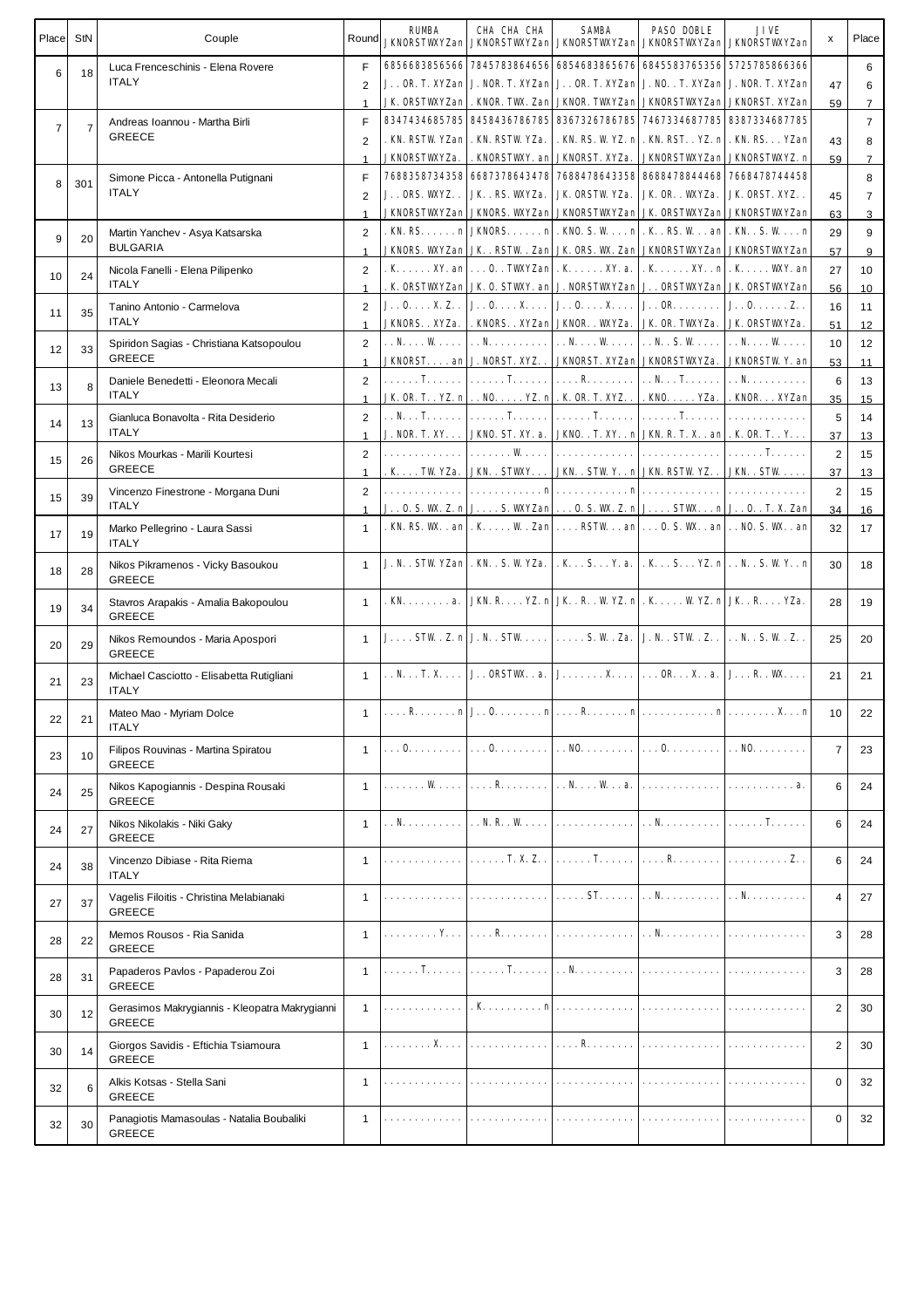|             |                   |                |                         |                         |                              |                |                              | Judges                    |                           |                 |                |                         |              |                                |                |                          |                     | <b>RUMBA</b>           |                |        |                |         |                |
|-------------|-------------------|----------------|-------------------------|-------------------------|------------------------------|----------------|------------------------------|---------------------------|---------------------------|-----------------|----------------|-------------------------|--------------|--------------------------------|----------------|--------------------------|---------------------|------------------------|----------------|--------|----------------|---------|----------------|
| StN         | J                 | K              | N                       | O                       | R                            | S              | т                            | W                         | X                         | Υ               | Ζ              | a                       | n            | 1                              | $1 - 2$        | $1 - 3$                  | $1 - 4$             | $1 - 5$                | $1 - 6$        |        | $1 - 7$        | $1 - 8$ | P              |
| 7           | 8                 | 3              | $\overline{4}$          | 7                       | $\overline{4}$               | 3              | 4                            | 6                         | 8                         | 5               | $\overline{7}$ | 8                       | 5            | $\ddot{\phantom{0}}$           |                | 2                        | 5                   | 7.28                   |                |        |                |         | 6              |
| 11          | 3                 | 1              | 1                       | 1                       | 1                            | $\overline{2}$ | 1                            | 1                         | 1                         | 1               | 1              | 3                       | 1            | 10                             |                | $\overline{\phantom{a}}$ | ٠                   |                        |                |        |                |         | 1              |
| 15          | $\overline{2}$    | 7              | 3                       | 4                       | 8                            | $\overline{4}$ | $\overline{\mathbf{c}}$      | 2                         | 7                         | 8               | 6              | 2                       | 2            | ä,                             | 5              | 6                        | 8                   |                        |                |        |                |         | 3              |
| 186         |                   | 8              | 5                       | 6                       | 6                            | 8              | 3                            | 8                         | 5                         | 6               | 5              | 6                       | 6            |                                |                | 1                        | 1                   | 4                      | 10             |        |                |         | 7              |
| $32$ 1      |                   | $\overline{2}$ | $\overline{2}$          | $\overline{\mathbf{c}}$ | 5                            | 7              | 7                            | 4                         | $\mathbf{2}$              | 2               | $\overline{2}$ | 1                       | 3            | 2                              | 8              | ٠                        | ٠                   |                        | ä,             |        | ÷              |         | 2              |
| 36 4        |                   | 4              | 6                       | 5                       | 7                            | 1              | 6                            | 5                         | 6                         | $\overline{7}$  | 8              | 4                       | 4            | 1                              | 1              | 1                        | 5                   | 7.27                   | ä,             |        |                |         | 5              |
| $40\vert 5$ |                   | 5              | $\overline{7}$          | 3                       | $\overline{\mathbf{c}}$      | 6              | 5                            | 3                         | 4                         | 3               | 4              | 7                       | 7            |                                | 1              | 4                        | 6                   | 9                      |                |        |                |         | 4              |
| 301         | 7                 | 6              | 8                       | 8                       | 3                            | 5              | 8                            | $\overline{7}$            | 3                         | 4               | 3              | 5                       | 8            |                                |                | 3                        | 4                   | 6                      | 7              |        |                |         | 8              |
|             |                   |                |                         |                         |                              |                |                              | Judges                    |                           |                 |                |                         |              |                                |                |                          |                     | CHA CHA CHA            |                |        |                |         |                |
| StN         |                   | J K N          |                         | O R                     |                              | S              | Т                            | W                         | X                         | Y               | Ζ              | a                       | $\mathsf{n}$ | 1                              | $1 - 2$        | $1 - 3$                  | $1 - 4$             | $1 - 5$                | $1 - 6$        |        | $1 - 7$        | $1 - 8$ | P              |
| 7           | 8                 | $\overline{4}$ | 5                       | 8                       | $\overline{4}$               | 3              |                              | $\overline{7}$            | 8                         | 6               | $\overline{7}$ | 8                       |              | $\overline{a}$                 | ä,             | 1                        | 3                   |                        | 7.33           |        | ä,             |         | 8              |
| 11          | 3                 | 1              | 1                       | 1                       | 1                            | 6              | 6<br>$\overline{\mathbf{c}}$ | 1                         | 1                         | 1               | 1              | 1                       | 5<br>1       | 10                             |                |                          |                     | 5                      |                |        |                |         | 1              |
| 15 2        |                   | 7              | $\overline{2}$          | 6                       | 8                            | 1              | 1                            | $\overline{2}$            | 7                         | 8               | 3              | $\overline{\mathbf{c}}$ | 2            | 2                              | 7              | ٠                        | ٠                   | ٠                      | ä,             |        | ÷              |         | 2              |
| $18$ 7      |                   | 8              | 4                       | 5                       | 7                            | 8              | 3                            | 8                         | 6                         | $\vert 4 \vert$ | 6              | 5                       | 6            | ٠                              | ٠              | 1                        | 3                   | 5                      | 8              |        | ٠              |         | 6              |
| $32$ 1      |                   | $\overline{c}$ | 3                       | $\overline{2}$          | 5                            | 4              | 7                            | 3                         | $\overline{\mathbf{c}}$   | $\mathbf{2}$    | $\overline{c}$ | 3                       | 3            | 1                              | 6              | 10                       |                     |                        |                |        |                |         | 3              |
| 36 4        |                   | 3              | 6                       | 4                       | 6                            | $\overline{2}$ | 4                            | 4                         | 5                         | $\overline{7}$  | 8              | 4                       | 4            | $\blacksquare$                 | 1              | 2                        | 8                   | ä,                     | ä,             |        |                |         | 4              |
| 40          | 5                 | 5              | $\overline{7}$          | 3                       | 2                            | 5              | 5                            | 5                         | 3                         | 5               | 5              | 6                       | 7            | ٠                              | 1              | 3                        | 3                   | 10                     |                |        |                |         | 5              |
| 301         | 6                 | 6              | 8                       | $\overline{7}$          | 3                            | 7              | 8                            | 6                         | 4                         | $\mathbf{3}$    | 4              | 7                       | 8            |                                | ÷,             | 2                        | 4                   | 4                      | 7.32           |        |                |         | 7              |
|             |                   |                |                         |                         |                              |                |                              |                           |                           |                 |                |                         |              |                                |                |                          |                     |                        |                |        |                |         |                |
| StN         |                   |                |                         |                         |                              |                |                              | Judges                    |                           |                 |                |                         |              |                                |                |                          |                     | <b>SAMBA</b>           |                |        |                |         | P              |
|             | J                 | K N O          |                         |                         | $\mathsf R$                  | S              | Τ                            | W X Y                     |                           |                 | Z              | a                       | n            | 1                              | $1 - 2$        | $1 - 3$                  | $1 - 4$             | $1 - 5$                | $1 - 6$        |        | $1 - 7$        | $1 - 8$ |                |
| 7           | 8                 | 3              | 6                       | $\overline{7}$          | 3                            | $\overline{2}$ | 6                            | $\overline{7}$            | 8                         | 6               | 7              | 8                       | 5            | $\blacksquare$                 | 1              | 3                        | 3                   | 4                      | 7.31           |        | 10             |         | 7              |
| 11          | 3                 | 1              | 1                       | 1                       | 1                            | 6              | $\overline{\mathbf{c}}$      | 1                         | 1                         | $\mathbf{2}$    | 1              | 3                       | 1            | 8                              |                |                          | ٠                   |                        |                |        |                |         | 1              |
| $15$ 2      |                   | 7              | 3                       | 5                       | 8                            | 3              | 1                            | $\overline{2}$            | 7                         | 8 <sup>2</sup>  | 5              | 2                       | 2            | 1                              | 5              | $\overline{7}$           |                     |                        |                |        |                |         | 3              |
| 18 6        |                   | 8              | 5                       | 4                       | 6                            | 8              | 3                            | 8                         | 6                         | 5               | 6              | $\overline{7}$          | 6            |                                |                | 1                        | 2                   | 4                      | 9              |        |                |         | 6              |
| $32$ 1      |                   | 2              | $\overline{\mathbf{c}}$ | $\overline{2}$          | 7                            | 1              | 5                            | 3                         | 2                         | 1               | 2              | 1                       | 3            | 4                              | 9              |                          |                     |                        |                |        |                |         | 2              |
| 36 4        |                   | 4              | 4                       | 6                       | 5                            | 4              | 4                            | 5                         | 5                         | 7               | 8              | 4                       | 4            |                                |                | $\overline{\phantom{a}}$ | 7                   |                        |                |        |                |         | 4              |
| 40          | 5                 | 5              | $\overline{7}$          | 3                       | 2                            | 5              | 7                            | 4                         | 3                         | 4               | 4              | 6                       | 7            | $\blacksquare$                 | 1              | 3                        | 6                   | 9                      |                |        |                |         | 5              |
| 301         | 7                 | 6              | 8                       | 8                       | 4                            | 7              | 8                            | 6                         | 4                         | 3 <sup>2</sup>  | 3              | 5                       | 8            | ٠                              | ٠              | 2                        | 4                   | 5                      | 7.31           |        | 9              | ä,      | 8              |
|             |                   |                |                         |                         |                              |                |                              | Judges                    |                           |                 |                |                         |              |                                |                |                          |                     |                        |                |        |                |         |                |
|             |                   |                |                         |                         |                              |                |                              |                           |                           |                 |                |                         |              |                                |                |                          |                     |                        |                |        |                |         |                |
| StN         |                   |                |                         |                         |                              |                |                              |                           |                           |                 |                |                         |              |                                |                |                          |                     | PASO DOBLE             |                |        |                |         | P              |
|             | J                 | K N            |                         | O                       | R                            | S              | Τ                            | W                         | Χ                         | Υ               | Ζ              | a                       | n            | 1                              | $1 - 2$        | $1 - 3$                  | $1 - 4$             | $1 - 5$                | $1 - 6$        |        | $1 - 7$        | $1 - 8$ |                |
| 7           | $\overline{7}$    | 4              | 6                       | $\overline{7}$          | 3                            | 3              | 4                            | 6                         | 8                         | $\overline{7}$  | $\overline{7}$ | 8                       | 5            | $\qquad \qquad \blacksquare$   |                | 2                        | 4                   | 5                      | 7<br>ä,        |        |                |         | 7              |
| 11          | 3                 | 1              | $\overline{2}$          | 1                       | 1                            | 2              | 1                            | 1                         | 2                         | 2               | 2              | 3                       | 1            | 6                              | 11             | ÷,                       |                     |                        | ä,             |        |                |         | 1              |
| 15          | $\overline{2}$    | 7              | 3                       | 6                       | 8                            | 1              | 2                            | 2                         | 7                         | 8               | 6              | 2                       | 2            | 1                              | 6<br>÷,        | 7                        |                     | 7                      |                |        |                |         | 3              |
| 18          | 6                 | 8              | 4                       | 5                       | 5                            | 8<br>4         | 3                            | $\overline{7}$<br>4       | 6                         | 5               | 3              | 5<br>1                  | 6            | 6                              |                | 2                        | 3<br>٠              | $\blacksquare$         |                |        |                |         | 6              |
| 32 1        | 4                 | 2              | $\mathbf{1}$<br>5       | $\mathbf{2}$<br>3       | 6<br>7                       |                | 6<br>7                       |                           | 1                         | 1               | 1              | 4                       | 3<br>4       |                                | 8              | 2                        |                     |                        |                |        |                |         | 2              |
| 36          |                   | 3              |                         | 4                       |                              | 5              |                              | 5 <sup>5</sup>            | 5 <sup>5</sup>            |                 | 6 8            | 7                       |              | $\frac{1}{2}$                  | 1              | 4                        | 5<br>5              | 9.38                   | ٠              |        |                |         | 5<br>4         |
| 301 8       | 40 5              |                | 5 7<br>6 8              | 8                       | $\overline{\mathbf{c}}$<br>4 | 6<br>7         | 5<br>8                       | 3<br>8 <sup>1</sup>       | 3 <sup>2</sup><br>$\vert$ | 4 <sup>1</sup>  | 3 5<br>4       | 6                       | 7<br>8       | $\frac{1}{2}$                  |                | ÷.                       | $\overline{4}$      | 9.35<br>$\overline{4}$ | 6              |        | $\overline{7}$ | -       | 8              |
|             |                   |                |                         |                         |                              |                |                              |                           |                           |                 |                |                         |              |                                |                |                          |                     |                        |                |        |                |         |                |
| StN         |                   |                |                         |                         |                              |                |                              | Judges                    |                           |                 |                |                         |              |                                |                |                          |                     | JIVE                   |                |        |                |         | P              |
|             |                   |                |                         |                         |                              |                |                              | J K N O R S T W X Y Z a n |                           |                 |                |                         |              | 1                              | $1 - 2$        | $1 - 3$                  | $1 - 4$             | $1 - 5$                | $1 - 6$        |        | $1 - 7$        | $1 - 8$ |                |
|             | 7 8 3             |                | 8 <sup>1</sup>          | $\overline{7}$          | 3                            | 3              | $\overline{4}$               | 6                         | 8 <sup>2</sup>            |                 | 7 7            |                         | 8 5          | $\blacksquare$                 | ÷,             | 3                        | 4                   | 5                      | 6              |        | 9              |         | 8              |
|             | 11 3              | 1              | 3                       | $\overline{1}$          | 1                            | 4              | 1                            | 1                         | 1                         | 1               | 1              | 3 1                     |              | 9                              | $\blacksquare$ |                          | ۰                   |                        | $\frac{1}{2}$  |        |                |         | 1              |
|             | $15$ 2 8 7 6      |                |                         |                         | 8                            | 1              | $\overline{\mathbf{c}}$      | $\mathbf{2}$              | 7                         |                 | 8 6 2 2        |                         |              | 1                              | 6              | 6                        | 6                   | 6                      | 8              |        |                |         | 6              |
|             | $18\vert 5 \vert$ | 7              | $\vert$ 2               | 5                       | 7                            | 8              | 5                            | 8                         | 6                         |                 | 6 3 6          |                         | 6            | ۰                              | 1              | 2                        | 2                   | 5                      | 9              |        |                |         | 5              |
| 32 1        |                   |                | 2 4                     | 3                       | 6                            | 6              | $\overline{7}$               | $\vert 4 \vert$           | 2                         |                 | 2 2            | $\mathbf{1}$            | 3            | 2                              | 6              | 8                        | ٠                   |                        |                |        |                |         | 2              |
|             | 36   4   4   1    |                |                         | $\overline{4}$          | 5                            | 5              | 3                            | 5 <sup>5</sup>            | 5 <sup>2</sup>            |                 | 5 8            | $\overline{4}$          | 4            | 1                              | 1              | 2                        | 7                   |                        |                |        |                |         | 3              |
|             | 40 6 5 5          |                |                         | $\overline{2}$          | $\overline{\mathbf{c}}$      | 2              | 6                            | $\lvert 3 \rvert$         | 3 <sup>2</sup>            |                 | 3 5            | 7                       | 7            |                                | 3              | 6                        | 6                   | 9                      |                |        |                |         | 4              |
| 301 7       |                   |                | 6 6                     | 8                       | 4                            | 7              | 8                            | 7                         | $\vert$                   | $\vert$         | 4              | 5                       | 8            |                                |                |                          | 4                   | 5                      | $\overline{7}$ |        |                |         | $\overline{7}$ |
|             |                   |                |                         |                         |                              |                |                              |                           |                           |                 |                |                         |              |                                |                |                          |                     |                        |                |        |                |         |                |
|             |                   |                |                         |                         |                              | StN            |                              |                           | <b>RUM</b>                |                 |                |                         | <b>CHA</b>   | SAM                            | FINAL RESULT   | PAS                      | JIV                 | x                      | P              | Q      |                |         |                |
|             |                   |                |                         |                         |                              |                |                              |                           |                           |                 |                |                         |              |                                |                |                          |                     |                        |                |        |                |         |                |
|             |                   |                |                         |                         |                              | 11             |                              |                           | 1<br>2                    |                 |                |                         | $\mathbf{1}$ | $\mathbf{1}$<br>$\overline{2}$ |                | $\mathbf{1}$             | $\mathbf{1}$        | 5                      | 1<br>2         | Χ      |                |         |                |
|             |                   |                |                         |                         |                              |                | 32<br>15                     |                           | 3                         |                 |                | 3<br>2                  |              | 3                              |                | $\overline{c}$<br>3      | $\overline{c}$<br>6 | 11<br>17               | 3              | Χ<br>Χ |                |         |                |
|             |                   |                |                         |                         |                              |                | 36                           |                           | 5                         |                 |                | 4                       |              | 4                              |                | 5                        | 3                   | 21                     | 4              | Χ      |                |         |                |
|             |                   |                |                         |                         |                              |                | 40                           |                           | 4                         |                 |                | 5                       |              | 5                              |                | 4                        | 4                   | 22                     | 5              | Χ      |                |         |                |
|             |                   |                |                         |                         |                              |                | 18                           |                           | $\overline{7}$            |                 |                | 6                       |              | 6                              |                | 6                        | 5                   | 30                     | 6              | X      |                |         |                |
|             |                   |                |                         |                         |                              |                | $\overline{7}$               |                           | 6                         |                 |                | 8                       |              | 7                              |                | 7                        | 8                   | 36                     | 7              | X      |                |         |                |
|             |                   |                |                         |                         |                              | 301            |                              |                           | 8                         |                 |                | 7                       |              | 8                              |                | 8                        | $\overline{7}$      | 38                     | 8              | X      |                |         |                |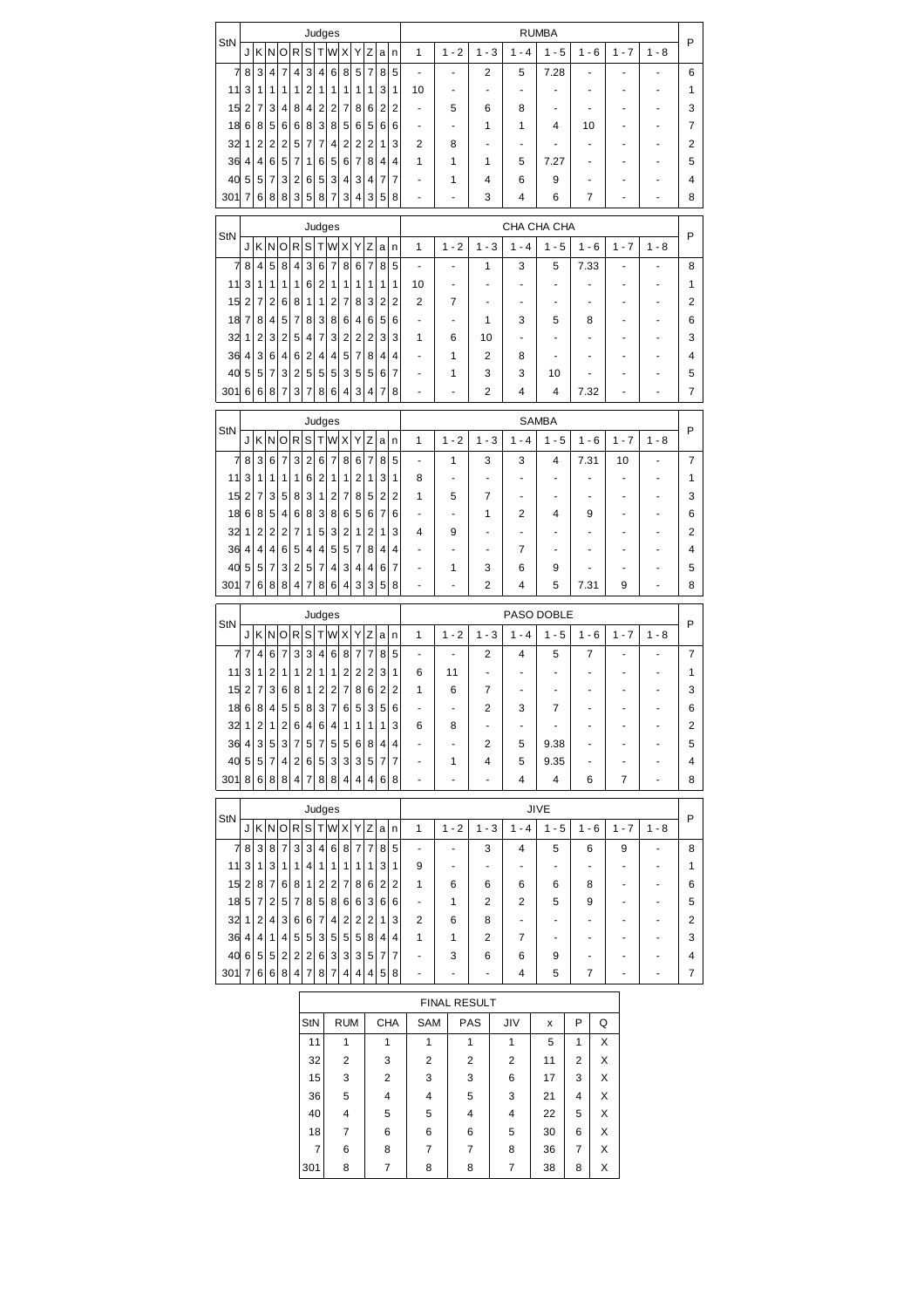|                |     |                                                           |       | <b>FINAL ORDER</b><br><b>WDC AL Amateur Open ST</b> |                                                         |                 |                               |           | Couples        |                |
|----------------|-----|-----------------------------------------------------------|-------|-----------------------------------------------------|---------------------------------------------------------|-----------------|-------------------------------|-----------|----------------|----------------|
|                |     |                                                           |       |                                                     | Athens Dance Festival 2016 Athens 28,02,2016            |                 |                               |           | Countries<br>2 |                |
| Place StN      |     | Couple                                                    | Round | <b>WALTZ</b>                                        | <b>TANGO</b><br>HJKMQTVVM HJKMQTVVM HJKMQTVVM HJKMQTVVM | <b>VIENNESE</b> | <b>SLOW FOXT QUICKSTEP</b>    |           | x              | Place          |
| $\mathbf{1}$   | 45  | Salvatore Vitacca - Anna Krovina<br><b>ITAIY</b>          | F     |                                                     | 211111411 211111211 411211211 311111111 211111211       |                 |                               |           |                | $\mathbf{1}$   |
| 2              | 43  | Massimiliano Mura - Anna Maria Moscaliova<br><b>ITALY</b> | F     |                                                     | 132352522 333322532 232122332 2323323232                |                 |                               | 323332322 |                | 2              |
| 3              | 391 | La Manna Stefano - Spiantina Martina<br><b>ITALY</b>      | F     |                                                     | 523223136 122733124 123343125 123253235 132243134       |                 |                               |           |                | 3              |
| 4              | 5   | Antonio Viscione - Nicole Lanzalotti<br><b>ITALY</b>      | F     |                                                     | 664535753 554465653 555575443 465525643 664465453       |                 |                               |           |                | 4              |
| 5              | 13  | Gianluca Bonavolta - Rita Desiderio<br><b>ITALY</b>       | F     |                                                     | 346674344 445644445 646664656 546664554 445674645       |                 |                               |           |                | 5              |
| 6              | 44  | Rosario Palermo - Caterina Corrado<br><b>ITALY</b>        | F     |                                                     | 455486265 666576367 364436564 654476466 556527567       |                 |                               |           |                | 6              |
| $\overline{7}$ | 21  | Mateo Mao - Myriam Dolce<br><b>ITALY</b>                  | F     |                                                     | 777867677 777887776 777787787 777787787                 |                 |                               | 777786786 |                | $\overline{7}$ |
| 8              | 386 | Anton Rizaev - Gary Fallia<br><b>GREECE</b>               | F     |                                                     | 888748888 888258888                                     |                 | 888858878 888848878 888858878 |           |                | 8              |

| StN |                |                |                |                | Judges         |                |                |                 |   |   |                                       |           |          | <b>WALTZ</b>                       |                                    |                          |         | Р |
|-----|----------------|----------------|----------------|----------------|----------------|----------------|----------------|-----------------|---|---|---------------------------------------|-----------|----------|------------------------------------|------------------------------------|--------------------------|---------|---|
|     | H              | J              |                | <b>KMQ</b>     |                | т              |                | VW <sub>n</sub> |   | 1 | $\overline{2}$<br>1<br>$\blacksquare$ | $-3$<br>1 | 1<br>- 4 | 5<br>1<br>$\overline{\phantom{a}}$ | 6<br>1<br>$\overline{\phantom{a}}$ | 1<br>7<br>$\blacksquare$ | $1 - 8$ |   |
| 5   | 6              | 6 <sup>1</sup> | 4 <sup>1</sup> |                | 5 3            | 5              | $\overline{7}$ | 5               | 3 |   |                                       | 2         | 3        | 6.25                               | 8.37                               | 9                        |         | 5 |
| 13  | 3              | 4              | 6              | 6              | $\overline{7}$ | 4              | 3              | 4               | 4 | - | ۰                                     | 2         | 6        |                                    |                                    |                          |         | 4 |
| 21  | $\overline{7}$ | 7 <sub>1</sub> | 7 <sup>1</sup> | 8              | 6              | 7              | 6              | 7               | 7 |   |                                       |           |          |                                    | 2                                  | 8                        |         | 7 |
| 43  | 1              | 3 <sub>l</sub> | $\overline{2}$ | 3              | 5              | $\overline{2}$ | 5              | $\overline{2}$  | 2 | 1 | 5                                     |           |          |                                    |                                    |                          |         | 2 |
| 44  | 4              | 5              | 5 <sup>1</sup> | $\overline{4}$ | 8              | 6              | 2              | 6               | 5 | - | 1                                     | 1         | 3        | 6.25                               | 8.37                               | 8                        |         | 6 |
| 45  | 2              | $\mathbf{1}$   | 1 <sub>1</sub> | 1              | 1              | 1              | 4              | 1               | 1 | 7 |                                       |           |          |                                    |                                    |                          |         | 1 |
| 386 | 8 <sup>1</sup> | 8 <sup>1</sup> | 8              | $\overline{7}$ | 4              | 8              | 8 <sup>1</sup> | 8 <sup>1</sup>  | 8 | - |                                       |           | 1        | 4                                  |                                    | $\overline{2}$           | 9       | 8 |
| 391 | 5              | $\overline{2}$ | 3              | 2              | $\overline{2}$ | 3              | 1              | 3               | 6 | 1 | 4                                     | 7         |          |                                    |                                    |                          |         | 3 |
|     |                |                |                |                |                |                |                |                 |   |   |                                       |           |          |                                    |                                    |                          |         |   |

|     |                |                |                | Judges        |                |                |                |                |   |   |           |          |                               | <b>TANGO</b>                       |                          |                                               |         |                |
|-----|----------------|----------------|----------------|---------------|----------------|----------------|----------------|----------------|---|---|-----------|----------|-------------------------------|------------------------------------|--------------------------|-----------------------------------------------|---------|----------------|
| StN | н              | J              |                | KMQT          |                |                |                | VW             | n | 1 | $-2$<br>1 | - 3<br>1 | 4<br>$\overline{\phantom{a}}$ | 5<br>1<br>$\overline{\phantom{a}}$ | 6<br>1<br>$\blacksquare$ | $\mathbf{1}$<br>7<br>$\overline{\phantom{a}}$ | $1 - 8$ | P              |
| 5   | 5              | 5              | 4              | $\frac{4}{ }$ | 6 <sup>1</sup> | 5 <sup>1</sup> | $6 \mid$       | 5              | 3 |   |           | 1        | 3                             | 7                                  |                          |                                               |         | 5              |
| 13  | 4              | $\vert$        | 5 <sup>1</sup> | 6             | $\frac{4}{ }$  | $\vert$        | 4              | 4              | 5 | - |           |          | 6                             |                                    |                          |                                               |         | 4              |
| 21  | 7              | $\overline{7}$ | 7              | 8             | 8              | 71             | 7              | 7              | 6 | - |           |          |                               |                                    |                          |                                               |         | 7              |
| 43  | 3              | 3 <sup>1</sup> | 3              | 3             | $\overline{2}$ | $\overline{2}$ | 5 <sup>1</sup> | 3              | 2 | ٠ | 3         | 8        |                               |                                    |                          |                                               |         | 3              |
| 44  | 6              | $6 \mid$       | 6              | 5             | $\overline{7}$ | $6 \mid$       | 3              | 6              | 7 | ٠ |           | 1        | 1                             | 2                                  | 7                        |                                               |         | 6              |
| 45  | $\overline{2}$ | 1              | 1              | 1             | $\mathbf{1}$   | 1 <sub>1</sub> | 2              | 1              | 1 | 7 |           |          |                               |                                    |                          |                                               |         | 1              |
| 386 | 8              | 8              | 8              | 2             | 5              | 8 <sup>1</sup> | 8 <sup>1</sup> | 8              | 8 | - | 1         | 1        |                               | 2                                  | $\overline{2}$           | $\overline{2}$                                | 9       | 8              |
| 391 | 1              | $\overline{2}$ | $\overline{2}$ | 7             | 3              | 3              | 1              | $\overline{2}$ | 4 | 2 | 5         |          |                               |                                    |                          |                                               |         | $\overline{2}$ |
|     |                |                |                |               |                |                |                |                |   |   |           |          |                               |                                    |                          |                                               |         |                |

| StN |                 |                   |                |                | Judges         |                |                |                 |   |   |           |         |                | <b>VIENNESE WALTZ</b> |         |                |          | P |
|-----|-----------------|-------------------|----------------|----------------|----------------|----------------|----------------|-----------------|---|---|-----------|---------|----------------|-----------------------|---------|----------------|----------|---|
|     | н               |                   |                |                |                |                |                | J K M Q T V W n |   | 1 | $-2$<br>1 | $1 - 3$ | 1 - 4          | - 5<br>1              | $1 - 6$ | $1 - 7$        | - 8<br>1 |   |
| 5   | 5 <sup>1</sup>  | 5 <sup>1</sup>    | 5 <sup>1</sup> | 5              | $\overline{7}$ | 5 <sup>1</sup> | $\vert$        | 4               | 3 |   |           |         | 3              | 8                     |         |                |          | 5 |
| 13  | 6               | $\overline{4}$    | 6              | 6              | 6              | $\frac{4}{ }$  | 6              | 5               | 6 |   |           |         | $\mathfrak{p}$ | 3                     | 9       |                |          | 6 |
| 21  | $\overline{7}$  | $\overline{7}$    | 7              | $\overline{7}$ | 8              | $\overline{7}$ | $\overline{7}$ | 8               | 7 |   |           |         |                |                       |         | 7              |          |   |
| 43  | 2 <sup>1</sup>  | $\lvert 3 \rvert$ | 2              | 1              | $\overline{2}$ | 2 <sub>1</sub> | $\overline{3}$ | 3               | 2 | 1 | 6         |         |                |                       |         |                |          | 2 |
| 44  | 3 <sup>1</sup>  | $6 \mid$          | 4              | $\overline{4}$ | 3              | 6 <sup>1</sup> | 5 <sup>5</sup> | 6               | 4 |   |           | 2       | 5              |                       |         |                |          |   |
| 45  | $\vert 4 \vert$ | $\mathbf{1}$      | $\mathbf{1}$   | $\overline{2}$ | $\mathbf{1}$   | 1              | $\overline{2}$ | 1               | 1 | 6 |           |         |                |                       |         |                |          |   |
| 386 | 8               | 8 <sup>1</sup>    | 8              | 8              | 5              | 8              | 8              | $\overline{7}$  | 8 |   |           |         |                |                       |         | $\overline{2}$ | 9        | 8 |
| 391 | 1 <sup>1</sup>  | 2 <sub>1</sub>    | 3              | 3              | 4              | 3              | 1              | 2               | 5 | 2 | 4         | 7       |                |                       |         |                |          | 3 |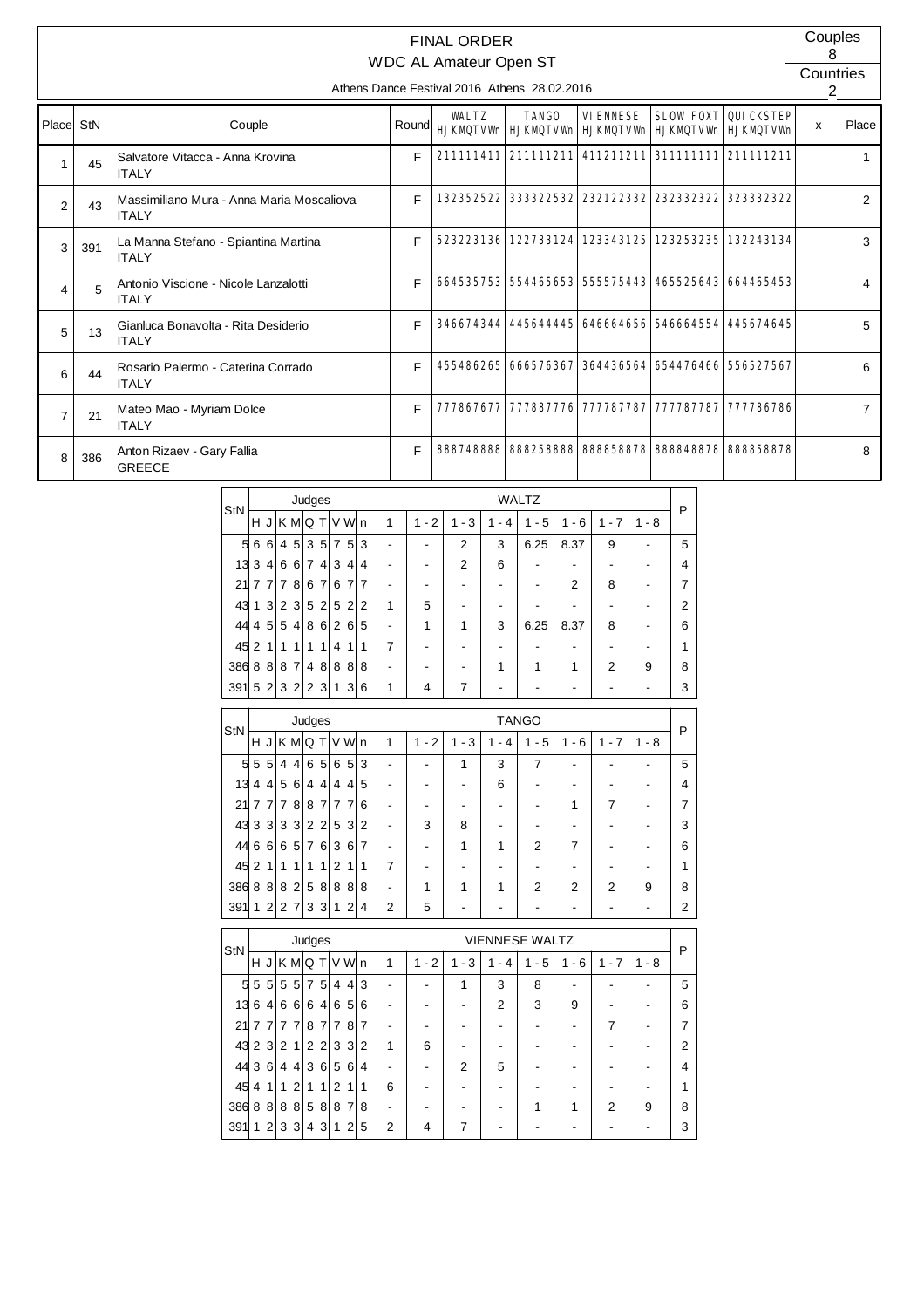| StN   |                |                |                |                         |                | Judges         |                |                |                |                |         |                          |         | <b>SLOW FOXTROT</b> |                |                                       |         | P              |
|-------|----------------|----------------|----------------|-------------------------|----------------|----------------|----------------|----------------|----------------|----------------|---------|--------------------------|---------|---------------------|----------------|---------------------------------------|---------|----------------|
|       | н              | $\mathsf{U}$   | K M Q          |                         |                | T              |                | VWn            |                | 1              | $1 - 2$ | $1 - 3$                  | $1 - 4$ | $1 - 5$             | $1 - 6$        | $1 - 7$                               | $1 - 8$ |                |
| 5     | 4              | 6              | 5              | 5                       | $\overline{2}$ | 5              | 6              | 4              | 3              | ۰              | 1       | $\overline{2}$           | 4       | 7                   |                |                                       |         | 4              |
| 13    | 5              | $\overline{4}$ | 6              | 6                       | 6              | $\overline{4}$ | 5              | 5              | 4              |                |         | $\overline{\phantom{0}}$ | 3       | 6                   |                |                                       |         | 5              |
| 21    | 7              | 7              | 7              | 7                       | 8              | $\overline{7}$ | $\overline{7}$ | 8              | 7              |                |         |                          |         |                     |                | $\overline{7}$                        |         | $\overline{7}$ |
| 43    | 2              | 3              | $\overline{2}$ | 3                       | 3              | $\overline{2}$ | 3              | $\overline{2}$ | $\overline{2}$ |                | 5       |                          |         |                     |                |                                       |         | $\overline{2}$ |
| 44    | 6              | 5              | $\overline{4}$ | $\overline{\mathbf{4}}$ | $\overline{7}$ | 6              | 4              | 6              | 6              |                |         |                          | 3       | 4                   | 8              |                                       |         | 6              |
| 45    | 3              | 1              | 1              | 1                       | 1              | 1              | 1              | 1              | 1              | 8              |         |                          |         |                     |                |                                       |         | 1              |
| 386   | 8              | 8 <sup>1</sup> | 8              | 8                       | $\overline{4}$ | 8              | 8              | $\overline{7}$ | 8              |                |         |                          | 1       | 1                   | 1              | 2                                     | 9       | 8              |
| 391   | 1              | 2              | 3              | $\overline{2}$          | 5              | 3              | $\overline{2}$ | 3              | 5              | 1              | 4       | 7                        |         |                     |                |                                       |         | 3              |
|       |                |                |                |                         |                |                |                |                |                |                |         |                          |         |                     |                |                                       |         |                |
|       |                |                |                |                         |                |                |                |                |                |                |         |                          |         |                     |                |                                       |         |                |
|       |                |                |                |                         |                | Judges         |                |                |                |                |         |                          |         | QUICKSTEP           |                |                                       |         | P              |
| StN   | H              |                | J K MQ         |                         |                | T              |                | VW             | $\overline{n}$ | 1              | $1 - 2$ | $1 - 3$                  | $1 - 4$ | $1 - 5$             | $1 - 6$        | $\overline{7}$<br>1<br>$\blacksquare$ | $1 - 8$ |                |
| 5     | 6              | 6              | $\overline{4}$ | 4                       | 6              | 5              | 4              | 5              | 3              |                | ۰       | 1                        | 4       | 6.25                |                |                                       |         | 4              |
| 13    | 4              | $\overline{4}$ | 5              | 6                       | $\overline{7}$ | $\overline{4}$ | 6              | 4              | 5              |                |         |                          | 4       | 6.26                |                |                                       |         | 5              |
| 21    | 7              | 7              | 7              | 7                       | 8              | 6              | $\overline{7}$ | 8              | 6              |                |         |                          |         |                     | $\overline{2}$ | 7                                     |         | $\overline{7}$ |
| 43    | 3              | 2              | 3              | 3                       | 3              | $\overline{2}$ | 3              | 2              | $\overline{2}$ |                | 4       | 9                        |         |                     |                |                                       |         | $\overline{2}$ |
| 44    | 5              | 5              | 6              | 5                       | $\overline{2}$ | 7              | 5              | 6              | $\overline{7}$ |                | 1       | 1                        | 1       | 5                   |                |                                       |         | 6              |
| 45    | $\overline{2}$ | 1              | 1              | 1                       | 1              | 1              | $\overline{2}$ | 1              | 1              | 7              |         |                          |         |                     |                |                                       |         | 1              |
| 386 8 |                | 8 <sup>1</sup> | 8              | 8                       | 5              | 8              | 8              | 7              | 8              |                |         | ۰                        |         | 1                   | 1              | $\overline{2}$                        | 9       | 8              |
| 391   | 1              | 3              | $\overline{2}$ | 2                       | 4              | 3              | 1              | 3              | 4              | $\overline{2}$ | 4       | 7                        |         |                     |                |                                       |         | 3              |

|            |            |                |     | <b>FINAL RESULT</b> |     |    |   |   |
|------------|------------|----------------|-----|---------------------|-----|----|---|---|
| <b>StN</b> | <b>WAL</b> | <b>TAN</b>     | VIE | <b>SLO</b>          | QUI | x  | P | Q |
| 45         | 1          |                | 1   |                     | 1   | 5  | 1 | X |
| 43         | 2          | 3              | 2   | $\overline{2}$      | 2   | 11 | 2 | X |
| 391        | 3          | $\overline{2}$ | 3   | 3                   | 3   | 14 | 3 | X |
| 5          | 5          | 5              | 5   | 4                   | 4   | 23 | 4 | X |
| 13         | 4          | 4              | 6   | 5                   | 5   | 24 | 5 | X |
| 44         | 6          | 6              | 4   | 6                   | 6   | 28 | 6 | X |
| 21         | 7          | 7              | 7   | 7                   | 7   | 35 | 7 | X |
| 386        | 8          | 8              | 8   | 8                   | 8   | 40 | 8 | X |

|                |     |                                                         |       | <b>FINAL ORDER</b><br>WDC AL Under 21 Open LA |                                             |                                                                         |                                                   |             | Couples   |                |
|----------------|-----|---------------------------------------------------------|-------|-----------------------------------------------|---------------------------------------------|-------------------------------------------------------------------------|---------------------------------------------------|-------------|-----------|----------------|
|                |     |                                                         |       | Athens Dance Festival 2016 Athens 28.02.2016  |                                             |                                                                         |                                                   |             | Countries |                |
| Place          | StN | Couple                                                  | Round | <b>RUMBA</b>                                  | CHA CHA CHA<br><b>JKLNIVWYZa JKLNIVWYZa</b> | <b>SAMBA</b><br><b>JKLNTVWYZa</b>                                       | <b>PASO DOBLE</b><br><b>JKLNIVKYZa JKLNIVKYZa</b> | <b>JIVE</b> | X         | Place          |
|                | 40  | Vito Antonio Ottomano - Alessia Altieri<br><b>ITALY</b> | F     |                                               |                                             | 11111112321 11122211231 32121112332 21121211332 21133132331             |                                                   |             |           | 1              |
| $\overline{2}$ | 301 | Simone Picca - Antonella Putignani<br><b>ITALY</b>      | E     |                                               |                                             | 22233431112 22233432112 11333421111 12443422221 32311521112             |                                                   |             |           | 2              |
| 3              | 18  | Luca Frenceschinis - Elena Rovere<br><b>ITALY</b>       | F     |                                               |                                             | 34622354233    34511154323    25612354223    33312145113    14422345223 |                                                   |             |           | 3              |
| 4              | 35  | Tanino Antonio - Carmelova<br><b>ITALY</b>              | F     |                                               |                                             | 43354643444 43345643445 43254643444 44255653444 43244453445             |                                                   |             |           | 4              |
| 5              | 19  | Marko Pellegrino - Laura Sassi<br><b>ITALY</b>          | F     |                                               |                                             | 55446225755 65767325764 54747235765 55664334755 65665214764             |                                                   |             |           | 5              |
| 6              | 39  | Vincenzo Finestrone - Morgana Duni<br><b>ITALY</b>      | F     |                                               |                                             | 67575566566 57474566556 67475566556 66776576566 57776676656             |                                                   |             |           | 6              |
| $\overline{7}$ | 46  | Andrea Marcheti - Martina Pezzaton<br><b>ITALY</b>      | F     | 76767777677                                   | 76656777677                                 |                                                                         | 76566777677 77537767677 76557767577               |             |           | $\overline{7}$ |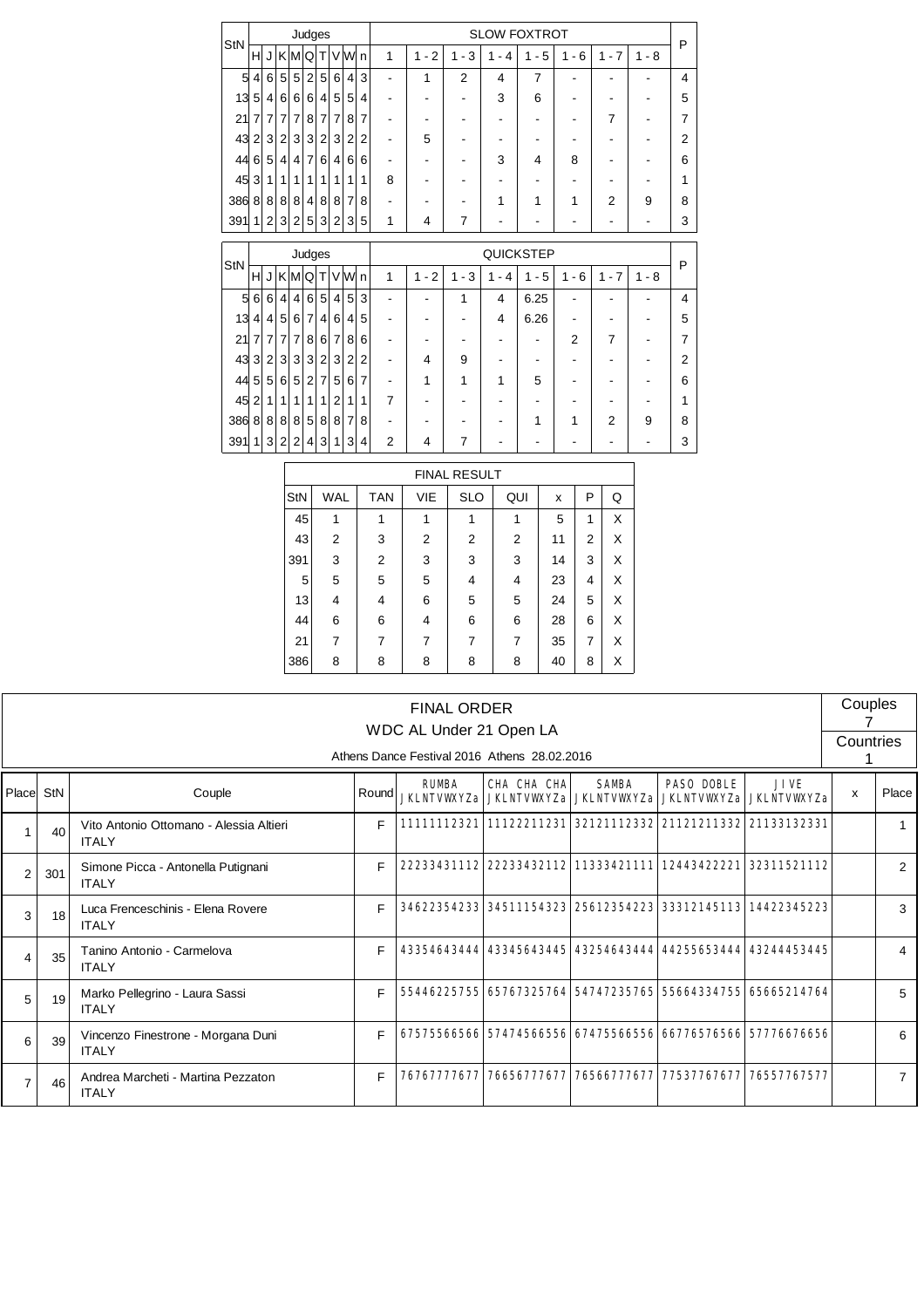|                                                |                |                       |                 |                 |                         |                | Judges                  |                |                         |                |                |                |              |                              | <b>RUMBA</b>                 |                          |         |                              |                         |
|------------------------------------------------|----------------|-----------------------|-----------------|-----------------|-------------------------|----------------|-------------------------|----------------|-------------------------|----------------|----------------|----------------|--------------|------------------------------|------------------------------|--------------------------|---------|------------------------------|-------------------------|
| StN                                            | J              | K                     | L               | N               | Τ                       | V              | W X                     |                | Υ                       | Ζ              | a              | 1              | $1 - 2$      | $1 - 3$                      | $1 - 4$                      | $1 - 5$                  | $1 - 6$ | $1 - 7$                      | P                       |
| 18                                             | 3              | $\overline{4}$        | 6               | $\overline{2}$  | $\overline{2}$          | 3              | 5                       | 4              | $\overline{c}$          | 3              | 3              |                | 3            | 7                            |                              |                          |         |                              | 3                       |
| 19                                             | 5              | 5                     | 4               | 4               | $6 \mid$                | 2              | 2                       | 5              | 7                       | 5              | 5              |                | 2            | 2                            | 4                            | 9                        |         |                              | 5                       |
| 35                                             | 4              | 3                     | $\mathbf{3}$    | 5               | $\vert 4 \vert$         | 6              | 4                       | 3              | 4                       | 4              | 4              |                |              | 3                            | 9                            |                          |         |                              | $\overline{\mathbf{4}}$ |
| 39                                             | 6              | 7                     | 5               | 7               | 5                       | 5              | 6                       | 6              | 5                       | 6              | 6              |                | ۰            |                              |                              | 4                        | 9       |                              | 6                       |
| 40                                             | 1              | 1                     | 1               | 1               | 1                       | 1              | 1                       | 2              | 3                       | $\overline{2}$ | 1              | 8              |              |                              |                              |                          |         |                              | 1                       |
| 46                                             | 7              | 6                     | 7               | 6               | 7                       | 7              | 7                       | 7              | 6                       | 7              | 7              |                |              |                              |                              |                          | 3       | 11                           | 7                       |
| 301                                            | 2              | 2                     | 2               | 3               | 3                       | 4              | 3                       | 1              | 1                       | 1              | 2              | 3              | 7            |                              |                              |                          | ٠       | $\qquad \qquad \blacksquare$ | $\overline{\mathbf{c}}$ |
|                                                |                |                       |                 |                 |                         |                | Judges                  |                |                         |                |                |                |              |                              | CHA CHA CHA                  |                          |         |                              |                         |
| StN                                            | J              | Κ                     | Ы               | N               | T                       |                | V W X                   |                | Υ                       | Z              | a              | 1              | $1 - 2$      | $1 - 3$                      | $1 - 4$                      | $1 - 5$                  | $1 - 6$ | $1 - 7$                      | P                       |
| 18                                             | 3              | $\overline{4}$        | 5               | 1               | 1                       | 1              | 5                       | $\overline{4}$ | 3                       | $\overline{2}$ | 3              | 3              | 4            | 7                            |                              |                          |         |                              | 3                       |
| 19                                             | 6              | 5                     | 7               | 6               | 7                       | 3              | $\overline{2}$          | 5              | 7                       | 6              | 4              |                | 1            | 2                            | 3                            | 5                        | 8       |                              | 6                       |
| 35                                             | 4              | 3                     | 3               | 4               | 5                       | 6              | 4                       | 3              | 4                       | 4              | 5              |                |              | 3                            | 8                            |                          |         |                              | $\overline{\mathbf{4}}$ |
| 39                                             | 5              | 7                     | 4               | 7               | 4                       | 5              | 6                       | 6              | 5                       | 5              | 6              |                |              |                              | 2                            | 6                        |         |                              | 5                       |
| 40                                             | $\mathbf{1}$   | 1                     | 1               | 2               | 2                       | 2              | 1                       | 1              | 2                       | 3              | 1              | 6              |              |                              |                              |                          |         |                              | 1                       |
| 46                                             | 7              | 6                     | 6               | 5               |                         | 6 7            | 7                       | 7              | 6                       | 7              | 7              |                |              |                              |                              | 1                        | 5       | 11                           | 7                       |
| 301                                            | 2              | 2                     | $\overline{2}$  | 3               | 3                       | 4              | 3                       | 2              | 1                       | 1              | 2              | 2              | 7            |                              |                              |                          | ۰       |                              | 2                       |
|                                                |                |                       |                 |                 |                         |                | Judges                  |                |                         |                |                |                |              |                              | <b>SAMBA</b>                 |                          |         |                              |                         |
| StN                                            | J              | K                     | L               | N               | Τ                       |                | V[W X]                  |                | Υ                       | Z              | a              | 1              | $1 - 2$      | $1 - 3$                      | $1 - 4$                      | $1 - 5$                  | $1 - 6$ | $1 - 7$                      | P                       |
| 18                                             | 2              | 5                     | 6               | 1               | $\overline{\mathbf{c}}$ | 3              | 5                       | $\overline{4}$ | $\overline{\mathbf{c}}$ | $\overline{c}$ | 3              | 1              | 5            | 7                            |                              |                          |         |                              | 3                       |
| 19                                             | 5              | $\overline{4}$        | 7               | 4               | 7                       | $\overline{2}$ | 3                       | 5              | 7                       | 6              | 5              |                | 1            | 2                            | 4                            | 7                        |         |                              | 5                       |
| 35                                             | $\overline{4}$ | 3                     | 2               | 5               | 4                       | 6              | $\overline{4}$          | 3              | 4                       | 4              | 4              |                | 1            | 3                            | 9                            |                          |         |                              | $\overline{\mathbf{4}}$ |
| 39                                             | 6              | 7                     | 4               | 7               | 5 <sup>5</sup>          | 5              | 6                       | 6              | 5                       | 5              | 6              |                |              |                              | 1                            | 5                        | 9       |                              | 6                       |
| 40                                             | 3              | 2                     | 1               | 2               | 1                       | 1              | 1                       | 2              | 3                       | 3              | 2              | 4              | 8            |                              |                              |                          |         |                              | $\overline{2}$          |
| 46                                             | 7              | 6 <sup>1</sup>        | 5               | 6               | 6                       | 7              | 7                       | 7              | 6                       | 7              | 7              |                |              |                              |                              | 1                        | 5       | 11                           | $\overline{7}$          |
| 301                                            | 1              | 1                     | 3               | 3               | 3                       | 4              | 2                       | 1              | 1                       | 1              | 1              | 6              |              |                              |                              |                          |         |                              | 1                       |
|                                                |                |                       |                 |                 |                         |                |                         |                |                         |                |                |                |              |                              |                              |                          |         |                              |                         |
| StN                                            |                |                       |                 |                 |                         |                | Judges                  |                |                         |                |                |                |              |                              | PASO DOBLE                   |                          |         |                              | P                       |
|                                                | J              | Kl                    | L               | N               | T                       |                | V[W X]                  |                | Υ                       | Ζ              | a              | 1              | $1 - 2$      | $1 - 3$                      | $1 - 4$                      | $1 - 5$                  | $1 - 6$ | $1 - 7$                      |                         |
| 18                                             | 3              | 3                     | 3               | 1               | 2                       | 1              | 4                       | 5              | 1                       |                | 3              |                |              |                              |                              |                          |         |                              | 3                       |
|                                                |                |                       |                 |                 |                         |                |                         |                |                         | 1              |                | 4              | 5            | 9                            |                              |                          |         |                              |                         |
| 19                                             | 5              | 5                     | 6               | 6               | $\vert 4 \vert$         | 3              | 3                       | 4              | 7                       | 5              | 5              |                |              | 2                            | 4                            | 8                        |         |                              | 5                       |
| 35 4                                           |                | 4 <sup>1</sup>        |                 | 2 5             | 5 <sup>1</sup>          | 6              | 5 <sup>1</sup>          | 3              | 4 <sub>1</sub>          | 4 <sub>1</sub> | 4              |                | 1            | 2                            | 7                            |                          |         |                              | 4                       |
| 39667                                          |                |                       |                 | $\overline{7}$  |                         |                | 6 5 7 6                 |                | 5 <sup>2</sup>          | $6 \mid$       | 6              |                |              |                              |                              | 2                        | 8       |                              | 6                       |
| 40 2 1                                         |                |                       | 1 2             |                 |                         |                | 1 2 1 1                 |                | $\mathbf{3}$            | 3 2            |                | 5              | 9            | $\qquad \qquad \blacksquare$ |                              | ۰                        |         |                              | $\mathbf{1}$            |
| $46$ 7 7 5 3 7 7                               |                |                       |                 |                 |                         |                | 6 7                     |                | 6                       | $\overline{7}$ | 7              |                |              | 1                            | 1                            | 2                        | 4       | 11                           | $\overline{7}$          |
| $301$ 1 2                                      |                |                       | $\vert 4 \vert$ |                 |                         |                | 4 3 4 2 2               |                | 2 <sub>1</sub>          | $\overline{2}$ | $\mathbf{1}$   | 2              | 7            |                              |                              |                          |         |                              | 2                       |
|                                                |                |                       |                 |                 |                         |                | Judges                  |                |                         |                |                |                |              |                              | <b>JIVE</b>                  |                          |         |                              |                         |
| StN                                            |                | J K L N T V W X Y Z a |                 |                 |                         |                |                         |                |                         |                |                | $\mathbf{1}$   | $1 - 2$      | $1 - 3$                      | $1 - 4$                      | $1 - 5$                  | $1 - 6$ | $1 - 7$                      | P                       |
| 1811                                           |                | 4 <sup>1</sup>        | $\vert$         | $\sqrt{2}$      |                         |                | 2 3 4 5                 |                | $\overline{2}$          | $\overline{2}$ | 3              | 1              | 5            | 7                            | $\blacksquare$               |                          |         |                              | 3                       |
| 196566652147                                   |                |                       |                 |                 |                         |                |                         |                |                         |                | 6 4            | 1              | 2            | 2                            | 4                            | 6                        |         |                              | 5                       |
| 35 4 3 2                                       |                |                       |                 | $\vert 4 \vert$ |                         |                | 4 4 5 3                 |                | $\overline{\mathbf{4}}$ | 4              | 5              | -              | 1            | 3                            | 9                            | $\overline{\phantom{a}}$ |         |                              | $\overline{\mathbf{4}}$ |
| 39   5   7   7   7   6   6   7   6             |                |                       |                 |                 |                         |                |                         |                | $6 \mid$                | 5 <sup>5</sup> | 6              |                |              |                              |                              | 2                        | 7       |                              | 6                       |
| 40 2 1                                         |                |                       | 1               | 3               |                         | 3 1            |                         | 3 2            | $\sqrt{3}$              | 3              | $\mathbf{1}$   | 4              | 6            |                              |                              |                          |         |                              | $\boldsymbol{2}$        |
| $46 \mid 7 \mid 6 \mid 5 \mid 5 \mid 7 \mid 7$ |                |                       |                 |                 |                         |                |                         | 6 7            | $\sqrt{5}$              | $\overline{7}$ | 7              | -              |              | -                            | $\qquad \qquad \blacksquare$ | 3                        | 5       | 11                           | $\boldsymbol{7}$        |
| 301 3 2                                        |                |                       | $\mathbf{3}$    | 1               |                         | 1 5            |                         | 2 1            | 1                       | 1              | $\overline{c}$ | 5              | 8            | -                            | -                            |                          |         | $\frac{1}{2}$                | 1                       |
|                                                |                |                       |                 |                 |                         |                |                         |                |                         |                |                |                |              |                              |                              |                          |         |                              |                         |
|                                                |                |                       |                 |                 |                         |                |                         |                |                         |                |                |                | FINAL RESULT |                              |                              |                          |         |                              |                         |
|                                                |                |                       |                 | StN             |                         |                | <b>RUM</b>              |                |                         | <b>CHA</b>     |                | SAM            | PAS          |                              | JIV                          | X                        | P       | Q                            |                         |
|                                                |                |                       |                 | 40              |                         |                | $\mathbf{1}$            |                |                         | $\mathbf{1}$   |                | $\overline{c}$ | 1            |                              | 2                            | 7                        | 1       | X                            |                         |
|                                                |                |                       |                 | 301             |                         |                | $\overline{\mathbf{c}}$ |                |                         | $\overline{c}$ |                | $\mathbf{1}$   | 2            |                              | $\mathbf{1}$                 | 8                        | 2       | Χ                            |                         |
|                                                |                |                       |                 | 18<br>35        |                         |                | 3<br>4                  |                |                         | 3<br>4         |                | 3<br>4         | 3<br>4       |                              | 3<br>4                       | 15<br>20                 | 3<br>4  | Χ<br>X                       |                         |

39 6 5 6 6 6 29 6 X 46 7 7 7 7 7 7 7 35 7 X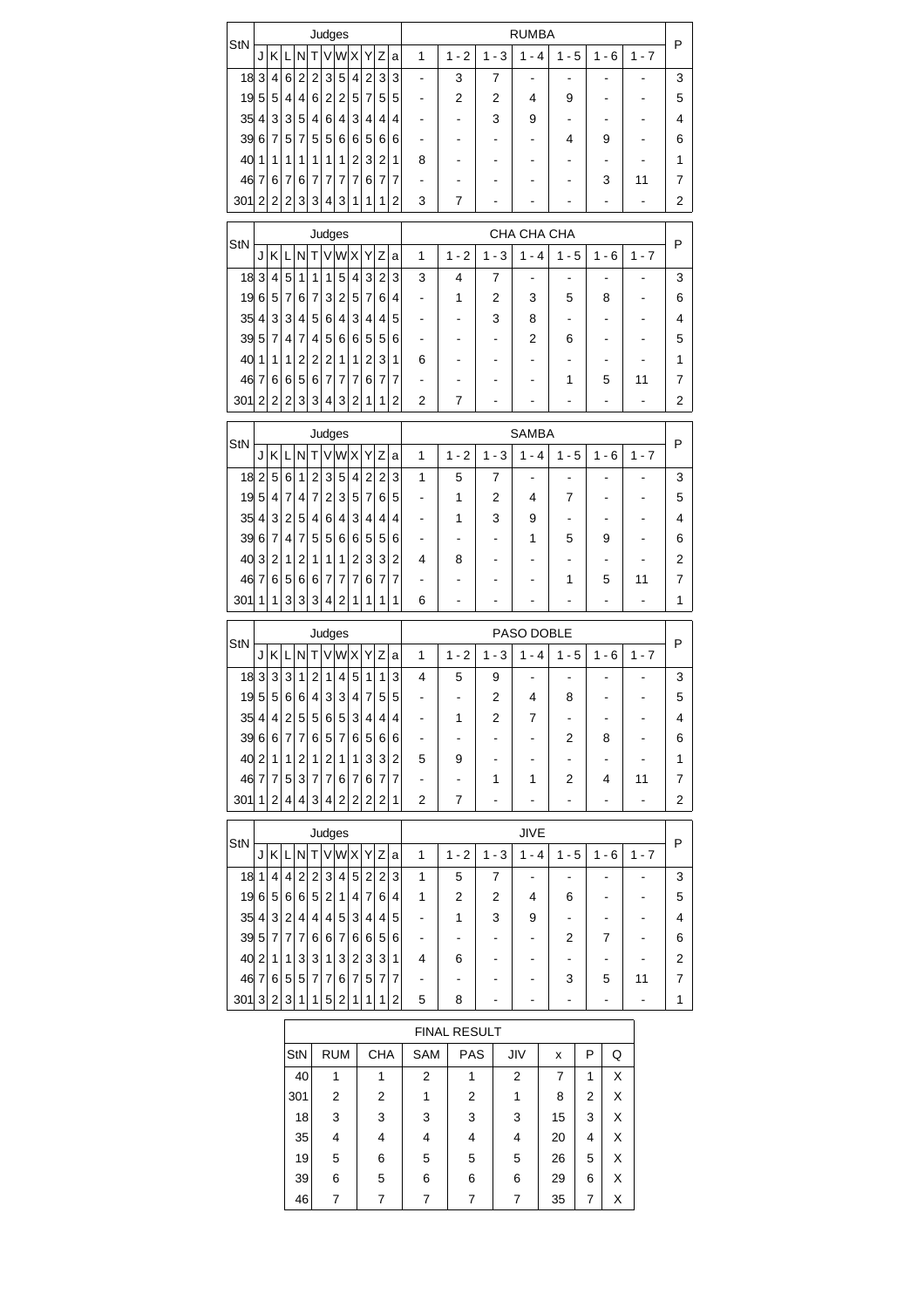|                |                   |                                                                            |                                         |                                           |              |                                  |                                  |                   |                     |                      |                         | <b>FINAL ORDER</b> |                                              |                                             |                                                                    |                                       |                                                     |                |                |                     | Couples                  |                |
|----------------|-------------------|----------------------------------------------------------------------------|-----------------------------------------|-------------------------------------------|--------------|----------------------------------|----------------------------------|-------------------|---------------------|----------------------|-------------------------|--------------------|----------------------------------------------|---------------------------------------------|--------------------------------------------------------------------|---------------------------------------|-----------------------------------------------------|----------------|----------------|---------------------|--------------------------|----------------|
|                |                   |                                                                            |                                         |                                           |              |                                  |                                  |                   |                     |                      |                         |                    | WDC AL Youth Open LA                         |                                             |                                                                    |                                       |                                                     |                |                |                     | 6<br>Countries           |                |
|                |                   |                                                                            |                                         |                                           |              |                                  |                                  |                   |                     |                      |                         |                    | Athens Dance Festival 2016 Athens 28.02.2016 |                                             |                                                                    |                                       |                                                     |                |                |                     | 3                        |                |
| Place          | StN               |                                                                            |                                         |                                           | Couple       |                                  |                                  |                   | Round               |                      | <b>RUMBA</b>            |                    | CHA CHA CHA<br><b>JKLNSTWYZa JKLNSTWYZa</b>  |                                             | <b>SAMBA</b><br><b>JKLNSTWXYZa</b>                                 |                                       | <b>PASO DOBLE</b><br><b>JKLNSTWXYZa JKLNSTWXYZa</b> |                |                | <b>JIVE</b>         | X                        | Place          |
| 1              | 48                | ENGLAND                                                                    | Oliver Breadmore - Lydia Hall           |                                           |              |                                  |                                  |                   | F                   |                      |                         |                    |                                              |                                             | 11211225131 11211415132 11211315131 11212226131 11212215131        |                                       |                                                     |                |                |                     |                          | 1              |
| $\overline{2}$ | 40                | <b>ITALY</b>                                                               | Vito Antonio Ottomano - Alessia Altieri |                                           |              |                                  |                                  |                   | F                   |                      |                         |                    |                                              |                                             | 32122111323 22123221323 32122122323 22121111323 32131122313        |                                       |                                                     |                |                |                     |                          | $\mathbf{2}$   |
| 3              | 301               | <b>ITALY</b>                                                               | Simone Picca - Antonella Putignani      |                                           |              |                                  |                                  |                   | F                   |                      | 23433332212             |                    | 33332142211                                  |                                             | 23333241212                                                        |                                       | 33333332212 23343331222                             |                |                |                     |                          | 3              |
| 4              | 35                | <b>ITALY</b>                                                               | Tanino Antonio - Carmelova              |                                           |              |                                  |                                  |                   | F                   |                      |                         |                    |                                              |                                             | 54445653454 54445453445 54456553555                                |                                       |                                                     |                |                |                     |                          | 4              |
| 5              | 47                | <b>MOLDOVA</b>                                                             | Maxim Golubov - Anastasia Fedorova      |                                           |              |                                  |                                  |                   | F                   |                      | 56665544655             |                    | 46665334654                                  |                                             | 46664434645                                                        |                                       | 46664544654                                         |                |                | 46665644644         |                          | 5              |
| 6              | 46                | <b>ITALY</b>                                                               | Andrea Marcheti - Martina Pezzaton      |                                           |              |                                  |                                  |                   | F                   |                      |                         |                    |                                              |                                             | 65556666564 65456566566 65556566566 65556665566 65524466466        |                                       |                                                     |                |                |                     |                          | 6              |
|                |                   |                                                                            | Judges                                  |                                           |              |                                  |                                  | <b>RUMBA</b>      |                     |                      |                         |                    |                                              | Judges                                      |                                                                    |                                       |                                                     |                | CHA CHA CHA    |                     |                          |                |
|                | StN               | JKLNSTWXYZa                                                                |                                         |                                           | $\mathbf{1}$ | $1 - 2$                          | $1 - 3$                          | $1 - 4$           | $1 - 5$             | $1 - 6$              | P                       | StN                |                                              |                                             | JKLNSTWXYZa                                                        | $\mathbf{1}$                          | $1 - 2$                                             | $1 - 3$        | $1 - 4$        | $1 - 5$             | $1 - 6$                  | P              |
|                |                   | 35   4   4   3   4   4   5                                                 |                                         | 3 4 <br>4 6                               |              |                                  | $\overline{2}$                   | 9                 |                     |                      | $\overline{\mathbf{4}}$ |                    | $35\,5\,4\,5\,4\,4\,6\,5\,3\,4$              |                                             |                                                                    | $4\overline{5}$                       |                                                     | $\mathbf{1}$   | 6              |                     |                          | $\overline{4}$ |
|                | 40 3              | 2                                                                          | 1 2 2 1 1                               | $1 \vert 3 \vert$<br>$\overline{2}$<br>3  | 4            | 8                                |                                  |                   |                     |                      | $\overline{2}$          |                    |                                              |                                             | $40 \ 2 \ 2 \ 1 \ 2 \ 3 \ 2 \ 2 \ 1 \ 3 \ 2$                       | 3 <br>$\overline{2}$                  | 8                                                   |                |                |                     |                          | 2              |
|                | 46 6              | 5 <sup>2</sup><br>$47\,5\,6\,6\,6\,5\,5\,4\,4\,6\,5\,5$                    | 5 5 6 6 6 65 6                          | $\overline{4}$                            |              | $\blacksquare$<br>$\blacksquare$ | $\blacksquare$<br>$\blacksquare$ | $\mathbf{1}$<br>2 | 5<br>$\overline{7}$ | 11<br>$\blacksquare$ | 6<br>5                  |                    | $47$ 4 6 6 6 5 3 3 4 6                       |                                             | $46 \ 6 \ 5 \ 4 \ 5 \ 6 \ 5 \ 6 \ 6 \ 6 \ 5 \ 6$<br>5 <sup>1</sup> | 6<br>$\overline{4}$<br>$\blacksquare$ | $\blacksquare$<br>$\blacksquare$                    | $\overline{2}$ | 1<br>5         | 5<br>$\overline{7}$ | 11<br>$\blacksquare$     | 6<br>5         |
|                |                   | $48 \mid 1 \mid 2 \mid 1 \mid 1 \mid 2 \mid 2 \mid 5 \mid 1$               |                                         | 3 1                                       | 6            | $\overline{\phantom{a}}$         |                                  |                   |                     |                      | $\mathbf{1}$            |                    |                                              |                                             | $48$ 1 1 2 1 1 4 1 5 1 3                                           | $\overline{2}$<br>6                   | $\blacksquare$                                      |                |                |                     |                          | 1              |
|                |                   | $301$ 2 3 4 3 3 3 3 2 2 1                                                  |                                         | $\overline{2}$                            | 1            | 5                                | 10                               |                   |                     |                      | 3                       |                    |                                              |                                             | $301$ 3 3 3 3 2 1 4 2 2 1                                          | 3<br>$\mathbf 1$                      | 6                                                   |                |                |                     |                          | 3              |
|                |                   |                                                                            | Judges                                  |                                           |              |                                  |                                  | <b>SAMBA</b>      |                     |                      |                         |                    |                                              | Judges                                      |                                                                    |                                       |                                                     |                | PASO DOBLE     |                     |                          |                |
|                | StN               | J K L N S T W X Y Z a                                                      |                                         |                                           | $\mathbf{1}$ | $1 - 2$                          | $1 - 3$                          | $1 - 4$           | $1 - 5$             | $1 - 6$              | P                       | StN                |                                              |                                             | J K L N S T W X Y Z a                                              | $\mathbf{1}$                          | $1 - 2$                                             | $1 - 3$        | $1 - 4$        | $1 - 5$             | $1 - 6$                  | P              |
|                | $35\vert 5 \vert$ | $\vert 4 \vert$<br>4 4 5                                                   | 6 5                                     | $5\overline{)}$<br>3 4 <br>$\overline{4}$ |              |                                  | $\mathbf{1}$                     | 6.23              | 10                  |                      | $\overline{4}$          |                    | $35 \ 5 \ 4 \ 4$                             | 5 <sup>1</sup><br>$\overline{4}$<br>$\vert$ | 53<br>$\overline{4}$<br>$\overline{4}$                             | 5<br>$\blacksquare$                   |                                                     | $\mathbf{1}$   | $\overline{7}$ |                     |                          | $\overline{4}$ |
|                | 40 3              | 2                                                                          | 1 2 2 1 2 23 23                         |                                           | 2            | 8                                |                                  |                   |                     |                      | $\overline{2}$          |                    |                                              |                                             | $40 \ 2 \ 2 \ 1 \ 2 \ 1 \ 1 \ 1 \ 1 \ 1 \ 1 \ 3 \ 2$               | 3<br>5                                | 9.13                                                | 11             |                |                     | $\overline{\phantom{a}}$ | 1              |
|                |                   | $46$ 6 5 5 5 6 6 5 6 6 5 6 6                                               |                                         |                                           |              |                                  |                                  |                   | 5                   | 11                   | 6                       |                    |                                              |                                             | $46$ 6 5 5 5 6 6 6 5 5 6 6                                         |                                       |                                                     |                |                | 5                   | 11                       | 6              |
|                |                   | $47$ 4 6 6 6 4 4 3 4 6 4 5                                                 |                                         |                                           |              |                                  | 1                                | 6.23              | $\overline{7}$      |                      | 5                       |                    |                                              |                                             | $47   4   6   6   6   4   5   4   4   6   5$                       | $\overline{4}$                        |                                                     |                | 5              | 7                   |                          | 5              |
|                |                   | $48 \mid 1 \mid 2 \mid 1 \mid 1 \mid 3 \mid 1 \mid 5 \mid 1 \mid 3 \mid 1$ |                                         |                                           | 7            | $\blacksquare$                   |                                  | $\blacksquare$    |                     |                      | 1                       |                    |                                              |                                             | 48 1 1 2 1 2 2 2 6 1 3                                             | 5<br>$\mathbf{1}$                     | 9.13                                                | 10             | $\blacksquare$ |                     |                          | 2              |
|                |                   | $301$ 2 3 3 3 3 2 4 1 2 1 2                                                |                                         |                                           | 2            | 6                                |                                  |                   |                     |                      | 3                       |                    |                                              |                                             | $301$ 3 $3$ 3 $3$ 3 $3$ 3 $2$ 2 $1$                                | 1                                     | 4                                                   | 11             |                |                     | L,                       | 3              |
|                |                   |                                                                            | Judges                                  |                                           |              |                                  |                                  | <b>JIVE</b>       |                     |                      |                         |                    |                                              |                                             |                                                                    | <b>FINAL RESULT</b>                   |                                                     |                |                |                     |                          |                |
|                | StN               | J K L N S T W X Y Z a                                                      |                                         |                                           | 1            | $1 - 2$                          | $1 - 3$                          | $1 - 4$           | $1 - 5$             | $1 - 6$              | P                       | StN                | <b>RUM</b>                                   | <b>CHA</b>                                  | SAM                                                                | <b>PAS</b>                            | JIV                                                 | х              | P              | $\mathsf Q$         |                          |                |
|                |                   | $35 \, 5 \, 4 \, 4 \, 5 \, 6 \, 5 \, 5$                                    |                                         | 3 5 5 5                                   |              |                                  | 1                                | 3                 | 10                  |                      | 4                       | 48                 | $\mathbf{1}$                                 | 1                                           | $\mathbf{1}$                                                       | 2                                     | 1                                                   | 6              | 1              | X                   |                          |                |
|                |                   | $40 \ 3 \ 2 \ 1 \ 3 \ 1 \ 1 \ 2 \ 2 \ 3$                                   |                                         | 1<br>3                                    | 4            | 7                                |                                  |                   |                     |                      | 2                       | 40                 | 2                                            | 2                                           | 2                                                                  | 1                                     | 2                                                   | 9              | 2              | X                   |                          |                |
|                |                   | $46$ 6 5 5 2 4 4 6 6 4 6 6                                                 |                                         |                                           |              | 1                                | -1                               | 4                 | 6.24                |                      | 5                       | 301                | 3                                            | 3                                           | 3                                                                  | 3                                     | 3                                                   | 15             | 3              | X                   |                          |                |
|                |                   | $47   4   6   6   6   5   6   4   4   6   4   4$                           |                                         |                                           |              | $\blacksquare$                   |                                  | 5                 | 6.25                | $\blacksquare$       | 6                       | 35                 | 4                                            | 4                                           | 4                                                                  | 4                                     | 4                                                   | 20             | 4              | X                   |                          |                |
|                |                   | $48 \mid 1 \mid 2 \mid 1 \mid 2 \mid 2 \mid 1 \mid 5 \mid 1 \mid 3 \mid 1$ |                                         |                                           | 6            | $\overline{\phantom{a}}$         |                                  |                   |                     |                      | 1                       | 47                 | 5                                            | 5                                           | 5                                                                  | 5                                     | 6                                                   | 26             | 5              | X                   |                          |                |
|                |                   | $301$ 2 3 3 4 3 3 3 1 2 2 2                                                |                                         |                                           | 1            | 5                                | 10                               |                   |                     |                      | 3                       | 46                 | 6                                            | 6                                           | 6                                                                  | 6                                     | 5                                                   | 29             | 6              | X                   |                          |                |
|                |                   |                                                                            |                                         |                                           |              |                                  |                                  |                   |                     |                      | FINAL ORDER             |                    |                                              |                                             |                                                                    |                                       |                                                     |                |                |                     | Couples                  |                |

|                |     |                                                        |       | FINAL ORDER<br>WDC AL Juniors Open LA<br>Athens Dance Festival 2016 Athens 28.02.2016 |                                                                 |              |                                                                      |              | Conhies<br>8<br>Countries<br>5 |               |
|----------------|-----|--------------------------------------------------------|-------|---------------------------------------------------------------------------------------|-----------------------------------------------------------------|--------------|----------------------------------------------------------------------|--------------|--------------------------------|---------------|
| Placel         | StN | Couple                                                 | Round | <b>RUMBA</b><br><b>JKLNSTWXYZn</b>                                                    | CHA CHA CHA                                                     | <b>SAMBA</b> | <b>PASO DOBLE</b><br>JKLNSTWXYZn JKLNSTWXYZn JKLNSTWXYZn JKLNSTWXYZn | <b>JIVE</b>  | x                              | Place         |
|                | 48  | Oliver Breadmore - Lydia Hall<br>ENGLAND               | Е     |                                                                                       |                                                                 |              |                                                                      |              |                                |               |
| $\overline{2}$ | 49  | Danil Colomiets - Daria Colomiets<br><b>MOLDOVA</b>    |       | 23222223222                                                                           |                                                                 |              | 23246234332 23332224332 23252234322                                  | 332522333332 |                                | $\mathcal{P}$ |
| 3              | 47  | Maxim Golubov - Anastasia Fedorova<br><b>MOLDOVA</b>   | F     |                                                                                       | 32333341334 32337341224 32263341224 32323341234 22343342224     |              |                                                                      |              |                                | 3             |
| 4              | 278 | Papusha Andrii - Amirkhanyan Natalya<br><b>UKRAINE</b> |       |                                                                                       | 44484436443  45475525443  44444535543  44464525443  44434425443 |              |                                                                      |              |                                | 4             |
| 5              | 50  | Francesco Granato - Rosa Granato<br><b>ITALY</b>       | Е     |                                                                                       | 65557564755  56524473555  56525463455  56535453556  55526564565 |              |                                                                      |              |                                | 5             |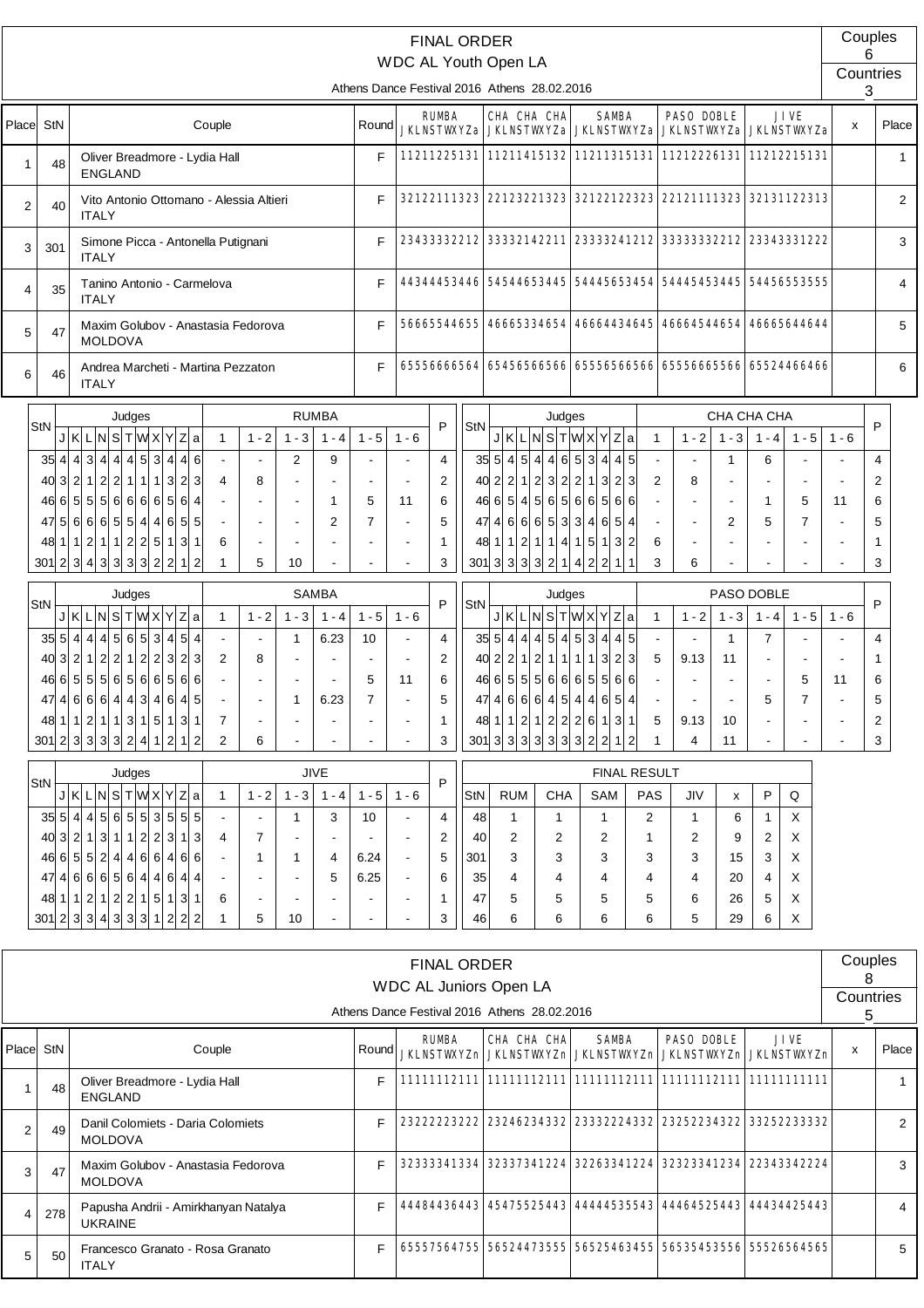| Place          | StN |                                                          | Couple                                                   |                                                                                      |   |           |        |   | Round |                                            | <b>RUMBA</b><br><b>JKLNSTWXYZn</b>         |                                            | CHA CHA CHA<br><b>JKLNSTWXYZn JKLNSTWXYZn</b> |                                                      |                                            | <b>SAMBA</b>                               |                          | <b>PASO DOBLE</b>   | <b>JIVE</b><br><b>JKLNSTWXYZn JKLNSTWXYZn</b> | X | Place          |
|----------------|-----|----------------------------------------------------------|----------------------------------------------------------|--------------------------------------------------------------------------------------|---|-----------|--------|---|-------|--------------------------------------------|--------------------------------------------|--------------------------------------------|-----------------------------------------------|------------------------------------------------------|--------------------------------------------|--------------------------------------------|--------------------------|---------------------|-----------------------------------------------|---|----------------|
| 6              | 387 | Seklerentos Dimitris - Spyrou Anastasia<br><b>GREECE</b> |                                                          |                                                                                      |   |           |        |   | F     |                                            |                                            |                                            | 56645655566 64682656667                       |                                                      |                                            | 65756656666                                |                          |                     | 65677666665 66667656656                       |   | 6              |
| $\overline{7}$ | 57  | Nikolaos Alafouzos - Martina Spiantini<br><b>GREECE</b>  |                                                          |                                                                                      |   |           |        |   | F     |                                            |                                            |                                            | 87876877687 87763767788 87877777787           |                                                      |                                            |                                            |                          |                     | 87786787787 87785777787                       |   | $\overline{7}$ |
| 8              | 55  | SImos Deventzis - Violeta Kontouri<br><b>GREECE</b>      |                                                          |                                                                                      |   |           |        |   | F     |                                            | 78768788878                                |                                            | 78858888876                                   |                                                      |                                            | 78688888878                                |                          |                     | 78848878878 78878888878                       |   | 8              |
|                |     |                                                          | StN                                                      | J K L N S T W X Y Z n                                                                |   |           | Judges |   |       | $\mathbf{1}$                               | $1 - 2$                                    | $1 - 3$                                    | $1 - 4$                                       | <b>RUMBA</b><br>$1 - 5$                              | $1 - 6$                                    | $1 - 7$                                    | $1 - 8$                  | P                   |                                               |   |                |
|                |     |                                                          |                                                          | 47323333411334<br>$48 \mid 1 \mid 1 \mid$                                            |   | 1 1 1 1 2 |        | 1 | 1 1   | $\mathbf{1}$<br>10                         | 2<br>$\blacksquare$                        | 9<br>$\blacksquare$                        |                                               | $\blacksquare$                                       |                                            | $\blacksquare$                             | $\overline{\phantom{a}}$ | 3<br>1              |                                               |   |                |
|                |     |                                                          |                                                          | $49$ 2 3 2 2 2 2 2 3 2 2 2                                                           |   |           |        |   |       | $\blacksquare$                             | 9                                          | $\overline{\phantom{a}}$                   | $\overline{\phantom{a}}$                      | $\overline{\phantom{a}}$                             |                                            | $\overline{\phantom{a}}$                   | $\blacksquare$           | 2                   |                                               |   |                |
|                |     |                                                          |                                                          | 50 6 5 5 5 7 5 6 4 7 5 5<br>$55\,7\,8\,7\,6\,8\,7\,8\,8\,8\,1\,7\,8$                 |   |           |        |   |       | $\blacksquare$<br>$\blacksquare$           | $\overline{\phantom{a}}$<br>$\blacksquare$ | $\overline{\phantom{a}}$<br>$\blacksquare$ | 1<br>$\blacksquare$                           | 7<br>$\blacksquare$                                  | $\overline{\phantom{a}}$<br>1              | $\blacksquare$<br>5                        | 11                       | 5<br>8              |                                               |   |                |
|                |     |                                                          |                                                          | 578787876877687                                                                      |   |           |        |   |       | $\blacksquare$                             | $\overline{\phantom{a}}$                   | $\overline{\phantom{a}}$                   | $\overline{\phantom{a}}$                      | $\blacksquare$                                       | 2                                          | $\overline{7}$                             | $\overline{\phantom{a}}$ | $\overline{7}$      |                                               |   |                |
|                |     |                                                          |                                                          | $278$ 4 4 4 8 4 4 3 6 4 4 3<br>$387\,5\,6\,6\,4\,5\,6\,5\,5\,5\,6\,6$                |   |           |        |   |       | $\blacksquare$                             | $\overline{\phantom{a}}$                   | 2                                          | 9<br>1                                        | $\blacksquare$<br>6                                  |                                            | $\blacksquare$                             | $\blacksquare$           | 4<br>6              |                                               |   |                |
|                |     |                                                          |                                                          |                                                                                      |   |           | Judges |   |       |                                            |                                            |                                            | CHA CHA CHA                                   |                                                      |                                            |                                            |                          |                     |                                               |   |                |
|                |     |                                                          | StN                                                      | J K L N S T W X Y Z n                                                                |   |           |        |   |       | $\mathbf{1}$                               | $1 - 2$                                    | $1 - 3$                                    | $1 - 4$                                       | $1 - 5$                                              | $1 - 6$                                    | $1 - 7$                                    | $1 - 8$                  | P                   |                                               |   |                |
|                |     |                                                          |                                                          | 4732337341224<br>48 1 1                                                              | 1 | 1 1 1 1 2 |        | 1 | 111   | $\mathbf{1}$<br>10                         | $\overline{4}$<br>$\blacksquare$           | 8.19                                       | $\blacksquare$<br>$\blacksquare$              | $\blacksquare$<br>$\blacksquare$                     |                                            | $\overline{\phantom{a}}$<br>$\blacksquare$ |                          | $\overline{2}$<br>1 |                                               |   |                |
|                |     |                                                          |                                                          | $49$ 2 3 2 4 6 2 3 4 3 3 2                                                           |   |           |        |   |       | $\blacksquare$                             | 4                                          | 8.20                                       | $\blacksquare$                                | $\overline{\phantom{a}}$                             |                                            | $\blacksquare$                             |                          | 3                   |                                               |   |                |
|                |     |                                                          |                                                          | $50\,5\,6\,5\,2\,4\,4\,7\,3\,5\,5\,5$<br>$55\,7\,8\,8\,5\,8\,8\,8\,8\,8\,8\,7\,6$    |   |           |        |   |       | $\blacksquare$<br>$\overline{\phantom{a}}$ | $\mathbf{1}$<br>$\overline{\phantom{a}}$   | $\overline{2}$<br>$\blacksquare$           | 4<br>$\blacksquare$                           | 9<br>1                                               | $\overline{\phantom{a}}$<br>2              | $\blacksquare$<br>4                        | 11                       | 5<br>8              |                                               |   |                |
|                |     |                                                          |                                                          | $5787$ 7 $76376$ 7 $788$                                                             |   |           |        |   |       | $\blacksquare$                             | $\blacksquare$                             | $\mathbf{1}$                               | 1                                             | 1                                                    | 3                                          | 8                                          |                          | $\overline{7}$      |                                               |   |                |
|                |     |                                                          | $278$ 4 5 4 7 5 5 2 5 4 4 3<br>387 6 4 6 8 2 6 5 6 6 6 7 |                                                                                      |   |           |        |   |       | $\blacksquare$                             | $\mathbf{1}$<br>$\mathbf 1$                | 2<br>$\mathbf{1}$                          | 6<br>2                                        | $\blacksquare$<br>3                                  | $\overline{\phantom{a}}$<br>9              | $\blacksquare$<br>$\blacksquare$           |                          | 4<br>6              |                                               |   |                |
|                |     |                                                          |                                                          |                                                                                      |   |           | Judges |   |       |                                            |                                            |                                            |                                               | <b>SAMBA</b>                                         |                                            |                                            |                          |                     |                                               |   |                |
|                |     |                                                          | StN                                                      | $JKLNS$ TWXYZn                                                                       |   |           |        |   |       | $\mathbf{1}$                               | $1 - 2$                                    | $1 - 3$                                    | $1 - 4$                                       | $1 - 5$                                              | $1 - 6$                                    | $1 - 7$                                    | $1 - 8$                  | P                   |                                               |   |                |
|                |     |                                                          |                                                          | 4732263341224<br>48 1 1 1 1 1 1 1 2 1 1 1                                            |   |           |        |   |       | $\mathbf{1}$<br>10                         | 5<br>$\blacksquare$                        | 8                                          |                                               |                                                      |                                            |                                            | $\blacksquare$           | 3<br>1              |                                               |   |                |
|                |     |                                                          |                                                          | 49233322224332                                                                       |   |           |        |   |       |                                            | 5                                          | 10                                         | $\blacksquare$                                | $\overline{\phantom{a}}$                             |                                            | $\blacksquare$                             | $\overline{\phantom{a}}$ | $\overline{2}$      |                                               |   |                |
|                |     |                                                          |                                                          | $50\,5\,6\,5\,2\,5\,4\,6\,3\,4\,5\,5$<br>$55\,7\,8\,6\,8\,8\,8\,8\,8\,8\,1\,1\,8$    |   |           |        |   |       | $\sim$<br>$\overline{\phantom{a}}$         | $\mathbf{1}$<br>$\blacksquare$             | 2<br>$\blacksquare$                        | 4                                             | 9<br>$\overline{\phantom{a}}$                        | $\overline{\phantom{a}}$<br>1              | $\blacksquare$<br>3                        | $\blacksquare$<br>11     | 5<br>8              |                                               |   |                |
|                |     |                                                          |                                                          | 5787878777777787                                                                     |   |           |        |   |       | $\blacksquare$                             | $\blacksquare$                             | $\overline{\phantom{a}}$                   |                                               | $\blacksquare$                                       |                                            | 8                                          | $\blacksquare$           | 7                   |                                               |   |                |
|                |     |                                                          | $278$ 4 4 4 4 4 5 3 5 5 4 3                              | 387657566656666                                                                      |   |           |        |   |       | $\blacksquare$<br>$\blacksquare$           | $\blacksquare$<br>$\overline{\phantom{a}}$ | 2                                          | 8                                             | $\blacksquare$<br>3                                  | 10                                         | $\blacksquare$                             | $\overline{\phantom{a}}$ | 4<br>6              |                                               |   |                |
|                |     |                                                          |                                                          |                                                                                      |   |           | Judges |   |       |                                            |                                            |                                            | PASO DOBLE                                    |                                                      |                                            |                                            |                          |                     |                                               |   |                |
|                |     |                                                          | StN                                                      | J K L N S T W X Y Z n                                                                |   |           |        |   |       | $\mathbf{1}$                               | $1 - 2$                                    | $1 - 3$                                    |                                               | $1 - 4$   1 - 5                                      | $1 - 6$                                    | $1 - 7$                                    | $1 - 8$                  | P                   |                                               |   |                |
|                |     |                                                          |                                                          | 473232323411234<br>$48   1   1   1   1   1   1   1   2   1   1   1$                  |   |           |        |   |       | $\mathbf{1}$<br>10                         | $\overline{4}$<br>$\overline{\phantom{a}}$ | 9<br>$\blacksquare$                        | $\overline{\phantom{a}}$                      | $\overline{\phantom{a}}$                             |                                            | $\overline{\phantom{a}}$                   | $\overline{\phantom{a}}$ | 3<br>$\mathbf{1}$   |                                               |   |                |
|                |     |                                                          |                                                          | 4923252522343222                                                                     |   |           |        |   |       | $\overline{\phantom{a}}$                   | 6                                          | $\blacksquare$                             | $\overline{\phantom{a}}$                      | $\overline{\phantom{a}}$                             | $\blacksquare$                             | $\overline{\phantom{a}}$                   | $\overline{\phantom{a}}$ | $\overline{2}$      |                                               |   |                |
|                |     |                                                          |                                                          | $50\,5\,6\,5\,3\,5\,4\,5\,3\,5\,5\,6$<br>$55$ 7 8 8 4 8 8 7 8 8 7 8 1                |   |           |        |   |       | $\blacksquare$<br>$\blacksquare$           | $\blacksquare$<br>$\blacksquare$           | 2<br>$\blacksquare$                        | 3<br>1                                        | 9<br>1                                               | $\overline{\phantom{a}}$<br>1              | $\blacksquare$<br>4                        | 11                       | 5<br>8              |                                               |   |                |
|                |     |                                                          |                                                          | $5787$ 7 $7867$ 8 $787$                                                              |   |           |        |   |       | $\blacksquare$                             | $\overline{\phantom{a}}$                   | $\blacksquare$                             | $\blacksquare$                                | $\blacksquare$                                       | $\mathbf{1}$                               | $\overline{7}$                             | $\blacksquare$           | 7                   |                                               |   |                |
|                |     |                                                          | $278$ 4 4 4 6 4 5 2 5 4 4 3<br>387656777666666           |                                                                                      |   |           |        |   |       | $\blacksquare$<br>$\blacksquare$           | 1                                          | 2<br>$\blacksquare$                        | 8                                             | $\blacksquare$<br>2                                  | $\blacksquare$<br>9                        | $\blacksquare$<br>$\blacksquare$           | $\blacksquare$<br>$\sim$ | 4<br>6              |                                               |   |                |
|                |     |                                                          |                                                          |                                                                                      |   |           | Judges |   |       |                                            |                                            |                                            |                                               | <b>JIVE</b>                                          |                                            |                                            |                          |                     |                                               |   |                |
|                |     |                                                          | StN                                                      | J K L N S T W X Y Z n                                                                |   |           |        |   |       | $\mathbf{1}$                               | $1 - 2$                                    | $1 - 3$                                    | $1 - 4$                                       | $1 - 5$                                              | $1 - 6$                                    | $1 - 7$                                    | $1 - 8$                  | P                   |                                               |   |                |
|                |     |                                                          |                                                          | $47$ 2 2 3 4 3 4 2 2 2 4<br>$48   1   1   1   1   1   1   1   1   1   1   1$         |   |           |        |   |       | $\blacksquare$<br>11                       | 5<br>$\sim$                                | 8                                          | $\blacksquare$<br>$\blacksquare$              | $\overline{\phantom{a}}$<br>$\overline{\phantom{a}}$ |                                            | $\sim$                                     |                          | 3<br>$\mathbf{1}$   |                                               |   |                |
|                |     |                                                          |                                                          | 493325252233332                                                                      |   |           |        |   |       | $\blacksquare$                             | 4                                          | 10                                         |                                               | $\overline{\phantom{a}}$                             |                                            | $\blacksquare$                             |                          | $\overline{2}$      |                                               |   |                |
|                |     |                                                          |                                                          | $50\,5\,5\,5\,2\,6\,5\,6\,4\,5\,6\,5$<br>$55\,7\,8\,8\,7\,8\,8\,8\,8\,8\,8\,8\,7\,8$ |   |           |        |   |       | $\blacksquare$<br>$\blacksquare$           | 1<br>$\overline{\phantom{a}}$              | $\mathbf{1}$<br>$\blacksquare$             | 2                                             | 8<br>$\blacksquare$                                  | $\blacksquare$<br>$\overline{\phantom{a}}$ | $\blacksquare$<br>3                        | $\blacksquare$<br>11     | 5<br>8              |                                               |   |                |
|                |     |                                                          |                                                          | $5787$ 7 $7857$ 7 $777$ $787$                                                        |   |           |        |   |       | $\blacksquare$                             | $\blacksquare$                             | $\blacksquare$                             |                                               | 1                                                    | 1                                          | 8                                          | $\overline{\phantom{a}}$ | 7                   |                                               |   |                |
|                |     |                                                          | 278 4 4 4 3 4 4 2 5 4 4 3                                | 3876666767656656                                                                     |   |           |        |   |       | $\blacksquare$                             | 1                                          | 3<br>$\blacksquare$                        | 10                                            | $\blacksquare$<br>2                                  | $\overline{\phantom{a}}$<br>10             | $\blacksquare$<br>$\overline{\phantom{a}}$ |                          | 4<br>6              |                                               |   |                |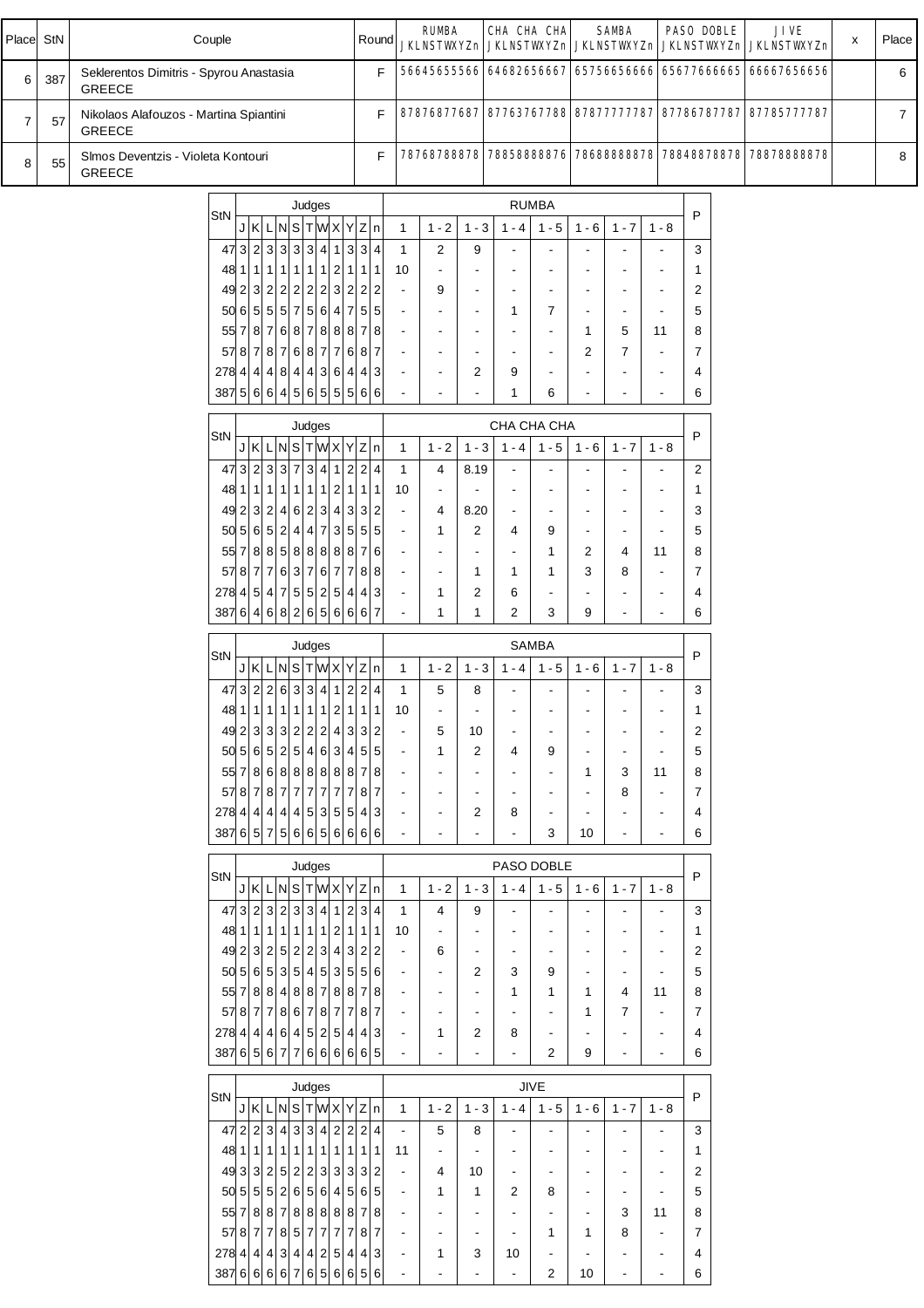|     |            |            |            | <b>FINAL RESULT</b> |                |    |                |   |
|-----|------------|------------|------------|---------------------|----------------|----|----------------|---|
| StN | <b>RUM</b> | <b>CHA</b> | <b>SAM</b> | <b>PAS</b>          | JIV            | X  | P              | Q |
| 48  | 1          |            |            | 1                   | 1              | 5  | 1              | X |
| 49  | 2          | 3          | 2          | $\overline{2}$      | 2              | 11 | $\overline{2}$ | X |
| 47  | 3          | 2          | 3          | 3                   | 3              | 14 | 3              | X |
| 278 | 4          | 4          | 4          | 4                   | 4              | 20 | 4              | X |
| 50  | 5          | 5          | 5          | 5                   | 5              | 25 | 5              | X |
| 387 | 6          | 6          | 6          | 6                   | 6              | 30 | 6              | X |
| 57  | 7          |            | 7          | 7                   | $\overline{7}$ | 35 | 7              | X |
| 55  | 8          | 8          | 8          | 8                   | 8              | 40 | 8              | X |

|        |                        |                |                                              |                          |                                                                    |                                  |                                      |         |                          |         | WDC AL Juniors Open ST                       |                     | <b>FINAL ORDER</b> |                |                   |                                                                |                              |                                   |                |                |                                                                       |              |              | Couples<br>6   |                   |                |
|--------|------------------------|----------------|----------------------------------------------|--------------------------|--------------------------------------------------------------------|----------------------------------|--------------------------------------|---------|--------------------------|---------|----------------------------------------------|---------------------|--------------------|----------------|-------------------|----------------------------------------------------------------|------------------------------|-----------------------------------|----------------|----------------|-----------------------------------------------------------------------|--------------|--------------|----------------|-------------------|----------------|
|        |                        |                |                                              |                          |                                                                    |                                  |                                      |         |                          |         | Athens Dance Festival 2016 Athens 28.02.2016 |                     |                    |                |                   |                                                                |                              |                                   |                |                |                                                                       |              |              | Countries<br>5 |                   |                |
| Placel | StN                    |                |                                              |                          |                                                                    |                                  | Couple                               |         |                          |         | Round                                        |                     | <b>WALTZ</b>       |                |                   | <b>TANGO</b>                                                   |                              | <b>VIENNESE</b>                   |                |                | <b>SLOW FOXT</b><br>CJKMQTUVW CJKMQTUVW CJKMQTUVW CJKMQTUVW CJKMQTUVW |              | QUICKSTEP    | x              | Place             |                |
| 1      | 48                     |                | <b>ENGLAND</b>                               |                          |                                                                    |                                  | Oliver Breadmore - Lydia Hall        |         |                          |         | F                                            |                     |                    |                |                   |                                                                |                              |                                   |                |                | 211122122 211112122 211112122 211113121 211112121                     |              |              |                |                   | $\mathbf{1}$   |
| 2      | 391                    |                | <b>ITALY</b>                                 |                          |                                                                    |                                  | La Manna Stefano - Spiantina Martina |         |                          |         | F                                            |                     |                    |                |                   |                                                                |                              |                                   |                |                | 142211211 142321211 132221211 132321312 132231212                     |              |              |                |                   | $\overline{2}$ |
| 3      | 49                     |                | <b>MOLDOVA</b>                               |                          |                                                                    |                                  | Danil Colomiets - Daria Colomiets    |         |                          |         | F                                            |                     | 323333343          |                |                   | 3232333333                                                     |                              | 3233333333                        |                |                | 323232233                                                             |              | 3233233333   |                |                   | 3              |
| 4      | 278                    |                | <b>UKRAINE</b>                               |                          |                                                                    |                                  | Papusha Andrii - Amirkhanyan Natalya |         |                          |         | F                                            |                     | 434444434          |                |                   | 4344444444                                                     |                              | 444444444                         |                |                | 444444444                                                             |              | 444444544    |                |                   | $\overline{4}$ |
| 5      | 52                     |                | <b>GREECE</b>                                |                          |                                                                    |                                  | Nikolaos Alafouzos - Vera Sofianidou |         |                          |         | F                                            |                     | 566666565          |                |                   | 566666555                                                      |                              |                                   |                |                | 565555555  555656565                                                  |              | 555565455    |                |                   | 5              |
| 6      | 55                     |                | <b>GREECE</b>                                |                          |                                                                    |                                  | Simos Deventzis - Violeta Kontouri   |         |                          |         | F                                            |                     |                    |                |                   | 655555656 655555666                                            |                              | 656666666                         |                |                | 666565656                                                             |              | 666656666    |                |                   | 6              |
|        |                        |                | Judges                                       |                          |                                                                    |                                  |                                      |         | <b>WALTZ</b>             |         |                                              |                     |                    |                |                   | Judges                                                         |                              |                                   |                |                |                                                                       | <b>TANGO</b> |              |                |                   |                |
| StN    |                        |                | C J K M Q T U V W                            |                          |                                                                    | $\mathbf{1}$                     | $1 - 2$                              | $1 - 3$ | $1 - 4$                  | $1 - 5$ | $1 - 6$                                      | P                   | StN                |                |                   | C J K M Q T U V W                                              |                              |                                   | $\mathbf{1}$   | $1 - 2$        | $1 - 3$                                                               | $1 - 4$      | $1 - 5$      | $1 - 6$        | P                 |                |
|        | $48$   2  1 <br>49 3 2 |                | 1<br>1<br>3 3 3 3 3                          | $2$ 2 1                  | $\overline{2}$<br>$\overline{a}$<br>$\mathbf{3}$<br>$\overline{4}$ | $\overline{4}$<br>$\overline{a}$ | 9<br>1                               | 8       |                          |         |                                              | $\overline{2}$<br>3 |                    | 48 2 1         |                   | 1 1 1<br>$\vert$ 2<br>$49 \ 3 \ 2 \ 3 \ 2 \ 3$<br>$\mathbf{3}$ | $\mathbf{1}$<br>$\mathbf{3}$ | $2\overline{2}$<br>3 <sup>3</sup> | 5              | $\overline{2}$ | 9                                                                     |              |              |                | $\mathbf{1}$<br>3 |                |
|        | 52 5                   | 6              | 6 6 6 65                                     |                          | $6 \mid$<br>$5\overline{)}$                                        | $\blacksquare$                   |                                      |         |                          | 3       | 9                                            | 6                   | 52                 |                |                   | 5 6 6 6 6 <br>6                                                | $5\overline{)}$              | 5 5                               |                |                |                                                                       |              | 4            | 9              | 6                 |                |
|        | 55 6                   | 5 <sup>5</sup> | 5 5 5 56                                     |                          | 5 <sup>1</sup><br>6                                                | $\overline{\phantom{a}}$         |                                      |         |                          | 6       |                                              | 5                   | 55                 | 6 <sup>1</sup> |                   | 5 5 55<br>5 <sup>1</sup>                                       |                              | 666                               |                |                |                                                                       |              | 5            |                | 5                 |                |
|        | 2784                   |                | 3 4 4 4 4 4                                  |                          | 3<br>4                                                             | $\blacksquare$                   |                                      | 2       | 9                        |         |                                              | 4                   |                    |                |                   | $278$ 4 3 4 4 4<br>$\overline{4}$                              | $\overline{4}$               | $4 \mid 4$                        |                |                | 1                                                                     | 9            |              |                | 4                 |                |
|        | 391   1   4            |                | 2 2                                          | $1 \mid 1 \mid 2$        | 1                                                                  | 5                                |                                      |         |                          |         |                                              | 1                   | 391 1              |                |                   | 4 2 3 2<br>$\overline{1}$                                      | $\mathbf{2}$                 | 1<br>1                            | 4              | $\overline{7}$ |                                                                       |              |              |                | $\overline{c}$    |                |
|        |                        |                | Judges                                       |                          |                                                                    |                                  |                                      |         | <b>VIENNESE WALTZ</b>    |         |                                              |                     |                    |                |                   | Judges                                                         |                              |                                   |                |                | <b>SLOW FOXTROT</b>                                                   |              |              |                |                   |                |
| StN    | C                      |                | JKMQTUVW                                     |                          |                                                                    | $\mathbf{1}$                     | $1 - 2$                              | $1 - 3$ | $1 - 4$                  | $1 - 5$ | $1 - 6$                                      | P                   | StN                |                |                   | C J K M Q                                                      |                              | TUVW                              | $\mathbf{1}$   | $1 - 2$        | $1 - 3$                                                               | $1 - 4$      | $1 - 5$      | $1 - 6$        | P                 |                |
|        | 48 2 1                 |                | $\mathbf{1}$<br>$\mathbf{1}$<br>$\mathbf{1}$ | $2\vert$<br>$\mathbf{1}$ | $\overline{2}$<br>$\overline{c}$                                   | 5                                |                                      |         |                          |         |                                              | $\mathbf{1}$        | 48                 | $\vert$ 2      | 1<br>$\mathbf{1}$ | 1<br>$\mathbf{1}$<br>$\mathbf{3}$                              | $\mathbf{1}$                 | 21                                | 6              |                |                                                                       |              |              |                | $\mathbf{1}$      |                |
|        | 49 3                   | $\vert$ 2      | 3<br>3 3 3 3                                 |                          | $\mathbf{3}$<br>3                                                  | $\blacksquare$                   | 1                                    | 9       | ä,                       |         |                                              | 3                   | 49                 | 3 <sup>1</sup> | 2                 | 3 2 <br>$\mathbf{3}$<br>$\overline{2}$                         | $\mathbf{2}$                 | 3 <sup>3</sup>                    |                | 4              | 9                                                                     |              |              |                | 3                 |                |
|        | 52 5                   | 6              | 5 5 5 55                                     |                          | 5<br>$5\overline{)}$                                               | $\blacksquare$                   |                                      |         | $\blacksquare$           | 8       | $\blacksquare$                               | 5                   | 52                 |                |                   | 5 5 5 6 5 <br>6                                                | 5 <sup>1</sup>               | 6 5                               | $\blacksquare$ |                |                                                                       |              | 6            |                | 5                 |                |
|        |                        |                | 5566566666666                                |                          |                                                                    | $\blacksquare$                   |                                      |         |                          | 1       | 9                                            | 6                   |                    |                |                   | 556666565656                                                   |                              |                                   |                |                |                                                                       |              | 3            | 9              | 6                 |                |
|        | 278 4 4                |                | 4 4 4 4                                      |                          | $\mathbf{A}$<br>$\boldsymbol{\Delta}$                              |                                  |                                      |         | 9                        |         |                                              | 4                   | 278                |                |                   | 4 4 4 4 4<br>$\mathbf{A}$                                      | $\overline{4}$               | $\overline{4}$<br>$\Delta$        |                |                |                                                                       | 9            |              |                |                   |                |
|        |                        |                | $391$ 1 $3$ 2 $2$ 2 1 $1$                    |                          | $\vert$<br>1                                                       | 4                                | 8                                    |         |                          |         |                                              | $\overline{c}$      |                    |                |                   | $391$ 1 $3$ 2 $3$ 2<br>$\vert$ 1                               | $\mathbf{3}$                 | $\mathbf{1}$<br>$\overline{2}$    | 3              | 6              |                                                                       |              |              |                | $\overline{2}$    |                |
|        |                        |                | Judges                                       |                          |                                                                    |                                  |                                      |         | QUICKSTEP                |         |                                              |                     |                    |                |                   |                                                                |                              | <b>FINAL RESULT</b>               |                |                |                                                                       |              |              |                |                   |                |
| StN    | C                      |                | J K M Q T U V W                              |                          |                                                                    | $\mathbf{1}$                     | $1 - 2$                              | $1 - 3$ | $1 - 4$                  | $1 - 5$ | $1 - 6$                                      | P                   | StN                |                | <b>WAL</b>        | <b>TAN</b>                                                     |                              | VIE                               | <b>SLO</b>     |                | QUI                                                                   | x            | P            | ${\sf Q}$      |                   |                |
|        | 48 2                   | $\mathbf{1}$   | $\mathbf{1}$<br>1<br>1 <sup>1</sup>          | $2 \vert 1$              | $\mathbf{2}$<br>1                                                  | 6                                |                                      |         | $\overline{\phantom{a}}$ |         | $\blacksquare$                               | $\mathbf{1}$        | 48                 |                | 2                 | 1                                                              |                              | $\mathbf{1}$                      | 1              |                | 1                                                                     | 6            | $\mathbf{1}$ | Χ              |                   |                |
|        | 49 3                   | $\vert$ 2      | 3 3 2 3 3                                    |                          | 3<br>3                                                             |                                  | 2                                    | 9       |                          |         |                                              | 3                   | 391                |                | 1                 | 2                                                              |                              | 2                                 | 2              |                | 2                                                                     | 9            | 2            | X              |                   |                |
|        | 52 5                   | 5 <sup>2</sup> | 5 5 6 5 4                                    |                          | 5<br>5                                                             | $\overline{\phantom{a}}$         |                                      |         | 1                        | 8       | $\blacksquare$                               | 5                   | 49                 |                | 3                 | 3                                                              |                              | 3                                 | 3              |                | 3                                                                     | 15           | 3            | х              |                   |                |
|        | 55 6                   |                | 6 6 6 5 66                                   |                          | 6 6                                                                | $\overline{\phantom{a}}$         |                                      |         |                          | 1       | 9                                            | 6                   | 278                |                | 4                 | 4                                                              |                              | 4                                 | 4              |                | 4                                                                     | 20           | 4            | Х              |                   |                |
|        |                        |                | $278$ 4 4 4 4 4 4 5                          |                          | 4 <sup>1</sup><br>4                                                | $\overline{\phantom{a}}$         |                                      |         |                          | 4       | 52                                           |                     | 6                  | 6              |                   | 5                                                              | 5                            |                                   | 5              | 27             | 5                                                                     | X            |              |                |                   |                |
|        |                        |                | $391$ 1 $3$ 2 $2$                            | 3 1 2                    | 2<br>-1                                                            | 3                                | 7                                    |         |                          |         | $\overline{\phantom{a}}$                     | 2                   | 55                 |                | 5                 | 5                                                              |                              | 6                                 | 6              |                | 6                                                                     | 28           | 6            | X              |                   |                |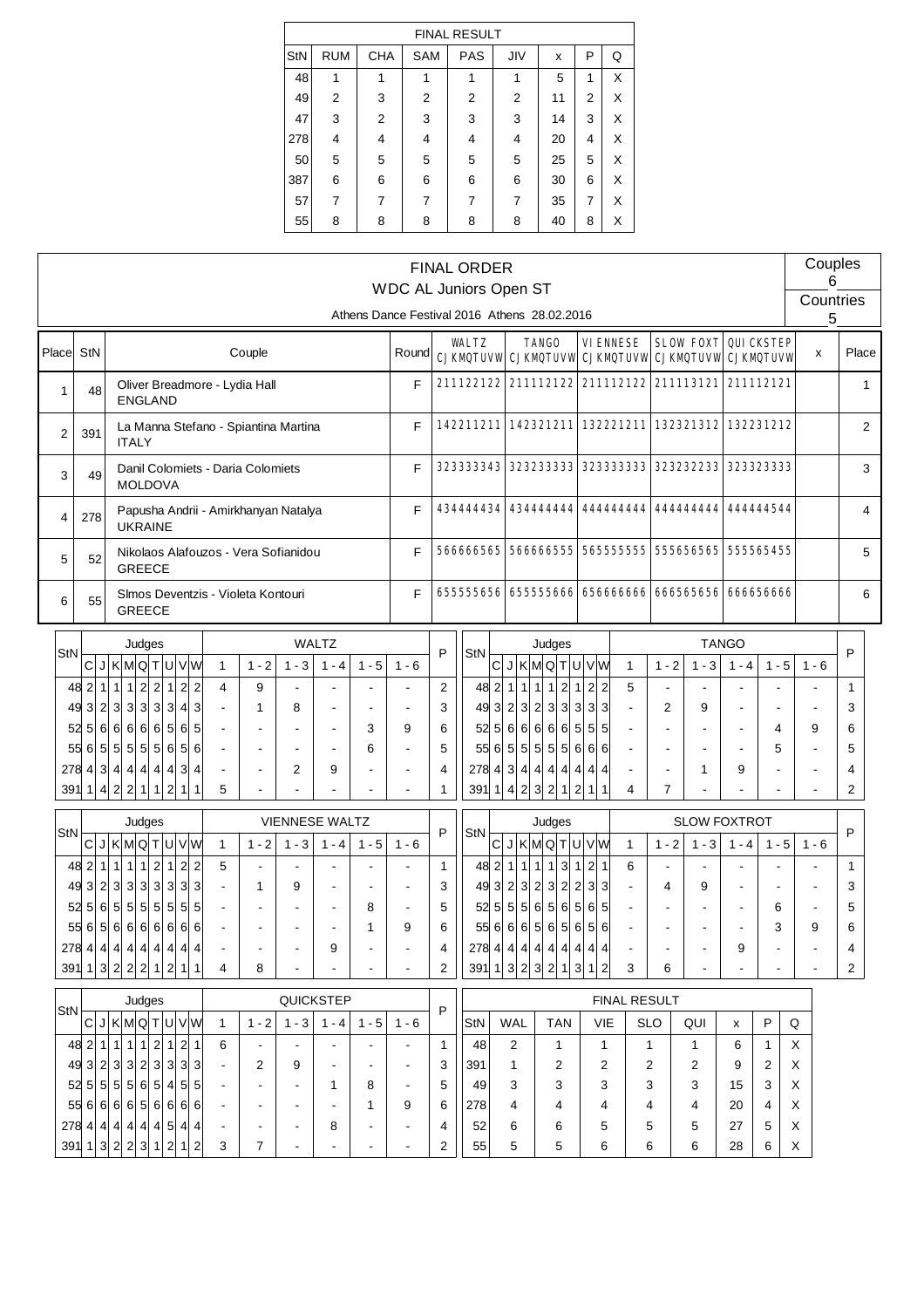|                |     |                                                                                                                                                                                                                                                                                                                                                                                           |                                                                                                                                                | Juvenile Open 5 dance LA                                                                                                      |                                                                                                                                                   | <b>FINAL ORDER</b>                                      |                                                                                                    |                                                                                                                                                                                                                                                                                             |                                                                       |                                                                                                                       |                                                                            |                                                                                                                            |                              | Couples<br>2                |                |
|----------------|-----|-------------------------------------------------------------------------------------------------------------------------------------------------------------------------------------------------------------------------------------------------------------------------------------------------------------------------------------------------------------------------------------------|------------------------------------------------------------------------------------------------------------------------------------------------|-------------------------------------------------------------------------------------------------------------------------------|---------------------------------------------------------------------------------------------------------------------------------------------------|---------------------------------------------------------|----------------------------------------------------------------------------------------------------|---------------------------------------------------------------------------------------------------------------------------------------------------------------------------------------------------------------------------------------------------------------------------------------------|-----------------------------------------------------------------------|-----------------------------------------------------------------------------------------------------------------------|----------------------------------------------------------------------------|----------------------------------------------------------------------------------------------------------------------------|------------------------------|-----------------------------|----------------|
|                |     |                                                                                                                                                                                                                                                                                                                                                                                           |                                                                                                                                                | Athens Dance Festival 2016 Athens 28.02.2016                                                                                  |                                                                                                                                                   |                                                         |                                                                                                    |                                                                                                                                                                                                                                                                                             |                                                                       |                                                                                                                       |                                                                            |                                                                                                                            |                              | Countries<br>$\overline{2}$ |                |
| Place          | StN | Couple                                                                                                                                                                                                                                                                                                                                                                                    | Round                                                                                                                                          | <b>RUMBA</b><br><b>BJKLORSUWYZa BJKLORSUWYZa BJKLORSUWYZa</b>                                                                 |                                                                                                                                                   |                                                         | <b>CHA CHA CHA</b>                                                                                 | <b>SAMBA</b>                                                                                                                                                                                                                                                                                |                                                                       | <b>PASO DOBLE</b><br><b>BJKLORSUVKYZa</b>                                                                             |                                                                            |                                                                                                                            | JIVE<br><b>BJKLORSUWXYZa</b> | $\pmb{\mathsf{x}}$          | Place          |
| 1              | 58  | Olisker Yam - Edri Inbar<br><b>ISRAEL</b>                                                                                                                                                                                                                                                                                                                                                 | F                                                                                                                                              |                                                                                                                               |                                                                                                                                                   |                                                         |                                                                                                    |                                                                                                                                                                                                                                                                                             |                                                                       |                                                                                                                       |                                                                            |                                                                                                                            |                              |                             | $\mathbf{1}$   |
| $\overline{c}$ | 59  | Sakis Tsoukalas - Georgia Papaharalampous<br><b>GREECE</b>                                                                                                                                                                                                                                                                                                                                | F                                                                                                                                              | 1222222222222                                                                                                                 |                                                                                                                                                   |                                                         | 1222222122222                                                                                      | 2222222222222                                                                                                                                                                                                                                                                               |                                                                       | 2222222222222                                                                                                         |                                                                            |                                                                                                                            | 2222222222222                |                             | $\overline{2}$ |
|                |     | Judges<br>StN<br>B J K L O R S U W X Y Z A<br>$58$ 2 1 1 1 1 1 1 1<br>1 1 1 1 1 1<br>59 1 2 2 2 2 2 2 2 2 2 2 2 2 2<br>Judges<br>StN<br>B J K L O R S U W X Y Z A<br>1<br>1<br>111111111<br>58 1<br>$1$ 1 $1$<br>1<br>59 2 2 2 2 2 2 2 2 2 2 2 2 2 2<br>Judges<br>StN<br>B J K L O R S U W X Y Z A<br>$\overline{58}$ 1 1 1 1 1 1 1 1 1 1 1 1 1 1 1 1<br>$59$ 2 2 2 2 2 2 2 2 2 2 2 2 2 2 | $\mathbf{1}$<br>12<br>$\mathbf{1}$<br>$\mathbf{1}$<br>13<br>$\overline{2}$<br>$\sim$<br>$\mathbf{1}$<br>13<br>$\overline{2}$<br>$\overline{a}$ | <b>RUMBA</b><br>$1 - 2$<br>÷,<br>13<br><b>SAMBA</b><br>$1 - 2$<br>$\tilde{\phantom{a}}$<br>13<br><b>JIVE</b><br>$1 - 2$<br>13 | $\mathsf P$<br>$\mathbf{1}$<br>$\overline{2}$<br>$\mathsf P$<br>$\mathbf{1}$<br>$\overline{2}$<br>$\mathsf P$<br>$\overline{1}$<br>$\overline{c}$ | StN<br>StN<br>58 1<br>$\overline{1}$<br>StN<br>58<br>59 | 1 1 <br>1<br><b>RUM</b><br>CHA<br>$\mathbf{1}$<br>$\mathbf{1}$<br>$\overline{2}$<br>$\overline{2}$ | Judges<br>B J K L O R S U W X Y Z A<br>$58$ 2 1 1 1 1 1 1 1 2 1 1 1 1 1<br>59 1 2 2 2 2 2 2 1 2 2 2 2 2<br>Judges<br>B J K L O R S U W X Y Z A<br>1<br>$\mathbf{1}$<br>$\vert$ 1<br>$\overline{1}$<br>1<br>59 2 2 2 2 2 2 2 2 2 2 2 2 2 2<br>SAM<br>$\mathbf{1}$<br>$\overline{\mathbf{c}}$ | 1 1 1<br><b>FINAL RESULT</b><br>PAS<br>$\mathbf{1}$<br>$\overline{2}$ | CHA CHA CHA<br>$\mathbf{1}$<br>11<br>2<br>PASO DOBLE<br>$\overline{1}$<br>13<br>JIV<br>$\mathbf{1}$<br>$\overline{c}$ | $1 - 2$<br>$\overline{\phantom{a}}$<br>13<br>$1 - 2$<br>13<br>x<br>5<br>10 | P<br>$\mathbf{1}$<br>$\overline{\mathbf{c}}$<br>P<br>$\mathbf{1}$<br>$\overline{c}$<br>P<br>$\mathbf{1}$<br>$\overline{2}$ | Q<br>X<br>X                  |                             |                |
|                |     |                                                                                                                                                                                                                                                                                                                                                                                           |                                                                                                                                                |                                                                                                                               |                                                                                                                                                   | <b>FINAL ORDER</b>                                      |                                                                                                    |                                                                                                                                                                                                                                                                                             |                                                                       |                                                                                                                       |                                                                            |                                                                                                                            |                              | Couples                     |                |
|                |     |                                                                                                                                                                                                                                                                                                                                                                                           |                                                                                                                                                |                                                                                                                               |                                                                                                                                                   | Senior Open ST                                          |                                                                                                    |                                                                                                                                                                                                                                                                                             |                                                                       |                                                                                                                       |                                                                            |                                                                                                                            |                              | 6<br>Countries              |                |
|                |     |                                                                                                                                                                                                                                                                                                                                                                                           |                                                                                                                                                | Athens Dance Festival 2016 Athens 28.02.2016                                                                                  |                                                                                                                                                   |                                                         |                                                                                                    |                                                                                                                                                                                                                                                                                             |                                                                       |                                                                                                                       |                                                                            |                                                                                                                            |                              | $\overline{2}$              |                |
| Place          | StN | Couple                                                                                                                                                                                                                                                                                                                                                                                    |                                                                                                                                                | Round                                                                                                                         |                                                                                                                                                   | <b>WALTZ</b>                                            | <b>TANGO</b>                                                                                       | CJKMQTUVW CJKMQTUVW CJKMQTUVW CJKMQTUVW CJKMQTUVW                                                                                                                                                                                                                                           | <b>VIENNESE</b>                                                       | <b>SLOW FOXT QUICKSTEP</b>                                                                                            |                                                                            |                                                                                                                            |                              | X                           | Place          |
| 1              | 63  | Antonio Restivo - Rossella Stucchi<br><b>ITALY</b>                                                                                                                                                                                                                                                                                                                                        |                                                                                                                                                | F                                                                                                                             |                                                                                                                                                   |                                                         |                                                                                                    | 111211121 111111111 112131111 121111111 131211212                                                                                                                                                                                                                                           |                                                                       |                                                                                                                       |                                                                            |                                                                                                                            |                              |                             | $\mathbf{1}$   |
| $\overline{2}$ | 61  | Alberto Fagnani - Luisella Comi<br><b>ITALY</b>                                                                                                                                                                                                                                                                                                                                           |                                                                                                                                                | F                                                                                                                             |                                                                                                                                                   |                                                         | 233133512 222232332                                                                                |                                                                                                                                                                                                                                                                                             | 223212332                                                             | 233222442 223122441                                                                                                   |                                                                            |                                                                                                                            |                              |                             | $\overline{2}$ |
| 3              | 65  | Marino Lucchini - Santna Ravizza<br><b>ITALY</b>                                                                                                                                                                                                                                                                                                                                          |                                                                                                                                                | F                                                                                                                             |                                                                                                                                                   | 322422245                                               | 333523224                                                                                          |                                                                                                                                                                                                                                                                                             | 331325223                                                             | 312344223 312435135                                                                                                   |                                                                            |                                                                                                                            |                              |                             | 3              |
| 4              | 67  | Salvatore Ruggiro - Elena Daziale<br><b>ITALY</b>                                                                                                                                                                                                                                                                                                                                         |                                                                                                                                                | F                                                                                                                             |                                                                                                                                                   | 445344333                                               | 445344443                                                                                          |                                                                                                                                                                                                                                                                                             |                                                                       | 444453544 444453334                                                                                                   |                                                                            | 444343323                                                                                                                  |                              |                             | $\overline{4}$ |
| 5              | 64  | Guiseppe Porco - Laura Crovini<br><b>ITALY</b>                                                                                                                                                                                                                                                                                                                                            |                                                                                                                                                | F                                                                                                                             |                                                                                                                                                   | 554555454                                               |                                                                                                    | 5544555555 555544455 555535555                                                                                                                                                                                                                                                              |                                                                       |                                                                                                                       |                                                                            | 555554554                                                                                                                  |                              |                             | 5              |

| StN |                |                |                |                | Judges         |                              |                |                 |                |           |         | <b>WALTZ</b>             |                          |         | P              | StN |                |                  |   | Judges    |                 |              |                    |                                  |                          |         |                          | <b>TANGO</b>             |         |                          | P |
|-----|----------------|----------------|----------------|----------------|----------------|------------------------------|----------------|-----------------|----------------|-----------|---------|--------------------------|--------------------------|---------|----------------|-----|----------------|------------------|---|-----------|-----------------|--------------|--------------------|----------------------------------|--------------------------|---------|--------------------------|--------------------------|---------|--------------------------|---|
|     | $\mathsf{C}$   |                |                |                |                |                              |                | J K M Q T U V W |                | $-2$<br>1 | $1 - 3$ | $1 - 4$                  | $1 - 5$                  | $1 - 6$ |                |     | $\mathsf{C}$   |                  |   |           |                 |              |                    | J K M Q T U V W                  |                          | $1 - 2$ | $1 - 3$                  | $1 - 4$                  | $1 - 5$ | $1 - 6$                  |   |
|     | 60 6           | $6 \mid$       | 6 <sup>1</sup> | $6 \mid$       | 6 6            | 6                            |                | 6 6             |                |           |         | ۰.                       |                          | 9       | 6              | 60  | 6 <sup>1</sup> | 6 <sup>1</sup>   |   | 6 6 6     |                 | 6 6          | 6                  | <b>6</b>                         |                          |         |                          |                          |         | 9                        | 6 |
| 61  | $\vert$ 2      | 3              | 3              | 1              | 3 3            | 5 <sup>1</sup>               | 1              | $\overline{2}$  | 2              | 4         | 8       | $\overline{\phantom{0}}$ | ۰                        |         | 3              | 61  | $\overline{2}$ |                  |   | 2 2 2 3   |                 | 23           |                    | 3 2                              | $\overline{\phantom{0}}$ | 6       | $\overline{\phantom{a}}$ | $\overline{\phantom{a}}$ |         | $\overline{\phantom{a}}$ | 2 |
| 63  |                | -1             | $\mathbf{1}$   | $\overline{2}$ | 111            | 11                           | $\overline{2}$ |                 | 7              |           | ۰       | ۰.                       | ۰                        |         | $\mathbf{1}$   | 63  | 1              | 11               |   | 1 1 1     |                 | 1            | $\mathbf{1}$<br>11 | 1                                | 9                        |         | $\overline{\phantom{a}}$ | ۰                        |         | ۰                        |   |
| 64  | 5 <sup>1</sup> | 5              | $\vert$        |                | 5 5 5          | $\overline{4}$               | 5 <sup>1</sup> | 4               |                |           |         | 3                        | 9                        |         | 5              | 64  | 5 <sup>1</sup> | 5 <sub>l</sub>   |   | 4 4 5 555 |                 |              |                    | 5                                |                          |         |                          | $\overline{2}$           | 9       | $\overline{\phantom{a}}$ | 5 |
|     | 65 3 2         |                | $\overline{2}$ |                | 4 2 2 2        |                              |                | 4 5             |                | 5         | ۰       | ۰.                       | $\overline{\phantom{a}}$ |         | $\overline{2}$ | 65  | 3 <sup>1</sup> |                  |   | 3 3 5 2   |                 | 3 2          |                    | 2 <sup>1</sup><br>$\overline{4}$ | $\overline{\phantom{0}}$ | 3       | 7                        | $\overline{\phantom{a}}$ |         | $\overline{\phantom{a}}$ | 3 |
| 67  | 4 4            |                | 5 <sup>1</sup> | 3 <sup>1</sup> | 4 4 3          |                              |                | 3 3             |                | ۰         | 4       | 8                        | $\blacksquare$           |         | 4              | 67  | $\overline{4}$ | $\left 4\right $ |   | 5 3 4     |                 |              |                    | 4 4 4 3                          | $\blacksquare$           | ٠.      | 2                        | 8                        |         | $\overline{\phantom{a}}$ | 4 |
|     |                |                |                |                |                |                              |                |                 |                |           |         |                          |                          |         |                |     |                |                  |   |           |                 |              |                    |                                  |                          |         |                          |                          |         |                          |   |
| StN |                |                |                |                | Judges         |                              |                |                 |                |           |         | <b>VIENNESE WALTZ</b>    |                          |         | P              | StN |                |                  |   | Judges    |                 |              |                    |                                  |                          |         |                          | <b>SLOW FOXTROT</b>      |         |                          | P |
|     | C              | JI             |                |                |                |                              |                | KMQTUVW         |                | $1 - 2$   | $1 - 3$ | $1 - 4$                  | $1 - 5$                  | $1 - 6$ |                |     | IС             |                  |   |           |                 |              |                    | J K M Q T U V W                  | 1                        | $1 - 2$ | $1 - 3$                  | $1 - 4$                  | $1 - 5$ | $1 - 6$                  |   |
|     | 60 6 6         |                | 6 <sup>1</sup> |                | 6 6 6          |                              |                | 6 6 6           |                |           |         | ۰.                       | $\blacksquare$           | 9       | 6              | 60  | 6 <sup>1</sup> | 6 <sup>1</sup>   |   |           |                 |              |                    | 6 6 6 6 6 6 6                    | $\blacksquare$           |         |                          | $\overline{\phantom{a}}$ |         | 9                        | 6 |
| 61  | $\overline{2}$ | $\vert$ 2      | 3              |                | 2 1 2          | 3                            |                | 3 <sup>2</sup>  | 1              | 6         | ۰       | ۰.                       | ۰                        |         | 2              | 61  | $\overline{2}$ |                  |   | 3 3 2 2 2 |                 |              |                    | 4 4 2                            |                          | 5       |                          | $\overline{\phantom{a}}$ |         | $\overline{\phantom{0}}$ | 2 |
|     |                |                |                |                |                |                              |                |                 |                |           |         |                          |                          |         |                |     |                |                  |   |           |                 |              |                    |                                  |                          |         |                          |                          |         |                          |   |
| 63  |                | 1              | $\overline{2}$ | 1              | 3 <sup>1</sup> | $\mathbf{1}$<br>$\mathbf{1}$ | 1              | 1               | $\overline{7}$ | ۰         |         | ۰.                       |                          |         | 1              | 63  | 1              | 2 <sup>1</sup>   | 1 | 1 1       |                 | $\mathbf{1}$ | $\mathbf{1}$<br>11 | 1                                | 8                        |         |                          |                          |         | $\overline{\phantom{a}}$ |   |
| 64  | 5 <sup>1</sup> | 5 <sup>1</sup> | 5 <sup>1</sup> | 5 <sup>1</sup> | $\vert$        | 4<br>$\overline{4}$          |                | 55              |                |           | ۰       | 3                        | 9                        |         | 5              | 64  | 5 <sup>1</sup> | 5 <sup>1</sup>   |   | 5 5 3     |                 | 5 5          |                    | 5 <sup>1</sup><br>5              | $\overline{\phantom{0}}$ |         |                          |                          | 9       | $\overline{\phantom{a}}$ | 5 |
|     | 65 3 3         |                | 1 <sup>1</sup> |                | 3 2 5          | $\overline{2}$               |                | 2 3             | 1              | 4         | 8       | ۰.                       | ۰                        |         | 3              | 65  | 3 <sup>1</sup> | 1                |   | 2 3       | $\vert 4 \vert$ | 4 2 2        |                    | 3                                | 1                        | 4       | 7                        | $\overline{\phantom{a}}$ |         | $\overline{\phantom{a}}$ | 3 |

F 666666666 666666666 666666666 666666666 666666666 6

6 60 Athanasios Kotsibos - Kyra Vaila

GREECE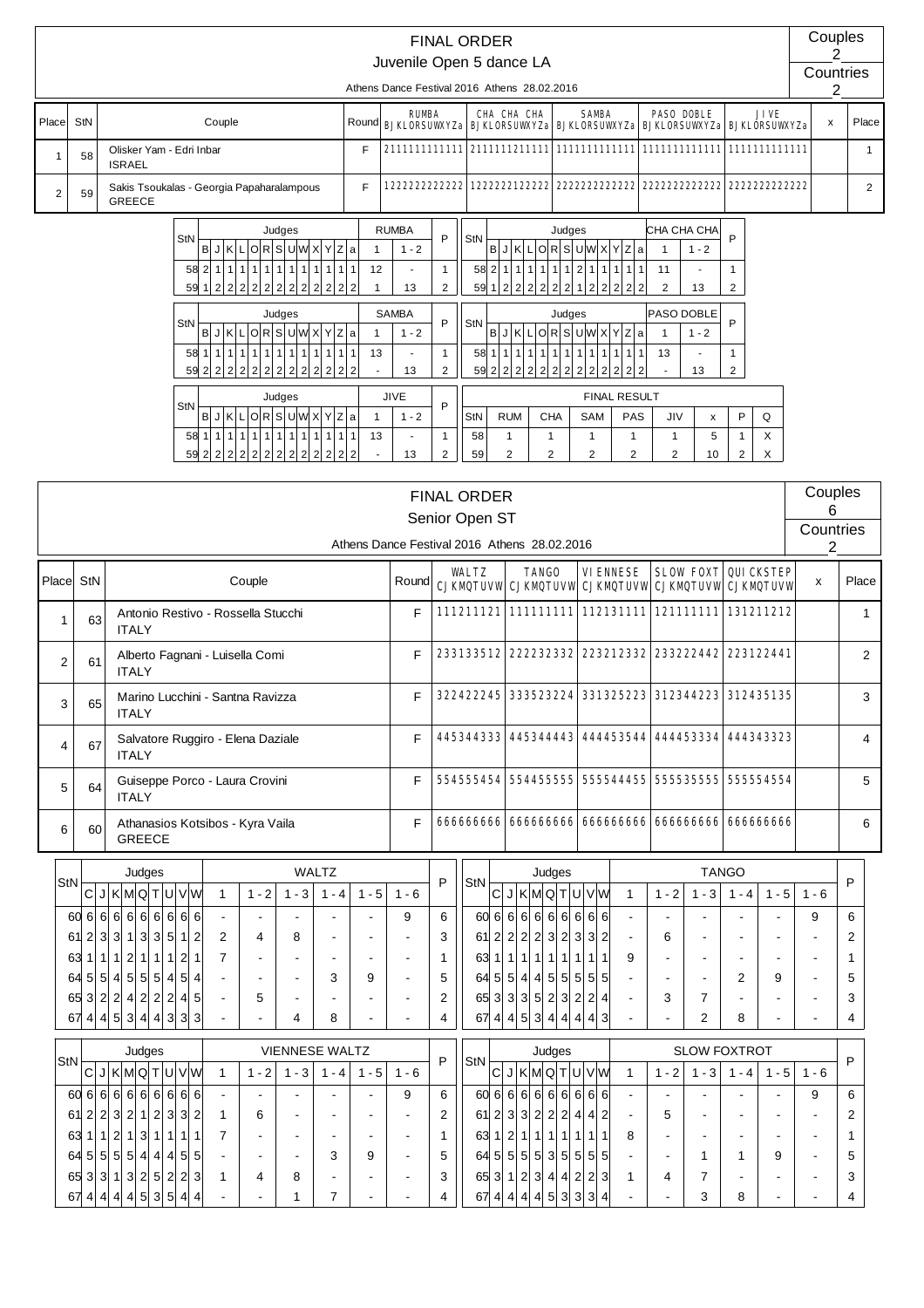| StN |                   |                 |                |                | Judges         |                |                |                |                         |                          |      |     | <b>QUICKSTEP</b> |                          |     | P |            |            |            |     | <b>FINAL RESULT</b> |        |    |   |   |
|-----|-------------------|-----------------|----------------|----------------|----------------|----------------|----------------|----------------|-------------------------|--------------------------|------|-----|------------------|--------------------------|-----|---|------------|------------|------------|-----|---------------------|--------|----|---|---|
|     | C                 | J               | IKMQTUI        |                |                |                |                |                | VW                      |                          | $-2$ | - 3 | - 4              | - 5                      | - 6 |   | <b>StN</b> | <b>WAL</b> | <b>TAN</b> | VIE | <b>SLO</b>          | QUI    | x  | P | Q |
| 60  | 6 6 6 6 6 6 6 6 6 |                 |                |                |                |                |                |                |                         | $\overline{\phantom{0}}$ | ۰    | -   | -                | $\overline{\phantom{0}}$ | 9   | 6 | 63         |            |            |     |                     |        | 5  |   | X |
| 61  | $\overline{2}$    | $\overline{2}$  | 3 <sup>l</sup> |                | $\overline{2}$ | $\overline{2}$ |                | 4              | $\overline{\mathbf{A}}$ | ⌒                        | 6    | -   |                  |                          |     | c | 61         | 3          | ⌒<br>∠     | 2   | ◠                   | າ<br>∠ | 11 |   | Х |
| 63  |                   | $\vert 3 \vert$ | 11             | 2 <sup>1</sup> | <u>11</u>      | $\mathbf{1}$   | $\overline{2}$ |                | $\overline{2}$          | 5                        | -    | -   |                  | -                        |     |   | 65         | 2          | 3          | 3   | 3                   | 3      | 14 | 3 | X |
| 64  | 5 5               |                 | 5 5 5 4        |                |                |                | 5              | 5 <sup>5</sup> | 4                       |                          | ۰    | -   |                  | 9                        | -   | 5 | 67         | 4          | 4          | 4   | Δ                   | 4      | 20 |   | X |
| 65  | 3                 |                 | $\overline{2}$ | 4 3            |                | 5              |                | 3              | 5                       | 2                        | 3    | 6   | -                | -                        | -   | 3 | 64         | 5          | 5          | 5   | 5                   | 5      | 25 | 5 | X |
| 67  | $\vert$           |                 | 4 4 3 4 3      |                |                |                | $\overline{3}$ |                | 2 3                     |                          |      | 5   | -                | -                        |     | 4 | 60         | 6          | 6          | 6   | 6                   | 6      | 30 | 6 | X |

|       |                |                                                    |       | <b>FINAL ORDER</b><br>Over 40 Open LA | Athens Dance Festival 2016 Athens 28.02.2016                                           |              |                   |             | Countries | Couples |         |
|-------|----------------|----------------------------------------------------|-------|---------------------------------------|----------------------------------------------------------------------------------------|--------------|-------------------|-------------|-----------|---------|---------|
| Place | StN            | Couple                                             | Round | <b>RUMBA</b>                          | CHA CHA CHA<br><b>BJKLORSUWYZa BJKLORSUWYZa BJKLORSUWYZa BJKLORSUWYZa BJKLORSUWYZa</b> | <b>SAMBA</b> | <b>PASO DOBLE</b> | <b>JIVE</b> |           | X       | Place I |
|       | $\overline{2}$ | Ignazio Contu - Luisella Zapparoli<br><b>ITALY</b> |       |                                       |                                                                                        |              |                   |             |           |         |         |

|       |     |                                               | <b>FINAL ORDER</b><br>Over 50 Open LA | Athens Dance Festival 2016 Athens 28.02.2016                                          |              |                   |             | Couples<br>Countries |              |
|-------|-----|-----------------------------------------------|---------------------------------------|---------------------------------------------------------------------------------------|--------------|-------------------|-------------|----------------------|--------------|
| Place | StN | Couple                                        | <b>RUMBA</b>                          | CHA CHA CHA<br>Round BJKLORSUWYZa BJKLORSUWYZa BJKLORSUWYZa BJKLORSUWYZa BJKLORSUWYZa | <b>SAMBA</b> | <b>PASO DOBLE</b> | <b>JIVE</b> |                      | <b>Place</b> |
|       | 68  | Andrew Cloke - Elaine Roper<br>UNITED KINGDOM |                                       |                                                                                       |              |                   |             |                      |              |

|                |     |                                                                                                                                                                                              |                                                                                                              |   |                |   |               |         |                                          |                                    |                |               | Athens Dance Festival 2016 Athens 28,02,2016 | <b>FINAL ORDER</b><br>Over 50 Open ST |                     |                     |              |                                                        |                                                   |                |                                                                       |         |                  | Couples<br>5<br>Countries |       |
|----------------|-----|----------------------------------------------------------------------------------------------------------------------------------------------------------------------------------------------|--------------------------------------------------------------------------------------------------------------|---|----------------|---|---------------|---------|------------------------------------------|------------------------------------|----------------|---------------|----------------------------------------------|---------------------------------------|---------------------|---------------------|--------------|--------------------------------------------------------|---------------------------------------------------|----------------|-----------------------------------------------------------------------|---------|------------------|---------------------------|-------|
|                |     |                                                                                                                                                                                              |                                                                                                              |   |                |   |               |         |                                          |                                    |                |               |                                              |                                       |                     |                     |              |                                                        |                                                   |                |                                                                       |         |                  | 2                         |       |
| Place          | StN |                                                                                                                                                                                              |                                                                                                              |   |                |   |               |         | Couple                                   |                                    |                |               | Round                                        |                                       | <b>WALTZ</b>        |                     | <b>TANGO</b> |                                                        | <b>VIENNESE</b>                                   |                | <b>SLOW FOXT</b><br>CJKMQTUVW CJKMQTUVW CJKMQTUVW CJKMQTUVW CJKMQTUVW |         | <b>QUICKSTEP</b> | x                         | Place |
| $\mathbf{1}$   | 63  |                                                                                                                                                                                              | <b>ITALY</b>                                                                                                 |   |                |   |               |         |                                          | Antonio Restivo - Rossella Stucchi |                |               | F                                            |                                       |                     |                     |              |                                                        |                                                   |                | 111211111 112111121 111111112 111111131 121211114                     |         |                  |                           | 1     |
| $\overline{2}$ | 61  |                                                                                                                                                                                              | <b>ITALY</b>                                                                                                 |   |                |   |               |         | Alberto Fagnani - Luisella Comi          |                                    |                |               | F                                            |                                       |                     |                     |              |                                                        | 323143442 423333542 223233321                     |                | 222232342                                                             |         | 212134341        |                           | 2     |
| 3              | 65  |                                                                                                                                                                                              | <b>ITALY</b>                                                                                                 |   |                |   |               |         | Marino Lucchini - Santna Ravizza         |                                    |                |               | F                                            |                                       | 232422253 231522254 |                     |              |                                                        | 332424243                                         |                | 333343223 333422232                                                   |         |                  |                           | 3     |
| $\overline{4}$ | 67  |                                                                                                                                                                                              | Salvatore Ruggiro - Elena Daziale<br><b>ITALY</b><br>Dionisios Tzanetatos - Sophia Stamouli<br><b>GREECE</b> |   |                |   |               |         |                                          |                                    | F              |               |                                              |                                       |                     |                     |              |                                                        | 544334324 554244313 554342434 554424415 544343423 |                |                                                                       |         | 4                |                           |       |
| 5              | 69  |                                                                                                                                                                                              | Judges<br>JK M Q T U V W<br>$\mathsf{C}$<br>$1 - 2$                                                          |   |                |   |               |         |                                          | E                                  |                |               |                                              |                                       |                     |                     |              | 455555535  345455435  445555555  445555554  4555555555 |                                                   |                |                                                                       | 5       |                  |                           |       |
|                |     | <b>WALTZ</b>                                                                                                                                                                                 |                                                                                                              |   |                |   |               |         |                                          |                                    |                | Judges        |                                              |                                       |                     | <b>TANGO</b>        |              |                                                        |                                                   |                |                                                                       |         |                  |                           |       |
|                |     | StN                                                                                                                                                                                          |                                                                                                              |   |                |   |               |         |                                          |                                    | $1 - 3$        | $1 - 4$       | $1 - 5$                                      | P                                     | StN                 |                     |              | C J K M Q T U V W                                      | $\mathbf{1}$                                      | $1 - 2$        | $1 - 3$                                                               | $1 - 4$ | $1 - 5$          | P                         |       |
|                |     |                                                                                                                                                                                              |                                                                                                              |   |                |   |               |         |                                          |                                    |                |               |                                              | 3                                     |                     |                     |              | $61$ 4 2 3 3 3 3 5 4 2                                 |                                                   | $\overline{2}$ | 6                                                                     |         |                  | 3                         |       |
|                |     | 3 2 3 1 4 3 4 4 2<br>3<br>61<br>6<br>1<br>1 1 2 1 1 1 1 1<br>631<br>8<br>65 2 3 2 4 2 2 2 5 3<br>5<br>5 4 4 3 3 4 3 2 4<br>67<br>4<br>1<br>8<br>69 4 5 5 5 5 5 5 5 3 3<br>$\mathcal{P}$<br>1 |                                                                                                              |   |                | 1 |               |         |                                          | 63 1 1 2 1 1 1 1 2 1               | $\overline{7}$ |               |                                              |                                       |                     | 1                   |              |                                                        |                                                   |                |                                                                       |         |                  |                           |       |
|                |     |                                                                                                                                                                                              |                                                                                                              |   | 2              |   |               |         | 65 2 3 1 5 2 2 2 5 4                     |                                    | 5              |               |                                              |                                       | 2                   |                     |              |                                                        |                                                   |                |                                                                       |         |                  |                           |       |
|                |     |                                                                                                                                                                                              |                                                                                                              |   | $\overline{4}$ |   |               |         | $ 67 $ 5 $ 5 $ 4 $ 2 $ 4 $ 4 $ 3 $ 1 $ 3 |                                    | 2              | 4             | 7                                            |                                       | 4                   |                     |              |                                                        |                                                   |                |                                                                       |         |                  |                           |       |
|                |     |                                                                                                                                                                                              |                                                                                                              | 9 | 5              |   |               |         | 69 3 4 5 4 5 5 4 3 5                     |                                    |                | $\mathcal{P}$ | 5                                            |                                       | 5                   |                     |              |                                                        |                                                   |                |                                                                       |         |                  |                           |       |
|                |     |                                                                                                                                                                                              |                                                                                                              |   |                |   |               |         |                                          |                                    |                |               |                                              |                                       |                     |                     |              |                                                        |                                                   |                |                                                                       |         |                  |                           |       |
|                |     | <b>VIENNESE WALTZ</b><br>Judges<br>StN                                                                                                                                                       |                                                                                                              |   |                |   | P             | StN     |                                          | Judges                             |                |               |                                              | <b>SLOW FOXTROT</b>                   |                     |                     | P            |                                                        |                                                   |                |                                                                       |         |                  |                           |       |
|                |     |                                                                                                                                                                                              | C <br>JKMQTUV                                                                                                |   | $1 - 2$        |   | $1 - 3$ 1 - 4 | $1 - 5$ |                                          |                                    |                |               | C J K M Q T U V W                            | $\mathbf{1}$                          |                     | $1 - 2$ 1 - 3 1 - 4 |              | $1 - 5$                                                |                                                   |                |                                                                       |         |                  |                           |       |

| ---                    |  |   | C J K M Q T U V W |  |  | $1 - 2$ | $1 - 3$ . | - 4 | $1 - 5$ |   | --- |  |   |                  |     |   | ICI JI KIMIQITIUI VIWI |   | $1 - 2$ | - 3 | - 4 | $1 - 5$ |    |
|------------------------|--|---|-------------------|--|--|---------|-----------|-----|---------|---|-----|--|---|------------------|-----|---|------------------------|---|---------|-----|-----|---------|----|
| 61 2 2 3 2 3 3 3 2     |  |   |                   |  |  |         | -         |     |         |   |     |  |   |                  |     |   | 61 2 2 2 2 3 2 3 4 2   |   | 6       |     |     |         | 2  |
| 63 1                   |  | 1 | 111111112         |  |  |         | -         |     |         |   | 63  |  | 1 |                  | -11 | 3 |                        | 8 |         |     |     |         |    |
| 65 3 3 2 4 2 4 2 4 3   |  |   |                   |  |  | 2       | 6         |     |         |   |     |  |   |                  |     |   | 65 3 3 3 3 4 3 2 2 3   |   |         | 8   | -   |         | 3  |
| 67 5 5 4 3 4 2 4 3 4   |  |   |                   |  |  |         | 3         |     |         | 4 |     |  |   | 67 5 5 4 4 2 4 4 |     |   | -51                    |   |         |     | 6   |         | 4  |
| 69 4 4 5 5 5 5 5 5 5 5 |  |   |                   |  |  |         | $\,$      |     | 9       | 5 |     |  |   |                  |     |   | 69 4 4 5 5 5 5 5 5 4   |   |         |     |     | 9       | -5 |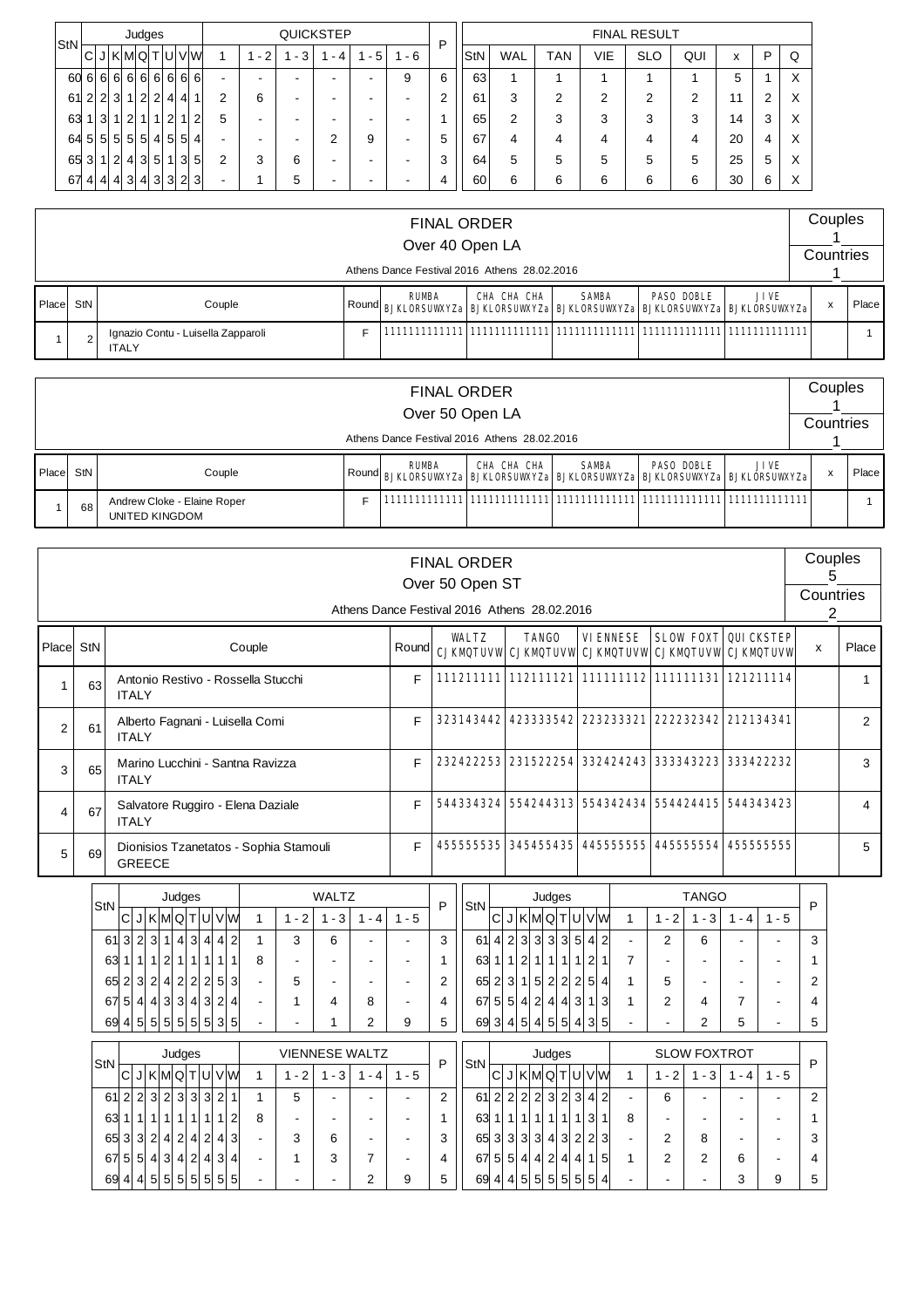| StN |                |                |                |                | Judges         |              |     |     |         |   |                               | <b>QUICKSTEP</b> |     |     | D |            |     |     |     | <b>FINAL RESULT</b> |        |    |   |   |
|-----|----------------|----------------|----------------|----------------|----------------|--------------|-----|-----|---------|---|-------------------------------|------------------|-----|-----|---|------------|-----|-----|-----|---------------------|--------|----|---|---|
|     | C              |                | JKMQT          |                |                |              |     |     | IUI VIW |   | 2<br>$\overline{\phantom{a}}$ | - 3              | - 4 | - 5 |   | <b>StN</b> | WAL | TAN | VIE | <b>SLO</b>          | QUI    | X  | P | Q |
| 61  | $\overline{2}$ | $\overline{1}$ | $\overline{2}$ | $\mathbf{1}$   | 3 <sup>l</sup> | $\vert$      |     | 3 4 |         | 3 | 5                             | -                | -   | -   | 2 | 63         | и   |     |     |                     |        | 5  |   | Χ |
| 63  |                | $\overline{2}$ |                | $\overline{2}$ |                | $\mathbf{1}$ |     | 1   | $\vert$ | 6 |                               | -                | -   |     |   | 61         | 3   | 3   | ົ   | 2                   | っ<br>∠ | 12 | ⌒ | X |
| 65  | 3 <sup>1</sup> | 3 <sup>l</sup> | 3              | $\vert$        | 22232          |              |     |     |         | - |                               | 8                | -   |     | 3 | 65         | 2   | 2   | 3   | 3                   | 3      | 13 | 3 | X |
| 67  | 5 <sup>1</sup> | $\vert$        | 4              | 3              | 4 3 4 2 3      |              |     |     |         | - |                               |                  | 8   |     | 4 | 67         | 4   | 4   | 4   | 4                   | 4      | 20 | 4 | X |
| 69  | 4 <sup>1</sup> | 5 <sup>1</sup> | $5 \,$         | 5 <sup>1</sup> | 5 5            |              | -51 |     | 5 5     | - |                               |                  |     | 9   | 5 | 69         | 5   | 5   | 5   | 5                   | 5      | 25 | 5 | Χ |

|            |    |                                                |        | <b>FINAL ORDER</b>                           |              |          |                                                                                 | Couples   |       |
|------------|----|------------------------------------------------|--------|----------------------------------------------|--------------|----------|---------------------------------------------------------------------------------|-----------|-------|
|            |    |                                                |        | Over 60 Open ST                              |              |          |                                                                                 | Countries |       |
|            |    |                                                |        | Athens Dance Festival 2016 Athens 28.02.2016 |              |          |                                                                                 |           |       |
| Placel StN |    | Couple                                         | Roundl | WILTZ                                        | <b>TANGO</b> | VIENNESE | <b>SLOW FOXT QUICKSTEP</b><br>CJKMQTUVW CJKMQTUVW CJKMQTUVW CJKMQTUVW CJKMQTUVW | x         | Place |
|            | 64 | Guiseppe Porco - Laura Crovini<br><b>ITALY</b> | F      |                                              |              |          |                                                                                 |           |       |

|                |     |                                                                                                                                                                                                                       |        | <b>FINAL ORDER</b><br>Juvenile 1+2 Open 3 dance LA |                                                          |                                                                                                                        |                                                   |                   |                                 |                      | Couples<br>2   |       |
|----------------|-----|-----------------------------------------------------------------------------------------------------------------------------------------------------------------------------------------------------------------------|--------|----------------------------------------------------|----------------------------------------------------------|------------------------------------------------------------------------------------------------------------------------|---------------------------------------------------|-------------------|---------------------------------|----------------------|----------------|-------|
|                |     | Athens Dance Festival 2016 Athens 28.02.2016                                                                                                                                                                          |        |                                                    |                                                          |                                                                                                                        |                                                   |                   |                                 |                      | Countries<br>2 |       |
| Place          | StN | Couple                                                                                                                                                                                                                | Round  | <b>RUMBA</b><br><b>BJKLORSUWXYZa</b>               |                                                          | CHA CHA CHA<br><b>BJKLORSUWXYZa</b>                                                                                    |                                                   |                   | <b>SAMBA</b>                    | <b>BJKLORSUWXYZa</b> | X              | Place |
|                | 58  | Olisker Yam - Edri Inbar<br><b>ISRAEL</b>                                                                                                                                                                             | E      |                                                    |                                                          |                                                                                                                        |                                                   |                   |                                 |                      |                |       |
| $\overline{2}$ | 59  | Sakis Tsoukalas - Georgia Papaharalampous<br><b>GREECE</b>                                                                                                                                                            | F      | 222221222222                                       |                                                          | 2222222222222                                                                                                          |                                                   |                   |                                 | 2222222222222        |                | 2     |
|                |     | <b>RUMBA</b><br>Judges<br>StN<br>B<br>J K L O R S U W X Y Z a<br>$1 - 2$<br> 2 1 1 <br>58 2 1 1 1<br>1 1 <br>1<br>111<br>11<br>1<br>2 2 2<br>2 <br>1<br>2 2 <br>2 2 <br>59<br>$\vert$ 2<br>$\mathcal{P}$<br>13<br>2 2 | P<br>2 | StN<br>58<br>1111<br>2 2 2 <br>59                  | $1$   1 <br>1<br> 2 <br>2 <sup>1</sup><br>$\overline{2}$ | Judges<br>B J K L O R S U W X Y Z a<br>$1 \vert 1 \vert$<br>1<br>$\vert$ 1<br>$\overline{2}$<br>2 2 <br>$\overline{2}$ | 111<br>1<br>$\overline{2}$<br>$\overline{2}$<br>2 | CHA CHA CHA<br>13 | $1 - 2$<br>$\blacksquare$<br>13 | P<br>2               |                |       |
|                |     | Judges<br><b>SAMBA</b><br>StN<br>J K L O R S U W X Y Z A <br>B<br>$1 - 2$<br>13<br>58<br>1 1 1<br>1 1 1 <br>1 1 <br>$\vert$<br>11<br>1<br>$\overline{1}$                                                              | P      | StN<br><b>RUM</b><br>58                            | <b>CHA</b>                                               | <b>FINAL RESULT</b><br>SAM                                                                                             | $\mathsf{x}$<br>3                                 | P                 | Q<br>X                          |                      |                |       |

|        |     | <b>FINAL ORDER</b>                                                           |       |           |                                                      |            | Couples        |       |
|--------|-----|------------------------------------------------------------------------------|-------|-----------|------------------------------------------------------|------------|----------------|-------|
|        |     | Juvenile 1+2 Open 3 Dance ST<br>Athens Dance Festival 2016 Athens 28,02,2016 |       |           |                                                      |            | Countries<br>3 |       |
| Placel | StN | Couple                                                                       | Round | WALTZ     | <b>TANGO</b><br><b>CJKMQTUVW CJKMQTUVW CJKMQTUVW</b> | QUICKSTEP  | x              | Place |
|        | 58  | Olisker Yam - Edri Inbar<br><b>ISRAEL</b>                                    | F     |           | 221122112 111111111 121121112                        |            |                |       |
| 2      | 140 | Lemishevski Konstantin - Kazmiruk Aleksandra<br><b>UKRAINE</b>               | F     | 112211231 | 323223322                                            | 212212221  |                | っ     |
| 3      | 59  | Sakis Tsoukalas - Georgia Papaharalampous<br><b>GREECE</b>                   | F     | 333333323 | 232332233                                            | 3333333333 |                | 3     |

59 2 2 2 6 2 X

59 2 2 2 2 2 2 2 2 2 2 2 2 2 2 - 13 2

| StN |   |                          |     |   | Judges         |                |                |   |    |   | <b>WALTZ</b> |     | ח | StN |                |                |                |                |                | Judges         |                         |                |    |   | <b>TANGO</b> |     | D |
|-----|---|--------------------------|-----|---|----------------|----------------|----------------|---|----|---|--------------|-----|---|-----|----------------|----------------|----------------|----------------|----------------|----------------|-------------------------|----------------|----|---|--------------|-----|---|
|     | C |                          | KMQ |   |                | т              | Ul             |   | VM |   | $\sim$       | - 3 |   |     | $\sim$<br>U    |                | 'Κ             | MQ T           |                |                | TIUI                    |                | VW |   | $\sim$       | - 3 |   |
| 58  | 2 | ົ                        |     | 4 | $\overline{2}$ | $\overline{2}$ |                |   | っ  | 4 | 9            |     | ີ | 58  | 1              | $\overline{ }$ |                | $\overline{ }$ | 4              |                | $\overline{\mathbf{A}}$ | $\overline{ }$ |    | 9 | ۰            |     |   |
| 59  | 3 | $\mathbf{3}$             | 3   | 3 | 3              | 3 <sup>1</sup> | 3              | 2 | 3  | - |              | 9   | 3 | 59  | 2              | 3 <sup>1</sup> | $\overline{2}$ | 3 <sub>1</sub> | $\mathbf{3}$   | $\overline{2}$ | $\overline{2}$          | 3              | 3  |   | 4            | 9   | ີ |
| 140 |   | $\overline{\phantom{a}}$ | 2   | ົ | 4              | $\overline{1}$ | $\overline{2}$ | 3 | 4  | 5 | -            | -   |   | 140 | 3 <sup>l</sup> | $\overline{2}$ | 31             | $\overline{2}$ | $\overline{2}$ | 3              | 3                       | $\overline{2}$ | 2  |   | 5            |     | ◠ |

| StN | QUICKSTEP<br>Judges<br> K M Q <br>С<br>$\mathbf{L}$<br><b>U</b> V W<br>$-2$<br>J |                |                |                      |                |                |                |   |        |   |   |         | D |     |            |     | <b>FINAL RESULT</b> |   |            |                   |
|-----|----------------------------------------------------------------------------------|----------------|----------------|----------------------|----------------|----------------|----------------|---|--------|---|---|---------|---|-----|------------|-----|---------------------|---|------------|-------------------|
|     |                                                                                  |                |                |                      |                |                |                |   |        |   |   | $1 - 3$ |   | StN | <b>WAL</b> | TAN | QUI                 | x | ▫          | Q                 |
| 58  |                                                                                  | $\mathcal{D}$  |                | $\blacktriangleleft$ | $\overline{2}$ | 1              | $\overline{ }$ |   | $\sim$ | 6 | - |         |   | 58  | 2          |     |                     |   |            | $\checkmark$<br>↗ |
| 59  | 3 <sup>l</sup>                                                                   | $\mathbf{3}$   | 3 <sup>1</sup> | 3 <sup>1</sup>       | 3              | 3              | 3              |   | 3 3    |   | - | 9       | 3 | 140 |            | っ   | っ                   | 5 | $\sqrt{2}$ | Χ                 |
| 140 | っ                                                                                | $\overline{A}$ | $\Omega$       | $\sim$               | $\overline{A}$ | $\overline{2}$ | C              | ົ |        | 3 | 9 | -       | ◠ | 59  | 3          | 3   | 3                   | 9 | ◠<br>ື     | Χ                 |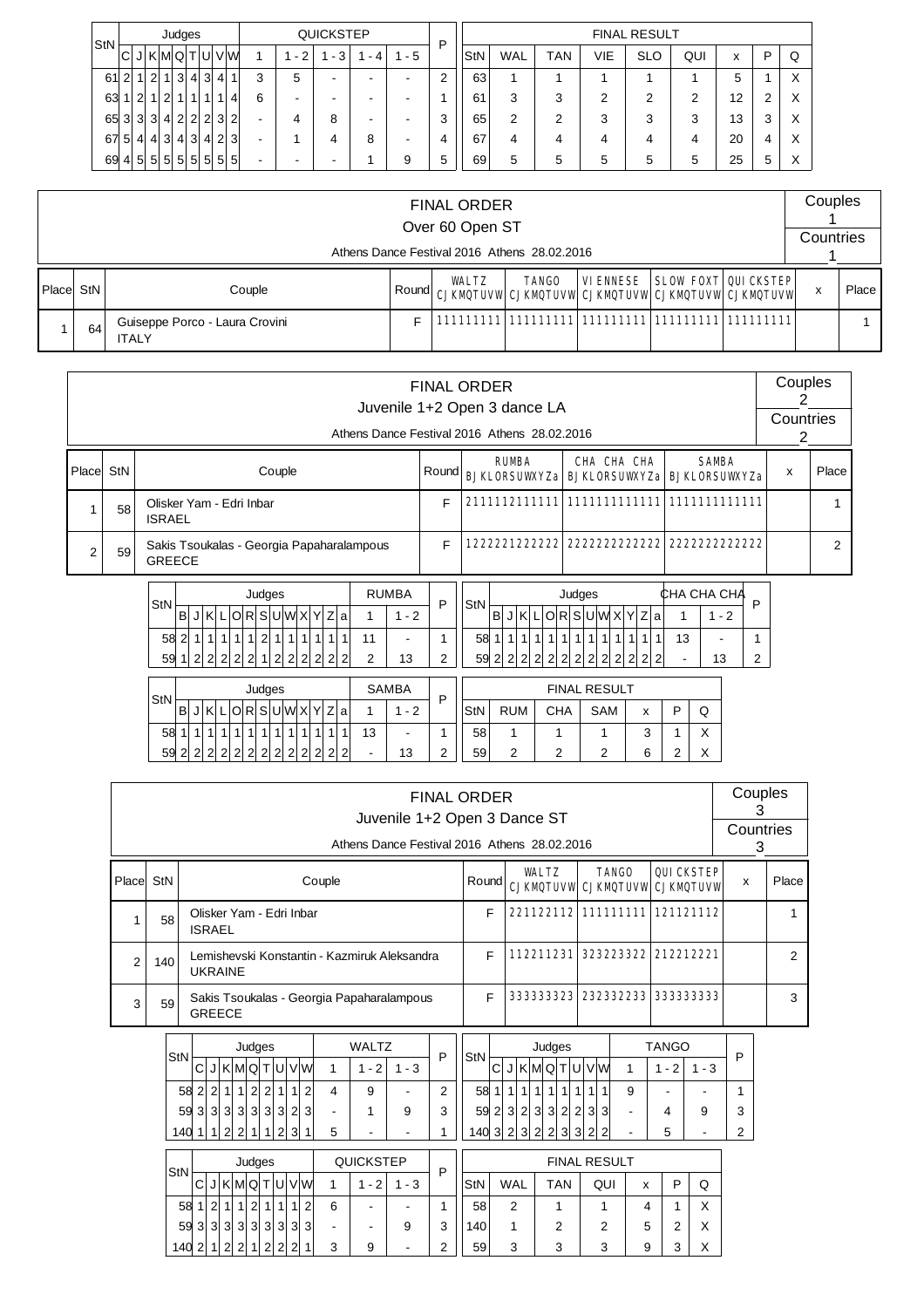| <b>RIMBA</b><br>Place StN<br>Couple<br>Round<br>x<br><b>RJKLORSUMXYZa</b><br>1213111131123<br>F<br>Maxim Golubov - Anastasia Fedorova<br>47<br>1<br><b>MOLDOVA</b><br>3131322212311<br>F<br>Danil Colomiets - Daria Colomiets<br>2<br>49<br><b>MOLDOVA</b><br>2322233324232<br>F<br>Papusha Andrii - Amirkhanyan Natalya<br>3<br>278<br><b>UKRAINE</b><br>4455645453454<br>F<br>Andrei Cutashevski - Maria Turceaninova<br>72<br>4<br><b>MOLDOVA</b><br>5544454545545<br>F<br>Giorgos Girnis - Anna Simeonidou<br>5<br>70<br><b>GREECE</b><br>F<br>6666566666666<br>Simos Deventzis - Violeta Kontouri<br>55<br>6<br><b>GREECE</b> |  | <b>FINAL ORDER</b><br>Juniors Open Rumba LA<br>Athens Dance Festival 2016 Athens 28.02.2016 |  | Couples<br>6<br>Countries<br>3 |       |
|------------------------------------------------------------------------------------------------------------------------------------------------------------------------------------------------------------------------------------------------------------------------------------------------------------------------------------------------------------------------------------------------------------------------------------------------------------------------------------------------------------------------------------------------------------------------------------------------------------------------------------|--|---------------------------------------------------------------------------------------------|--|--------------------------------|-------|
|                                                                                                                                                                                                                                                                                                                                                                                                                                                                                                                                                                                                                                    |  |                                                                                             |  |                                | Place |
|                                                                                                                                                                                                                                                                                                                                                                                                                                                                                                                                                                                                                                    |  |                                                                                             |  |                                | 1     |
|                                                                                                                                                                                                                                                                                                                                                                                                                                                                                                                                                                                                                                    |  |                                                                                             |  |                                | 2     |
|                                                                                                                                                                                                                                                                                                                                                                                                                                                                                                                                                                                                                                    |  |                                                                                             |  |                                | 3     |
|                                                                                                                                                                                                                                                                                                                                                                                                                                                                                                                                                                                                                                    |  |                                                                                             |  |                                | 4     |
|                                                                                                                                                                                                                                                                                                                                                                                                                                                                                                                                                                                                                                    |  |                                                                                             |  |                                | 5     |
|                                                                                                                                                                                                                                                                                                                                                                                                                                                                                                                                                                                                                                    |  |                                                                                             |  |                                | 6     |

| StN |                |          |                |                |                  |                | Judges         |                |                |                |                |                |                |   |           |            | <b>RUMBA</b> |          |         | P |  |
|-----|----------------|----------|----------------|----------------|------------------|----------------|----------------|----------------|----------------|----------------|----------------|----------------|----------------|---|-----------|------------|--------------|----------|---------|---|--|
|     | в              |          | KIL            |                |                  |                |                |                |                | O R S U W X Y  |                | Z              | a              | 1 | $-2$<br>1 | $-3+$<br>1 | - 4<br>1     | - 5<br>1 | $1 - 6$ |   |  |
| 47  | 1              | 2        | 1              | 31             | 1                | 1              | 1 <sub>1</sub> | 1              | 3 <sup>1</sup> |                | 1              | $\overline{2}$ | 3              | 8 |           |            |              |          |         | 1 |  |
| 49  | 3              | 1        | 3 <sup>1</sup> | 11             | 3 <sup>1</sup>   | 2              | $\overline{2}$ | 2 <sub>1</sub> | 1 <sub>1</sub> | 2 <sup>1</sup> | 3              |                | 1              | 5 | 9         |            |              |          |         | 2 |  |
| 55  | 6              | $6 \mid$ | 6 <sup>1</sup> |                | 6 5              | 6 <sup>1</sup> | 6 <sup>1</sup> | 6 <sup>1</sup> | 6 <sup>1</sup> | 6 <sup>1</sup> | $6 \mid$       | 6              | 6              |   |           |            |              |          | 13      | 6 |  |
| 70  | 5              | 5        | $\frac{4}{ }$  | 4 <sup>1</sup> | $\left 4\right $ | 5              |                | 4 5            | 4 <sup>1</sup> | 5 <sup>1</sup> | 5 <sup>1</sup> | 4              | 5              |   |           |            | 6            | 13       |         | 5 |  |
| 72  | 4              | 4        | 5 <sup>1</sup> | 5 <sup>1</sup> | 6 <sup>1</sup>   | $\vert$        | 5 <sup>5</sup> |                | 4 5            | 3 <sup>1</sup> | 4 <sup>1</sup> | 5 <sup>5</sup> | $\overline{4}$ |   |           |            |              |          |         | 4 |  |
| 278 | 2 <sub>1</sub> | 3        | 2 <sup>1</sup> | 2 <sup>1</sup> | $\overline{2}$   | $\overline{3}$ | 3 <sup>1</sup> | 3 <sup>1</sup> | 2 <sup>1</sup> | 4 <sup>1</sup> | $\overline{2}$ | $\mathbf{3}$   | $\mathcal{P}$  |   |           |            |              |          |         | 3 |  |

|       |                                                                                                                            | <b>FINAL ORDER</b><br>Juniors Open Cha Cha LA<br>Athens Dance Festival 2016 Athens 28.02.2016 |       |                                            | Couples<br>6<br>Countries<br>3 |       |  |  |  |  |  |  |  |
|-------|----------------------------------------------------------------------------------------------------------------------------|-----------------------------------------------------------------------------------------------|-------|--------------------------------------------|--------------------------------|-------|--|--|--|--|--|--|--|
| Place | StN                                                                                                                        | Couple                                                                                        | Round | <b>CHA CHA CHA</b><br><b>RJKLORSUWXYZa</b> | x                              | Place |  |  |  |  |  |  |  |
|       | 1111111131113<br>F<br>Maxim Golubov - Anastasia Fedorova<br>47<br><b>MOLDOVA</b><br>F<br>Danil Colomiets - Daria Colomiets |                                                                                               |       |                                            |                                |       |  |  |  |  |  |  |  |
| 2     | 49                                                                                                                         | 2223322222221                                                                                 |       | 2                                          |                                |       |  |  |  |  |  |  |  |
| 3     | 278                                                                                                                        | Papusha Andrii - Amirkhanyan Natalya<br><b>UKRAINE</b>                                        | F     | 3332233414332                              |                                | 3     |  |  |  |  |  |  |  |
| 4     | 70                                                                                                                         | Giorgos Girnis - Anna Simeonidou<br><b>GREECE</b>                                             | F     | 4544454555444                              |                                | 4     |  |  |  |  |  |  |  |
| 5     | 72                                                                                                                         | Andrei Cutashevski - Maria Turceaninova<br><b>MOLDOVA</b>                                     | F     | 5455546343555                              |                                | 5     |  |  |  |  |  |  |  |
| 6     | 55                                                                                                                         | Simos Deventzis - Violeta Kontouri<br><b>GREECE</b>                                           | F     | 6666665666666                              |                                | 6     |  |  |  |  |  |  |  |

| StN |                |                |                |                |                |                | Judges         |                 |                |                |                |                |   |                          |         | CHA CHA CHA |                               |         |         | P |
|-----|----------------|----------------|----------------|----------------|----------------|----------------|----------------|-----------------|----------------|----------------|----------------|----------------|---|--------------------------|---------|-------------|-------------------------------|---------|---------|---|
|     | в              |                | κ              |                | O              |                |                |                 | R S U W X Y    |                |                | Ζ              | a | 1                        | $1 - 2$ | - 3<br>1    | 4<br>$\overline{\phantom{a}}$ | $1 - 5$ | $1 - 6$ |   |
| 47  | 1.             | 1              |                |                |                |                | 1              | 1               | $\mathbf{3}$   | 1              | 11             | 1              | 3 | 11                       | -       | -           |                               | -       | -       |   |
| 49  | 2              | 2              | 2              | 3              | 3 <sup>1</sup> | 2 <sup>1</sup> | 2 <sup>1</sup> | 2 <sub>1</sub>  | 2 <sup>1</sup> | $\overline{2}$ | 2 <sub>1</sub> | 2              | 1 | 1                        | 11      | -           |                               | -       |         | 2 |
| 55  | 6              | $6 \mid$       | 6 <sup>1</sup> | 6 <sup>1</sup> |                | 6 6            | 5 <sup>1</sup> | 6 <sup>1</sup>  | 6 <sup>1</sup> | 6 <sup>1</sup> | 6 <sup>1</sup> | 6              | 6 |                          |         |             |                               | 1       | 13      | 6 |
| 70  | 4 <sup>1</sup> | 5              | 4              | 4              |                | 4 5            | 4 <sup>1</sup> |                 | 5 5 5          |                | 4              | 4              | 4 | $\overline{\phantom{a}}$ |         | ٠           | 8                             | ۰       |         |   |
| 72  | 5              | 4              | 5              | 5              | 5              | 4 <sup>1</sup> | 6 <sup>1</sup> | $\mathbf{3}$    | 4              | 3              | 5 <sup>1</sup> | 5 <sup>1</sup> | 5 | -                        | -       | 2           | 5                             | 12      |         | 5 |
| 278 | 3 <sup>1</sup> | $\overline{3}$ | 3 <sup>1</sup> | $\overline{2}$ | 2 <sup>1</sup> | 3 <sup>1</sup> | 3 <sup>1</sup> | $\vert 4 \vert$ | 1              | 4              | 3 <sup>1</sup> | 3 <sup>1</sup> | 2 | 1                        | 4       | 11          |                               |         |         | 3 |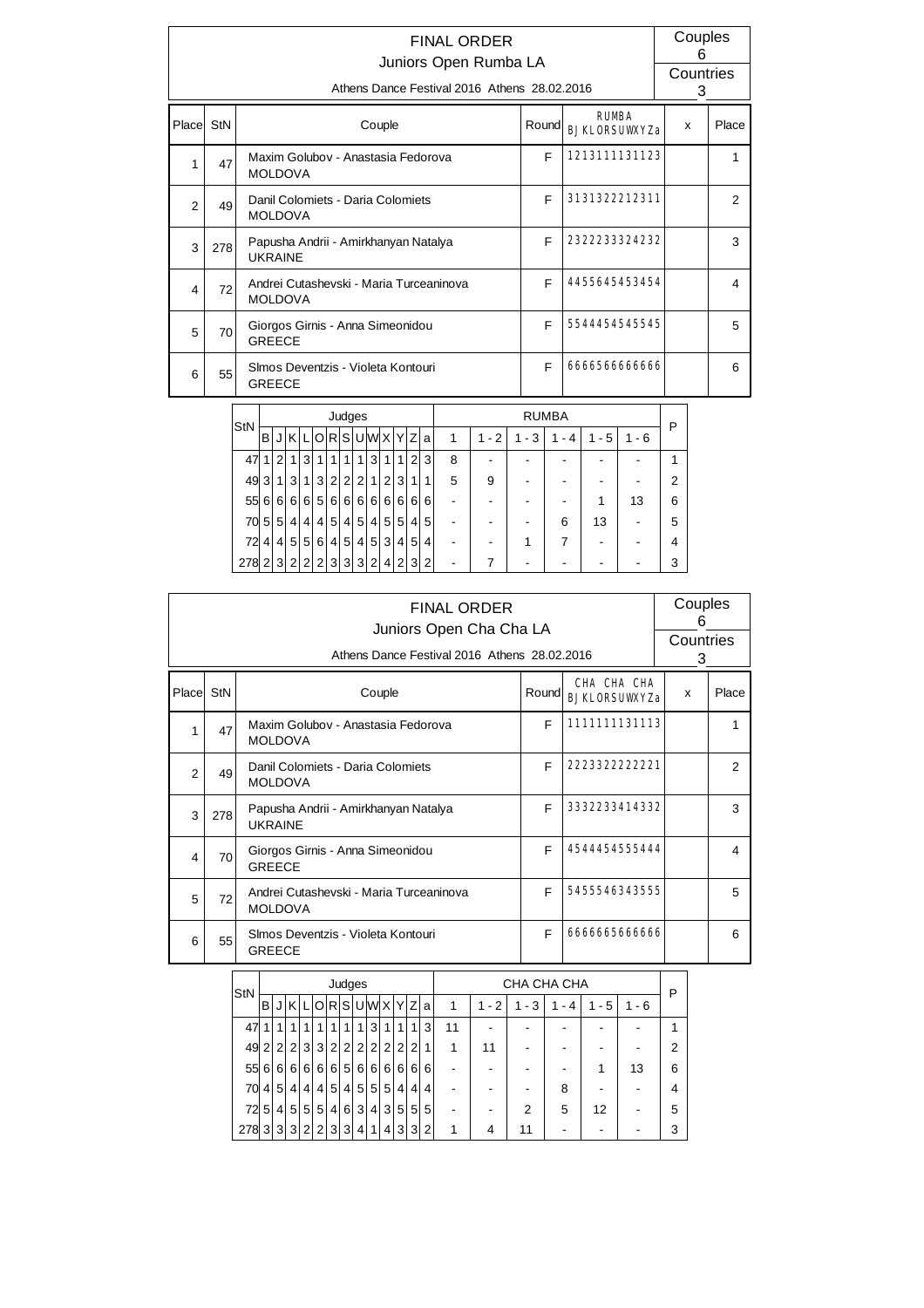|                |     |                                                                          |                |                |                |                 |              |              |                                    |  |         |                 |                |                |                |                                         | <b>FINAL ORDER</b><br>Juniors Open Samba LA<br>Athens Dance Festival 2016 Athens 28.02.2016 |         |              |                 |               |                      |        | 6<br>3 | Couples<br>Countries |
|----------------|-----|--------------------------------------------------------------------------|----------------|----------------|----------------|-----------------|--------------|--------------|------------------------------------|--|---------|-----------------|----------------|----------------|----------------|-----------------------------------------|---------------------------------------------------------------------------------------------|---------|--------------|-----------------|---------------|----------------------|--------|--------|----------------------|
| Place StN      |     |                                                                          |                |                |                |                 |              |              |                                    |  | Couple  |                 |                |                |                |                                         |                                                                                             |         | Round        |                 | <b>SAMBA</b>  | <b>BJKLORSUWXYZa</b> | X      |        | Place                |
| 1              | 47  |                                                                          | <b>MOLDOVA</b> |                |                |                 |              |              |                                    |  |         |                 |                |                |                | Maxim Golubov - Anastasia Fedorova      |                                                                                             |         | E            |                 |               | 1212111131113        |        |        | $\mathbf{1}$         |
| 2              | 49  |                                                                          |                |                |                |                 |              |              | Danil Colomiets - Daria Colomiets  |  |         |                 |                |                |                |                                         |                                                                                             |         | F            |                 |               | 2121422222321        |        |        | 2                    |
| 3              | 278 | <b>MOLDOVA</b><br>Papusha Andrii - Amirkhanyan Natalya<br><b>UKRAINE</b> |                |                |                |                 |              |              |                                    |  |         |                 |                |                |                |                                         |                                                                                             | F       |              |                 | 3333233314232 |                      |        | 3      |                      |
| $\overline{4}$ | 72  |                                                                          | <b>MOLDOVA</b> |                |                |                 |              |              |                                    |  |         |                 |                |                |                | Andrei Cutashevski - Maria Turceaninova |                                                                                             |         | F            |                 |               | 4445644443644        |        |        | 4                    |
| 5              | 70  |                                                                          | <b>GREECE</b>  |                |                |                 |              |              | Giorgos Girnis - Anna Simeonidou   |  |         |                 |                |                |                |                                         |                                                                                             |         | F            |                 |               | 5554365655455        |        |        | 5                    |
| 6              | 55  |                                                                          | <b>GREECE</b>  |                |                |                 |              |              | Simos Deventzis - Violeta Kontouri |  |         |                 |                |                |                |                                         |                                                                                             |         | F            |                 |               | 6666556566566        |        |        | 6                    |
|                |     |                                                                          |                |                |                |                 |              |              | Judges                             |  |         |                 |                |                |                |                                         |                                                                                             |         | <b>SAMBA</b> |                 |               |                      |        |        |                      |
|                |     | StN                                                                      | $\mathsf{B}$   |                |                |                 |              |              | JKLORSUWXYZ                        |  |         |                 |                |                | ۱a             | $\mathbf{1}$                            | $1 - 2$                                                                                     | $1 - 3$ |              | $1 - 4$         | $1 - 5$       | $1 - 6$              | P      |        |                      |
|                |     | 47                                                                       | $\mathbf{1}$   | $\overline{2}$ | 1              | $\overline{2}$  | $\mathbf{1}$ | $\mathbf{1}$ | $\overline{1}$                     |  | 1 3     | $\overline{1}$  | $\mathbf{1}$   | 1              | 3              | 9                                       |                                                                                             |         |              |                 |               |                      | 1      |        |                      |
|                |     | 49 2                                                                     |                |                | 1 2            | 1               |              | 4 2          |                                    |  |         |                 | 2 2 2 2 3      | 2 1            |                | 3                                       | 11                                                                                          |         |              |                 |               |                      | 2      |        |                      |
|                |     | 55                                                                       | $6 \,$         |                |                | 6 6 6           |              | 5 5          |                                    |  |         |                 | 6 5 6 6 5      |                | 6 6            |                                         |                                                                                             |         |              | -               | 4             | 13                   | 6      |        |                      |
|                |     | 70 5                                                                     |                | 5 <sup>1</sup> | 5 <sup>1</sup> | $\vert 4 \vert$ |              | 3 6          |                                    |  | 5 6 5 5 |                 | $\vert$        | 5 <sup>2</sup> | 5              |                                         |                                                                                             | 1       |              | 3               | 11            |                      | 5      |        |                      |
|                |     | 724<br>278 3                                                             |                |                |                | 4 4 5 <br>3 3 3 |              | 2 3          | 6 4 4 4 4 3 6 4 4                  |  | 3 3 1   | $\vert 4 \vert$ | 2 <sup>2</sup> | 3 <sup>2</sup> | $\overline{2}$ | 1                                       | 4                                                                                           | 1<br>12 |              | 10 <sup>1</sup> |               |                      | 4<br>3 |        |                      |

|                                                                                                                                                                         |     |                                                           |   | <b>FINAL ORDER</b><br>Juniors Open 3 Dance LA<br>Athens Dance Festival 2016 Athens 28.02.2016 |                                             |               | Couples<br>6<br>Countries<br>3 |                |  |  |  |  |
|-------------------------------------------------------------------------------------------------------------------------------------------------------------------------|-----|-----------------------------------------------------------|---|-----------------------------------------------------------------------------------------------|---------------------------------------------|---------------|--------------------------------|----------------|--|--|--|--|
| CHA CHA CHA<br><b>SAMRA</b><br><b>RIMRA</b><br>Place StN<br>Couple<br>Round<br><b>BJKLORSUWYZa BJKLORSUWYZa BJKLORSUWYZa</b><br>F<br>Maxim Golubov - Anastasia Fedorova |     |                                                           |   |                                                                                               |                                             |               |                                |                |  |  |  |  |
|                                                                                                                                                                         | 47  | <b>MOLDOVA</b>                                            |   |                                                                                               |                                             |               |                                |                |  |  |  |  |
| 2                                                                                                                                                                       | 49  | Danil Colomiets - Daria Colomiets<br><b>MOLDOVA</b>       | F |                                                                                               | 3122422312311 2122321223221                 | 2121321232221 |                                | $\mathfrak{p}$ |  |  |  |  |
| 3                                                                                                                                                                       | 278 | Papusha Andrii - Amirkhanyan Natalya<br><b>UKRAINE</b>    | F | 2331133223232 3333133312332 3333233313332                                                     |                                             |               |                                | 3              |  |  |  |  |
| 4                                                                                                                                                                       | 72  | Andrei Cutashevski - Maria Turceaninova<br><b>MOLDOVA</b> | F | 5455565444555  5454545444444  5454545444455                                                   |                                             |               |                                | 4              |  |  |  |  |
| 5                                                                                                                                                                       | 70  | Giorgos Girnis - Anna Simeonidou<br><b>GREECE</b>         | F | 4544344655444 45454545555555 4545454655544                                                    |                                             |               |                                | 5              |  |  |  |  |
| 6                                                                                                                                                                       | 55  | Simos Deventzis - Violeta Kontouri<br><b>GREECE</b>       | F |                                                                                               | 6666656566666  6666666666666  6666666566666 |               |                                | 6              |  |  |  |  |

| StN |   |          |                 |                |                |                | Judges         |                |                |                |                 |   |                |   |         |         | <b>RUMBA</b> |         |         | P |
|-----|---|----------|-----------------|----------------|----------------|----------------|----------------|----------------|----------------|----------------|-----------------|---|----------------|---|---------|---------|--------------|---------|---------|---|
|     | в |          | ΚI              |                | Ol             |                | R S U W X Y Z  |                |                |                |                 |   | a              | 1 | $1 - 2$ | $1 - 3$ | $-4$         | $1 - 5$ | $1 - 6$ |   |
| 47  |   | 2        |                 | 3 <sup>1</sup> | 2              | 11             | 1              |                | 3 <sub>l</sub> | 1 <sub>1</sub> | 1               | 2 | 3 <sub>l</sub> | 7 |         |         |              |         |         |   |
| 49  | 3 | 1        | 2 <sub>1</sub>  | $\overline{2}$ | 4              | $\overline{2}$ | 2              | 3 <sup>1</sup> | 1              | $\overline{2}$ | 3               | 1 |                | 4 | 9       |         |              |         |         | 2 |
| 55  | 6 | $6 \mid$ | 6 <sup>1</sup>  | 6 <sup>1</sup> | $6 \mid$       | 5              | 6 <sup>1</sup> | 5 <sup>1</sup> | 6 <sup>1</sup> | 6              | 6               | 6 | 6              |   |         |         |              | 2       | 13      | 6 |
| 70  | 4 | 5        | $\vert 4 \vert$ | $\vert$        | 3 <sub>l</sub> | 4 <sup>1</sup> | 4 <sup>1</sup> | 6 <sup>1</sup> | 5 <sup>1</sup> | 5 <sup>1</sup> | $\vert 4 \vert$ | 4 | 4              |   |         |         | 9            |         |         | 4 |
| 72  | 5 | 4        | 5 <sup>1</sup>  | 5 <sup>1</sup> | 5              | 6              | 5              | 4 <sup>1</sup> | $\vert$        | 4              | 5               | 5 | 5              |   |         |         | 4            | 12      |         | 5 |
| 278 | 2 | 3        | 3 <sup>1</sup>  | 1              | 1              | 3              | 3              | 2 <sup>1</sup> | $\overline{2}$ | 3              | 2 <sup>1</sup>  | 3 | 2 <sub>1</sub> | 2 |         |         |              |         |         | 3 |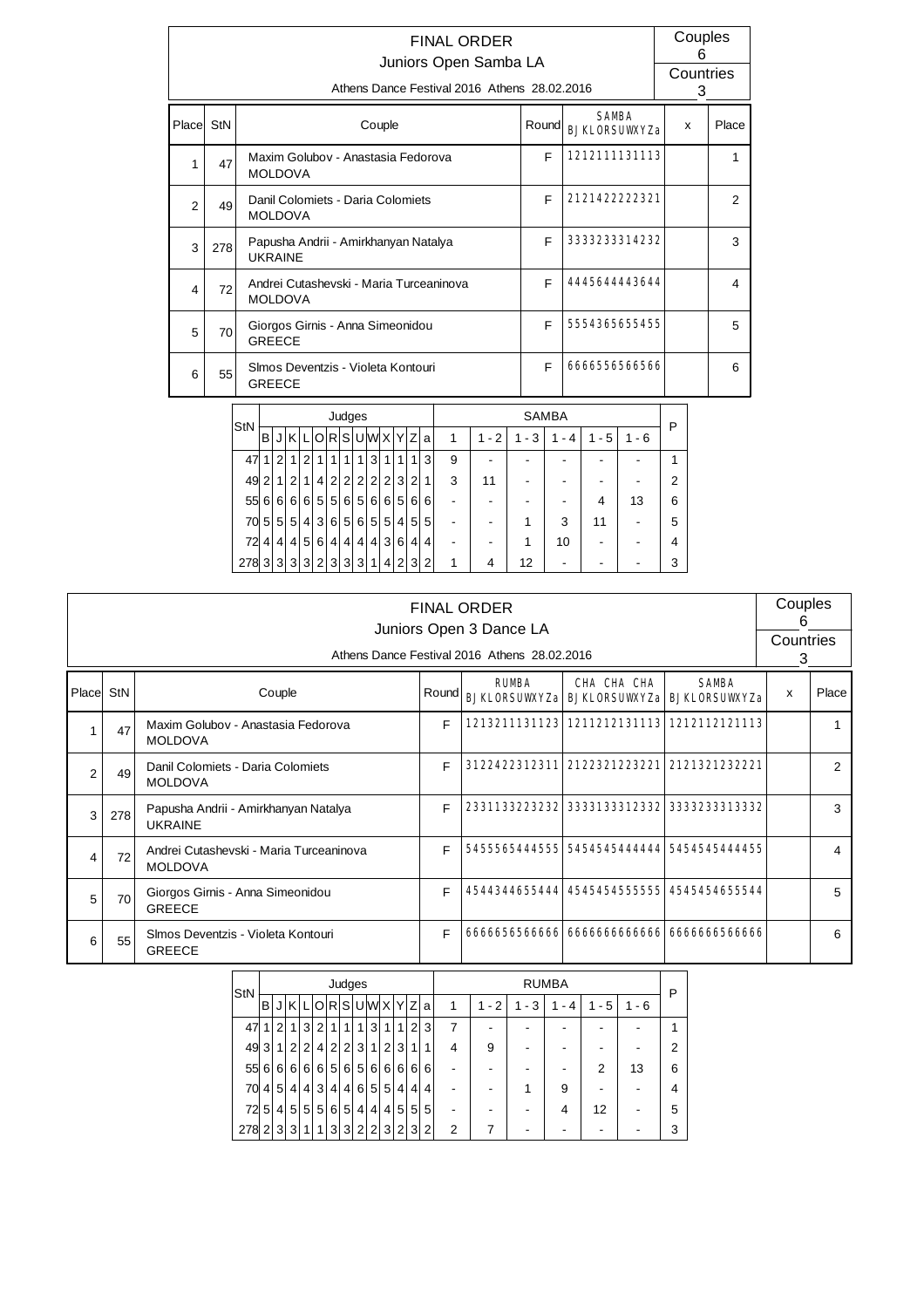| StN |   |                |                |                 |                |                | Judges          |                |                |                |                |          |   |                |                                       | CHA CHA CHA                        |                     |          |           | P              |
|-----|---|----------------|----------------|-----------------|----------------|----------------|-----------------|----------------|----------------|----------------|----------------|----------|---|----------------|---------------------------------------|------------------------------------|---------------------|----------|-----------|----------------|
|     | B | J              | K              | L               | O              | R <sub>l</sub> |                 |                | SUWX           |                | Υ              | Z        | a | 1              | $-2$<br>1                             | - 3<br>1                           | $\mathbf{1}$<br>- 4 | - 5<br>1 | $-6$<br>1 |                |
| 47  | 1 | $\overline{2}$ | 1              | 1               | $\overline{2}$ | 1              | $\overline{2}$  | 1              | 3              | 1              | 1              | 1        | 3 | 8              |                                       |                                    |                     |          |           | 1              |
| 49  | 2 | 1              | $\overline{2}$ | $\overline{2}$  | 3              | $\overline{2}$ | 1               | $\overline{2}$ | $\overline{2}$ | 3              | $\overline{2}$ | 2        | 1 | 3              | 11                                    |                                    |                     |          |           | $\overline{2}$ |
| 55  | 6 | $6 \mid$       | 6              | 6               | 6              | 6              | 6               | 6              | 6 <sup>1</sup> | 6              | 6              | $6 \mid$ | 6 | ۰              |                                       |                                    |                     | ۰        | 13        | 6              |
| 70  | 4 | 5              | 4              | 5               | 4              | 5              | $\vert 4 \vert$ | 5              | 5 <sup>1</sup> | 5              | 5              | 5        | 5 |                |                                       |                                    | 4                   | 13       |           | 5              |
| 72  | 5 | 4              | 5              | 4               | 5              | 4              | 5               | 4              | 4              | 4              | 4              | 4        | 4 |                |                                       |                                    | 9                   |          |           | 4              |
| 278 | 3 | 3              | 3              | 3               | 1              | 3              | 3               | 3              | 1              | 2              | 3              | 3        | 2 | $\overline{2}$ | 4                                     | 13                                 | -                   | ۰        |           | 3              |
|     |   |                |                |                 |                |                |                 |                |                |                |                |          |   |                |                                       |                                    |                     |          |           |                |
|     |   |                |                |                 |                |                |                 |                |                |                |                |          |   |                |                                       |                                    |                     |          |           |                |
|     |   |                |                |                 |                |                | Judges          |                |                |                |                |          |   |                |                                       |                                    | <b>SAMBA</b>        |          |           |                |
| StN | B | J              | Κ              | L               | O              | R <sub>1</sub> |                 |                | S U W X        |                | Υ              | Z        | a | 1              | $\overline{2}$<br>1<br>$\blacksquare$ | 3<br>1<br>$\overline{\phantom{a}}$ | 1<br>- 4            | - 5<br>1 | - 6<br>1  | P              |
| 47  | 1 | 2              | 1              | $\overline{2}$  | 1              | 1              | $\overline{2}$  | 1              | $\overline{2}$ | 1              | 1              | 1        | 3 | 8              |                                       |                                    |                     |          |           | 1              |
| 49  | 2 | 1              | $\overline{2}$ | 1               | 3              | $\overline{2}$ | 1               | $\overline{2}$ | 3              | $\overline{2}$ | $\overline{2}$ | 2        | 1 | 4              | 11                                    |                                    |                     |          |           | $\overline{2}$ |
| 55  | 6 | $6 \mid$       | 6              | 6               | 6              | 6              | 6               | 5              | 6 <sup>1</sup> | 6              | 6              | $6 \mid$ | 6 |                |                                       |                                    |                     | 1        | 13        | 6              |
| 70  | 4 | 5              | 4              | 5               | 4              | 5              | 4 <sup>1</sup>  | 6              | 5 <sup>2</sup> | 5              | 5              | $\vert$  | 4 |                |                                       |                                    | 6                   | 12       |           | 5              |
| 72  | 5 | $\vert$        | 5              | $\vert 4 \vert$ | 5              | $\vert$        | 5 <sup>1</sup>  | 4              | 4              | 4              | $\vert$        | 5        | 5 |                |                                       |                                    | 7                   |          |           | 4              |

|     |                |            | <b>FINAL RESULT</b> |    |                |   |
|-----|----------------|------------|---------------------|----|----------------|---|
| StN | <b>RUM</b>     | <b>CHA</b> | <b>SAM</b>          | x  | Ρ              | Q |
| 47  | 1              |            |                     | 3  | 1              | X |
| 49  | $\overline{2}$ | 2          | $\overline{2}$      | 6  | $\overline{2}$ | X |
| 278 | 3              | 3          | 3                   | 9  | 3              | X |
| 72  | 5              | 4          | 4                   | 13 | 4              | X |
| 70  | 4              | 5          | 5                   | 14 | 5              | X |
| 55  | 6              | 6          | 6                   | 18 | 6              | X |
|     |                |            |                     |    |                |   |

|                |                     |                |              |         |                 |                 |                |                |                |                |                                         |              | Juniors Open 3 Dance ST<br>Athens Dance Festival 2016 Athens 28,02,2016 | <b>FINAL ORDER</b> |         |   |                             |                |                |                     |   |                     |                |         |                                                   | Couples<br>4<br>Countries<br>3 |                |  |
|----------------|---------------------|----------------|--------------|---------|-----------------|-----------------|----------------|----------------|----------------|----------------|-----------------------------------------|--------------|-------------------------------------------------------------------------|--------------------|---------|---|-----------------------------|----------------|----------------|---------------------|---|---------------------|----------------|---------|---------------------------------------------------|--------------------------------|----------------|--|
| Place          | StN                 |                |              |         |                 |                 |                |                |                |                | Couple                                  |              |                                                                         |                    | Round   |   |                             | <b>WALTZ</b>   |                |                     |   | <b>TANGO</b>        |                |         | <b>QUICKSTEP</b><br>CJKMQTUVW CJKMQTUVW CJKMQTUVW | $\mathsf{x}$                   | Place          |  |
| 1              |                     | 49             |              |         | <b>MOLDOVA</b>  |                 |                |                |                |                | Danil Colomiets - Daria Colomiets       |              |                                                                         |                    |         | F |                             |                |                |                     |   |                     |                |         | 111111111 1111111111 111111112                    |                                | 1              |  |
| $\overline{2}$ | 278                 |                |              |         | <b>UKRAINE</b>  |                 |                |                |                |                | Papusha Andrii - Amirkhanyan Natalya    |              |                                                                         |                    |         | F |                             | 223333222      |                |                     |   |                     | 223333222      |         | 222333321                                         |                                | $\overline{2}$ |  |
| 3              |                     | 72             |              |         | <b>MOLDOVA</b>  |                 |                |                |                |                | Andrei Cutashevski - Maria Turceaninova |              |                                                                         |                    |         | F |                             | 432222333      |                |                     |   |                     | 332222333      |         | 433222233                                         |                                | 3              |  |
| 4              |                     | 55             |              |         | <b>GREECE</b>   |                 |                |                |                |                | Simos Deventzis - Violeta Kontouri      |              |                                                                         |                    |         | E |                             |                |                |                     |   |                     |                |         | 344444444 444444444 344444444                     |                                | 4              |  |
|                |                     |                |              |         | Judges          |                 |                |                |                |                |                                         | <b>WALTZ</b> |                                                                         |                    |         |   |                             |                | Judges         |                     |   |                     |                |         | <b>TANGO</b>                                      |                                |                |  |
| StN            | C                   |                |              |         | JKMQTUVW        |                 |                |                |                | 1              | $1 - 2$                                 | $1 - 3$      | $1 - 4$                                                                 | P                  | StN     | C | J K M Q T U                 |                |                |                     |   | vw                  | $\mathbf{1}$   | $1 - 2$ | $1 - 3$                                           | $1 - 4$                        | P              |  |
|                | 49 1                | 1 <sup>1</sup> | $\mathbf{1}$ | 1       | $\mathbf{1}$    | 1               | 1              | $\mathbf{1}$   | 1              | 9              |                                         |              |                                                                         | 1                  | 49 1    |   | $\mathbf{1}$<br>$\vert$     | $\mathbf{1}$   | 1              | 1<br>1              | 1 | 1                   | 9              |         |                                                   |                                | 1              |  |
|                | 55 3                |                |              |         | 4 4 4 4         | $\vert 4 \vert$ | $\vert$        | $\vert$        | $\overline{4}$ |                |                                         | 1            | 9                                                                       | 4                  | 55 4    |   | $\vert$<br>$\vert$          | $\vert$        | $\vert$        | $\overline{4}$<br>4 | 4 | 4                   |                |         |                                                   | 9                              | 4              |  |
|                | 724                 |                |              |         | 3 2 2 2 2       |                 | 3 <sup>1</sup> | $\vert$ 3      | 3              | ۰              | 4                                       | 8            |                                                                         | 3                  | 72 3    |   | $\vert$ 3<br>$\overline{2}$ | $\overline{2}$ | $\overline{2}$ | $\overline{2}$<br>3 | 3 | 3                   | $\blacksquare$ | 4       | 9                                                 |                                | 3              |  |
|                | $278$ 2 2 3 3 3 3 3 |                |              |         |                 |                 |                | 2 2            | $\overline{2}$ |                | 5                                       |              |                                                                         | 2                  | 278 2 2 |   |                             | 3 3            | $\overline{3}$ | 3<br>$\overline{2}$ | 2 | $\overline{2}$      |                | 5       |                                                   |                                | 2              |  |
| StN            |                     |                |              |         | Judges          |                 |                |                |                |                |                                         | QUICKSTEP    |                                                                         | P                  |         |   |                             |                |                |                     |   | <b>FINAL RESULT</b> |                |         |                                                   |                                |                |  |
|                | C                   |                |              |         | J K M Q T U V W |                 |                |                |                | $\mathbf{1}$   | $1 - 2$                                 | $1 - 3$      | $1 - 4$                                                                 |                    | StN     |   | <b>WAL</b>                  |                | <b>TAN</b>     |                     |   | QUI                 | X              | P       | Q                                                 |                                |                |  |
|                | 49 1                | 1              | $\mathbf{1}$ | 1       | $\mathbf{1}$    | 1               | $\mathbf{1}$   | $\mathbf{1}$   | $\overline{2}$ | 8              | $\blacksquare$                          |              |                                                                         | 1                  | 49      |   | 1                           |                | 1              |                     |   | 1                   | 3              | 1       | X                                                 |                                |                |  |
|                | 55 3                | $\vert$        | $\vert$      | $\vert$ | $\vert$         | $\vert$         | $\vert$        | $\overline{4}$ | 4              | $\blacksquare$ |                                         | 1            | 9                                                                       | 4                  | 278     |   | $\mathcal{P}$               |                | $\overline{2}$ |                     |   | 2                   | 6              | 2       | X                                                 |                                |                |  |
|                | 724                 |                |              |         | 3 3 2 2 2       |                 | 2 <sup>1</sup> | 3 3            |                | ٠              | 4                                       | 8            |                                                                         | 3                  | 72      |   | 3                           |                | 3              |                     |   | 3                   | 9              | 3       | X                                                 |                                |                |  |

55 4 4 4 4 12 4 X

 $278$  2 | 2 | 2 | 3 | 3 | 3 | 3 | 2 | 1 | 1 | 5 | - | - | 2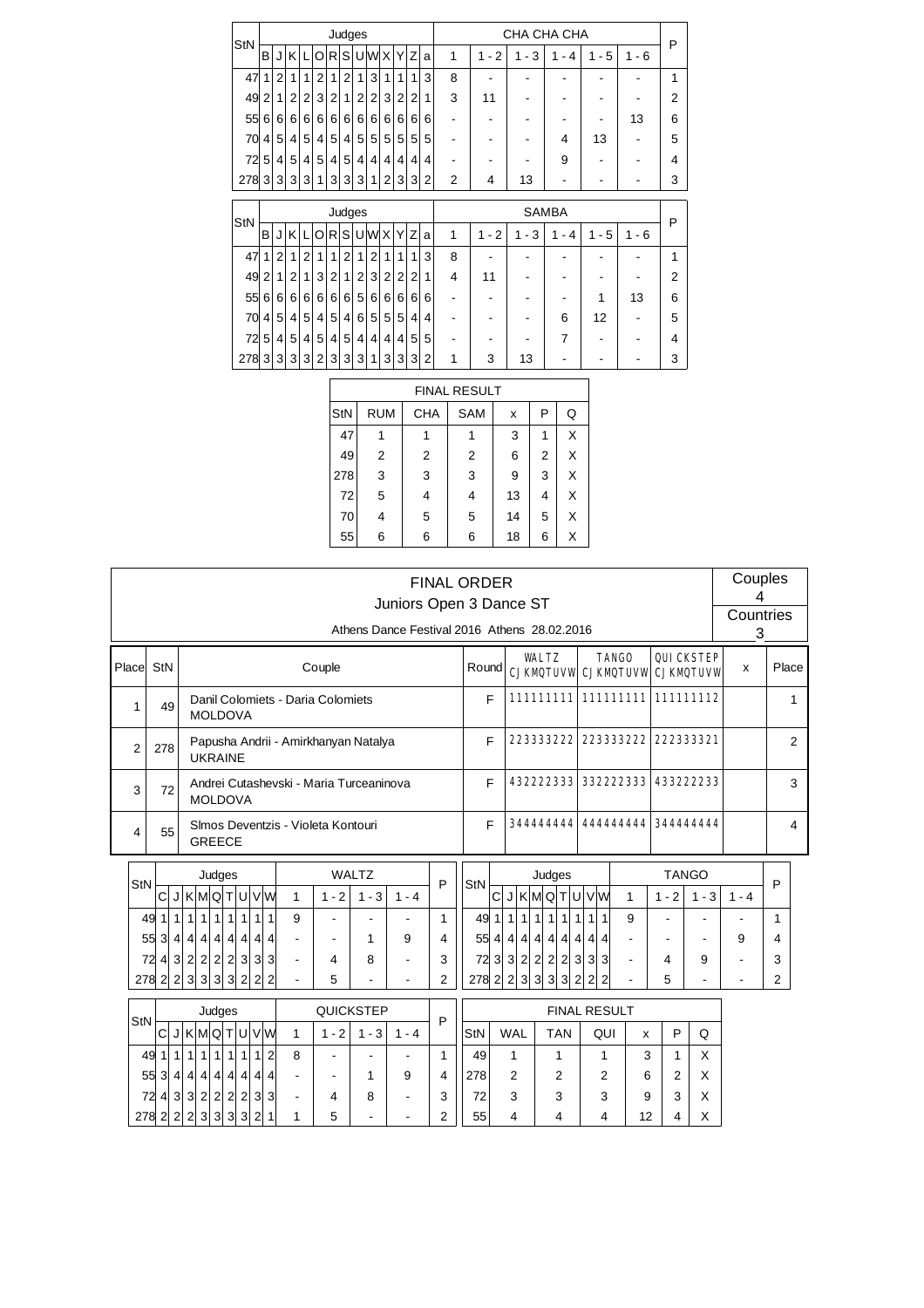|                |     | <b>FINAL ORDER</b><br>Youth Open Rumba LA<br>Athens Dance Festival 2016 Athens 28.02.2016 |       |                                      | Couples<br>Countries      |       |
|----------------|-----|-------------------------------------------------------------------------------------------|-------|--------------------------------------|---------------------------|-------|
| Place          | StN | Couple                                                                                    | Round | <b>RUMBA</b><br><b>RJKLORSUWXYZa</b> | $\boldsymbol{\mathsf{x}}$ | Place |
|                | 47  | Giorgos Girnis - Anna Simeonidou<br><b>GREECE</b>                                         | F     | 111122111111                         |                           |       |
| $\mathfrak{p}$ | 74  | Giorgos Kaplantzis - Lia Nikolaidi<br><b>GREECE</b>                                       | F     | 2222211222222                        |                           | 2     |

| StN | <b>RUMBA</b><br>Judges    |  |  |   |   |  |  |                   |   |   |   |    |   |   |    |  |
|-----|---------------------------|--|--|---|---|--|--|-------------------|---|---|---|----|---|---|----|--|
|     | R S U W <br>a<br>- 2<br>в |  |  |   |   |  |  |                   |   |   |   |    |   |   |    |  |
| 47  |                           |  |  |   |   |  |  |                   |   |   |   | 11 |   |   |    |  |
| 74  |                           |  |  | ◠ | ◠ |  |  | $\mathcal{D}_{1}$ | 2 | 2 | 2 | ◠  | 2 | ົ | 13 |  |

|           |    | <b>FINAL ORDER</b><br>Youth Open Cha Cha LA<br>Athens Dance Festival 2016 Athens 28.02.2016 |       |                                     | Couples<br>Countries |               |
|-----------|----|---------------------------------------------------------------------------------------------|-------|-------------------------------------|----------------------|---------------|
| Place StN |    | Couple                                                                                      | Round | CHA CHA CHA<br><b>RJKLORSUWXYZa</b> | x                    | Place         |
|           | 70 | Giorgos Girnis - Anna Simeonidou<br><b>GREECE</b>                                           | F     | 1111112111111                       |                      |               |
| 2         | 74 | Giorgos Kaplantzis - Lia Nikolaidi<br><b>GREECE</b>                                         | F     | 2222221222222                       |                      | $\mathcal{P}$ |

| StN |   |   |  |   | Judges |   |   |   |    | ∶НА СНА СНА | n |
|-----|---|---|--|---|--------|---|---|---|----|-------------|---|
|     | в |   |  | R | .IS    |   |   | a |    | - 2         |   |
| 70  |   |   |  |   |        |   |   |   | 12 | -           |   |
| 74  |   | ◠ |  |   |        | ົ | ◠ | っ |    | 13          |   |

|       |                                              | <b>FINAL ORDER</b><br>Youth Open Samba LA         |                                                |            | Couples<br>Countries |  |  |  |  |  |  |  |  |
|-------|----------------------------------------------|---------------------------------------------------|------------------------------------------------|------------|----------------------|--|--|--|--|--|--|--|--|
|       | Athens Dance Festival 2016 Athens 28.02.2016 |                                                   |                                                |            |                      |  |  |  |  |  |  |  |  |
| Place | StN                                          | Couple                                            | <b>RUMBA</b><br>Round <br><b>BJKLORSUWXYZa</b> | x          | Place                |  |  |  |  |  |  |  |  |
|       | 70                                           | Giorgos Girnis - Anna Simeonidou<br><b>GREECE</b> |                                                | 1111111111 |                      |  |  |  |  |  |  |  |  |

|                |      |                                                                                        |                                            |                                                   |  |                |  |                        |  |  |  |        |       |  |                                         | Athens Dance Festival 2016 Athens 28.02.2016 | Youth Open 3 Dance LA |       |   | <b>FINAL ORDER</b> |              |                          |   |                              |                |     |             |                |                |                                                               |         | Couples<br>3<br>Countries<br>2 |       |
|----------------|------|----------------------------------------------------------------------------------------|--------------------------------------------|---------------------------------------------------|--|----------------|--|------------------------|--|--|--|--------|-------|--|-----------------------------------------|----------------------------------------------|-----------------------|-------|---|--------------------|--------------|--------------------------|---|------------------------------|----------------|-----|-------------|----------------|----------------|---------------------------------------------------------------|---------|--------------------------------|-------|
| Place          | StN  |                                                                                        |                                            |                                                   |  |                |  |                        |  |  |  | Couple |       |  |                                         |                                              |                       | Round |   |                    |              | <b>RUMBA</b>             |   |                              |                |     | CHA CHA CHA |                |                | <b>SAMBA</b><br><b>BJKLORSUWYZa BJKLORSUWYZa BJKLORSUWYZa</b> |         | X                              | Place |
| 1              | 47   |                                                                                        |                                            |                                                   |  | <b>MOLDOVA</b> |  |                        |  |  |  |        |       |  | Maxim Golubov - Anastasia Fedorova      |                                              |                       |       | F |                    |              |                          |   |                              |                |     |             |                |                |                                                               |         |                                |       |
| $\overline{2}$ | 70   |                                                                                        |                                            | Giorgos Girnis - Anna Simeonidou<br><b>GREECE</b> |  |                |  |                        |  |  |  |        |       |  |                                         |                                              |                       |       | F |                    | 322322323323 |                          |   |                              |                |     |             | 2323222323323  |                | 33232323333333                                                |         |                                | 2     |
| 3              | 72   |                                                                                        |                                            |                                                   |  | <b>MOLDOVA</b> |  |                        |  |  |  |        |       |  | Andrei Cutashevski - Maria Turceaninova |                                              |                       |       | F | 32332332322232     |              |                          |   |                              |                |     |             | 32323332322232 |                | 2232323222222                                                 |         |                                | 3     |
|                |      |                                                                                        |                                            |                                                   |  |                |  | Judges                 |  |  |  |        |       |  |                                         | <b>RUMBA</b>                                 |                       |       |   |                    |              |                          |   | Judges                       |                |     |             |                |                | CHA CHA CHA                                                   |         |                                |       |
|                | StN  |                                                                                        | B <sub>1</sub>                             |                                                   |  |                |  | JKLORSUWXYZa           |  |  |  |        |       |  | 1                                       | $1 - 2$                                      | $1 - 3$               |       | P | StN                |              |                          |   | BJKLORSUWXYZa                |                |     |             |                | 1              | $1 - 2$                                                       | $1 - 3$ | P                              |       |
|                |      | 1111111<br>111<br>1 1 <br>$\overline{1}$<br>$\mathbf{1}$<br>$\mathbf{1}$<br>12<br>47 2 |                                            |                                                   |  |                |  |                        |  |  |  |        |       |  |                                         |                                              |                       | 47    |   | 1 1                | 1 1 1        | 111                      | 1 | 1111                         | 1 <sup>1</sup> | 1   | 13          |                |                |                                                               |         |                                |       |
|                | 70 1 |                                                                                        | 3 2 2 3 2 2 3 2 3 <br>3 2<br> 3 <br>7<br>1 |                                                   |  |                |  |                        |  |  |  |        |       |  |                                         |                                              | 2                     |       |   |                    |              | 70 2 3 2 3 2 2 2 3 2 3 3 |   |                              |                | 2 3 |             | 7              |                | 2                                                             |         |                                |       |
|                |      |                                                                                        |                                            |                                                   |  |                |  | 72 3 2 3 3 2 3 3 2 3 2 |  |  |  |        | 2 3 2 |  | $\blacksquare$                          | 6                                            | 13                    |       | 3 |                    |              |                          |   | 72 3 2 3 2 3 3 3 2 3 2 2 3 2 |                |     |             |                | $\blacksquare$ | 6                                                             | 13      | 3                              |       |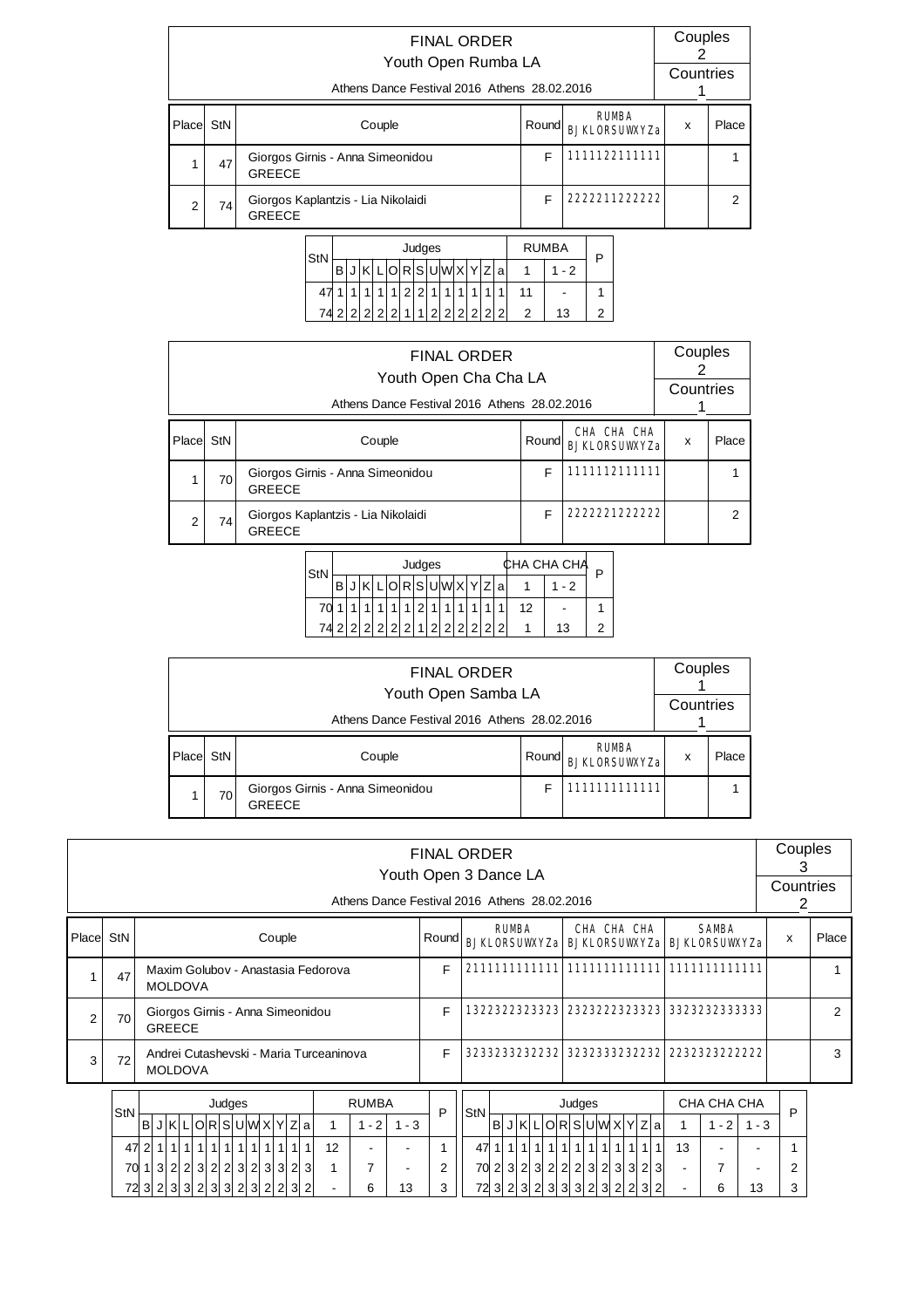| $\mathsf{StN}$ |                                                 |                |   |                |   |             | Judges         |                |                         |                |               |                |   |    | <b>SAMBA</b> |         | P      |            |            |     | <b>FINAL RESULT</b> |   |        |   |
|----------------|-------------------------------------------------|----------------|---|----------------|---|-------------|----------------|----------------|-------------------------|----------------|---------------|----------------|---|----|--------------|---------|--------|------------|------------|-----|---------------------|---|--------|---|
|                | O R S U W X <br>Ζl<br>в<br>$\vee$<br>$-2$<br>۱a |                |   |                |   |             |                |                |                         |                |               |                |   |    |              | $1 - 3$ |        | <b>StN</b> | <b>RUM</b> | СНА | SAM                 | х | D      | Q |
| 47             |                                                 |                |   |                |   |             |                |                | $\overline{\mathbf{A}}$ | $\overline{ }$ |               | 1              | 4 | 13 | -            | -       |        | 47         |            |     |                     | 3 |        | X |
| 70             | 3                                               | 3 <sup>1</sup> | っ | $\vert$ 3      | 2 | 3           | $\overline{2}$ | 3              | 3                       | $\overline{3}$ | 3             | 3              | 3 | -  | 3            | 13      | 3      | 70         | 2          | 2   | 3                   |   | ⌒      | X |
| 72             | $\sim$                                          | ി              | ว | $\overline{2}$ | 3 | $\sim$<br>۷ | 3 <sup>1</sup> | $\overline{2}$ | $\overline{2}$          | $\overline{2}$ | $\mathcal{D}$ | $\overline{2}$ | 2 | -  | 10           | ٠       | ◠<br>∸ | 72         | 3          | 3   | 2                   | 8 | ິ<br>J | X |

| Adult Open Am/Am Rumba LA<br>Countries<br>Athens Dance Festival 2016 Athens 28.02.2016<br>1<br><b>RUMBA</b><br>Place StN<br>Couple<br>Round<br>X<br><b>BJKLORSUWXYZa</b><br>2143115152523<br>F<br>Giorgos Kaplantzis - Niki Vlahou<br>1<br>80<br>GREECE<br><b>BJKLO. SUWYZa</b><br>12<br>1<br>3455323221134<br>F<br>Asteris Tziolas - Kalomira Kontogiorgi<br>2<br>76<br><b>GREECE</b><br><b>B.</b> . LORSUW YZa<br>1<br>10<br>6212431314415<br>F<br>Vasilis Bratsiakos - Xristina Panera<br>3<br>94<br><b>GREECE</b><br><b>BJKLO. SU. XYZa</b><br>1<br>11<br>1334244443352<br>F<br>Giorgos Girnis - Anna Simeonidou<br>4<br>70<br><b>GREECE</b><br>. J. LORSUWYZ.<br>1<br>10<br>4521552535261<br>F<br>Deiktakis Mihalis - Karagianni Lina<br>5<br>78<br>GREECE<br><b>B. KL.</b> . SUW Y. a<br>1<br>8<br>566666666646<br>F<br>Timos Marneris - Despina Filipopoulou<br>6<br>91<br><b>GREECE</b> | Couples<br>18       |
|-------------------------------------------------------------------------------------------------------------------------------------------------------------------------------------------------------------------------------------------------------------------------------------------------------------------------------------------------------------------------------------------------------------------------------------------------------------------------------------------------------------------------------------------------------------------------------------------------------------------------------------------------------------------------------------------------------------------------------------------------------------------------------------------------------------------------------------------------------------------------------------------------|---------------------|
|                                                                                                                                                                                                                                                                                                                                                                                                                                                                                                                                                                                                                                                                                                                                                                                                                                                                                                 |                     |
|                                                                                                                                                                                                                                                                                                                                                                                                                                                                                                                                                                                                                                                                                                                                                                                                                                                                                                 |                     |
|                                                                                                                                                                                                                                                                                                                                                                                                                                                                                                                                                                                                                                                                                                                                                                                                                                                                                                 | Place               |
|                                                                                                                                                                                                                                                                                                                                                                                                                                                                                                                                                                                                                                                                                                                                                                                                                                                                                                 | 1<br>1              |
|                                                                                                                                                                                                                                                                                                                                                                                                                                                                                                                                                                                                                                                                                                                                                                                                                                                                                                 | 2<br>3              |
|                                                                                                                                                                                                                                                                                                                                                                                                                                                                                                                                                                                                                                                                                                                                                                                                                                                                                                 | 3                   |
|                                                                                                                                                                                                                                                                                                                                                                                                                                                                                                                                                                                                                                                                                                                                                                                                                                                                                                 | 2<br>4              |
|                                                                                                                                                                                                                                                                                                                                                                                                                                                                                                                                                                                                                                                                                                                                                                                                                                                                                                 | 3<br>5              |
|                                                                                                                                                                                                                                                                                                                                                                                                                                                                                                                                                                                                                                                                                                                                                                                                                                                                                                 | 6                   |
|                                                                                                                                                                                                                                                                                                                                                                                                                                                                                                                                                                                                                                                                                                                                                                                                                                                                                                 | 6                   |
| . . KLORSUWXY. a<br>$\mathbf{1}$<br>10<br>$B. \ldots$ RS. W<br>Christos Kotsaris - Konstantina Polychronou<br>1<br>5                                                                                                                                                                                                                                                                                                                                                                                                                                                                                                                                                                                                                                                                                                                                                                            | 3<br>$\overline{7}$ |
| $\overline{7}$<br>77<br><b>GREECE</b>                                                                                                                                                                                                                                                                                                                                                                                                                                                                                                                                                                                                                                                                                                                                                                                                                                                           |                     |
| JKU. YZ.<br>1<br>5<br>Konstantinos Petridis - Maria Papoutcaki<br>7<br>84<br><b>GREECE</b>                                                                                                                                                                                                                                                                                                                                                                                                                                                                                                                                                                                                                                                                                                                                                                                                      | 7                   |
| <b>B.KUW.Z.</b><br>1<br>Mastrantonis Dimitris - Papadaki Maria<br>5<br>7<br>86<br>GREECE                                                                                                                                                                                                                                                                                                                                                                                                                                                                                                                                                                                                                                                                                                                                                                                                        | 7                   |
| . . <b>KL. R. Y. a</b><br>$\mathbf{1}$<br>Thodoris Vlassopoulos - Zeta Makhera<br>5<br>$\overline{7}$<br>90<br><b>GREECE</b>                                                                                                                                                                                                                                                                                                                                                                                                                                                                                                                                                                                                                                                                                                                                                                    | 7                   |
| $\ldots$ OR $\ldots$ X. Z.<br>Frintzelas Dimitris - Sianou Zaklin<br>1<br>4<br>11<br>79<br><b>GREECE</b>                                                                                                                                                                                                                                                                                                                                                                                                                                                                                                                                                                                                                                                                                                                                                                                        | 11                  |
| JRX<br>$\mathbf{1}$<br>4<br>Petros Panagiotopoulos - Vassiliki Kola<br>11<br>88<br><b>GREECE</b>                                                                                                                                                                                                                                                                                                                                                                                                                                                                                                                                                                                                                                                                                                                                                                                                | 11                  |
| KX. Za<br>Sakos Iosif - Eirini Gkoka<br>$\mathbf{1}$<br>4<br>11<br>89<br><b>GREECE</b>                                                                                                                                                                                                                                                                                                                                                                                                                                                                                                                                                                                                                                                                                                                                                                                                          | 11                  |
| JRW<br>Konstantinos Parikaksis - Ioanna Konstantakopoulou<br>$\mathbf{1}$<br>3<br>14<br>83<br><b>GREECE</b>                                                                                                                                                                                                                                                                                                                                                                                                                                                                                                                                                                                                                                                                                                                                                                                     | 14                  |
| $\mathbf{B}$<br>Vaggelis Makrigiannis - Niki Liakopoulou<br>1<br>3<br>92<br>14<br><b>GREECE</b>                                                                                                                                                                                                                                                                                                                                                                                                                                                                                                                                                                                                                                                                                                                                                                                                 | 14                  |
| . J. S.<br>Pavlos Sarbanis - Maria Rekka<br>2<br>1<br>16<br>87<br><b>GREECE</b>                                                                                                                                                                                                                                                                                                                                                                                                                                                                                                                                                                                                                                                                                                                                                                                                                 | 16                  |
| <b>B.</b> . <b>L.</b><br>2<br>Vaggelis Zikos - Hara Chrysoheri<br>1<br>16<br>93<br><b>GREECE</b>                                                                                                                                                                                                                                                                                                                                                                                                                                                                                                                                                                                                                                                                                                                                                                                                | 16                  |
| . 0.<br>1<br>Nanis Christos - Moschona Marilena<br>1<br>385<br>18<br>GREECE                                                                                                                                                                                                                                                                                                                                                                                                                                                                                                                                                                                                                                                                                                                                                                                                                     | 18                  |

| StN |   |                |                |                |                | Judges         |                |                |                |                |                |                |   |                |           |          | <b>RUMBA</b> |                |           | P |
|-----|---|----------------|----------------|----------------|----------------|----------------|----------------|----------------|----------------|----------------|----------------|----------------|---|----------------|-----------|----------|--------------|----------------|-----------|---|
|     | в | J              | Κ              |                | ΙOΙ            | R              | ۱s۱            |                | u w x y        |                |                | Z              | a | 1              | $-2$<br>1 | - 3<br>1 | 4<br>-       | $1 - 5$        | $-6$<br>1 |   |
| 70  | 1 | 3              | 3              | 4 <sup>1</sup> | $\overline{2}$ | 4              | 4              | 4 <sup>1</sup> | 4 <sup>1</sup> | 3 <sup>1</sup> | 3 <sup>1</sup> | 5              | 2 |                | 3         |          |              | -              |           |   |
| 76  | 3 | 4              | 5              | 5 <sup>1</sup> | 3 <sup>1</sup> | $\overline{2}$ | 3              | 2 <sup>1</sup> | 2 <sup>1</sup> | 1              | 1              | 3              | 4 | 2              | 5         | 9        |              | -              |           | 2 |
| 78  | 4 | 5              | $\overline{2}$ | 11             | 5 <sup>1</sup> | 5 <sup>1</sup> | 2 <sup>1</sup> | 5 <sup>1</sup> | 3 <sup>1</sup> | 5 <sup>1</sup> | 2 <sup>1</sup> | 6              |   | $\overline{2}$ | 5         | 6        |              | -              |           | 5 |
| 80  | 2 |                | 4              | 3 <sup>1</sup> | 1              | 1              | 5              | 11             | 5 <sup>1</sup> | 2              | 5 <sup>1</sup> | 2 <sub>1</sub> | 3 | 4              |           |          |              | -              |           |   |
| 91  | 5 | 6              | $6 \mid$       | 6 <sup>1</sup> | 6 <sup>1</sup> | $6 \mid$       | 6              | 6 <sup>1</sup> | 6 <sup>1</sup> | 6              | 6              | 4              | 6 |                |           |          |              | $\overline{2}$ | 13        | 6 |
| 94  | 6 | 2 <sub>1</sub> | 1              | 2 <sub>1</sub> | 4              | $\vert$ 3      | 1              | 31             | 11             | 4              | 4              | 1              | 5 | 4              | 6         | 8        |              |                |           | 3 |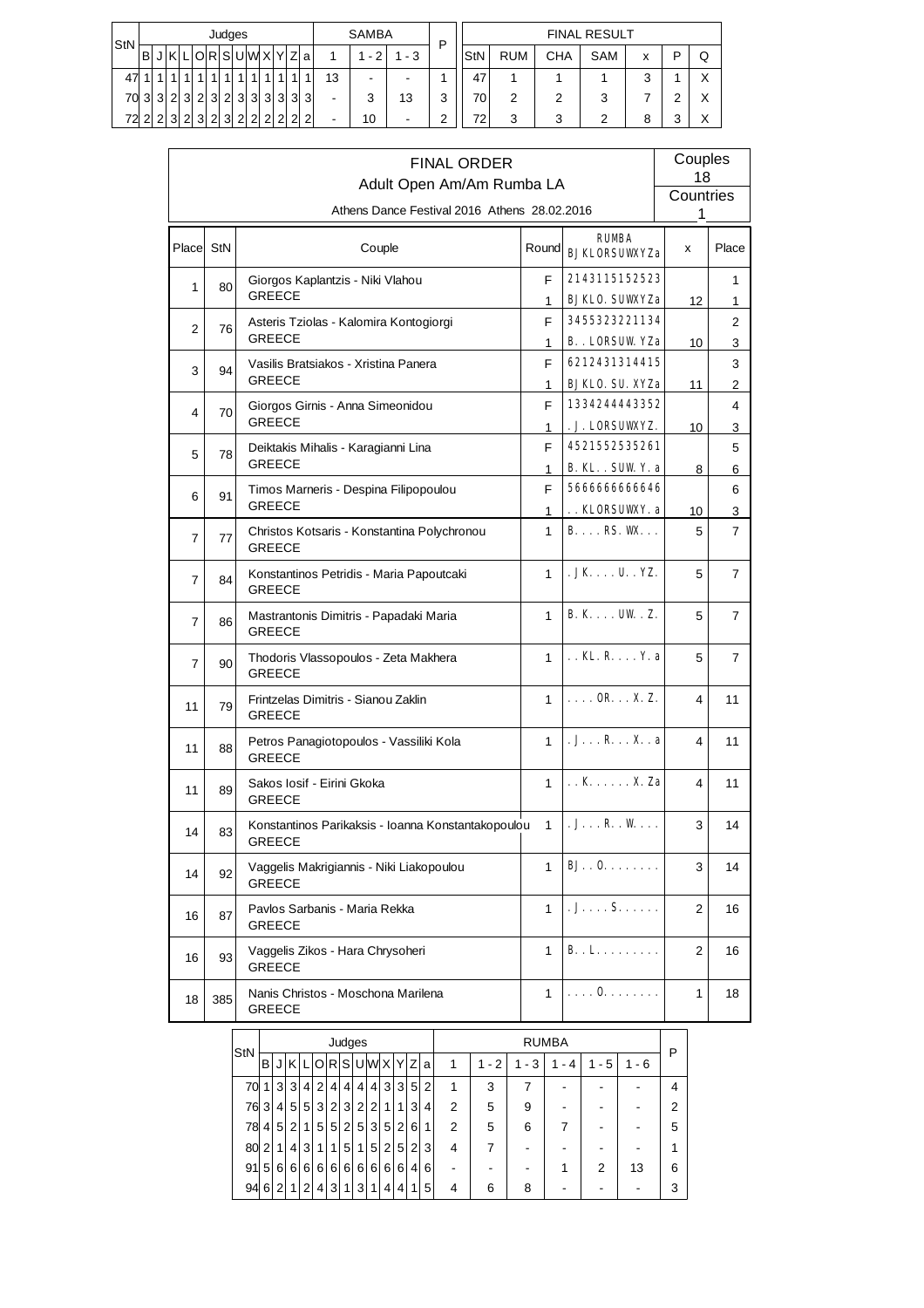|                |    | <b>FINAL ORDER</b><br>Adult Open Am/Am Cha-Cha-Cha LA     |                      |                                 | Couples<br>11  |                |
|----------------|----|-----------------------------------------------------------|----------------------|---------------------------------|----------------|----------------|
|                |    | Athens Dance Festival 2016 Athens 28.02.2016              |                      |                                 | Countries<br>1 |                |
|                |    |                                                           |                      | CHA CHA CHA                     |                |                |
| Place StN      |    | Couple                                                    | Round                | <b>RJKLORSUWXYZa</b>            | X              | Place          |
| 1              | 80 | Giorgos Kaplantzis - Niki Vlahou                          | F                    | 1144114311213                   |                | 1              |
|                |    | <b>GREECE</b>                                             | 1                    | <b>BJK OR UWYZa</b>             | 11             | 2              |
| 2              | 94 | Vasilis Bratsiakos - Xristina Panera                      | F.                   | 4211261222321                   |                | $\overline{2}$ |
|                |    | <b>GREECE</b>                                             | <b>BJKLORSUWXYZa</b> | 13                              | 1              |                |
| 3              | 78 | Deiktakis Mihalis - Karagianni Lina                       | 3633332435152        |                                 | 3              |                |
|                |    | <b>GREECE</b>                                             | $\mathbf{1}$         | $\ldots$ LO. S. . XY. a         | 6              | 6              |
| 4              | 86 | Mastrantonis Dimitris - Papadaki Maria                    | F                    | 5426623163436                   |                | 4              |
|                |    | <b>GREECE</b>                                             | 1                    | <b>BJK ORSU. XYZa</b>           | 11             | 2              |
| 5              | 79 | Frintzelas Dimitris - Sianou Zaklin                       | F.                   | 2567445644745                   |                | 5              |
|                |    | <b>GREECE</b>                                             | 1                    | . J. L. RSUWK. Za               | 9              | 4              |
| 6              | 91 | Timos Marneris - Despina Filipopoulou                     | F                    | 6355576776567                   |                | 6              |
|                |    | <b>GREECE</b>                                             | 1                    | <b>BJKS. WYZ.</b>               | 8              | 5              |
| $\overline{7}$ | 96 | Souleidis Aleksandros - Menia Strouza                     | F                    | 7772757557674                   |                | 7              |
|                |    | <b>GREECE</b>                                             | 1                    | B. KLO. UW                      | 6              | 6              |
| 8              | 70 | Giorgos Girnis - Anna Simeonidou<br><b>GREECE</b>         | $\mathbf{1}$         | $\ldots$ L0. $\ldots$ YZa       | 5              | 8              |
| 9              | 92 | Vaggelis Makrigiannis - Niki Liakopoulou<br><b>GREECE</b> | 1                    | JK.RS                           | 4              | 9              |
| 10             | 97 | Stathis Kaoukis - Lydia Pandeli<br><b>GREECE</b>          | $\mathbf 1$          | $\ldots$ L $\ldots$ UW $\ldots$ | 3              | 10             |
| 11             | 84 | Konstantinos Petridis - Maria Papoutcaki<br><b>GREECE</b> | 1                    | BR                              | 2              | 11             |

| StN |                |                |                |                |                |                | Judges         |                |                |                |                |                |   |   |         |         | CHA CHA CHA    |                                    |           |         | Р              |
|-----|----------------|----------------|----------------|----------------|----------------|----------------|----------------|----------------|----------------|----------------|----------------|----------------|---|---|---------|---------|----------------|------------------------------------|-----------|---------|----------------|
|     | в              | J              | IKI            |                | L O            |                |                |                | R S U W X      |                | Y              | ΙZ             | a | 1 | $1 - 2$ | $1 - 3$ | - 4            | 5<br>1<br>$\overline{\phantom{a}}$ | $-6$<br>1 | $1 - 7$ |                |
| 78  | 3 <sup>1</sup> | 6 <sup>1</sup> | 3 <sup>1</sup> | $\mathbf{3}$   | 3              | 3              | $\overline{2}$ | 4              | 3              | 5              | 1              | 5              | 2 | 1 | 3       | 9       |                |                                    |           |         | 3              |
| 79  | 2              | 5              | 6              | $\overline{7}$ | 4              | 4              | $5^{\circ}$    | 6              | $\overline{4}$ | 4              | 7              | 4              | 5 |   |         | 1       | 6              | 9                                  |           |         | 5              |
| 80  | 11             | 1              | 4              | 4              | 1              | 1              | 4              | 3              | 1              | 1              | $\overline{2}$ |                | 3 | 7 |         |         |                |                                    |           |         | и              |
| 86  | 5 <sup>5</sup> | 4              | 2 <sub>1</sub> | 6              | 6              | $\overline{2}$ | 3              | 1 <sub>1</sub> | 6              | 3              | 4              | 3              | 6 | 1 | 3       | 6       | 8              |                                    |           |         | 4              |
| 91  | 6              | 3              | 5              | 5              | 5              | $\overline{7}$ | 6              | $\overline{7}$ | $\overline{7}$ | 6              | 5              | 6              | 7 |   |         | 1       | 1              | 5                                  | 9         |         | 6              |
| 94  | 4              | 2              | 1              | 1              | 2              | 6              | 1              | 2              | 2              | $\overline{2}$ | 3              | $\overline{2}$ | 1 | 4 | 10      |         |                |                                    |           |         | $\mathfrak{p}$ |
| 96  | $\overline{7}$ | $\overline{7}$ | $\overline{7}$ | $\mathcal{P}$  | $\overline{7}$ | 5              | $\overline{7}$ | 5              | 5              | 7              | 6              | 7              | 4 |   | 1       | 1       | $\overline{2}$ | 5                                  | 6         | 13      | 7              |

|                |                 |                                                           |              | <b>FINAL ORDER</b><br>Adult Open Am/Am 3 Dance LA<br>Athens Dance Festival 2016 Athens 28.02.2016 |                                                                                                         |              | Couples<br>13<br>Countries |                     |
|----------------|-----------------|-----------------------------------------------------------|--------------|---------------------------------------------------------------------------------------------------|---------------------------------------------------------------------------------------------------------|--------------|----------------------------|---------------------|
| Place StN      |                 | Couple                                                    | Round        | <b>RIMRA</b>                                                                                      | CHA CHA CHA<br><b>BJKLORSUWXYZa BJKLORSUWXYZa BJKLORSUWXYZa</b>                                         | <b>SAMBA</b> | $\mathsf{x}$               | Place               |
| $\mathbf{1}$   | 110             | Vagelis Padelakis - Maria Pazaroula<br><b>GREECE</b>      | F            | 5311111214721                                                                                     | 3211111111121 2111111111111<br><b>BJKLORSUWX. Za BJKLORSUWXYZa BJKLORSUWXYZa</b>                        |              | 38                         |                     |
| $\overline{2}$ | 108             | Nikos Armenis - Valentina Kithoreou<br><b>GREECE</b>      | E            |                                                                                                   | 6523233743372 4325243774772 5424243777372<br><b>BJK ORS. W. Za B. . LORS. . XY. .   BJKLORS. . X.</b>   |              | 25                         | 2<br>5              |
| 3              | 98              | Alex Tare - Melani Milenova<br><b>GREECE</b>              | E            |                                                                                                   | 1135554632446 1144455633336 3245456636737<br><b>BJK ORSUWYZ.   BJKLOR. UWYZa   . JKLORSUWYZ.</b>        |              | 34                         | 3<br>$\overline{2}$ |
| 4              | 102             | Antonis Karioffilis - Katerina Stoiheiou<br><b>GREECE</b> | F            |                                                                                                   | 2464666175217 5733666357215 1633672252223<br>. JKLO. SU. XYZa   BJ. LO. SUWYZA   B. . LO. SU. XYZa      |              | 30                         | 4<br>3              |
| 5              | 101             | Andreas Mouzakis - Natasa Strigga<br><b>GREECE</b>        | F            |                                                                                                   | 4242477526155 6462577546463 6352565543456<br>. JKLO. . U. a . JKLO. . U. . YZa . JKLO. . UWY. a         |              | 23                         | 5                   |
| 6              | 10 <sub>5</sub> | Dimitris Terzis - Stavroula Iordanidi<br><b>GREECE</b>    | F            |                                                                                                   | 3776342351564 2676332462657 4576334464665<br><b>B ORSUWYZA RJK ORSUW. Z.   B. K. ORSU. XYZA</b>         |              | 29                         | 6<br>4              |
| $\overline{7}$ | 103             | Antonis Valasakis - Fotini Perrou<br><b>GREECE</b>        | F            |                                                                                                   | 7657725467633 7557724225544 7767727325544<br><b>BJ. L. R. UWYZa   BJ. R. U. XYZa   BJK. . R. UW. Za</b> |              | 25                         | 5                   |
| 8              | 100             | Andreas Iosifellis - Avi Spirou<br><b>GREECE</b>          | $\mathbf{1}$ | <b>B.</b> . L. R. XY. a K. . RS. W. Za BJ. RS. WXYZ.                                              |                                                                                                         |              | 21                         | 8                   |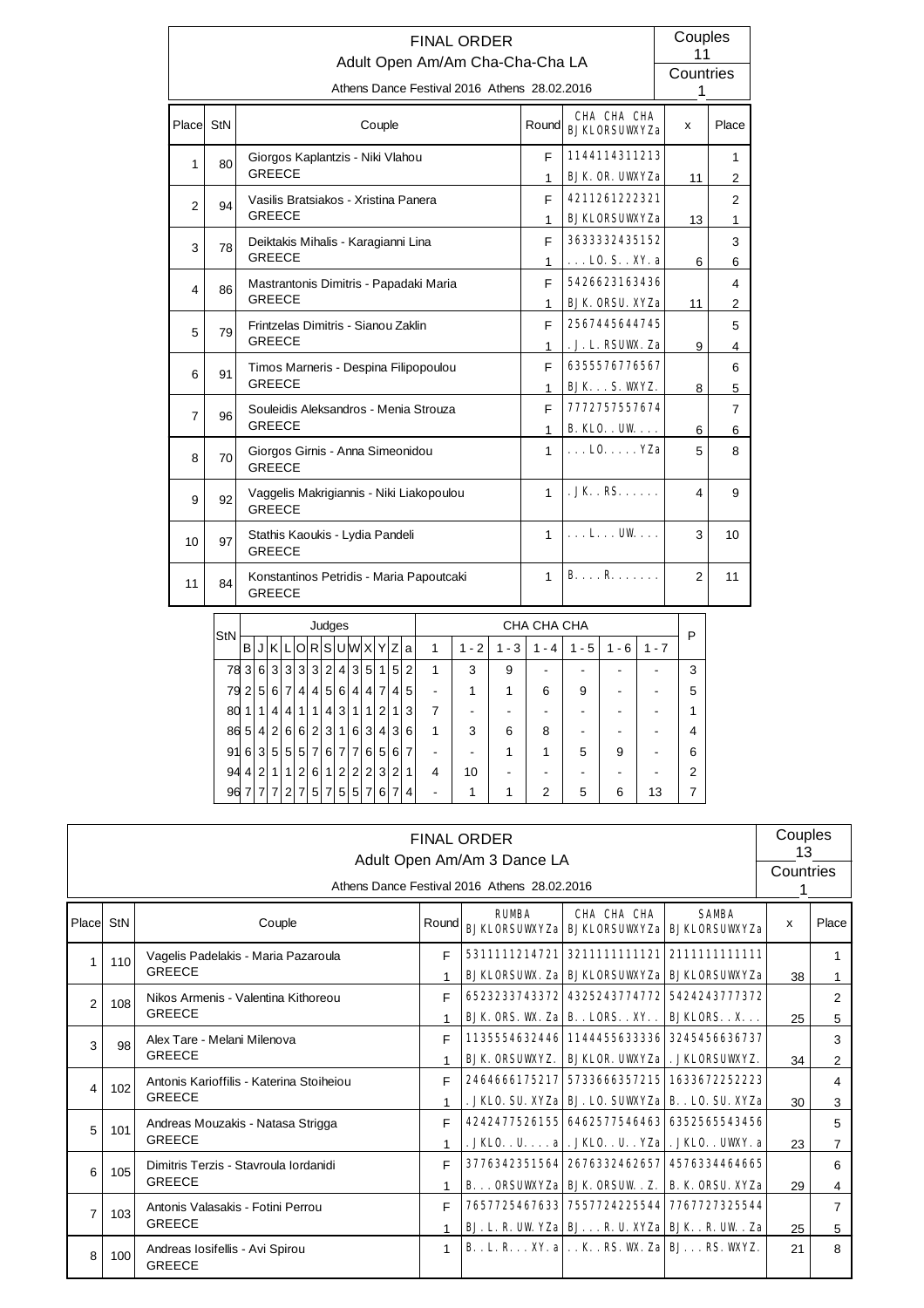| l Placel | StN | Couple                                                         | Round | <b>RUMBA</b> | CHA CHA CHA                                                                   | <b>SAMBA</b><br><b>BJKLORSUWYZa BJKLORSUWYZa BJKLORSUWYZa</b>              | x  | Place |
|----------|-----|----------------------------------------------------------------|-------|--------------|-------------------------------------------------------------------------------|----------------------------------------------------------------------------|----|-------|
| 9        | 104 | Christopoulos Dionisis - Lampropoulou Natassa<br><b>GREECE</b> |       |              |                                                                               | <b>B.</b> . LORS. W Y. .   <b>B.</b> K. ORS. Y. .   <b>B.</b> OR. . W. . a | 18 | 9     |
| 10       | 99  | Alexandros Provias - Lidia Papaioannou<br><b>GREECE</b>        |       |              |                                                                               | $JKU$ , $JK$ , $JK$ , $JK$ , $K$                                           | 16 | 10    |
| 11       | 107 | Markos Pitsilos - Afroditi Kostara<br><b>GREECE</b>            |       |              | $\dots$ L. S. W. $\dots$ . $\dots$ L. S. W. $\dots$ . $\dots$ S. $\dots$ Y. . |                                                                            | 10 |       |
| 12       | 106 | Giorgos Tzanis - Rena Mavroidaki<br><b>GREECE</b>              |       |              |                                                                               |                                                                            | 3  | 12    |
| 13       | 84  | Konstantinos Petridis - Maria Papoutcaki<br><b>GREECE</b>      |       |              |                                                                               |                                                                            |    | 13    |

| StN             |                |                |                |                |                 |                 | Judges         |                |                |                |                |                |                |                |           |          | <b>RUMBA</b>             |                                    |         |         | Р |
|-----------------|----------------|----------------|----------------|----------------|-----------------|-----------------|----------------|----------------|----------------|----------------|----------------|----------------|----------------|----------------|-----------|----------|--------------------------|------------------------------------|---------|---------|---|
|                 | B              |                | ΚI             |                | Οl              |                 |                |                | R S U W X      |                | Y              | $Z_1$          | a              | 1              | $-2$<br>1 | - 3<br>1 | 4<br>1<br>$\blacksquare$ | 5<br>1<br>$\overline{\phantom{a}}$ | $1 - 6$ | $1 - 7$ |   |
| 98              | 11             | 1 <sup>1</sup> | 3 <sup>1</sup> | 5 <sup>1</sup> | 5 <sup>1</sup>  | 5 <sup>1</sup>  | $\vert$        | 6 <sup>1</sup> | 3 <sup>1</sup> | $\overline{2}$ | 4              | $\overline{4}$ | 6              | $\overline{2}$ | 3         | 5        | 8                        |                                    |         |         | 3 |
| 101             | 4 <sup>1</sup> | $\overline{2}$ | 41             | $\overline{2}$ | $\vert 4 \vert$ | 7 <sup>1</sup>  | $\overline{7}$ | 5              | $\overline{2}$ | 6              | 1              | 5              | 5              | 1              | 4         | 4        | 7.19                     | -                                  |         |         | 4 |
| 102             | 2 <sub>1</sub> | $\frac{4}{ }$  | 6 <sup>1</sup> | $\vert$        | 6 <sup>1</sup>  | 6 <sup>1</sup>  | 6 <sup>1</sup> | 1              | $\overline{7}$ | 5              | 2              | 1              | 7              | 2              | 4         | 4        | 6                        | 7                                  |         |         | 6 |
| 103             | 7 <sup>1</sup> |                | 6 5            | $\overline{7}$ | $\overline{7}$  | 2 <sup>1</sup>  | 5 <sup>1</sup> | $\vert$        | 6              | $\overline{7}$ | 6              | 3              | 3              | -              |           | 3        | 4                        | 6                                  | 9       |         |   |
| $105$ 3 $7$ 7   |                |                |                | 6 <sup>1</sup> | 3 <sup>1</sup>  | $\vert 4 \vert$ | 2 <sup>1</sup> | 3 <sup>1</sup> | 5 <sup>1</sup> | 1 <sup>1</sup> | 5              | 6              | 4              | 1              | 2         | 5        | 7.20                     | ۰                                  |         |         | 5 |
| $108 \, 615121$ |                |                |                | 3 <sup>1</sup> | 2 <sup>1</sup>  | 3 <sup>1</sup>  | 3 <sup>1</sup> | $\overline{7}$ | 4              | 3 <sup>1</sup> | $\overline{3}$ | $\overline{7}$ | $\overline{2}$ |                | 3         | 8        |                          |                                    |         |         | 2 |
| 110 5           |                | 3 <sup>1</sup> |                |                |                 |                 | 1              | $\mathcal{P}$  | 1              | 4              | 7              | 2              | 1              | 7              |           |          |                          |                                    |         |         |   |

| <b>StN</b> |                |                |                |                |                |                | Judges         |                |                |                |                |                |   |                |         |                | CHA CHA CHA |         |         |         | P |
|------------|----------------|----------------|----------------|----------------|----------------|----------------|----------------|----------------|----------------|----------------|----------------|----------------|---|----------------|---------|----------------|-------------|---------|---------|---------|---|
|            | B              | J              |                |                |                |                |                |                |                |                |                | KLORSUWXYZ     | a | 1              | $1 - 2$ | $1 - 3$        | 1 - 4       | $1 - 5$ | $1 - 6$ | $1 - 7$ |   |
| 98         |                | 1              | 4              | $\vert$        | $\vert$        | 5 <sup>1</sup> | 5 <sup>1</sup> | 6 <sup>1</sup> | 3 <sup>1</sup> | 31             | 31             | 3 <sup>1</sup> | 6 | $\overline{2}$ | 2       | 6              | 9           | -       |         |         | 2 |
| 101        | 6              | $\vert$        | $6 \mid$       | 2 <sup>1</sup> | 5              | $\overline{7}$ | $\overline{7}$ | 5              | 4 <sup>1</sup> | 6 <sup>1</sup> | 4 <sup>1</sup> | $6 \mid$       | 3 |                | 1       | $\mathfrak{p}$ | 5           | 7.27    |         |         |   |
| 102        | 5 <sup>1</sup> | 71             | 3 <sup>1</sup> | 3 <sup>1</sup> | 6 <sup>1</sup> | 6              | 6              | 3              | 5              | $\overline{7}$ | $\overline{2}$ |                | 5 | 1              | 2       | 5              | 5           | 8       |         |         | 5 |
| 103        | $\overline{7}$ | 5 <sup>1</sup> | 5 <sup>1</sup> |                | 7 7            | $\vert$ 2      | 4              | $\overline{2}$ | $\overline{2}$ | 5 <sup>1</sup> | 5 <sup>1</sup> | 4 <sup>1</sup> | 4 |                | 3       | 3              | 6           | 10      |         |         | 4 |
| 105        | $\overline{2}$ | 6 <sup>1</sup> | $\overline{7}$ | 6 <sup>1</sup> | 3 <sup>1</sup> | -31            | $\overline{2}$ | $\overline{4}$ | 6              | $\overline{2}$ | 6              | 5 <sup>1</sup> | 7 |                | 3       | 5              | 6           | 7.21    |         |         | 6 |
| 108        | $\vert$        | 3 <sup>1</sup> | 2              | 5 <sup>1</sup> | $\overline{2}$ | 4              | 3              | $\overline{7}$ | $\overline{7}$ | 4              | $\overline{7}$ | 7              | 2 |                | 3       | 5              | 8           |         |         |         | 3 |
| 110        | 3 <sup>1</sup> | 2              | -1             | 1              | 1              |                |                |                |                |                |                | 2 <sub>1</sub> |   | 10             |         |                |             |         |         |         |   |

| StN  |               |                |                 |                |                 |                | Judges          |                |                |                |                |                |                |    |         |         | <b>SAMBA</b> |                  |          |         | P |
|------|---------------|----------------|-----------------|----------------|-----------------|----------------|-----------------|----------------|----------------|----------------|----------------|----------------|----------------|----|---------|---------|--------------|------------------|----------|---------|---|
|      | B             | J              |                 |                | K L O R S U W X |                |                 |                |                |                | Y              | Z              | a              | 1  | $1 - 2$ | $1 - 3$ | - 4<br>1     | 5<br>1<br>$\sim$ | - 6<br>1 | $1 - 7$ |   |
| 98 3 |               | 2 <sup>1</sup> | .4 <sup>1</sup> | 5 <sup>1</sup> | 4 <sup>1</sup>  | 5 <sup>1</sup> | 6 <sup>1</sup>  | 6 <sup>1</sup> | 3 <sup>1</sup> | 6              | $\overline{7}$ | 3              | $\overline{7}$ |    |         | 4       | 6            | 8.29             | -        |         | 5 |
| 101  | 6             | 3 <sup>1</sup> | 5 <sup>2</sup>  | $\overline{2}$ | 5 <sup>1</sup>  | 6 <sup>1</sup> | 5 <sup>1</sup>  | 5              | $\overline{4}$ | 3              | $\overline{4}$ | 5              | 6              | -  |         | 3       | 5            | 10               | -        |         | 4 |
| 102  | 1             | 6 <sup>1</sup> | 3 <sup>1</sup>  | 3 <sup>1</sup> | 6 <sup>1</sup>  | $\overline{7}$ | 2 <sup>1</sup>  | 2 <sub>1</sub> | 5              | 2              | $\overline{2}$ | $\overline{2}$ | 3              | 1  | 6       | 9       | -            |                  | -        |         | 2 |
| 103  |               | 7 7            | 6 <sup>1</sup>  | $\overline{7}$ | 7 <sup>1</sup>  | 2 <sup>1</sup> | 7 <sup>1</sup>  | 3 <sup>1</sup> | 2 <sup>1</sup> | 5 <sup>1</sup> | 5              | 4              | 4              | -  | 2       | 3       | 5            | 7                | -        |         | 7 |
| 105  | 4             |                | 5 7             | 6 <sup>1</sup> | 3 <sup>1</sup>  | 3 <sup>1</sup> | $\vert 4 \vert$ | $\vert$        | 6              | $\overline{4}$ | 6              | 6              | 5              | -  |         | 2       | 6            | 8.32             | -        |         | 6 |
| 108  | 5             | 4 <sup>1</sup> | 2 <sup>1</sup>  | $\vert$        | 2 <sup>1</sup>  | $\vert$        | 3               | $\overline{7}$ | $\overline{7}$ | $\overline{7}$ | 3              | $\overline{7}$ | 2              |    | 3       | 5       | 8            |                  |          |         | 3 |
| 110  | $\mathcal{P}$ | 1              | 1               |                |                 |                | 1               | 1              | 1              | 1              | 1              | 1              | 1              | 12 |         |         |              |                  |          |         |   |

|     |            |                | <b>FINAL RESULT</b> |    |   |   |
|-----|------------|----------------|---------------------|----|---|---|
| StN | <b>RUM</b> | <b>CHA</b>     | <b>SAM</b>          | x  | P | Q |
| 110 |            |                |                     | 3  | 1 | X |
| 108 | 2          | 3              | 3                   | 8  | 2 | X |
| 98  | 3          | $\overline{2}$ | 5                   | 10 | 3 | X |
| 102 | 6          | 5              | $\overline{2}$      | 13 | 4 | X |
| 101 | 4          | 7              | 4                   | 15 | 5 | X |
| 105 | 5          | 6              | 6                   | 17 | 6 | X |
| 103 |            |                | 7                   | 18 | 7 | х |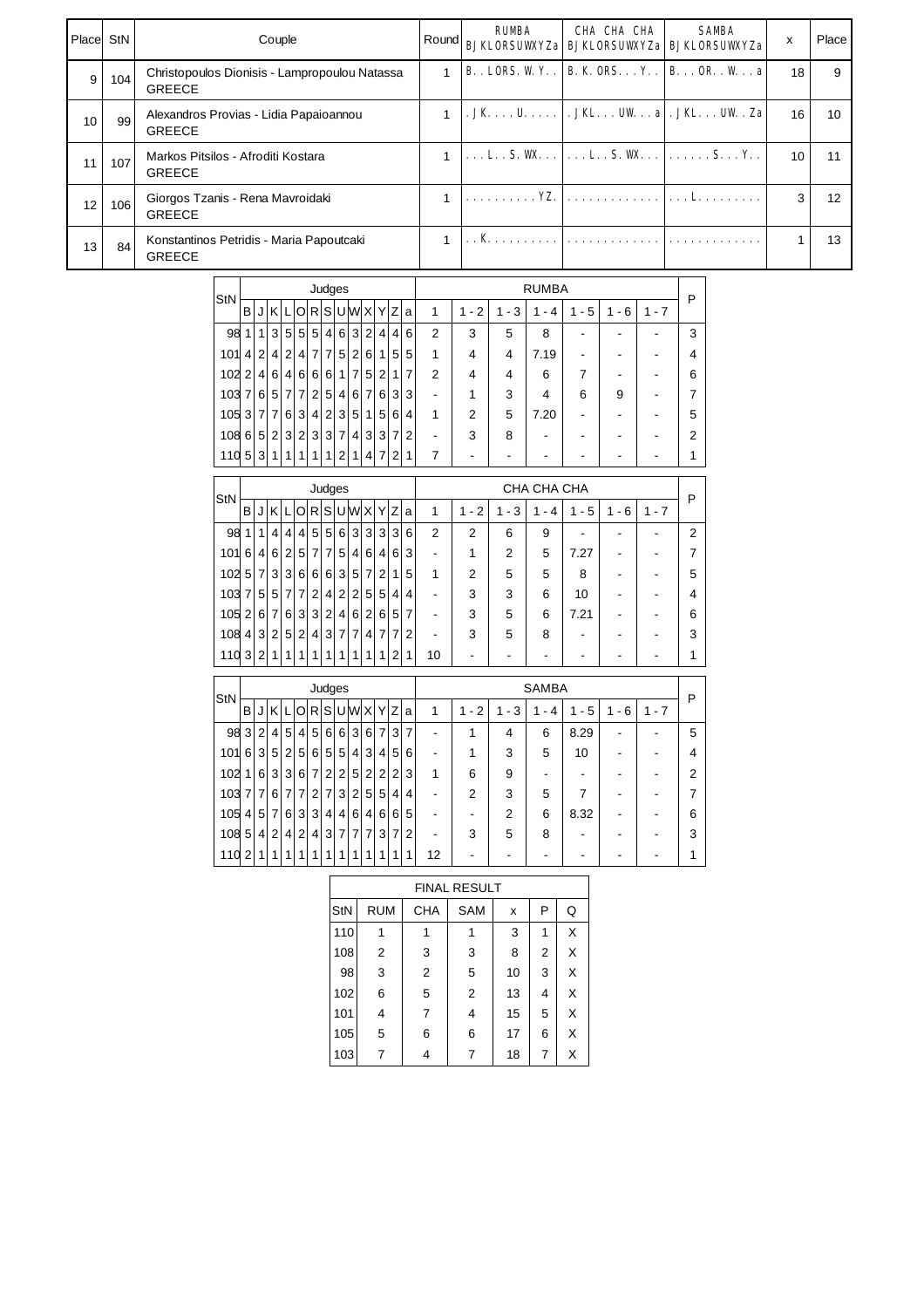|       |                                              | Couples<br>Countries                                 |       |              |   |       |  |  |  |  |  |
|-------|----------------------------------------------|------------------------------------------------------|-------|--------------|---|-------|--|--|--|--|--|
|       | Athens Dance Festival 2016 Athens 28.02.2016 |                                                      |       |              |   |       |  |  |  |  |  |
| Place | StN                                          | Couple                                               | Round | <b>WALTZ</b> | X | Place |  |  |  |  |  |
|       | 126                                          | Giorgos Mangiosis - Christina Fodor<br><b>GREECE</b> | F     | 11111        |   |       |  |  |  |  |  |

|        | <b>FINAL ORDER</b><br>Adult Open Pro/Am Waltz ST |                                                           |       |              |   |       |  |  |  |  |  |  |
|--------|--------------------------------------------------|-----------------------------------------------------------|-------|--------------|---|-------|--|--|--|--|--|--|
|        | Athens Dance Festival 2016 Athens 28.02.2016     |                                                           |       |              |   |       |  |  |  |  |  |  |
| Placel | StN                                              | Couple                                                    | Round | <b>WALTZ</b> | x | Place |  |  |  |  |  |  |
|        | 42                                               | Athanasios Kotsibos - Olga Xrysostomidou<br><b>GREECE</b> |       | 11111        |   |       |  |  |  |  |  |  |

|        | <b>FINAL ORDER</b><br>Adult Open Pro/Am Tango ST |                                                           |       |              |   |       |  |  |  |  |  |  |
|--------|--------------------------------------------------|-----------------------------------------------------------|-------|--------------|---|-------|--|--|--|--|--|--|
|        | Athens Dance Festival 2016 Athens 28.02.2016     |                                                           |       |              |   |       |  |  |  |  |  |  |
| Placel | StN                                              | Couple                                                    | Round | <b>TANGO</b> | x | Place |  |  |  |  |  |  |
|        | 42                                               | Athanasios Kotsibos - Olga Xrysostomidou<br><b>GREECE</b> |       | 11111        |   |       |  |  |  |  |  |  |

|       | <b>FINAL ORDER</b><br>Adult Open Am/Am Bachata LA |                                                  |       |              |   |       |  |  |  |  |  |  |
|-------|---------------------------------------------------|--------------------------------------------------|-------|--------------|---|-------|--|--|--|--|--|--|
|       | Athens Dance Festival 2016 Athens 28.02.2016      |                                                  |       |              |   |       |  |  |  |  |  |  |
| Place | StN                                               | Couple                                           | Round | <b>SAMBA</b> | x | Place |  |  |  |  |  |  |
|       | 128                                               | Basilis Koureas - Maria Paschou<br><b>GREECE</b> |       | 11111        |   |       |  |  |  |  |  |  |

|        | <b>FINAL ORDER</b><br>Adult Open Pro/Am Salsa LA |                                                           |       |              |   |       |  |  |  |  |  |  |
|--------|--------------------------------------------------|-----------------------------------------------------------|-------|--------------|---|-------|--|--|--|--|--|--|
|        | Athens Dance Festival 2016 Athens 28.02.2016     | Countries                                                 |       |              |   |       |  |  |  |  |  |  |
| Placel | StN                                              | Couple                                                    | Round | <b>SAMBA</b> | x | Place |  |  |  |  |  |  |
|        | 42                                               | Athanasios Kotsibos - Olga Xrysostomidou<br><b>GREECE</b> |       | 11111        |   |       |  |  |  |  |  |  |

|        | <b>FINAL ORDER</b><br>Adult Open Pro/Am Jive LA |                                                |       |             |   |       |  |  |  |  |  |
|--------|-------------------------------------------------|------------------------------------------------|-------|-------------|---|-------|--|--|--|--|--|
|        | Athens Dance Festival 2016 Athens 28.02.2016    |                                                |       |             |   |       |  |  |  |  |  |
| Placel | StN                                             | Couple                                         | Round | <b>JIVE</b> | x | Place |  |  |  |  |  |
|        | 389                                             | Ilias Ladas - Eri Mastraggeli<br><b>GREECE</b> | F     | 11111       |   |       |  |  |  |  |  |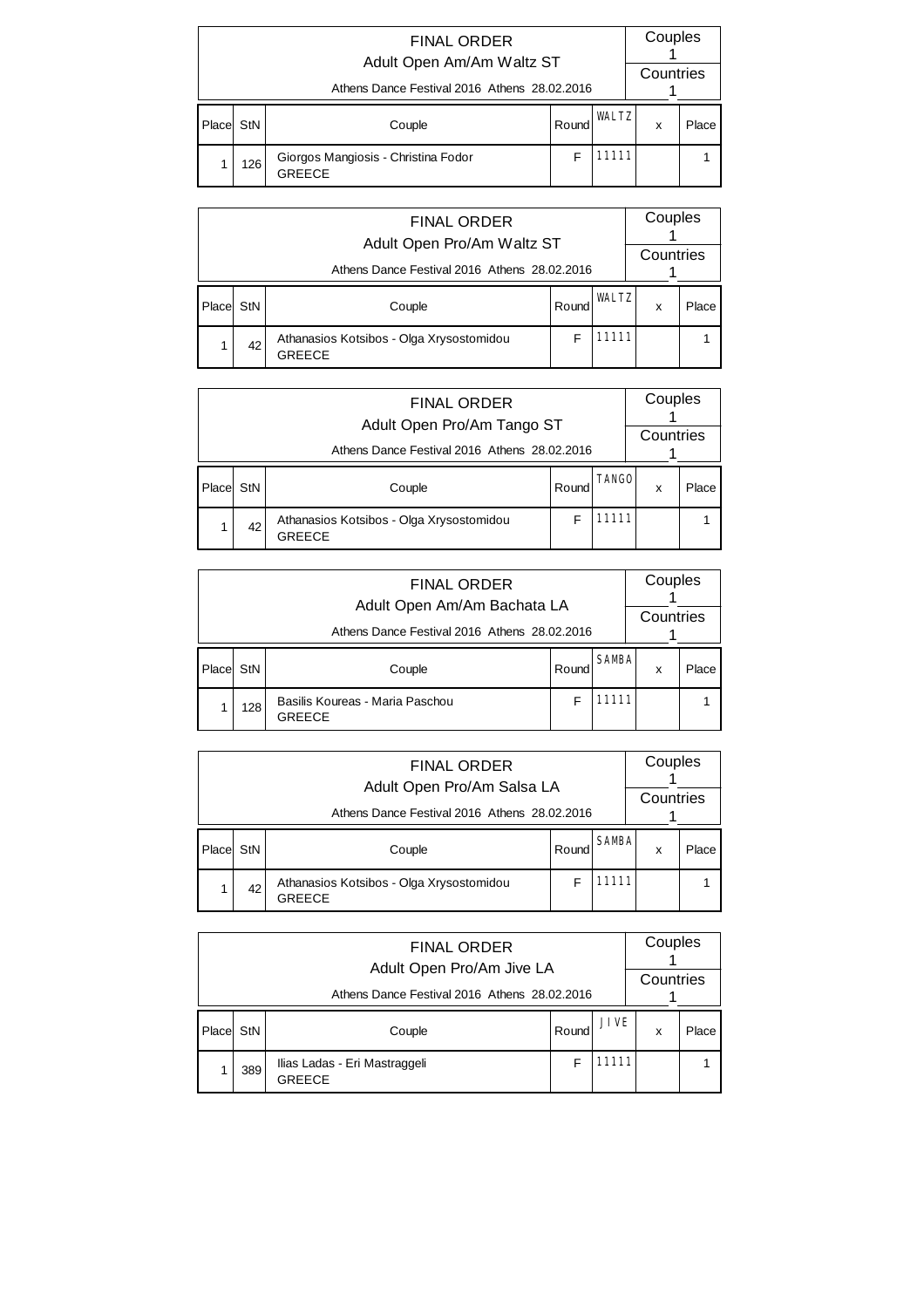|            | <b>FINAL ORDER</b><br>Showdance LA<br>Athens Dance Festival 2016 Athens 28.02.2016 |                                                       |                                          |           |       |   |  |  |  |  |  |
|------------|------------------------------------------------------------------------------------|-------------------------------------------------------|------------------------------------------|-----------|-------|---|--|--|--|--|--|
| Placel StN |                                                                                    | Couple                                                | <b>SAMBA</b><br>Round<br><b>JKNOSVWZ</b> | x         | Place |   |  |  |  |  |  |
|            | 132                                                                                | 121112111                                             |                                          |           |       |   |  |  |  |  |  |
| 2          | 131                                                                                | Giorgos Mitropoulos - Despina Boziki<br><b>GREECE</b> | F                                        | 212221222 |       | 2 |  |  |  |  |  |

| StN | Judges |  |                |                   |                |   |   |  |   | <b>SAMBA</b> | P   |   |
|-----|--------|--|----------------|-------------------|----------------|---|---|--|---|--------------|-----|---|
|     |        |  |                | $NQ$ <sub>S</sub> |                |   |   |  |   |              | - 2 |   |
| 131 |        |  | $\overline{2}$ | $\overline{2}$    | $\overline{2}$ |   | 2 |  | 2 | 2            | 9   | 2 |
| 132 |        |  |                |                   |                | っ |   |  |   |              |     |   |

|       |                                              | Couples<br>Countries                                |       |  |                         |  |   |       |  |  |  |  |  |
|-------|----------------------------------------------|-----------------------------------------------------|-------|--|-------------------------|--|---|-------|--|--|--|--|--|
|       | Athens Dance Festival 2016 Athens 28.02.2016 |                                                     |       |  |                         |  |   |       |  |  |  |  |  |
| Place | StN                                          | Couple                                              | Round |  | <b>RUMBA CHA C JIVE</b> |  | x | Place |  |  |  |  |  |
|       | 139                                          | Alkis Katsolis - Marilena Tsoukala<br><b>GREECE</b> | F     |  | 11111 11111 11111       |  |   |       |  |  |  |  |  |

|        | <b>FINAL ORDER</b><br>Juvenile 2 Closed Pro/Am Samba LA |                                                    |       |              |   |       |  |  |  |  |  |  |
|--------|---------------------------------------------------------|----------------------------------------------------|-------|--------------|---|-------|--|--|--|--|--|--|
|        | Athens Dance Festival 2016 Athens 28.02.2016            |                                                    |       |              |   |       |  |  |  |  |  |  |
| Placel | StN                                                     | Couple                                             | Round | <b>SAMBA</b> | x | Place |  |  |  |  |  |  |
|        | 390                                                     | Maro Sklavounou - Sofia Soyvlidou<br><b>GREECE</b> | F     | 11111        |   |       |  |  |  |  |  |  |

|       | <b>FINAL ORDER</b><br>Juvenile 2 Closed Broze Pro/Am 3 Dance LA |                                                   |       |  |                    |             |   |       |  |  |  |  |  |  |
|-------|-----------------------------------------------------------------|---------------------------------------------------|-------|--|--------------------|-------------|---|-------|--|--|--|--|--|--|
|       |                                                                 | Countries                                         |       |  |                    |             |   |       |  |  |  |  |  |  |
| Place | StN                                                             | Couple                                            | Round |  | <b>RUMBA CHA C</b> | <b>JIVE</b> | x | Place |  |  |  |  |  |  |
|       | 145                                                             | Ilias Ladas - Evelina Anastiadis<br><b>GREECE</b> | F     |  | 11111 11111 11111  |             |   |       |  |  |  |  |  |  |

|         |     | <b>FINAL ORDER</b><br>Juniors Clozed Bronze 3 Dance LA    |       |                         | Couples<br>Countries |       |
|---------|-----|-----------------------------------------------------------|-------|-------------------------|----------------------|-------|
|         |     | Athens Dance Festival 2016 Athens 28.02.2016              |       |                         |                      |       |
| l Place | StN | Couple                                                    | Round | <b>RUMBA CHA C JIVE</b> | x                    | Place |
|         | 72  | Andrei Cutashevski - Maria Turceaninova<br><b>MOLDOVA</b> | F     | 11111 11111 11111       |                      |       |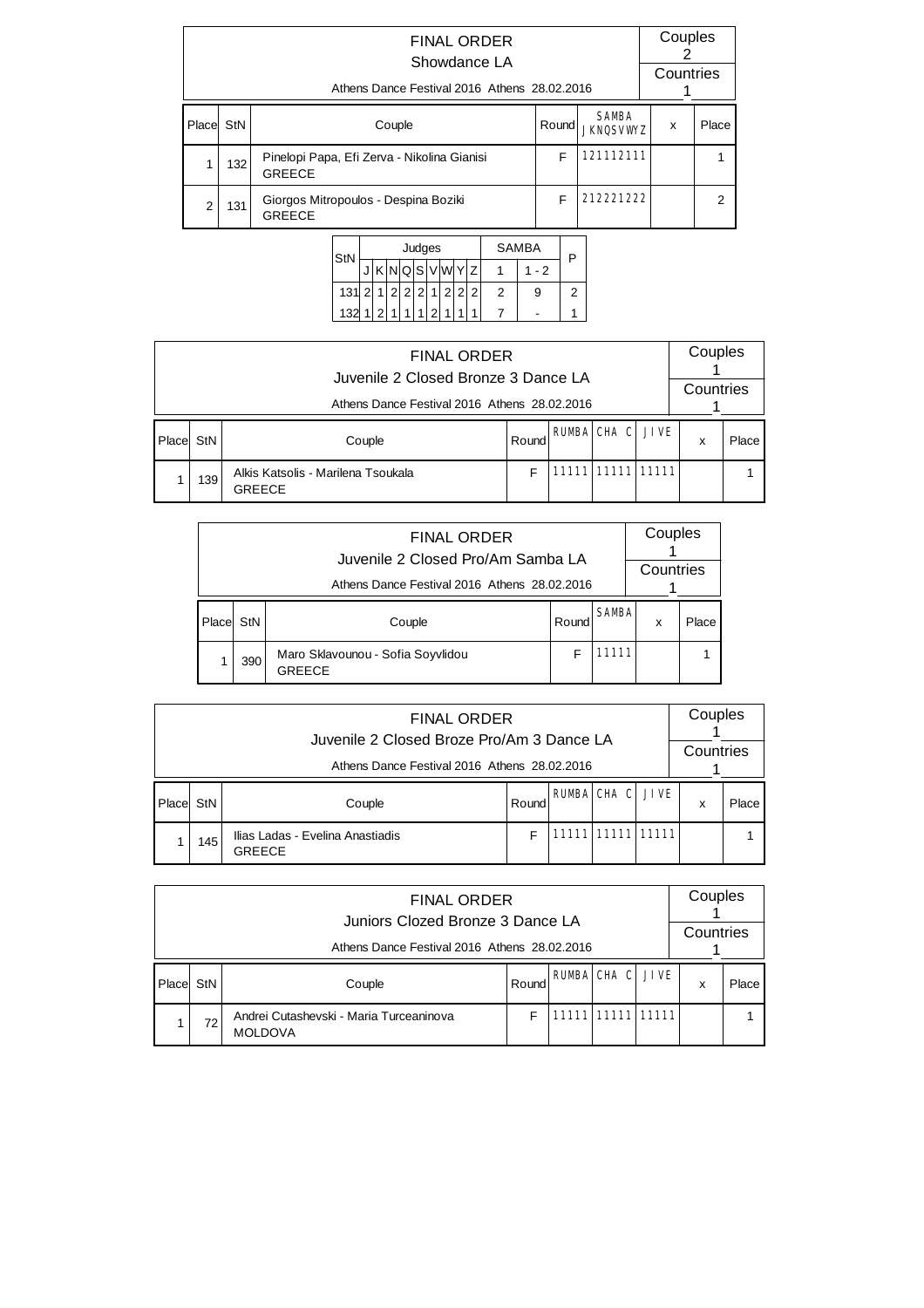|        |     | <b>FINAL ORDER</b><br>Juniors Closed Bronze Pro/Am Samba LA<br>Athens Dance Festival 2016 Athens 28.02.2016 |       |              | Couples<br>Countries |       |
|--------|-----|-------------------------------------------------------------------------------------------------------------|-------|--------------|----------------------|-------|
| Placel | StN | Couple                                                                                                      | Round | <b>SAMBA</b> | x                    | Place |
|        | 295 | Maro Sklavounou - Sofia Soyvlidou<br>GRFFCF                                                                 |       | 11111        |                      |       |

|                |     | <b>FINAL ORDER</b><br>Adult Closed Bronze Pro/Am Rumba LA<br>Athens Dance Festival 2016 Athens 28.02.2016 |       |                                    | Couples<br>Countries |               |
|----------------|-----|-----------------------------------------------------------------------------------------------------------|-------|------------------------------------|----------------------|---------------|
| Placel StN     |     | Couple                                                                                                    | Round | <b>RUMBA</b><br><b>RDHUMORUW.a</b> | x                    | Place         |
|                | 293 | Oleksandr Bakharyev - Eni Mita<br><b>GREECE</b>                                                           | F     | 13112111311                        |                      |               |
| $\mathfrak{p}$ | 159 | Andreas Katsikarelis - Eleni Kafritsa<br><b>GREECE</b>                                                    | F     | 22221222122                        |                      | $\mathcal{P}$ |
| 3              | 112 | Giorgos Tzanis - Roula Keramitsoudi<br><b>GREECE</b>                                                      | F     | 31444333433                        |                      | 3             |
| 4              | 297 | Aggelos Ziozios - Rena Mavroidaki<br><b>GREECE</b>                                                        | F     | 44333444244                        |                      | 4             |

| StN |                |                |                |                |                | Judges         |                |                |      |   |                |   |         | <b>RUMBA</b> |         | P              |
|-----|----------------|----------------|----------------|----------------|----------------|----------------|----------------|----------------|------|---|----------------|---|---------|--------------|---------|----------------|
|     | В              | D              | н              |                |                |                |                |                | ORUW | Ζ | a              | 1 | $1 - 2$ | $1 - 3$      | $1 - 4$ |                |
| 112 | 3              | 1              | 4              | 4              | 4              | 3              | 3              | 3              | 4    | 3 | 3              |   |         |              |         | 3              |
| 159 | 2 <sup>1</sup> | 2 <sup>1</sup> | 2 <sup>1</sup> | $\overline{2}$ | 1 <sub>1</sub> | 2 <sup>1</sup> | $\overline{2}$ | $\overline{2}$ | 1    | 2 | 2 <sub>1</sub> | 2 | 11      |              |         | $\overline{2}$ |
| 293 |                | 3              |                |                | ာ              |                |                |                | 3    |   |                | 8 |         |              |         |                |
| 297 | 4              | 4              | $\vert$ 3      | 3              | 3              | 41             | 4              | 4              | 2    | 4 | 4'             |   |         | 4            | 11      |                |

|       |                                                                                 | <b>FINAL ORDER</b><br>Adult Closed Bronze Pro/Am Cha LA<br>Athens Dance Festival 2016 Athens 28.02.2016 |             |             | Couples<br>Countries |  |  |
|-------|---------------------------------------------------------------------------------|---------------------------------------------------------------------------------------------------------|-------------|-------------|----------------------|--|--|
| Place | <b>StN</b>                                                                      | CHA CHA CHA<br>Round<br><b>ACFILNPSVYa</b>                                                              | x           | Place       |                      |  |  |
|       | 297                                                                             | Aggelos Ziozios - Rena Mavroidaki<br><b>GREECE</b>                                                      | F           | 11113111221 |                      |  |  |
| 2     | 160                                                                             | Amalia Bakopoulou - Maria Kastrinaki<br><b>GREECE</b>                                                   | 32331222112 |             | 2                    |  |  |
| 3     | F<br>23222333333<br>Giorgos Tzanis - Roula Keramitsoudi<br>112<br><b>GREECE</b> |                                                                                                         |             |             |                      |  |  |

| StN                     |  |  |    | Judges |       |             |   |                |   | CHA CHA CHA              |         |   |
|-------------------------|--|--|----|--------|-------|-------------|---|----------------|---|--------------------------|---------|---|
|                         |  |  |    |        |       | <b>NPSV</b> |   | a              |   | $1 - 2$                  | $1 - 3$ |   |
| $112$ 2 3 2 2 2 3 3 3 3 |  |  |    |        |       | 3           | 3 | $\mathbf{3}$   |   |                          | 11      | 3 |
| $160 \ 3 \ 2 \ 3 \ 3$   |  |  | 11 |        | 2 2 2 | 1           |   | 2 <sup>1</sup> | 3 | 8                        |         | 2 |
| 29                      |  |  |    |        |       | 2           | າ |                | 8 | $\overline{\phantom{0}}$ |         |   |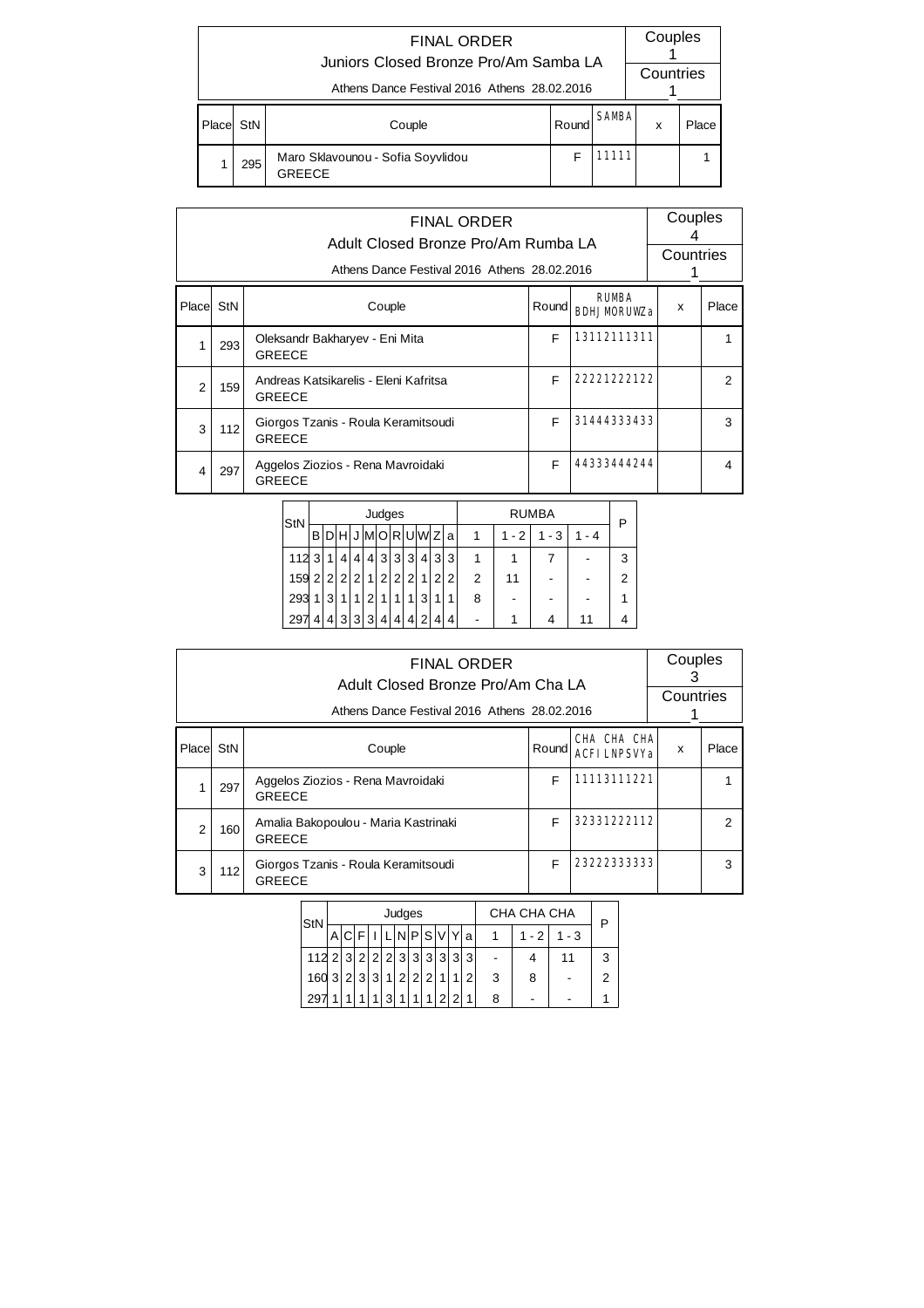|       |     | <b>FINAL ORDER</b><br>Juvenile 2 Closed Bronze Pro/Am Tango ST<br>Athens Dance Festival 2016 Athens 28.02.2016 |       |              | Couples<br>Countries |       |
|-------|-----|----------------------------------------------------------------------------------------------------------------|-------|--------------|----------------------|-------|
| Place | StN | Couple                                                                                                         | Round | <b>TANGO</b> | x                    | Place |
|       | 142 | Maro Sklavounou - Vasia Karagianni<br><b>GREECE</b>                                                            | F     | 11111        |                      |       |

|          |     | <b>FINAL ORDER</b><br>Juniors Closed Bronze 3 Dance ST    |       |              |                                                      |           | Couples   |       |
|----------|-----|-----------------------------------------------------------|-------|--------------|------------------------------------------------------|-----------|-----------|-------|
|          |     | Athens Dance Festival 2016 Athens 28.02.2016              |       |              |                                                      |           | Countries |       |
| l Placel | StN | Couple                                                    | Round | <b>WALTZ</b> | <b>TANGO</b><br><b>CJKMQTUVW CJKMQTUVW CJKMQTUVW</b> | QUICKSTEP | x         | Place |
|          | 72  | Andrei Cutashevski - Maria Turceaninova<br><b>MOLDOVA</b> |       |              | 111111111  111111111  111111111                      |           |           |       |

|          |     | <b>FINAL ORDER</b><br>Adults Closed Gold Pro/Am 5 Dance ST |       |                                     |  | Couples   |       |
|----------|-----|------------------------------------------------------------|-------|-------------------------------------|--|-----------|-------|
|          |     | Athens Dance Festival 2016 Athens 28.02.2016               |       |                                     |  | Countries |       |
| l Placel | StN | Couple                                                     | Round | <b>WALTZ TANGO VIENN SLOW QUICK</b> |  | x         | Place |
|          | 161 | Athanasios Kotsibos - Stella Metaxa<br><b>GREECE</b>       |       | 11111 11111 11111 11111 11111       |  |           |       |

|                |       |                                                                                                                                     |                                                                            |                                                         |                |                |                 |                |                     |         | <b>FINAL ORDER</b> |                | Juvenile 1 Solo Rumba LA |                                              |                |                                | Couples<br>8 | Countries      |
|----------------|-------|-------------------------------------------------------------------------------------------------------------------------------------|----------------------------------------------------------------------------|---------------------------------------------------------|----------------|----------------|-----------------|----------------|---------------------|---------|--------------------|----------------|--------------------------|----------------------------------------------|----------------|--------------------------------|--------------|----------------|
|                |       |                                                                                                                                     |                                                                            |                                                         |                |                |                 |                |                     |         |                    |                |                          | Athens Dance Festival 2016 Athens 28.02.2016 |                |                                | 1            |                |
| Place          | StN   |                                                                                                                                     |                                                                            |                                                         |                |                |                 |                |                     | Couple  |                    |                |                          | Round                                        |                | <b>RUMBA</b><br><b>ARCDFHI</b> | x            | Place          |
| 1              | 176   |                                                                                                                                     | Olga Tokmazova<br><b>GREECE</b>                                            |                                                         |                |                |                 |                |                     |         |                    |                |                          | F                                            |                | 1125116                        |              | $\mathbf{1}$   |
| $\overline{2}$ | 168   |                                                                                                                                     | <b>GREECE</b>                                                              |                                                         |                |                |                 |                | Kotalakidou Feodora |         |                    |                |                          | F                                            |                | 2412221                        |              | $\overline{2}$ |
| 3              | 171   |                                                                                                                                     | <b>GREECE</b>                                                              |                                                         |                |                |                 |                | Traka Emmanouela    |         |                    |                |                          | F                                            |                | 5331462                        |              | 3              |
| 4              | 172   |                                                                                                                                     |                                                                            | 4243354<br>F<br>Tsoukala Marilena<br><b>GREECE</b><br>F |                |                |                 |                |                     |         |                    |                |                          |                                              |                |                                |              | 4              |
| 5              | 166   |                                                                                                                                     | Doulgeraki Sofia<br><b>GREECE</b>                                          |                                                         |                |                |                 |                |                     |         |                    |                |                          |                                              |                | 3558633                        |              | 5              |
| 6              | 169   |                                                                                                                                     | <b>GREECE</b>                                                              |                                                         |                |                |                 |                | Seremeti Despoina   |         |                    |                |                          | F                                            |                | 6674548                        |              | 6              |
| $\overline{7}$ | 393   |                                                                                                                                     | Mamali Xara<br><b>GREECE</b>                                               |                                                         |                |                |                 |                |                     |         |                    |                |                          | F                                            |                | 7767877                        |              | $\overline{7}$ |
| 8              | 392   |                                                                                                                                     | Alesia Bishti<br><b>GREECE</b>                                             |                                                         |                |                |                 |                |                     |         |                    |                |                          | F                                            |                | 8886785                        |              | 8              |
|                |       |                                                                                                                                     |                                                                            |                                                         | Judges         |                |                 |                |                     |         |                    |                | <b>RUMBA</b>             |                                              |                |                                |              |                |
|                | StN   |                                                                                                                                     | A B C                                                                      |                                                         |                |                | $D$ $F$ $H$ $I$ |                | $\mathbf{1}$        | $1 - 2$ | $1 - 3$            | $1 - 4$        | $1 - 5$                  | $1 - 6$                                      | $1 - 7$        | $1 - 8$                        | P            |                |
|                | 166 3 | 5 <sup>1</sup>                                                                                                                      | 5                                                                          |                                                         | 8              |                | 6 3             | 3              |                     |         | 3                  | 3              | 5                        |                                              |                |                                | 5            |                |
|                | 168 2 | $\overline{4}$                                                                                                                      | $\mathbf{1}$                                                               |                                                         | $\overline{c}$ | $\overline{c}$ | $\overline{2}$  | 1              | 2                   | 6       |                    |                |                          |                                              |                |                                | 2            |                |
|                | 169 6 | $6 \overline{7}$<br>5<br>$\overline{4}$<br>8<br>$\overline{4}$<br>2<br>$\overline{\phantom{a}}$<br>$\blacksquare$<br>$\blacksquare$ |                                                                            |                                                         |                |                |                 |                |                     |         |                    |                | 3                        | 5                                            | $\blacksquare$ | ٠                              | 6            |                |
|                | 1715  | 3                                                                                                                                   | $\ensuremath{\mathsf{3}}$                                                  |                                                         | $\mathbf{1}$   | 4              | 6               | $\overline{c}$ | 1                   | 2       | 4                  | $\blacksquare$ | ÷                        |                                              | ÷.             |                                | 3            |                |
|                | 1724  | 2 <sup>1</sup>                                                                                                                      | $\overline{4}$                                                             |                                                         | 3              | $\mathbf{3}$   | 5               | $\overline{4}$ | ٠                   | 1       | 3                  | 6              | ۰                        | ٠                                            | $\blacksquare$ | ٠                              | 4            |                |
|                | 176 1 | 1 <sup>1</sup>                                                                                                                      | $\overline{c}$                                                             |                                                         | $\sqrt{5}$     | 1              | 1               | 6              | 4                   |         |                    |                |                          | ٠<br>2                                       |                |                                | 1            |                |
|                | 392 8 |                                                                                                                                     | 8 8<br>$\overline{7}$<br>8<br>5<br>6<br>1<br>$\blacksquare$<br>۰<br>٠<br>٠ |                                                         |                |                |                 |                |                     |         |                    |                |                          |                                              | 3              | 7                              | 8            |                |
|                | 393 7 | $\overline{7}$                                                                                                                      | 6                                                                          |                                                         | 7              | 8              | $\overline{7}$  | $\overline{7}$ |                     |         |                    |                |                          | 1                                            | 6              |                                | 7            |                |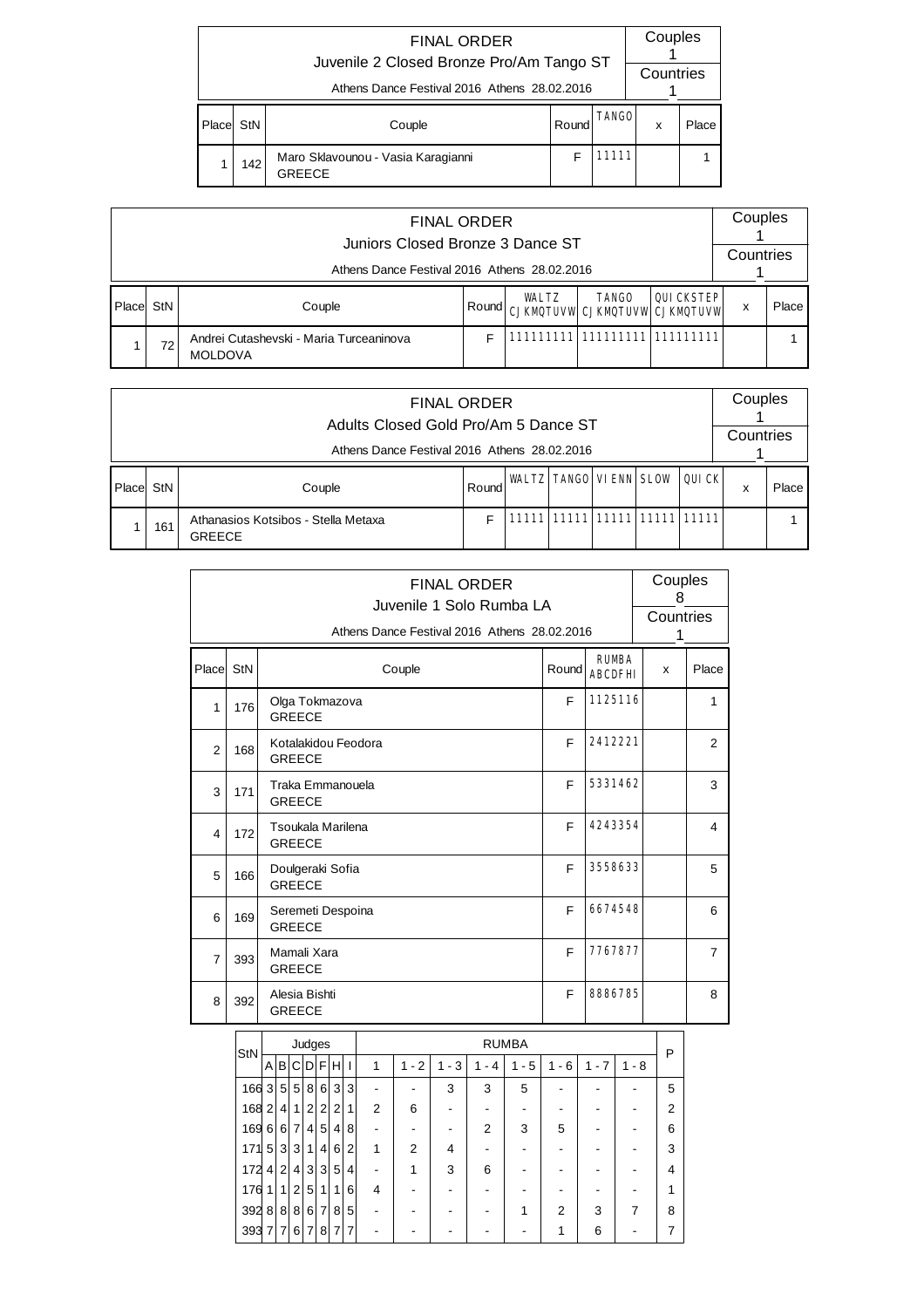|               |     | <b>FINAL ORDER</b><br>Juvenile 1 Solo Cha Cha LA<br>Athens Dance Festival 2016 Athens 28.02.2016 |       |                           | Couples<br>6<br>Countries<br>1 |               |
|---------------|-----|--------------------------------------------------------------------------------------------------|-------|---------------------------|--------------------------------|---------------|
| Place StN     |     | Couple                                                                                           | Round | CHA CHA<br><b>ABCDFHI</b> | x                              | Place         |
| 1             | 168 | Kotalakidou Feodora<br><b>GREECE</b>                                                             | F     | 1214412                   |                                | 1             |
| $\mathcal{P}$ | 172 | Tsoukala Marilena<br><b>GREECE</b>                                                               | F     | 4122133                   |                                | $\mathcal{P}$ |
| 3             | 171 | Traka Emmanouela<br><b>GREECE</b>                                                                | F     | 3331324                   |                                | 3             |
| 4             | 395 | Xartourian Stella<br><b>GREECE</b>                                                               | F     | 2443241                   |                                | 4             |
| 5             | 392 | Alesia Bishti<br><b>GREECE</b>                                                                   | F     | 6565565                   |                                | 5             |
| 6             | 393 | Mamali Xara<br><b>GREECE</b>                                                                     | F     | 5656656                   |                                | 6             |

| StN   |   |                |                |                | Judges         |                   |                |   |         |         | CHA CHA CHA |       |         | Р |
|-------|---|----------------|----------------|----------------|----------------|-------------------|----------------|---|---------|---------|-------------|-------|---------|---|
|       | A |                |                |                |                | <b>BICIDIFIHI</b> |                | 1 | $1 - 2$ | $1 - 3$ | 1<br>- 4    | 1 - 5 | $1 - 6$ |   |
| 168   | 1 | 2 <sup>1</sup> | 1              | $\vert$        | 4              | 1                 | 2 <sub>1</sub> | 3 | 5       |         |             |       |         | 1 |
| 171 3 |   | 3 <sup>1</sup> | 3 <sup>1</sup> | 1 <sup>1</sup> | $\mathbf{3}$   | $\overline{2}$    | 4              |   | 2       | 6       |             |       |         | 3 |
| 172   | 4 | 11             | 2              | $\overline{2}$ | 1              | 3                 | 3              | 2 |         |         |             |       |         | 2 |
| 3926  |   |                | 5 6            | 5 <sup>2</sup> | 5 <sup>1</sup> | 6                 | 5              |   |         |         |             |       |         | 5 |
| 393 5 |   | 6              | 5              | $6 \mid$       | $6 \mid$       | 5                 | 6              |   |         |         |             | 3     |         | 6 |
| 395 2 |   | 4 <sup>1</sup> |                | 4 3            | 2 <sub>1</sub> | 4                 | 1              |   | 3       | 4       |             |       |         | 4 |

|                |     | <b>FINAL ORDER</b><br>Juvenile 1 Solo Samba LA<br>Athens Dance Festival 2016 Athens 28.02.2016 |       |                               | Couples<br>З<br>Countries |                |
|----------------|-----|------------------------------------------------------------------------------------------------|-------|-------------------------------|---------------------------|----------------|
| Place StN      |     | Couple                                                                                         | Round | <b>SAMBA</b><br><b>ABCDFH</b> | x                         | Place          |
| 1              | 168 | Kotalakidou Feodora<br><b>GREECE</b>                                                           | F     | 2312111                       |                           |                |
| $\overline{2}$ | 171 | Traka Emmanouela<br><b>GREECE</b>                                                              | F     | 1121222                       |                           | $\mathfrak{p}$ |
| 3              | 172 | Tsoukala Marilena<br><b>GREECE</b>                                                             | F     | 32333333                      |                           | 3              |

| StN               |  |             | Judges |   |  |   | SAMBA   |         |  |
|-------------------|--|-------------|--------|---|--|---|---------|---------|--|
|                   |  | A B C D F H |        |   |  |   | $1 - 2$ | $1 - 3$ |  |
| $168$ 2 3 1 2     |  |             |        | 1 |  |   |         |         |  |
| 171 1 1 2 1 2 2 2 |  |             |        |   |  | 3 |         |         |  |
| 172 3 2 3 3 3 3 3 |  |             |        |   |  |   |         |         |  |

|           |                                                             | <b>FINAL ORDER</b><br>Juvenile 1 Solo Jive LA<br>Athens Dance Festival 2016 Athens 28.02.2016 |       |                               | Couples<br>З<br>Countries |                |  |  |  |
|-----------|-------------------------------------------------------------|-----------------------------------------------------------------------------------------------|-------|-------------------------------|---------------------------|----------------|--|--|--|
| Place StN |                                                             | Couple                                                                                        | Round | <b>JIVE</b><br><b>ABCDFHI</b> | X                         | Place          |  |  |  |
|           | 172                                                         | Tsoukala Marilena<br><b>GREECE</b>                                                            | F     | 1132113                       |                           |                |  |  |  |
| 2         | 171                                                         | Traka Emmanouela<br><b>GREECE</b>                                                             | F     | 2321322                       |                           | $\overline{2}$ |  |  |  |
| 3         | 3213231<br>F<br>Kotalakidou Feodora<br>168<br><b>GREECE</b> |                                                                                               |       |                               |                           |                |  |  |  |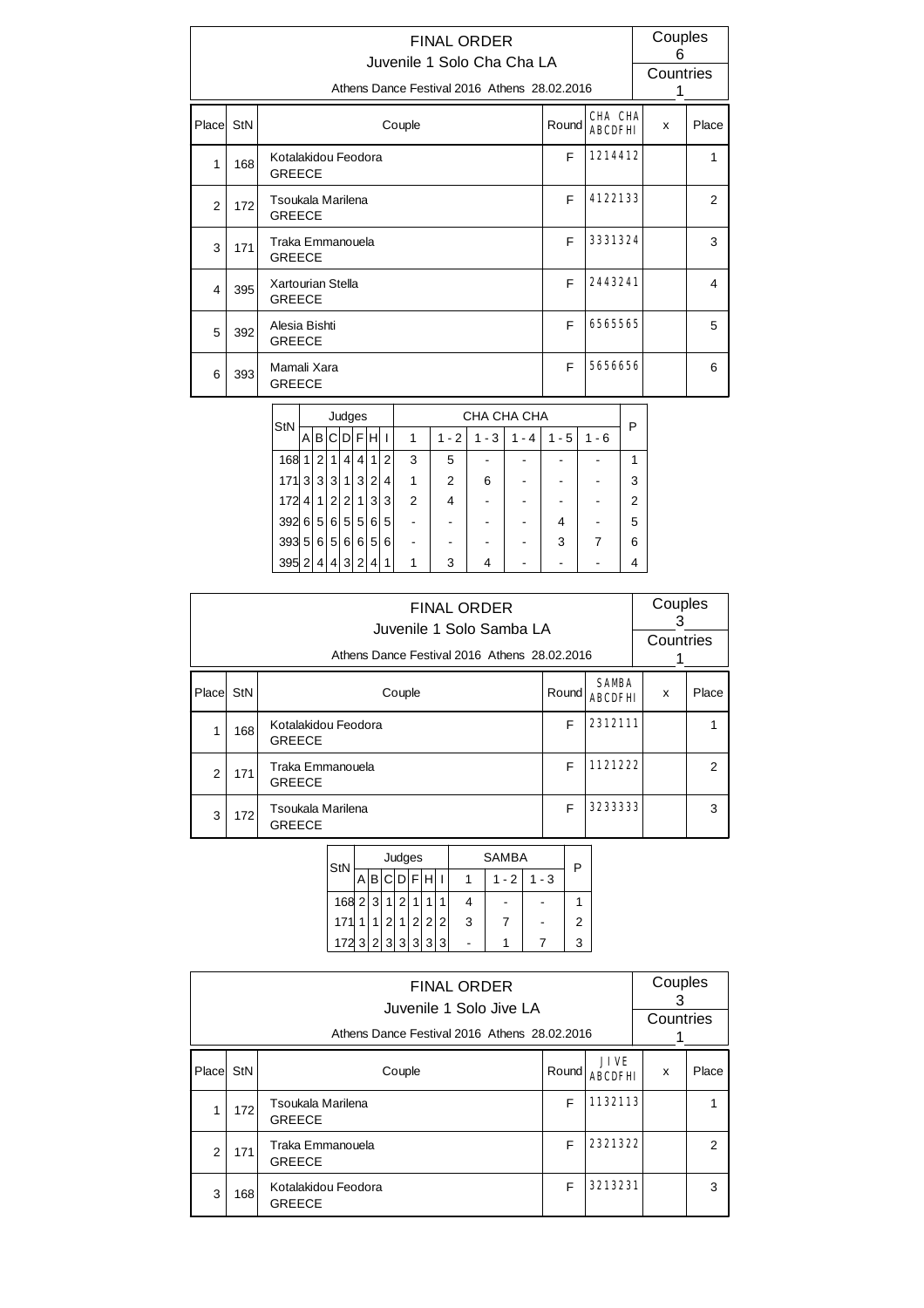| StN                         |      | Judges      |   |   |   | JIVE    |         | Ρ |
|-----------------------------|------|-------------|---|---|---|---------|---------|---|
|                             |      | A B C D F H |   |   |   | $1 - 2$ | $1 - 3$ |   |
| $168$ 3 2                   |      | 1 3 2 3     |   | 1 | 2 |         |         | 3 |
| $171$   2  3  2  1  3  2  2 |      |             |   |   |   | 5       |         | 2 |
| 172                         | $-1$ | 3 2         | 1 | 3 |   |         |         |   |

|                |     | <b>FINAL ORDER</b><br>Juvenile 2 Solo Rumba LA |                   |                                | Couples<br>13  |                     |
|----------------|-----|------------------------------------------------|-------------------|--------------------------------|----------------|---------------------|
|                |     | Athens Dance Festival 2016 Athens 28.02.2016   |                   |                                | Countries<br>1 |                     |
| Place StN      |     | Couple                                         | Round             | <b>RUMBA</b><br><b>ABCDFHI</b> | x              | Place               |
| 1              | 167 | Gklisti Katerina<br><b>GREECE</b>              | F<br>1            | 4421112<br><b>ABCDFHI</b>      | 7              | 1<br>1              |
| 2              | 176 | Olga Tokmazova<br><b>GREECE</b>                | F<br>1            | 3134225<br><b>ABC. FH</b>      | 5              | $\overline{2}$<br>5 |
| 3              | 171 | Traka Emmanouela<br><b>GREECE</b>              | F<br>1            | 1342554<br><b>ABCDFHI</b>      | $\overline{7}$ | 3<br>1              |
| 4              | 168 | Kotalakidou Feodora<br><b>GREECE</b>           | F                 | 5613641<br><b>ABCDFHI</b>      |                | 4                   |
| 5              | 172 | Tsoukala Marilena<br><b>GREECE</b>             | 1<br>F            | 6255463                        | $\overline{7}$ | 1<br>5              |
| 6              | 173 | Andreosatou Konstantina<br><b>GREECE</b>       | 1<br>F            | . BCDF. I<br>2566336           | 5              | 5<br>6              |
| $\overline{7}$ | 170 | Seremeti Natassa<br><b>GREECE</b>              | 1<br>F            | <b>ABCDFH</b><br>7777777       | 6              | 4<br>$\overline{7}$ |
| $\overline{7}$ | 177 | Provata Sofia<br><b>GREECE</b>                 | 1<br>$\mathbf{1}$ | .<br>$A.$ . D. $I$             | 0<br>3         | 9<br>$\overline{7}$ |
| 8              | 178 | Syrma Vera<br><b>GREECE</b>                    | $\mathbf{1}$      | . <b>HI</b>                    | $\overline{2}$ | 8                   |
| 9              | 174 | Christina Topalidi<br><b>GREECE</b>            | $\mathbf{1}$      |                                | 0              | 9                   |
| 9              | 175 | Lagga Kiriaki<br><b>GREECE</b>                 | 1                 |                                | 0              | 9                   |
| 9              | 179 | Tsera Anna<br><b>GREECE</b>                    | $\mathbf{1}$      |                                | 0              | 9                   |
| 9              | 395 | Xartourian Stella<br><b>GREECE</b>             | 1                 |                                | 0              | 9                   |

| StN   |                |                |                | Judges         |                |                   |   |                |                |         | <b>RUMBA</b> |         |          |         | Ρ |
|-------|----------------|----------------|----------------|----------------|----------------|-------------------|---|----------------|----------------|---------|--------------|---------|----------|---------|---|
|       | Al             |                | IBICI          | DFH            |                |                   |   | 1              | $1 - 2$        | $1 - 3$ | $1 - 4$      | $1 - 5$ | - 6<br>1 | $1 - 7$ |   |
| 167   | $\vert$        | 4              | 2 <sup>1</sup> | 1              | 1              | 1                 | 2 | 3              | 5              |         |              |         |          |         | 1 |
| 168 5 |                | $6 \mid$       | 1              | 3              | 6              | $\vert 4 \vert$   | 1 | $\overline{2}$ | $\overline{2}$ | 3       | 4            |         |          |         | 4 |
| 170   | $\overline{7}$ | 7              | 7              | $\overline{7}$ | 7 <sup>1</sup> | 7                 | 7 |                |                |         |              |         |          |         |   |
| 171   | 11             | 3 <sup>1</sup> | $\overline{4}$ | $\overline{2}$ | 5 <sup>1</sup> | 5 <sup>1</sup>    | 4 | 1              | 2              | 3       | 5            |         |          |         | 3 |
| 172 6 |                | 2 <sup>1</sup> | 5 <sup>1</sup> | 5 <sup>1</sup> | $\vert$        | 6 <sup>1</sup>    | 3 |                |                | 2       | 3            | 5       |          |         | 5 |
| 173   | 2 <sup>1</sup> | 5 <sup>5</sup> | $6 \mid$       | 6 <sup>1</sup> | 3 <sup>1</sup> | $\lvert 3 \rvert$ | 6 |                |                | 3       | 3            | 4       |          |         | 6 |
| 176   | 3 <sup>1</sup> | 1              | 3 <sup>1</sup> | $\vert$        | 2 <sup>1</sup> | 2 <sub>1</sub>    | 5 | 1              | 3              | 5       |              |         |          |         | 2 |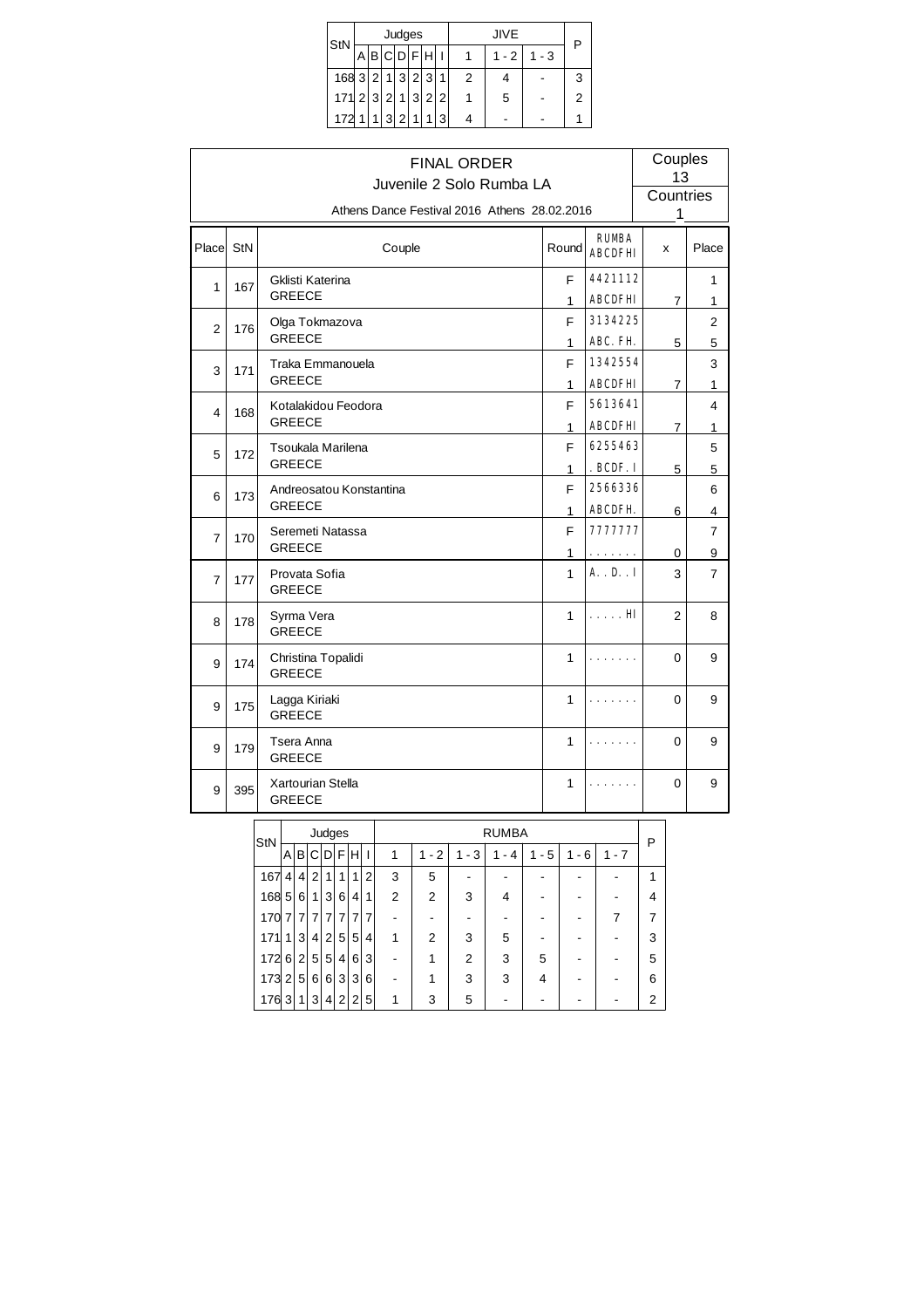|                         |     | <b>FINAL ORDER</b><br>Juvenile 2 Solo Cha Cha LA |                   |                           | Couples<br>11  |                     |
|-------------------------|-----|--------------------------------------------------|-------------------|---------------------------|----------------|---------------------|
|                         |     | Athens Dance Festival 2016 Athens 28.02.2016     |                   |                           | Countries<br>1 |                     |
| Place StN               |     | Couple                                           | Round             | CHA CHA<br><b>ABCDFHI</b> | x              | Place               |
| 1                       | 176 | Olga Tokmazova<br><b>GREECE</b>                  | F<br>1            | 1122215<br><b>ABCDFH</b>  | 6              | 1<br>3              |
| $\overline{2}$          | 167 | Gklisti Katerina<br><b>GREECE</b>                | F<br>$\mathbf{1}$ | 3241122<br><b>ABCDFHI</b> | $\overline{7}$ | 2<br>1              |
| 3                       | 171 | Traka Emmanouela<br><b>GREECE</b>                | F<br>1            | 2333456<br><b>ABCDFHI</b> | $\overline{7}$ | 3<br>1              |
| $\overline{\mathbf{4}}$ | 173 | Andreosatou Konstantina<br><b>GREECE</b>         | F<br>1            | 4456333<br><b>ABHI</b>    | 4              | $\overline{4}$<br>6 |
| 5                       | 168 | Kotalakidou Feodora<br><b>GREECE</b>             | F<br>1            | 6515541<br>. BCDFHI       | 6              | 5<br>3              |
| 6                       | 178 | Syrma Vera<br><b>GREECE</b>                      | F<br>1            | 5664664<br>A. CD. HI      | 5              | 6<br>5              |
| $\overline{7}$          | 172 | Tsoukala Marilena<br><b>GREECE</b>               | $\mathbf{1}$      | $.BC.F.$ .                | 3              | $\overline{7}$      |
| $\overline{7}$          | 177 | Provata Sofia<br><b>GREECE</b>                   | $\mathbf{1}$      | $A \cdot R \cdot I$       | 3              | $\overline{7}$      |
| 9                       | 179 | Tsera Anna<br><b>GREECE</b>                      | 1                 | $\ldots$ F. .             | 1              | 9                   |
| 10                      | 174 | Christina Topalidi<br><b>GREECE</b>              | 1                 |                           | $\Omega$       | 10                  |
| 10                      | 175 | Lagga Kiriaki<br><b>GREECE</b>                   | 1                 |                           | $\Omega$       | 10                  |

|     |                |                |                | Judges         |                |                   |   |   |         |          | CHA CHA CHA |       |         | P              |
|-----|----------------|----------------|----------------|----------------|----------------|-------------------|---|---|---------|----------|-------------|-------|---------|----------------|
| StN | Α              | в              | CI.            |                |                | DFHI              |   | 1 | $1 - 2$ | - 3<br>1 | - 4         | 1 - 5 | $1 - 6$ |                |
| 167 | 3 <sup>1</sup> | 2 <sub>1</sub> | 4'             | 1              | 1              | 2                 | 2 | 2 | 5       |          |             |       |         | $\overline{2}$ |
| 168 | 6              | 5              | 1              | 5              | 5              | 4                 | 1 | 2 | 2       | 2        | 3           | 6     |         | 5              |
| 171 | 2 <sup>1</sup> | 3              | 3 <sup>2</sup> | 31             | 4              | 5 <sup>1</sup>    | 6 |   |         | 4        |             |       |         | 3              |
| 173 | 4              | $\vert$        | 5 <sup>1</sup> | 6              | $\mathbf{3}$   | $\lvert 3 \rvert$ | 3 |   |         | 3        | 5           |       |         | 4              |
| 176 | 1              | 1              | 2 <sub>1</sub> | 2              | 2 <sub>1</sub> | 1                 | 5 | 3 | 6       |          |             |       |         |                |
| 178 | 5              | 6              | 6              | 4 <sup>1</sup> | 6              | 6                 | 4 |   |         |          | 2           | 3     |         | 6              |

|                         |     | <b>FINAL ORDER</b><br>Juvenile 2 Solo Samba LA<br>Athens Dance Festival 2016 Athens 28,02,2016 |       |                                | Couples<br>Countries |                |
|-------------------------|-----|------------------------------------------------------------------------------------------------|-------|--------------------------------|----------------------|----------------|
| Place StN               |     | Couple                                                                                         | Round | <b>SAMBA</b><br><b>ABCDFHI</b> | x                    | Place          |
| 1                       | 171 | Traka Emmanouela<br><b>GREECE</b>                                                              | F     | 1251356                        |                      | 1              |
| $\overline{2}$          | 173 | Andreosatou Konstantina<br><b>GREECE</b>                                                       | F     | 4345212                        |                      | 2              |
| 3                       | 167 | Gklisti Katerina<br><b>GREECE</b>                                                              | F     | 3723177                        |                      | 3              |
| $\overline{\mathbf{4}}$ | 172 | Tsoukala Marilena<br><b>GREECE</b>                                                             | E     | 5162425                        |                      | 4              |
| 5                       | 168 | Kotalakidou Feodora<br><b>GREECE</b>                                                           | E     | 7414561                        |                      | 5              |
| 6                       | 177 | Provata Sofia<br><b>GREECE</b>                                                                 | F     | 2536634                        |                      | 6              |
| $\overline{7}$          | 179 | Tsera Anna<br><b>GREECE</b>                                                                    | F     | 6677743                        |                      | $\overline{7}$ |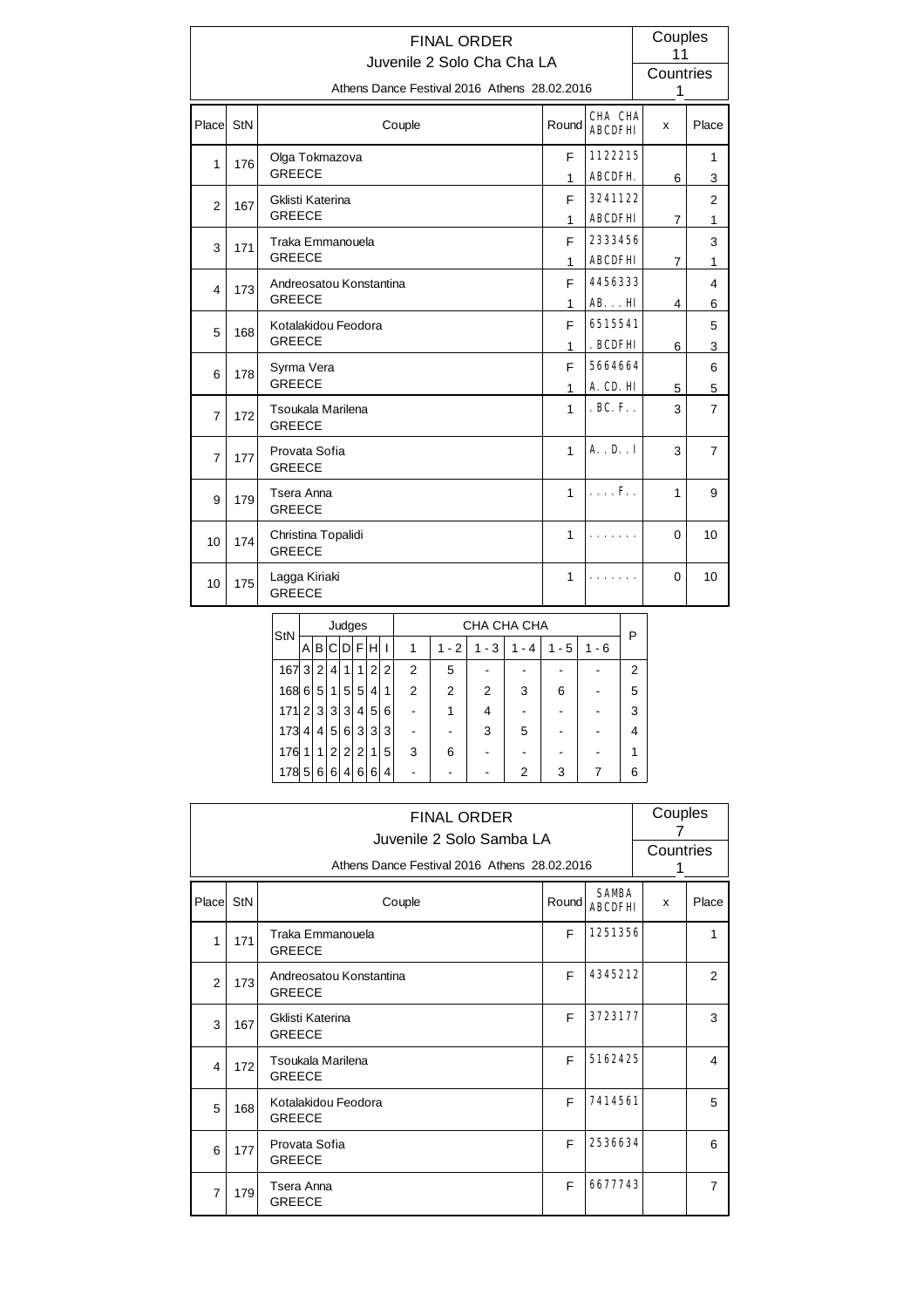| StN |                |                 |                |                  | Judges         |   |                | <b>SAMBA</b>   |           |          |          |           |                          |         |   |  |
|-----|----------------|-----------------|----------------|------------------|----------------|---|----------------|----------------|-----------|----------|----------|-----------|--------------------------|---------|---|--|
|     | A              | B               | C              |                  | $DI$ $F$ $H$   |   | H              | 1              | $-2$<br>1 | - 3<br>1 | 1<br>- 4 | - 5<br>1. | 6<br>1<br>$\blacksquare$ | $1 - 7$ | P |  |
| 167 | 3 <sup>1</sup> | $\overline{7}$  | $\overline{2}$ | 3                | 1 <sup>1</sup> | 7 | 7              | 1              | 2         | 4.09     |          |           |                          |         | 3 |  |
| 168 | $\overline{7}$ | $\vert 4 \vert$ | 1              | 4                | 5              | 6 | 1              | $\overline{2}$ | 2         | 2        | 4.10     |           |                          |         | 5 |  |
| 171 | $\mathbf{1}$   | $\overline{2}$  | 5              | 1                | 3              | 5 | 6              | 2              | 3         | 4.07     |          |           |                          |         | 1 |  |
| 172 | 5 <sup>5</sup> | 1 <sup>1</sup>  | 6              | 2 <sub>1</sub>   | $\overline{4}$ | 2 | 5              | 1              | 3         | 3        | 4.09     |           |                          |         | 4 |  |
| 173 | 4              | 3 <sup>1</sup>  | $\overline{4}$ | $5^{\circ}$      | 2 <sub>1</sub> | 1 | $\overline{2}$ | 1              | 3         | 4.08     |          |           |                          |         | 2 |  |
| 177 | 2 <sub>1</sub> | 5 <sup>1</sup>  | 3              | $6 \overline{6}$ | 6              | 3 | 4              | -              |           | 3        | 4.12     |           |                          |         | 6 |  |
| 179 | 6              | $6 \mid$        | 7              | 7                | $\overline{7}$ | 4 | 3              |                |           | 1        | 2        | 2         | 4                        |         | 7 |  |

|                |     | <b>FINAL ORDER</b><br>Juvenile 2 Solo Jive LA<br>Athens Dance Festival 2016 Athens 28.02.2016 |       |                               | Couples<br>7<br>Countries<br>1 |                |
|----------------|-----|-----------------------------------------------------------------------------------------------|-------|-------------------------------|--------------------------------|----------------|
| Place StN      |     | Couple                                                                                        | Round | <b>JIVE</b><br><b>ABCDFHI</b> | x                              | Place          |
| 1              | 172 | Tsoukala Marilena<br><b>GREECE</b>                                                            | F     | 6152216                       |                                | 1              |
| $\overline{2}$ | 171 | Traka Emmanouela<br><b>GREECE</b>                                                             | F     | 1231335                       |                                | 2              |
| 3              | 173 | Andreosatou Konstantina<br><b>GREECE</b>                                                      | F     | 2343123                       |                                | 3              |
| 4              | 168 | Kotalakidou Feodora<br><b>GREECE</b>                                                          | F     | 4414441                       |                                | 4              |
| 5              | 177 | Provata Sofia<br><b>GREECE</b>                                                                | F     | 3627562                       |                                | 5              |
| 6              | 179 | Tsera Anna<br><b>GREECE</b>                                                                   | F     | 5566674                       |                                | 6              |
| $\overline{7}$ | 175 | Lagga Kiriaki<br><b>GREECE</b>                                                                | F     | 7775757                       |                                | $\overline{7}$ |

| StN |                   |                |                | Judges         |                |                |   |   |           |          | <b>JIVE</b>          |          |                                    |         | Ρ |
|-----|-------------------|----------------|----------------|----------------|----------------|----------------|---|---|-----------|----------|----------------------|----------|------------------------------------|---------|---|
|     | $\mathsf{A}$      |                |                | BCDFHI         |                |                |   |   | $-2$<br>1 | - 3<br>1 | $-4$<br>$\mathbf{1}$ | - 5<br>1 | 6<br>1<br>$\overline{\phantom{a}}$ | $1 - 7$ |   |
| 168 | $\vert$           | 4 <sup>1</sup> | 1              | 4 <sup>1</sup> | 4              | 4              | 1 | 2 | 2         | 2        | 7                    |          |                                    |         | 4 |
| 171 | 1                 | 2 <sup>1</sup> | 3              | 1 <sup>1</sup> | 3              | 3              | 5 | 2 | 3         | 6.13     |                      |          |                                    |         | 2 |
| 172 | 6 <sup>1</sup>    | 1 <sup>1</sup> | 5 <sup>5</sup> | 2 <sup>1</sup> | $\overline{2}$ | $\mathbf{1}$   | 6 | 2 | 4         |          |                      |          |                                    |         |   |
| 173 | $\left 2\right $  | ึ3∣            | $\overline{4}$ | 3 <sup>1</sup> | 1              | 2 <sub>1</sub> | 3 | 1 | 3         | 6.14     |                      |          |                                    |         | 3 |
| 175 |                   | 7 7            | $\overline{7}$ | 5 <sup>1</sup> | 7              | 5              | 7 |   |           |          |                      | 2        | 2                                  | 7       |   |
| 177 | $\lvert 3 \rvert$ | 6 <sup>1</sup> | 2 <sup>1</sup> | $\overline{7}$ | 5              | 6              | 2 |   | 2         | 3        | 3                    | 4        |                                    |         | 5 |
| 179 | 5 <sup>1</sup>    | 5 <sup>1</sup> | $6 \mid$       | 6              | 6              | 7              | 4 |   |           |          |                      | 3        | 6                                  |         | 6 |

|                |     | <b>FINAL ORDER</b><br>Juniors Solo Rumba LA<br>Athens Dance Festival 2016 Athens 28.02.2016 |                |                                | Couples<br>19<br>Countries |                |  |
|----------------|-----|---------------------------------------------------------------------------------------------|----------------|--------------------------------|----------------------------|----------------|--|
| Place          | StN | Couple                                                                                      | Round          | <b>RUMBA</b><br><b>CDFGHIP</b> | X                          | Place          |  |
| 1              | 198 | Panagiota Stilou                                                                            | F              | 1131135                        |                            | 1              |  |
|                |     | <b>GREECE</b>                                                                               | 2              | CD. GHI.                       | 5                          | 3              |  |
|                |     |                                                                                             | 1              |                                | $\Omega$                   | 19             |  |
| $\overline{2}$ | 181 | Argiropoulou Marina                                                                         | F              | 3215451                        |                            | $\overline{2}$ |  |
|                |     | <b>GREECE</b>                                                                               | $\overline{2}$ | <b>CDFGHIP</b>                 | $\overline{7}$             | 1              |  |
|                |     |                                                                                             | 1              | CDF. HIP                       | 6                          | $\overline{2}$ |  |
| 3              | 189 | Lerogianni Zoi                                                                              | F              | 7457222                        |                            | 3              |  |
|                |     | <b>GREECE</b>                                                                               | 2              | . DFGHLP                       | 6                          | $\overline{2}$ |  |
|                |     |                                                                                             | 1              | . DFGHIP                       | 6                          | $\overline{2}$ |  |
| 4              | 190 | Spyrou Anastasia                                                                            | F              | 5364514                        |                            | $\overline{4}$ |  |
|                |     | <b>GREECE</b>                                                                               | $\mathcal{P}$  | . DF. HIP                      | 5                          | 3              |  |
|                |     |                                                                                             | 1              | CDFGHIP                        | $\overline{7}$             | 1              |  |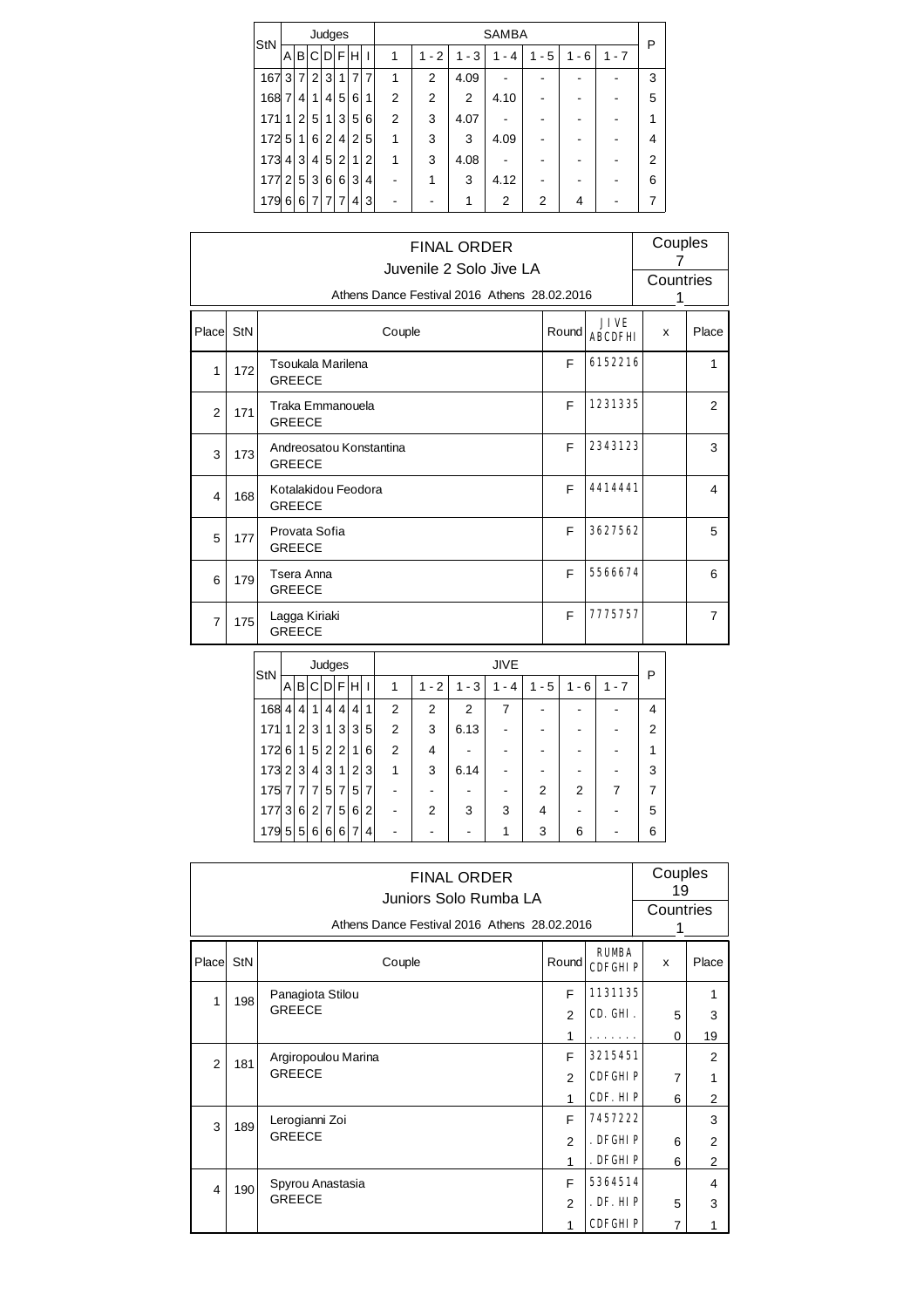| Place StN      |     | Couple                                   | Round          | <b>RUMBA</b><br>CDFGHIP | x              | Place          |
|----------------|-----|------------------------------------------|----------------|-------------------------|----------------|----------------|
| 5              | 186 | Kokota Natalia                           | F              | 4726373                 |                | 5              |
|                |     | <b>GREECE</b>                            | $\overline{2}$ | CD. H P                 | 4              | 5              |
|                |     |                                          | 1              | CD. GH. P               | 5              | 7              |
| 6              | 195 | Xristofidou Eleni                        | F              | 2643746                 |                | 6              |
|                |     | <b>GREECE</b>                            | 2              | C. FGH.                 | 4              | 5              |
|                |     |                                          | 1              | C. FGHI.                | 5              | 7              |
| $\overline{7}$ | 182 | Dakoula Antigoni                         | F              | 6572667                 |                | $\overline{7}$ |
|                |     | <b>GREECE</b>                            | $\overline{2}$ | C. G. IP                | 4              | 5              |
|                |     |                                          | 1              | <b>CDFGH P</b>          | 6              | $\overline{c}$ |
| 8              | 188 | Laoutari Fenia                           | $\overline{2}$ | $.$ DF. $\ldots$        | 2              | 8              |
|                |     | <b>GREECE</b>                            | 1              | CDF. HI.                | 5              | 7              |
| 8              | 192 | Tsavalou Maria                           | $\overline{2}$ | $C.\ldots$ . P          | $\overline{2}$ | 8              |
|                |     | <b>GREECE</b>                            | 1              | CD. GHIP                | 6              | 2              |
| 10             | 185 | Georgiadi Maria                          | $\overline{2}$ | $\ldots$ <b>F</b>       | $\mathbf{1}$   | 10             |
|                |     | <b>GREECE</b>                            | 1              | . DFGHI.                | 5              | $\overline{7}$ |
| 10             | 187 | Koumara Areti                            | $\overline{2}$ | . <b>I</b> .            | $\mathbf{1}$   | 10             |
|                |     | <b>GREECE</b>                            | $\mathbf 1$    | CDF. HIP                | 6              | $\overline{2}$ |
| 10             | 193 | Varvara Katsanaki<br><b>GREECE</b>       | $\overline{2}$ | $\ldots$ G. $\ldots$    | $\mathbf{1}$   | 10             |
|                |     |                                          | 1              | C. FGH P                | 5              | 7              |
| 13             | 180 | Anthemis Kiritsi<br><b>GREECE</b>        | 1              | . DF. . IP              | 4              | 13             |
| 13             | 194 | Vasilaki Evelina                         | $\overline{2}$ | .                       | 0              | 13             |
|                |     | <b>GREECE</b>                            | $\mathbf{1}$   | CD. HIP                 | $\overline{5}$ | $\overline{7}$ |
| 14             | 183 | Dakoula Konstantina<br><b>GREECE</b>     | 1              | $C.$ FG. $\ldots$       | 3              | 14             |
| 14             | 184 | Eleni Gorgouli<br><b>GREECE</b>          | 1              | $\ldots$ FG. $\ldots$ P | 3              | 14             |
| 14             | 394 | Anastasiadou Eleftheria<br><b>GREECE</b> | 1              | CD. I.                  | 3              | 14             |
| 17             | 173 | Andreosatou Konstantina<br><b>GREECE</b> | $\mathbf{1}$   | $\ldots$ G. . P         | $\overline{2}$ | 17             |
| 17             | 395 | Xartourian Stella<br><b>GREECE</b>       | $\mathbf{1}$   | . G. I.                 | $\overline{2}$ | 17             |

| StN |                |                |                |                  | Judges              |              |                |                | <b>RUMBA</b> |                |          |                |           |         |                |  |
|-----|----------------|----------------|----------------|------------------|---------------------|--------------|----------------|----------------|--------------|----------------|----------|----------------|-----------|---------|----------------|--|
|     | C              |                |                |                  | $D$ $F$ $G$ $H$ $H$ | $\mathbf{I}$ | P              | 1              | $-2$<br>1    | $1 - 3$        | - 4<br>1 | - 5<br>1       | $-6$<br>1 | $1 - 7$ | P              |  |
| 181 | $\mathbf{3}$   | 2 <sup>1</sup> | 1              | $5^{\circ}$      | $\vert$             | 5            | 1              | $\overline{2}$ | 3            | 4              |          |                |           |         | $\overline{2}$ |  |
| 182 | 6 <sup>1</sup> | 5 <sup>1</sup> | 7              | 2 <sub>1</sub>   | 6                   | 6            | $\overline{7}$ | -              |              | 1              |          | $\overline{2}$ | 5         |         |                |  |
| 186 | 4 <sup>1</sup> | $\overline{7}$ | 2 <sub>1</sub> | $6 \overline{6}$ | 3                   | 7            | 3              |                |              | 3              | 4.12     | 4              |           |         | 5              |  |
| 189 | $\overline{7}$ | 4 <sup>1</sup> | 5 <sup>5</sup> | $\overline{7}$   | 2                   | 2            | $\overline{2}$ |                | 3            | 3              | 4.10     |                |           |         | 3              |  |
| 190 | 5 <sub>1</sub> | 3 <sup>1</sup> | 6              | 4                | 5                   | 1            | 4              | 1              |              | 2              | 4.12     | 6              |           |         | 4              |  |
| 195 | $\overline{2}$ | 6 <sup>1</sup> | 4              | 3                | $\overline{7}$      | 4            | 6              |                |              | $\overline{2}$ | 4.13     |                |           |         | 6              |  |
| 198 | $\mathbf{1}$   | 1 <sup>1</sup> | 3              | 1                | 1                   | 3            | 5              | 4              |              |                |          |                |           |         | 1              |  |

|   | <b>FINAL ORDER</b><br>Juniors Solo Cha Cha LA<br>Athens Dance Festival 2016 Athens 28.02.2016 |                                   |                                             |                                        |        |                      |  |  |  |  |  |
|---|-----------------------------------------------------------------------------------------------|-----------------------------------|---------------------------------------------|----------------------------------------|--------|----------------------|--|--|--|--|--|
|   | <b>CHA CHA</b><br>Place StN<br>Round<br>Couple<br><b>CDFGHIP</b>                              |                                   |                                             |                                        |        |                      |  |  |  |  |  |
|   | 198                                                                                           | Panagiota Stilou<br><b>GREECE</b> | F<br>$\mathfrak{p}$<br>1                    | 1261214<br>CDFGHI.                     | 6<br>0 | $\overline{2}$<br>19 |  |  |  |  |  |
| 2 | 189                                                                                           | Lerogianni Zoi<br><b>GREECE</b>   | F<br>$\mathfrak{p}$<br>1                    | 5147133<br>. D. GHIP<br><b>CDFGHIP</b> | 5<br>7 | 2<br>3<br>1          |  |  |  |  |  |
| 3 | 190                                                                                           | Spyrou Anastasia<br><b>GREECE</b> | 8535321<br><b>CDFGHIP</b><br><b>CDFGHIP</b> | 7<br>7                                 | 3      |                      |  |  |  |  |  |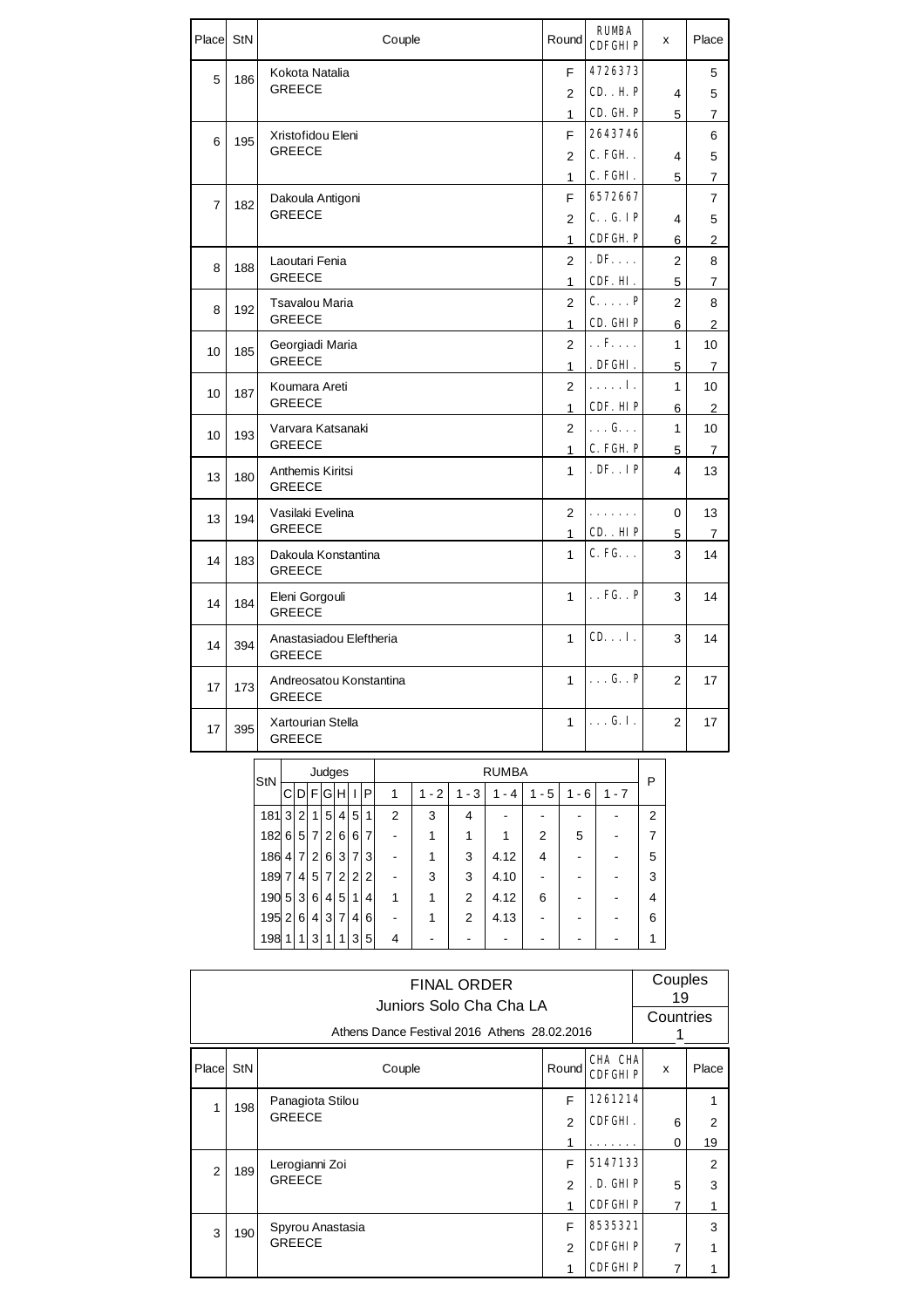| Place          | StN   | Couple                                                                                           | Round                    | CHA CHA<br><b>CDFGHTP</b>            | x              | Place          |
|----------------|-------|--------------------------------------------------------------------------------------------------|--------------------------|--------------------------------------|----------------|----------------|
| 4              | 181   | Argiropoulou Marina                                                                              | F                        | 4683482                              |                | 4              |
|                |       | <b>GREECE</b>                                                                                    | 2                        | .D. III P                            | 4              | 4              |
|                |       |                                                                                                  | 1                        | CD. GHIP                             | 6              | 4              |
| 5              | 183   | Dakoula Konstantina                                                                              | F                        | 2824558                              |                | 5              |
|                |       | <b>GREECE</b>                                                                                    | $\overline{2}$           | C. F. H.                             | 3              | 6              |
|                |       |                                                                                                  | 1                        | C. FGHI.                             | 5              | 7              |
| 6              | 195   | Xristofidou Eleni                                                                                | F                        | 3356745                              |                | 6              |
|                |       | <b>GREECE</b>                                                                                    | 2                        | C. G. I.                             | 3              | 6              |
|                |       |                                                                                                  | 1                        | <b>CDFGHIP</b>                       | 7              | 1              |
| $\overline{7}$ | 182   | Dakoula Antigoni                                                                                 | F                        | 7472676                              |                | $\overline{7}$ |
|                |       | <b>GREECE</b>                                                                                    | $\overline{2}$           | $CDFG. \ldots$                       | 4              | 4              |
|                |       |                                                                                                  | 1                        | CDFGH P                              | 6              | 4              |
| 8              | 188   | Laoutari Fenia                                                                                   | F.                       | 6718867                              |                | 8              |
|                |       | <b>GREECE</b>                                                                                    | 2                        | $. DF$ $I$ .                         | 3              | 6              |
|                |       |                                                                                                  | 1                        | CDFP                                 | 4              | 11             |
| 9              | 180   | Anthemis Kiritsi<br><b>GREECE</b>                                                                | $\overline{2}$           | $\ldots$ F. $\ldots$ P               | $\overline{2}$ | 9              |
|                |       |                                                                                                  | 1                        | $\ldots$ FG. IP                      | 4              | 11             |
| 9              | 186   | Kokota Natalia<br><b>GREECE</b>                                                                  | $\overline{2}$           | $\ldots$ G. . P                      | $\overline{2}$ | 9              |
|                |       |                                                                                                  | 1                        | . DFGH P                             | 5              | 7              |
| 9              | 192   | Tsavalou Maria<br><b>GREECE</b>                                                                  | $\overline{2}$           | $\ldots$ . $\mathbf{H}$ $\mathbf{P}$ | $\overline{2}$ | 9              |
|                |       |                                                                                                  | $\mathbf{1}$             | CD. HIP                              | 5              | 7              |
| 12             | 394   | Anastasiadou Eleftheria<br><b>GREECE</b>                                                         | 2<br>1                   | $c \ldots$<br>CDFGHI.                | 1<br>6         | 12<br>4        |
|                |       | Varvara Katsanaki                                                                                | $\overline{2}$           | .                                    | 0              | 13             |
| 13             | 193   | <b>GREECE</b>                                                                                    | 1                        | CD. GH.                              | 4              | 11             |
| 13             | 194   | Vasilaki Evelina                                                                                 | $\overline{2}$           | .                                    | 0              | 13             |
|                |       | <b>GREECE</b>                                                                                    | 1                        | CD. GH P                             | 5              | 7              |
| 14             | 173   | Andreosatou Konstantina<br><b>GREECE</b>                                                         | 1                        | $\ldots$ F. H P                      | 3              | 14             |
| 14             | 185   | Georgiadi Maria<br><b>GREECE</b>                                                                 | 1                        | $\ldots$ G. IP                       | 3              | 14             |
| 14             | 187   | Koumara Areti<br><b>GREECE</b>                                                                   | 1                        | $.$ DF. $.$ I.                       | 3              | 14             |
| 14             | 395   | Xartourian Stella<br><b>GREECE</b>                                                               | 1                        | C. F. . I.                           | 3              | 14             |
| 18             | 184   | Eleni Gorgouli<br><b>GREECE</b>                                                                  | 1                        | . <b>I</b> .                         | 1              | 18             |
|                |       |                                                                                                  |                          |                                      |                |                |
|                | StN   | CHA CHA CHA<br>Judges                                                                            |                          |                                      | P              |                |
|                |       | C D F G H I P<br>$1 - 3$<br>$1 - 4$<br>1<br>$1 - 2$<br>$1 - 5$                                   | $1 - 6$                  | $1 - 7$<br>$1 - 8$                   |                |                |
|                | 181 4 | 6 8 3 4<br>8 2<br>1<br>$\frac{1}{2}$<br>2<br>4<br>$\blacksquare$                                 |                          | $\blacksquare$                       | 4              |                |
|                | 182 7 | 4 7 2 6<br>$\boldsymbol{7}$<br>6<br>1<br>1<br>2<br>2<br>$\overline{\phantom{a}}$                 | 4                        | $\blacksquare$                       | 7              |                |
|                | 183 2 | 8 2<br>4 5<br>5 8<br>2<br>2<br>3<br>5.18<br>$\overline{\phantom{a}}$                             | $\overline{\phantom{a}}$ | -<br>$\qquad \qquad \blacksquare$    | 5              |                |
|                |       | 188671<br>8<br>1<br>8<br>6 7<br>1<br>1<br>1<br>1                                                 | 3                        | 5<br>$\blacksquare$                  | 8              |                |
|                | 189 5 | 3<br>3<br>1 <sup>1</sup><br>4<br>7<br>$\mathbf{1}$<br>2<br>2<br>4.08<br>$\overline{\phantom{a}}$ |                          | $\qquad \qquad \blacksquare$         | 2              |                |
|                | 190 8 | 535<br>$\mathbf{3}$<br>2<br>1<br>1<br>$\overline{2}$<br>4.09<br>$\overline{\phantom{a}}$<br>۰    | $\blacksquare$           | $\blacksquare$<br>-                  | 3              |                |
|                | 195 3 | 3 5 6 7<br>4 5<br>$\overline{c}$<br>5.20<br>3<br>$\frac{1}{2}$<br>$\qquad \qquad \blacksquare$   | $\blacksquare$           |                                      | 6              |                |
|                | 198 1 | 3<br>5<br>2 6<br>4<br>2<br>1<br>1<br>$\blacksquare$<br>$\blacksquare$                            | $\overline{\phantom{a}}$ |                                      | 1              |                |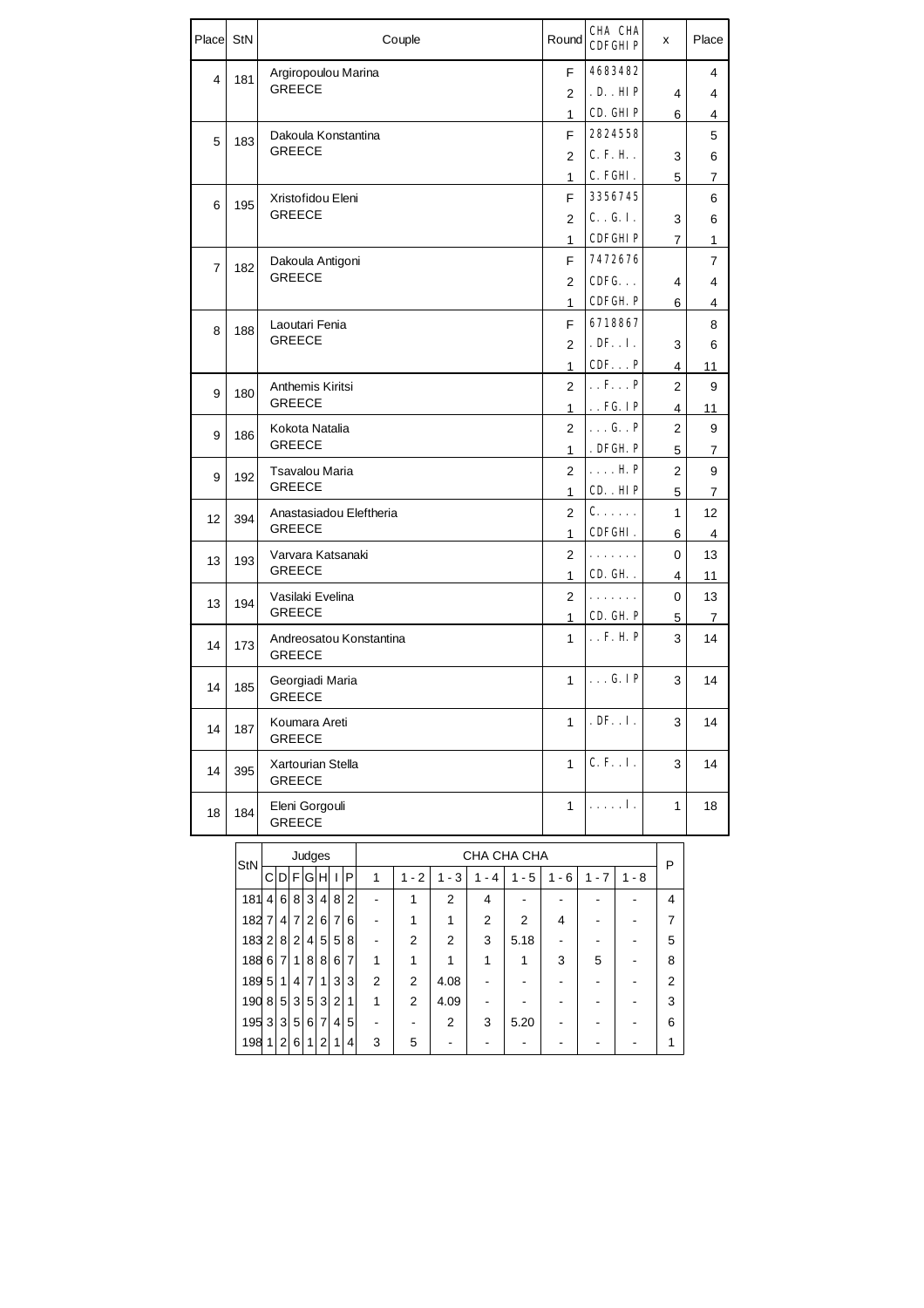|                | <b>FINAL ORDER</b><br>Juniors Solo Samba LA |                                              |                              |                                           |                |                     |  |  |  |  |
|----------------|---------------------------------------------|----------------------------------------------|------------------------------|-------------------------------------------|----------------|---------------------|--|--|--|--|
|                |                                             | Athens Dance Festival 2016 Athens 28,02,2016 |                              |                                           | Countries<br>1 |                     |  |  |  |  |
| Place          | StN                                         | Couple                                       | Round                        | <b>SAMBA</b><br><b>CDFGHIP</b>            | x              | Place               |  |  |  |  |
| 1              | 189                                         | Lerogianni Zoi<br><b>GREECE</b>              | F<br>1                       | 4223113<br>. DFGHIP                       | 6              | 1<br>1              |  |  |  |  |
| $\overline{2}$ | 181                                         | Argiropoulou Marina<br><b>GREECE</b>         | F<br>1                       | 5412241<br>CDF. HI.                       | 5              | $\overline{2}$<br>3 |  |  |  |  |
| 3              | 192                                         | Tsavalou Maria<br><b>GREECE</b>              | F<br>$\mathbf{1}$            | 2355322<br>CD. GHIP                       | 6              | 3<br>1              |  |  |  |  |
| 4              | 198                                         | Panagiota Stilou<br><b>GREECE</b>            | F                            | 1141454                                   |                | 4                   |  |  |  |  |
| 5              | 195                                         | Xristofidou Eleni<br><b>GREECE</b>           | 1<br>F                       | .<br>3574535                              | 0              | 10<br>5             |  |  |  |  |
| 6              | 173                                         | Andreosatou Konstantina<br><b>GREECE</b>     | 1<br>F                       | CD. GHI.<br>6766676                       | 5              | 3<br>6              |  |  |  |  |
| 6              | 186                                         | Kokota Natalia<br><b>GREECE</b>              | $\mathbf{1}$<br>$\mathbf{1}$ | $\ldots$ FGH $\bf P$<br><b>C. FG. . P</b> | 4<br>4         | 6<br>6              |  |  |  |  |
| 6              | 194                                         | Vasilaki Evelina<br><b>GREECE</b>            | 1                            | . DF. . IP                                | 4              | 6                   |  |  |  |  |
| $\overline{7}$ | 188                                         | Laoutari Fenia<br><b>GREECE</b>              | E<br>$\mathbf{1}$            | 7637767<br>CD. GH. P                      | 5              | $\overline{7}$<br>3 |  |  |  |  |
| 9              | 187                                         | Koumara Areti<br><b>GREECE</b>               | 1                            | C. F. . I.                                | 3              | 9                   |  |  |  |  |
| 10             | 185                                         | Georgiadi Maria<br><b>GREECE</b>             |                              | $\Omega$                                  | 10             |                     |  |  |  |  |

| StN   |                  |                 |                | Judges         |                |                |   |   | <b>SAMBA</b> |                |          |         |                                    |         |   |  |
|-------|------------------|-----------------|----------------|----------------|----------------|----------------|---|---|--------------|----------------|----------|---------|------------------------------------|---------|---|--|
|       | СI               |                 |                | $D$ $F$ $G$    | HI             | $\mathbf{I}$   | P | 1 | $1 - 2$      | $1 - 3$        | 1<br>- 4 | $1 - 5$ | 6<br>1<br>$\overline{\phantom{a}}$ | $1 - 7$ | P |  |
| 173 6 |                  | $\overline{7}$  | 6 <sup>1</sup> | 6              | 6 <sup>1</sup> | $\overline{7}$ | 6 |   |              |                |          |         | 5                                  |         | 6 |  |
| 181   | 5                | $\vert 4 \vert$ | 1              | $\overline{2}$ | $\overline{2}$ | 4              | 1 | 2 | 4.06         | 4              |          |         |                                    |         | 2 |  |
| 188   | 7 <sup>1</sup>   | 6               | 3 <sup>1</sup> | $\overline{7}$ | 7              | 6              | 7 |   |              | 1              |          |         | 3                                  | 7       |   |  |
| 189   | $\vert 4 \vert$  | 2 <sup>1</sup>  | 2 <sup>1</sup> | 3              | 1              | 1              | 3 | 2 | 4.06         | 6              |          |         |                                    |         | 1 |  |
| 192   | $\left 2\right $ | 3               | 5 <sup>5</sup> | 5 <sup>5</sup> | 3              | 2 <sub>1</sub> | 2 |   | 3            | 5              |          |         |                                    |         | 3 |  |
| 195   | 3 <sup>1</sup>   | 5 <sup>1</sup>  | 7              | 4              | 5 <sup>1</sup> | 3 <sup>1</sup> | 5 |   |              | $\overline{2}$ | 3        | 6       |                                    |         | 5 |  |
| 198   | 11               | 1               | 41             | 1              | $\overline{4}$ | 5              | 4 | 3 | 3            | 3              | 6        |         |                                    |         | 4 |  |

|                         | <b>FINAL ORDER</b><br>Juniors Solo Paso Doble LA<br>Athens Dance Festival 2016 Athens 28.02.2016 |                                      |       |                                  |   |       |  |  |  |  |
|-------------------------|--------------------------------------------------------------------------------------------------|--------------------------------------|-------|----------------------------------|---|-------|--|--|--|--|
| Place StN               |                                                                                                  | Couple                               | Round | <b>PASO DO</b><br><b>CDFGHIP</b> | x | Place |  |  |  |  |
| 1                       | 181                                                                                              | Argiropoulou Marina<br><b>GREECE</b> | F     | 2111241                          |   | 1     |  |  |  |  |
| $\overline{2}$          | 189                                                                                              | Lerogianni Zoi<br><b>GREECE</b>      | F     | 4222112                          |   | 2     |  |  |  |  |
| 3                       | 195                                                                                              | Xristofidou Eleni<br><b>GREECE</b>   | F     | 1334435                          |   | 3     |  |  |  |  |
| $\overline{\mathbf{4}}$ | 192                                                                                              | Tsavalou Maria<br><b>GREECE</b>      | E     | 3545324                          |   | 4     |  |  |  |  |
| 5                       | 185                                                                                              | Georgiadi Maria<br><b>GREECE</b>     | F     | 5453553                          |   | 5     |  |  |  |  |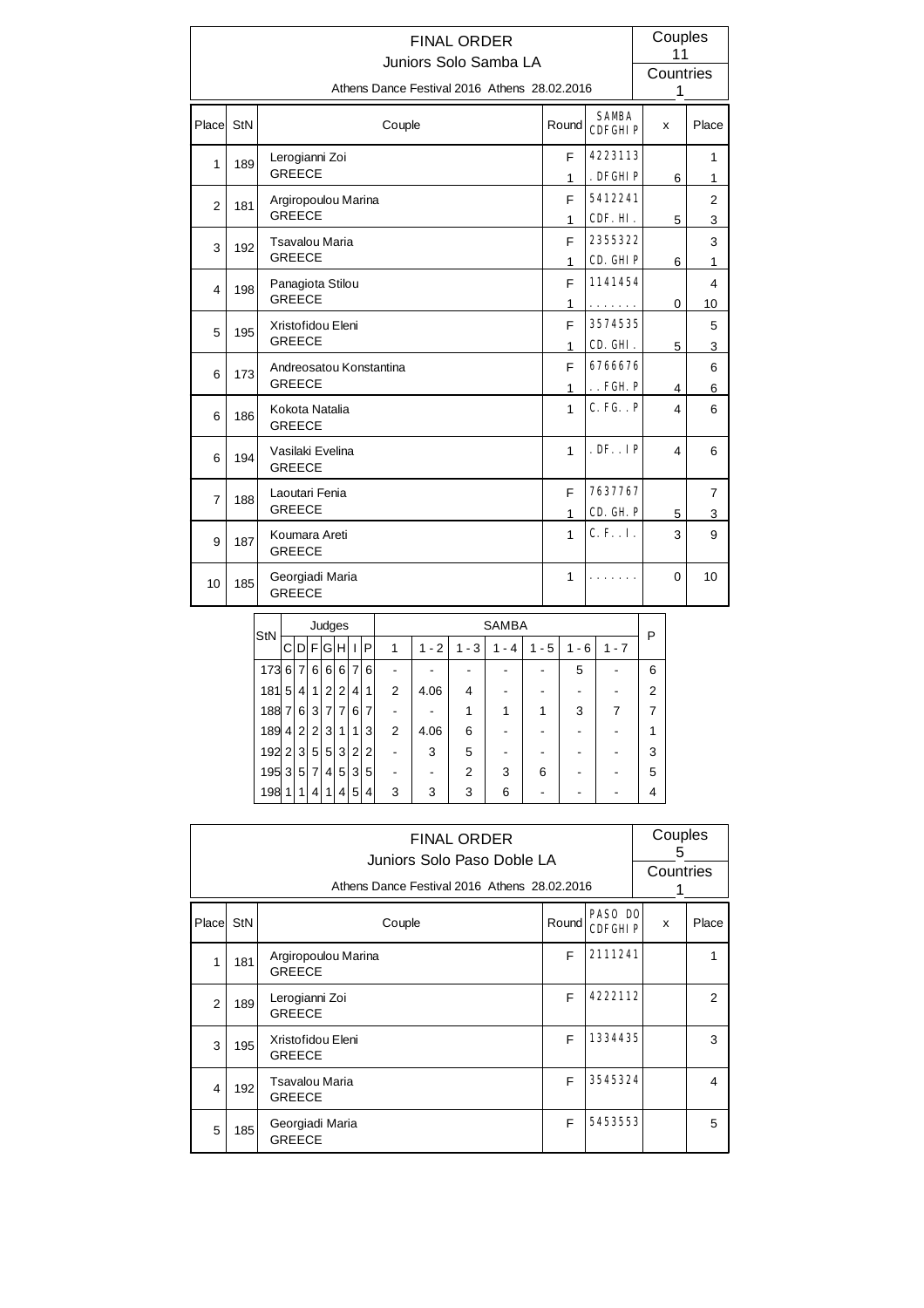|     |                |                |                | Judges         |    |                |   |   |         | PASO DOBLE |       |         |   |  |  |  |
|-----|----------------|----------------|----------------|----------------|----|----------------|---|---|---------|------------|-------|---------|---|--|--|--|
| StN |                |                | ۲              | G              | ΉI |                | P | 1 | $1 - 2$ | $1 - 3$    | 1 - 4 | $1 - 5$ | ₽ |  |  |  |
| 181 | 2              | 1              |                | 1              | 2  | 4              | 1 |   |         |            |       |         |   |  |  |  |
| 185 | 5              | 4              | 5              | $\overline{3}$ | 5  | 5 <sup>1</sup> | 3 |   |         | 2          | 3     |         | 5 |  |  |  |
| 189 | 4 <sup>1</sup> | $\overline{2}$ | $\overline{2}$ | 2              | 1  | 1              | 2 | 2 | 6       |            |       |         | 2 |  |  |  |
| 192 | 3              | 5              | 4              | 5              | 3  | 2              | 4 |   |         | 3          | 5     |         | 4 |  |  |  |
| 195 | 1              | 3              | 3              | 4              | 4  | 3              | 5 |   |         |            |       |         |   |  |  |  |

|                | <b>FINAL ORDER</b><br>Juniors Solo Jive LA<br>Athens Dance Festival 2016 Athens 28.02.2016 |                                          |                   |                               |                |                     |  |  |  |  |  |
|----------------|--------------------------------------------------------------------------------------------|------------------------------------------|-------------------|-------------------------------|----------------|---------------------|--|--|--|--|--|
| Place StN      |                                                                                            | Couple                                   | Round             | <b>JIVE</b><br><b>CDFGHIP</b> | X              | Place               |  |  |  |  |  |
| $\mathbf{1}$   | 189                                                                                        | Lerogianni Zoi<br><b>GREECE</b>          | F<br>1            | 4312123<br><b>CDFGHIP</b>     | $\overline{7}$ | 1<br>1              |  |  |  |  |  |
| $\overline{2}$ | 181                                                                                        | Argiropoulou Marina<br><b>GREECE</b>     | F<br>1            | 2226541<br><b>CDFGHIP</b>     | $\overline{7}$ | $\overline{2}$<br>1 |  |  |  |  |  |
| 3              | 195                                                                                        | Xristofidou Eleni<br><b>GREECE</b>       | F<br>$\mathbf{1}$ | 1451315<br><b>CDFGHIP</b>     | $\overline{7}$ | 3<br>1              |  |  |  |  |  |
| 4              | 192                                                                                        | Tsavalou Maria<br><b>GREECE</b>          | F<br>1            | 5633234<br>CDF. HIP           | 6              | 4<br>4              |  |  |  |  |  |
| 5              | 185                                                                                        | Georgiadi Maria<br><b>GREECE</b>         | F<br>1            | 7144667<br>. <b>DFG.</b>      | 3              | 5<br>6              |  |  |  |  |  |
| 6              | 187                                                                                        | Koumara Areti<br><b>GREECE</b>           | F<br>$\mathbf{1}$ | 3765756<br>C. G. I.           | 3              | 6<br>6              |  |  |  |  |  |
| 6              | 194                                                                                        | Vasilaki Evelina<br><b>GREECE</b>        | $\mathbf{1}$      | .D. . HI.                     | 3              | 6                   |  |  |  |  |  |
| $\overline{7}$ | 186                                                                                        | Kokota Natalia<br><b>GREECE</b>          | F<br>1            | 6577472<br><b>C. F. H. P</b>  | 4              | $\overline{7}$<br>5 |  |  |  |  |  |
| 9              | 173                                                                                        | Andreosatou Konstantina<br><b>GREECE</b> | $\mathbf{1}$      | . G. . P                      | $\overline{2}$ | 9                   |  |  |  |  |  |

| StN |                |                |                 | Judges         |                |                |                |   |           |           | <b>JIVE</b>              |          |                                    |         | Ρ |
|-----|----------------|----------------|-----------------|----------------|----------------|----------------|----------------|---|-----------|-----------|--------------------------|----------|------------------------------------|---------|---|
|     | CI             | DIF            |                 | G              | HH I           |                | ∣P             | 1 | $-2$<br>1 | $-3$<br>1 | 4<br>1<br>$\blacksquare$ | - 5<br>1 | 6<br>1<br>$\overline{\phantom{a}}$ | $1 - 7$ |   |
| 181 | 2 <sup>1</sup> | 2 <sup>1</sup> | 2 <sup>1</sup>  | 6              | 5 <sup>1</sup> | $\vert$        | 1              | 1 | 4.07      |           |                          |          |                                    |         | 2 |
| 185 | 7 <sub>1</sub> | 1              | $\vert 4 \vert$ | 4              | 6              | 6              | 7              |   |           |           | 3                        | 3        | 5.21                               |         | 5 |
| 186 | $6 \mid$       | 5 <sup>5</sup> | $\overline{7}$  | 7              | $\overline{4}$ | $\overline{7}$ | $\overline{2}$ |   |           |           | 2                        | 3        | 4                                  |         | 7 |
| 187 | 3              | 7              | 6               | 5 <sup>5</sup> | 7              | 5 <sup>1</sup> | 6              |   |           |           | 1                        | 3        | 5.25                               |         | 6 |
| 189 | $\vert$        | 3              | 1 <sup>1</sup>  | 2              | 1              | 2 <sub>1</sub> | 3              | 2 | 4.06      |           |                          |          |                                    |         | 1 |
| 192 | 5 <sup>1</sup> | 6              | 3 <sup>1</sup>  | 3              | 2 <sup>1</sup> | 3              | 4              |   |           | 4.11      |                          |          |                                    |         | 4 |
| 195 | 1              | 4              | 5 <sup>1</sup>  | 1              | 3              | 1 <sub>1</sub> | 5              | 3 | 3         | 4.06      |                          |          |                                    |         | 3 |

|                         |            |                                     | <b>FINAL ORDER</b><br>Youth Solo Rumba LA<br>Athens Dance Festival 2016 Athens 28.02.2016 |       |                                | Couples<br>8<br>Countries<br>1 |                |  |
|-------------------------|------------|-------------------------------------|-------------------------------------------------------------------------------------------|-------|--------------------------------|--------------------------------|----------------|--|
| Place                   | <b>StN</b> |                                     | Couple                                                                                    | Round | <b>RUMBA</b><br><b>ABCDFHI</b> | $\mathbf{x}$                   | Place          |  |
| 1                       | 189        | Lerogianni Zoi<br><b>GREECE</b>     |                                                                                           | F     | 4282312                        |                                | 1              |  |
| $\overline{2}$          | 198        | Panagiota Stilou<br><b>GREECE</b>   |                                                                                           | F     | 2736521                        |                                | $\overline{2}$ |  |
| 3                       | 199        | Varsamou Dimitra<br><b>GREECE</b>   |                                                                                           | F     | 1327458                        |                                | 3              |  |
| $\overline{\mathbf{4}}$ | 195        | Xristofidou Eleni<br><b>GREECE</b>  |                                                                                           | E     | 5548143                        |                                | 4              |  |
| 5                       | 396        | Galatia Baka<br><b>GREECE</b>       |                                                                                           | F     | 8613735                        |                                | 5              |  |
| 6                       | 196        | Georgantzeli Elena<br><b>GREECE</b> |                                                                                           | F     | 3465286                        |                                | 6              |  |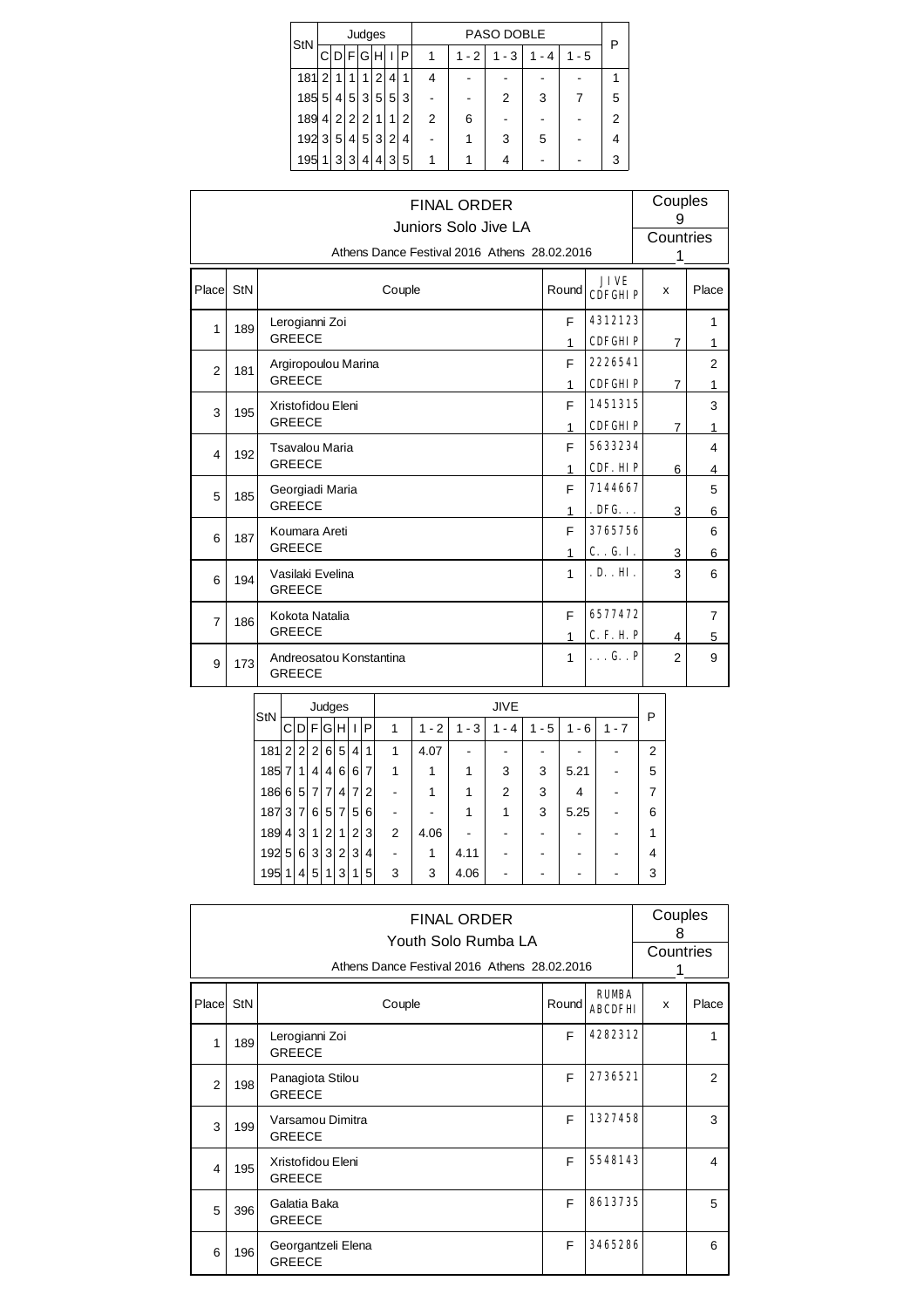| Place | StN |                                          | Couple |              | Round | <b>RUMBA</b><br><b>ABCDFHI</b> | x | Place |
|-------|-----|------------------------------------------|--------|--------------|-------|--------------------------------|---|-------|
|       | 394 | Anastasiadou Eleftheria<br><b>GREECE</b> |        |              | F     | 6854664                        |   |       |
| 8     | 197 | Ioanna Kaplanidi<br><b>GREECE</b>        |        |              | F     | 7171877                        |   | 8     |
|       |     | Judges                                   |        | <b>RUMBA</b> |       |                                |   |       |

| StN       |                |                 |                | <b>Page</b>    |                |                |                | .              |                |                |         |         |                                    |            |         |   |  |
|-----------|----------------|-----------------|----------------|----------------|----------------|----------------|----------------|----------------|----------------|----------------|---------|---------|------------------------------------|------------|---------|---|--|
|           | A              | B               | CI             |                | $DI$ F $H$     |                | $\mathsf{l}$   | 1              | $1 - 2$        | $1 - 3$        | $1 - 4$ | $1 - 5$ | 6<br>1<br>$\overline{\phantom{a}}$ | 7<br>$1 -$ | $1 - 8$ | P |  |
| 189       | 4 <sup>1</sup> | $\overline{2}$  | 8              | $\overline{2}$ | $\mathbf{3}$   | 1 <sub>1</sub> | $\overline{2}$ | 1              | 4              |                |         |         |                                    |            |         | 1 |  |
| 195       | 5 <sup>1</sup> | $5\overline{)}$ | 41             | 8              | 1              | 4              | 3              | 1              | 1              | 2              | 4.12    |         |                                    |            |         | 4 |  |
| 196       | 3 <sup>1</sup> | 4 <sup>1</sup>  | $6 \mid$       | 5 <sup>1</sup> | $\overline{2}$ | 8              | 6              | $\overline{a}$ | 1              | $\overline{2}$ | 3       | 4.14    |                                    |            |         | 6 |  |
| 197       | $\overline{7}$ | 1               | $\overline{7}$ | 1              | 8              | $\overline{7}$ | $\overline{7}$ | 2              | $\overline{2}$ | $\overline{2}$ | 2       | 2       | 2                                  | 6          |         | 8 |  |
| $198$ 2 7 |                |                 | 3 <sup>1</sup> | 6 <sup>1</sup> | 5 <sup>1</sup> | 2              | 1              | 1              | 3              | 4              |         |         |                                    |            |         | 2 |  |
| 199       | $\mathbf{1}$   |                 | 3 2            | $\overline{7}$ | $\vert$        | 5              | 8              | 1              | 2              | 3              | 4.10    |         |                                    |            |         | 3 |  |
| 394685    |                |                 |                |                | 4 6            | $6 \mid$       | 4              |                |                |                | 2       | 3       | 6                                  |            |         | 7 |  |
| 396 8     |                | $6 \mid$        | 11             | 3              | $\overline{7}$ | $\overline{3}$ | 5              | 1              | 1              | 3              | 3       | 4.12    |                                    |            |         | 5 |  |

|                |     | <b>FINAL ORDER</b><br>Youth Solo Cha Cha LA<br>Athens Dance Festival 2016 Athens 28.02.2016 |       |                           | Couples<br>7<br>Countries<br>1 |                |  |
|----------------|-----|---------------------------------------------------------------------------------------------|-------|---------------------------|--------------------------------|----------------|--|
| Place StN      |     | Couple                                                                                      | Round | CHA CHA<br><b>ABCDFHI</b> | x                              | Place          |  |
| 1              | 189 | Lerogianni Zoi<br><b>GREECE</b>                                                             | F     | 7152412                   |                                | 1              |  |
| 2              | 196 | Georgantzeli Elena<br><b>GREECE</b>                                                         | F     | 1261267                   |                                | $\overline{2}$ |  |
| 3              | 195 | Xristofidou Eleni<br><b>GREECE</b>                                                          | F     | 2436141                   |                                | 3              |  |
| 4              | 396 | Galatia Baka<br><b>GREECE</b>                                                               | F     | 4713334                   |                                | 4              |  |
| 5              | 198 | Panagiota Stilou<br><b>GREECE</b>                                                           | F     | 3525625                   |                                | 5              |  |
| 6              | 394 | Anastasiadou Eleftheria<br><b>GREECE</b>                                                    | F     | 5644753                   |                                | 6              |  |
| $\overline{7}$ | 185 | Georgiadi Maria<br><b>GREECE</b>                                                            | F     | 6377576                   |                                | 7              |  |

| StN   |                |                |                | Judges         |                |                |   |                |                |         | CHA CHA CHA |                                     |           |         | P              |  |
|-------|----------------|----------------|----------------|----------------|----------------|----------------|---|----------------|----------------|---------|-------------|-------------------------------------|-----------|---------|----------------|--|
|       | A              | В              |                | $CDI$ $FII$    |                |                |   | 1              | $-2$<br>1      | $1 - 3$ | - 4<br>1    | 5<br>$\mathbf{1}$<br>$\blacksquare$ | $-6$<br>1 | $1 - 7$ |                |  |
| 185 6 |                | 3 <sup>1</sup> | $\overline{7}$ | $\overline{7}$ | 5 <sup>1</sup> | $\overline{7}$ | 6 |                |                |         |             | $\overline{2}$                      | 4         |         |                |  |
| 189   | $\overline{7}$ | 1              | 5              | 2 <sup>1</sup> | $\vert$        | 1              | 2 | $\overline{2}$ | 4.06           | 4.06    | 5           |                                     |           |         |                |  |
| 195 2 |                | $\vert$        | 3 <sup>1</sup> | 6              | 1              | $\vert$        | 1 | 2              | 3              | 4.07    |             |                                     |           |         | 3              |  |
| 196   | 1 <sup>1</sup> | $\overline{2}$ | $6 \mid$       | 1 <sup>1</sup> | 2 <sup>1</sup> | 6              | 7 | 2              | 4.06           | 4.06    | 4           |                                     |           |         | $\overline{2}$ |  |
| 198 3 |                | 5 <sup>1</sup> | 2 <sup>1</sup> | 5 <sup>1</sup> | 6              | 2 <sup>1</sup> | 5 |                | $\overline{2}$ | 3       | 3           | 6                                   |           |         | 5              |  |
| 3945  |                | 6              | 4 <sup>1</sup> | $\vert$        | $\overline{7}$ | 5 <sup>1</sup> | 3 |                |                |         | 3           | 5                                   |           |         | 6              |  |
| 396   | $\vert$        | $\overline{7}$ | 1              | 3              | 3              | $\vert$ 3      | 4 | 1              | 1              | 4.10    |             |                                     |           |         | 4              |  |

|        |     | <b>FINAL ORDER</b><br>Youth Solo Samba LA<br>Athens Dance Festival 2016 Athens 28.02.2016 |         |         | Couples<br>5<br>Countries |   |
|--------|-----|-------------------------------------------------------------------------------------------|---------|---------|---------------------------|---|
| Placel | StN | <b>SAMBA</b><br>Round<br><b>ABCDFHI</b>                                                   | x       | Place   |                           |   |
| 1      | 189 | Lerogianni Zoi<br><b>GREECE</b>                                                           | F       | 2151412 |                           |   |
| 2      | 198 | Panagiota Stilou<br><b>GREECE</b>                                                         | 4422231 |         | 2                         |   |
| 3      | 396 | Galatia Baka<br><b>GREECE</b>                                                             | F       | 3513145 |                           | 3 |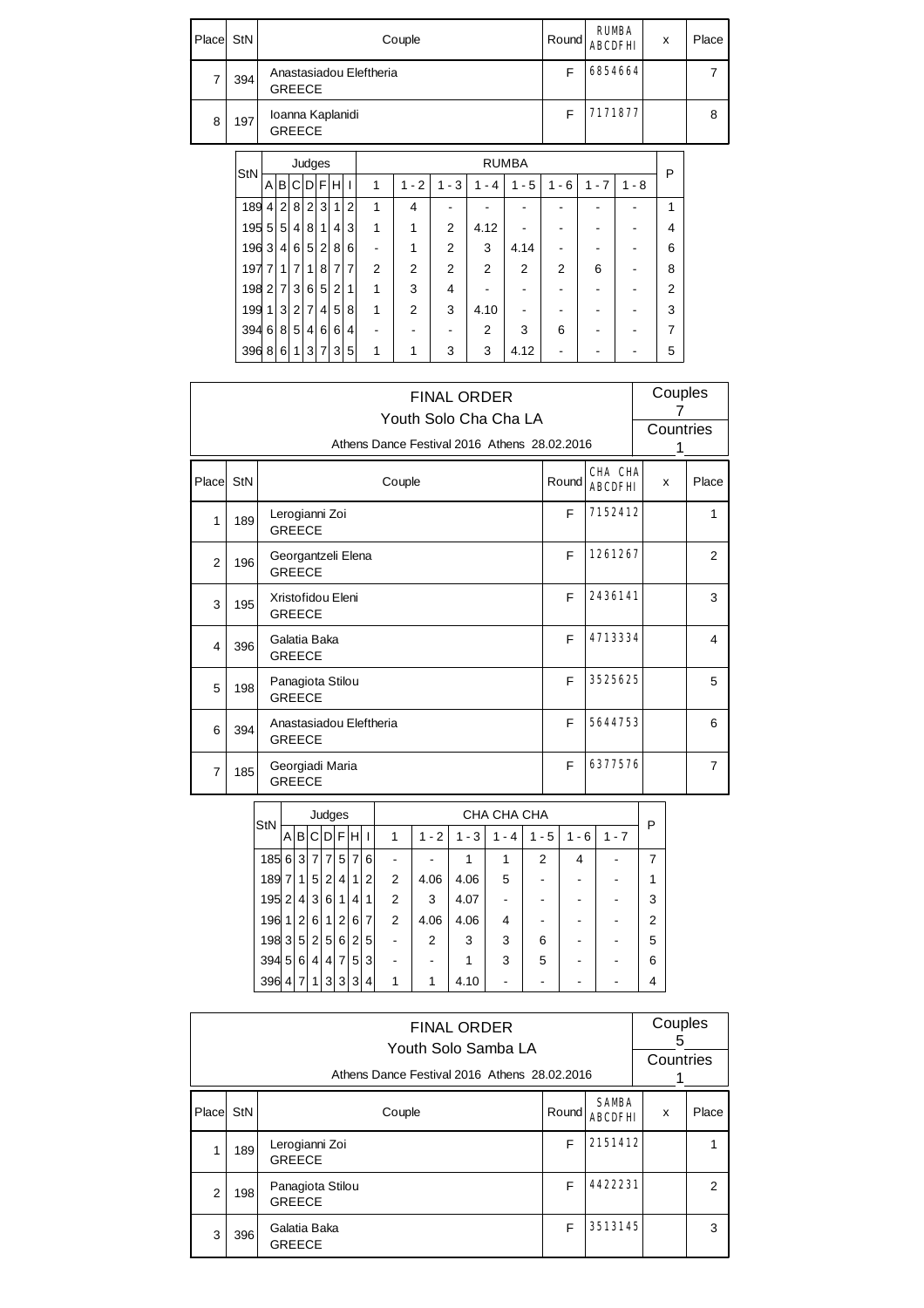| Place | StN | Couple                              | Round | <b>SAMBA</b><br><b>ABCDFHL</b> | x | Place |
|-------|-----|-------------------------------------|-------|--------------------------------|---|-------|
| 4     | 195 | Xristofidou Eleni<br><b>GREECE</b>  |       | 5235324                        |   | 4     |
| 5     | 196 | Georgantzeli Elena<br><b>GREECE</b> |       | 1344553                        |   | 5     |

| StN |                |                |                | Judges           |                |   |   |   |         | Р       |       |         |   |
|-----|----------------|----------------|----------------|------------------|----------------|---|---|---|---------|---------|-------|---------|---|
|     | Α              |                |                | <b>BICIDIFIH</b> |                |   |   | 1 | $1 - 2$ | $1 - 3$ | 1 - 4 | $1 - 5$ |   |
| 189 | $\overline{2}$ | 1              | 5              | 1                | 4              | 1 | 2 | 3 | 5       |         |       |         |   |
| 195 | 5 <sup>1</sup> | $\overline{2}$ | 3              | 5 <sup>1</sup>   | 31             | 2 | 4 |   | 2       | 4.10    |       |         | 4 |
| 196 | 1              | 3              | 4              | $\vert$          | 5 <sup>1</sup> | 5 | 3 | 1 |         | 3       | 5     |         | 5 |
| 198 | 4              | 4 <sup>1</sup> | $\overline{2}$ | $\overline{2}$   | $\overline{2}$ | 3 | 1 |   | 4       |         |       |         | 2 |
| 396 | 3              | 5              | 1              | 3                | 1              | 4 | 5 | 2 | 2       | 4.08    |       |         | 3 |

|                |     | <b>FINAL ORDER</b><br>Youth Solo Paso Doble LA<br>Athens Dance Festival 2016 Athens 28.02.2016 |   |         | Couples<br>Countries |                |
|----------------|-----|------------------------------------------------------------------------------------------------|---|---------|----------------------|----------------|
| Placel         | StN | <b>PASO DO</b><br>Round<br><b>ABCDFHI</b>                                                      | X | Place   |                      |                |
|                | 189 | Lerogianni Zoi<br><b>GREECE</b>                                                                | F | 1121111 |                      |                |
| $\overline{2}$ | 195 | Xristofidou Eleni<br><b>GREECE</b>                                                             | F | 2212222 |                      | $\overline{2}$ |

| StN               |  |   | Judges |  |   | PASO DOBLE | P |  |  |
|-------------------|--|---|--------|--|---|------------|---|--|--|
|                   |  |   |        |  |   | - 2        |   |  |  |
| 189               |  | 2 |        |  | 6 |            |   |  |  |
| 195 2 2 1 2 2 2 2 |  |   |        |  |   |            | 2 |  |  |

|                |     | <b>FINAL ORDER</b><br>Youth Solo Jive LA<br>Athens Dance Festival 2016 Athens 28.02.2016 |                                        |         | Couples<br>3<br>Countries |   |
|----------------|-----|------------------------------------------------------------------------------------------|----------------------------------------|---------|---------------------------|---|
| Placel         | StN | Couple                                                                                   | <b>JIVE</b><br>Round<br><b>ABCDFHI</b> | x       | Place                     |   |
|                | 189 | Lerogianni Zoi<br><b>GREECE</b>                                                          | F                                      | 1221111 |                           |   |
| $\overline{2}$ | 195 | Xristofidou Eleni<br><b>GREECE</b>                                                       | 3113223                                |         | 2                         |   |
| 3              | 396 | Galatia Baka<br><b>GREECE</b>                                                            | F                                      | 2332332 |                           | 3 |

| StN               |   |                |                | Judges |             |               | JIVE    |         | Р |
|-------------------|---|----------------|----------------|--------|-------------|---------------|---------|---------|---|
|                   |   |                |                |        | A B C D F H |               | $1 - 2$ | $1 - 3$ |   |
| 189               | 1 | 2 <sup>1</sup> | $\overline{2}$ |        |             | 5             |         |         |   |
| 195 3             |   |                |                |        | 1 3 2 2 3   | $\mathcal{P}$ |         |         |   |
| 396 2 3 3 2 3 3 2 |   |                |                |        |             |               | 3       |         |   |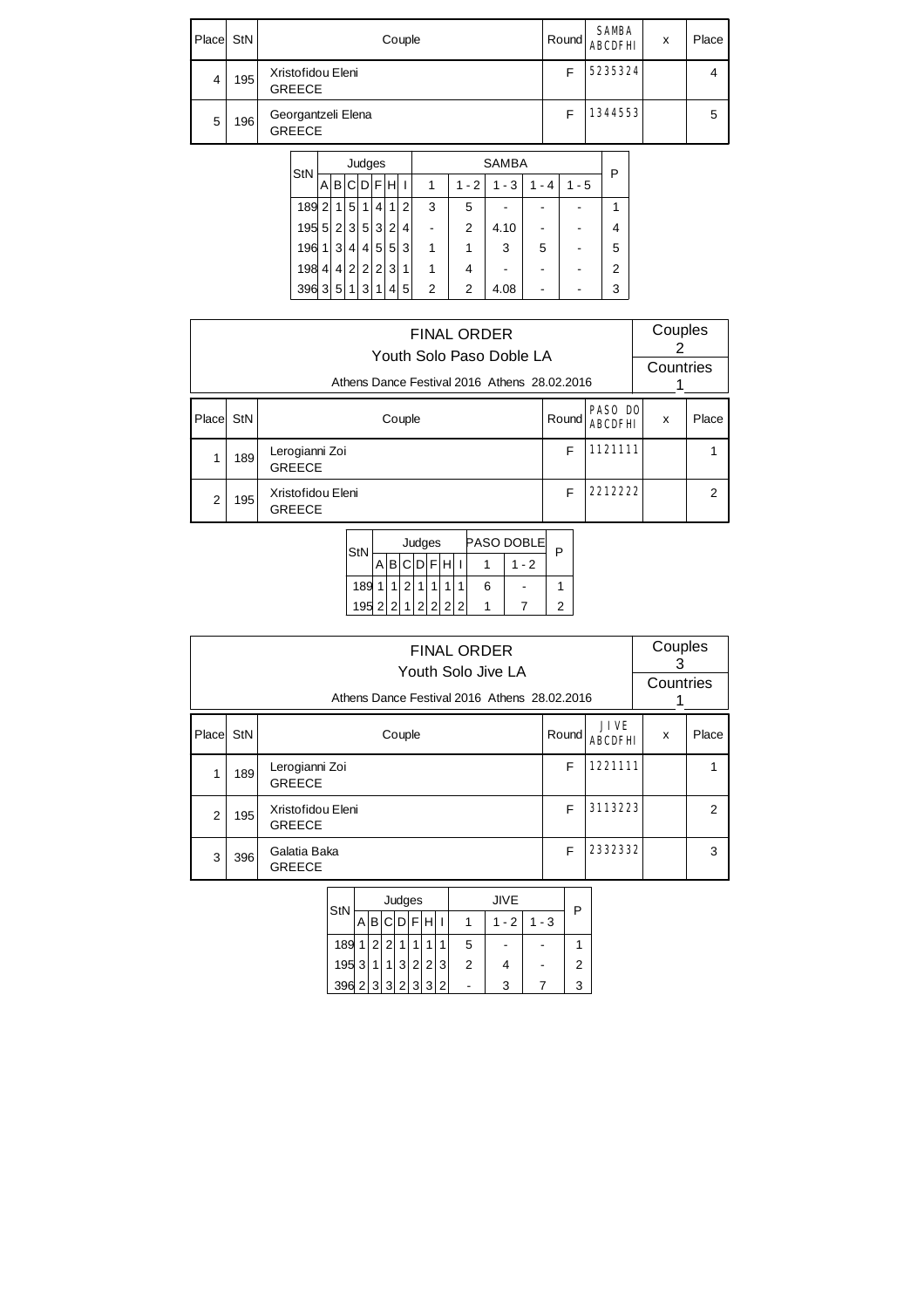|                | Couples<br><b>FINAL ORDER</b>           |                   |                                   |                                   |  |               |  |       |                |        |         |                |                                              |                |                    |  |                                |                |   |                |
|----------------|-----------------------------------------|-------------------|-----------------------------------|-----------------------------------|--|---------------|--|-------|----------------|--------|---------|----------------|----------------------------------------------|----------------|--------------------|--|--------------------------------|----------------|---|----------------|
|                |                                         |                   |                                   |                                   |  |               |  |       |                |        |         |                |                                              |                |                    |  |                                |                | 7 |                |
|                |                                         |                   |                                   |                                   |  |               |  |       |                |        |         |                | Adult Solo Rumba LA                          |                |                    |  |                                |                |   | Countries      |
|                |                                         |                   |                                   |                                   |  |               |  |       |                |        |         |                | Athens Dance Festival 2016 Athens 28.02.2016 |                |                    |  |                                |                | 1 |                |
| Place          | StN                                     |                   |                                   |                                   |  |               |  |       |                | Couple |         |                |                                              |                | Round              |  | <b>RUMBA</b><br><b>ABCDFHI</b> |                | x | Place          |
| 1              | 202                                     |                   |                                   | Karagianni Lina<br><b>GREECE</b>  |  |               |  |       |                |        |         |                |                                              |                | F                  |  | 2121116                        |                |   | $\mathbf{1}$   |
| $\overline{2}$ | 201                                     |                   |                                   | Eleni Marmani<br><b>GREECE</b>    |  |               |  |       |                |        |         |                | F                                            |                | 1262235            |  |                                | $\overline{2}$ |   |                |
| 3              | Paschali Dorita<br>203<br><b>GREECE</b> |                   |                                   |                                   |  |               |  |       |                |        |         |                |                                              |                | F                  |  | 3543421                        |                |   | 3              |
| 4              | 200                                     |                   |                                   | Basdeli Maria<br><b>GREECE</b>    |  |               |  |       |                |        |         |                |                                              |                | F                  |  | 4356362                        |                |   | 4              |
| 5              | 198                                     |                   |                                   | Panagiota Stilou<br><b>GREECE</b> |  |               |  |       |                |        |         |                |                                              |                | F                  |  | 7634543                        |                |   | 5              |
| 6              | 396                                     |                   |                                   | Galatia Baka<br><b>GREECE</b>     |  |               |  |       |                |        |         |                |                                              |                | F                  |  | 6715654                        |                |   | 6              |
| $\overline{7}$ | 197                                     |                   | Ioanna Kaplanidi<br><b>GREECE</b> |                                   |  |               |  |       |                |        |         |                |                                              |                | E                  |  | 5477777                        |                |   | $\overline{7}$ |
|                |                                         |                   |                                   |                                   |  | Judges        |  |       |                |        |         |                | <b>RUMBA</b>                                 |                |                    |  |                                |                |   |                |
|                |                                         | StN               |                                   | Albi                              |  | $ C D F H $ I |  |       |                | 1      | $1 - 2$ | $1 - 3$        | $1 - 4$                                      |                | $1 - 5$<br>$1 - 6$ |  | $1 - 7$                        | P              |   |                |
|                |                                         |                   |                                   |                                   |  |               |  |       |                |        |         |                |                                              |                |                    |  |                                |                |   |                |
|                |                                         | 197 5 4 7         |                                   |                                   |  |               |  | 7 7 7 | $\overline{7}$ |        |         |                | $\mathbf{1}$                                 | $\overline{2}$ | $\overline{2}$     |  | $\overline{7}$                 | $\overline{7}$ |   |                |
|                |                                         | $198$ 7 6 3 4 5 4 |                                   |                                   |  |               |  |       | 3              |        |         | $\overline{2}$ | 4.14                                         |                |                    |  |                                | 5              |   |                |

 $200 \mid 4 \mid 3 \mid 5 \mid 6 \mid 3 \mid 6 \mid 2 \mid$  - 1 3 4.12 - - - 4  $201 \, 1 \, 2 \, 6 \, 2 \, 2 \, 3 \, 5 \, 1 \, 1 \, 4 \, 1 \, - \, 1 \, - \, 1 \, - \, 1 \, - \, 2$ 202|2|1|2|1|1|1|6| 4 | - | - | - | - | - | - | 1  $203 \, 3 \, 5 \, 4 \, 3 \, 4 \, 2 \, 1 \, 1 \, 1 \, 2 \, 1 \, 4 \, 1 \cdot 1 \cdot 1 \cdot 1 \cdot 3$ 396 6 7 1 5 6 5 4 1 1 1 1 2 4 - 6

|                |     |                                   | <b>FINAL ORDER</b><br>Adult Solo Cha Cha LA  |       |                           | Couples<br>6 |       |  |
|----------------|-----|-----------------------------------|----------------------------------------------|-------|---------------------------|--------------|-------|--|
|                |     |                                   |                                              |       |                           | Countries    |       |  |
|                |     |                                   | Athens Dance Festival 2016 Athens 28.02.2016 |       |                           | 1            |       |  |
| Place          | StN |                                   | Couple                                       | Round | CHA CHA<br><b>CDFGHIP</b> | X            | Place |  |
| 1              | 198 | Panagiota Stilou<br><b>GREECE</b> |                                              | F     | 2442113                   |              | 1     |  |
| $\overline{2}$ | 203 | Paschali Dorita<br><b>GREECE</b>  |                                              | F     | 3124332                   |              | 2     |  |
| 3              | 200 | Basdeli Maria<br><b>GREECE</b>    |                                              | F     | 5315224                   |              | 3     |  |
| 4              | 201 | Eleni Marmani<br><b>GREECE</b>    |                                              | F     | 4253451                   |              | 4     |  |
| 5              | 396 | Galatia Baka<br><b>GREECE</b>     |                                              | F     | 1531545                   |              | 5     |  |
| 6              | 197 | Ioanna Kaplanidi<br><b>GREECE</b> |                                              | F     | 6666666                   |              | 6     |  |

| StN   |                |                |                | Judges         |                |                |   |   |                |           | CHA CHA CHA |          |         | Р |
|-------|----------------|----------------|----------------|----------------|----------------|----------------|---|---|----------------|-----------|-------------|----------|---------|---|
|       |                |                |                | DIF G H        |                | I              | P | 1 | $-2$<br>1      | $-3$<br>1 | - 4         | - 5<br>1 | $1 - 6$ |   |
| 197   | 6              | 6              | 6 <sup>1</sup> | 6              | 6 <sup>1</sup> | 6              | 6 |   |                |           |             |          |         | 6 |
| 198   | 2              | 4 <sup>1</sup> | 4              | 2 <sub>1</sub> | 1 <sup>1</sup> | 1              | 3 | 2 | 4              |           |             |          |         | 1 |
| 200   | 5              | 31             | 11             | 5              | 2 <sup>1</sup> | $\overline{2}$ | 4 | 1 | 3              | 4         |             |          |         | 3 |
| 201   | 4 <sup>1</sup> | $\overline{2}$ | 5 <sup>2</sup> | 3              | 4 <sup>1</sup> | 5              | 1 | 1 | $\overline{2}$ | 3         | 5           |          |         | 4 |
| 203 3 |                | 11             | 2 <sub>1</sub> | 4              | 31             | $\mathbf{3}$   | 2 | 1 | 3              | 6         |             |          |         | 2 |
| 396   | 1              | 5 <sup>1</sup> | 3              | 1              | 5 <sup>1</sup> | 4              | 5 | 2 | $\overline{2}$ | 3         | 4           |          |         | 5 |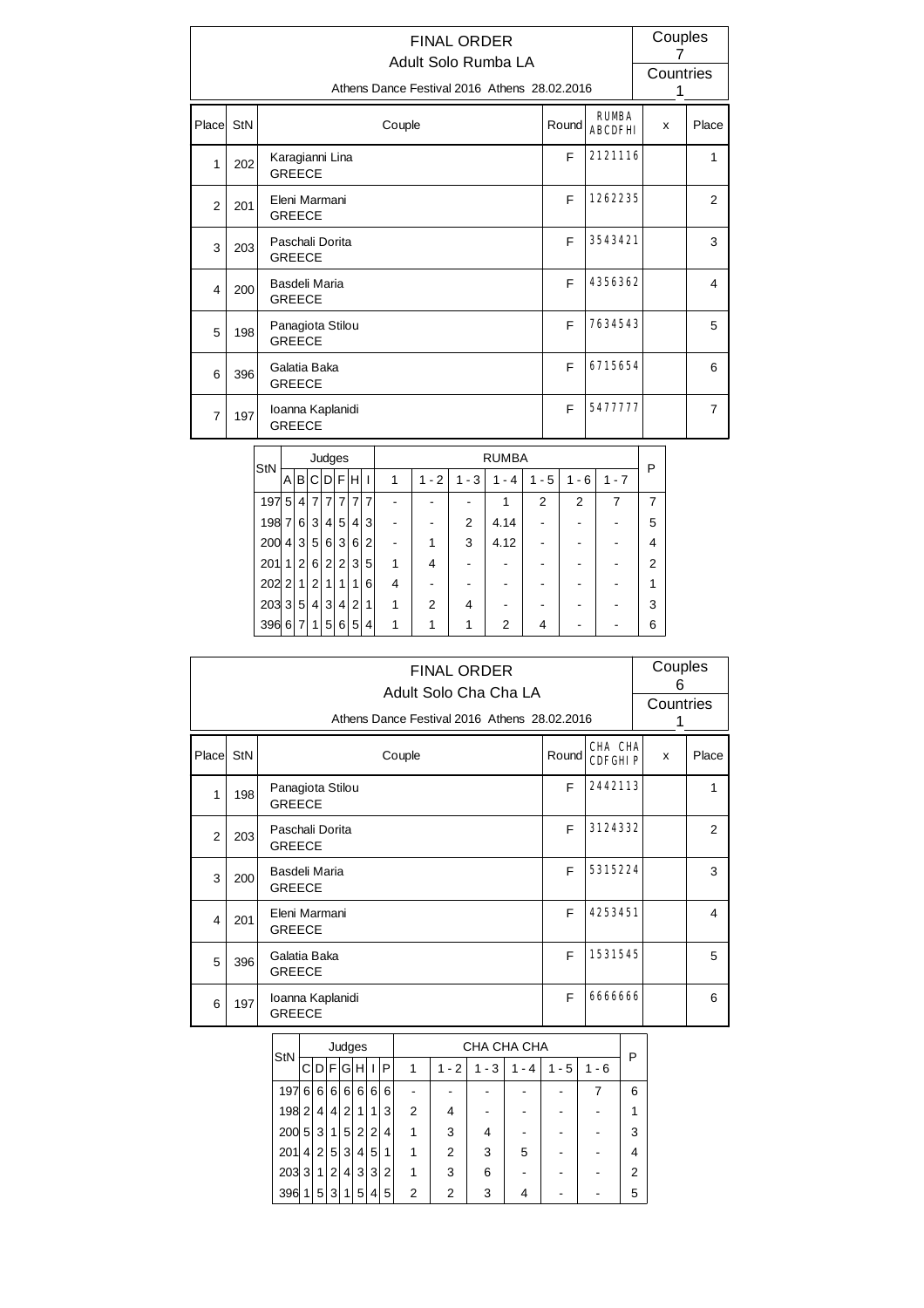|                | <b>FINAL ORDER</b><br>Juniors Solo Waltz ST<br>Athens Dance Festival 2016 Athens 28.02.2016 |                                      |       |                              |   |                |  |  |  |  |
|----------------|---------------------------------------------------------------------------------------------|--------------------------------------|-------|------------------------------|---|----------------|--|--|--|--|
| Place          | StN                                                                                         | Couple                               | Round | <b>WALTZ</b><br><b>CDFHI</b> | x | Place          |  |  |  |  |
| 1              | 192                                                                                         | Tsavalou Maria<br><b>GREECE</b>      | F     | 22211                        |   |                |  |  |  |  |
| $\overline{2}$ | 195                                                                                         | Xristofidou Eleni<br><b>GREECE</b>   | F     | 13122                        |   | $\overline{2}$ |  |  |  |  |
| 3              | 181                                                                                         | Argiropoulou Marina<br><b>GREECE</b> | F     | 31433                        |   | 3              |  |  |  |  |
| 4              | 194                                                                                         | Vasilaki Evelina<br><b>GREECE</b>    | F     | 44344                        |   | 4              |  |  |  |  |

| Judges         |   |             |           |                |                |         | P       |       |   |
|----------------|---|-------------|-----------|----------------|----------------|---------|---------|-------|---|
| C              |   |             |           |                |                | $1 - 2$ | $1 - 3$ | 1 - 4 |   |
| 3              |   |             | 3         | 3              |                |         |         |       | 3 |
|                |   |             | 1         |                | $\overline{2}$ | 5       |         |       |   |
| 4              | 4 | 3           | 4         | 4              |                |         |         | 5     |   |
| 1 <sub>1</sub> | 3 | $\mathbf 1$ |           | $\overline{2}$ | 2              |         |         |       | 2 |
|                |   |             | 192 2 2 2 |                | 2 <sup>1</sup> |         |         | WALTZ |   |

|       | <b>FINAL ORDER</b><br>Juniors Solo Tango ST<br>Athens Dance Festival 2016 Athens 28.02.2016 |                                    |       |                              |   |                |  |  |  |  |
|-------|---------------------------------------------------------------------------------------------|------------------------------------|-------|------------------------------|---|----------------|--|--|--|--|
| Place | StN                                                                                         | Couple                             | Round | <b>TANGO</b><br><b>CDFHI</b> | x | Place          |  |  |  |  |
|       | 195                                                                                         | Xristofidou Eleni<br><b>GREECE</b> | F     | 11111                        |   |                |  |  |  |  |
| 2     | 192                                                                                         | Tsavalou Maria<br><b>GREECE</b>    | F     | 22222                        |   | $\mathfrak{p}$ |  |  |  |  |

| StN           |             | Judges | <b>TANGO</b> | P    |   |
|---------------|-------------|--------|--------------|------|---|
|               | <b>CDFH</b> |        |              | $-2$ |   |
| 192 2 2 2 2 2 |             |        |              | 5    | 2 |
| 195           |             |        | 5            |      |   |

|                | <b>FINAL ORDER</b><br>Juniors Solo Quickstep ST<br>Athens Dance Festival 2016 Athens 28.02.2016 |                                      |       |                |   |                |  |  |  |  |
|----------------|-------------------------------------------------------------------------------------------------|--------------------------------------|-------|----------------|---|----------------|--|--|--|--|
| Place StN      |                                                                                                 | Couple                               | Round | QUICK<br>CDFHI | x | Place          |  |  |  |  |
| 1              | 195                                                                                             | Xristofidou Eleni<br><b>GREECE</b>   | F     | 13111          |   |                |  |  |  |  |
| $\overline{2}$ | 192                                                                                             | Tsavalou Maria<br><b>GREECE</b>      | F     | 22222          |   | $\overline{2}$ |  |  |  |  |
| 3              | 181                                                                                             | Argiropoulou Marina<br><b>GREECE</b> | F     | 31333          |   | 3              |  |  |  |  |
| 4              | 194                                                                                             | Vasilaki Evelina<br><b>GREECE</b>    | F     | 44444          |   | 4              |  |  |  |  |

| StN           |   |   | Judges |   |                |         | <b>QUICKSTEP</b> |       |   |
|---------------|---|---|--------|---|----------------|---------|------------------|-------|---|
|               |   |   |        |   |                | $1 - 2$ | $1 - 3$          | 1 - 4 |   |
| 1813          |   | 1 | 3      | 3 | 3              |         | 5                |       | 3 |
| $192$ 2 2 2 2 |   |   |        |   | 2 <sub>1</sub> | 5       |                  |       | 2 |
| 194           | 4 | 4 |        |   | 4              |         |                  | 5     |   |
| 195           |   | 3 | 4      |   | 1              |         |                  |       |   |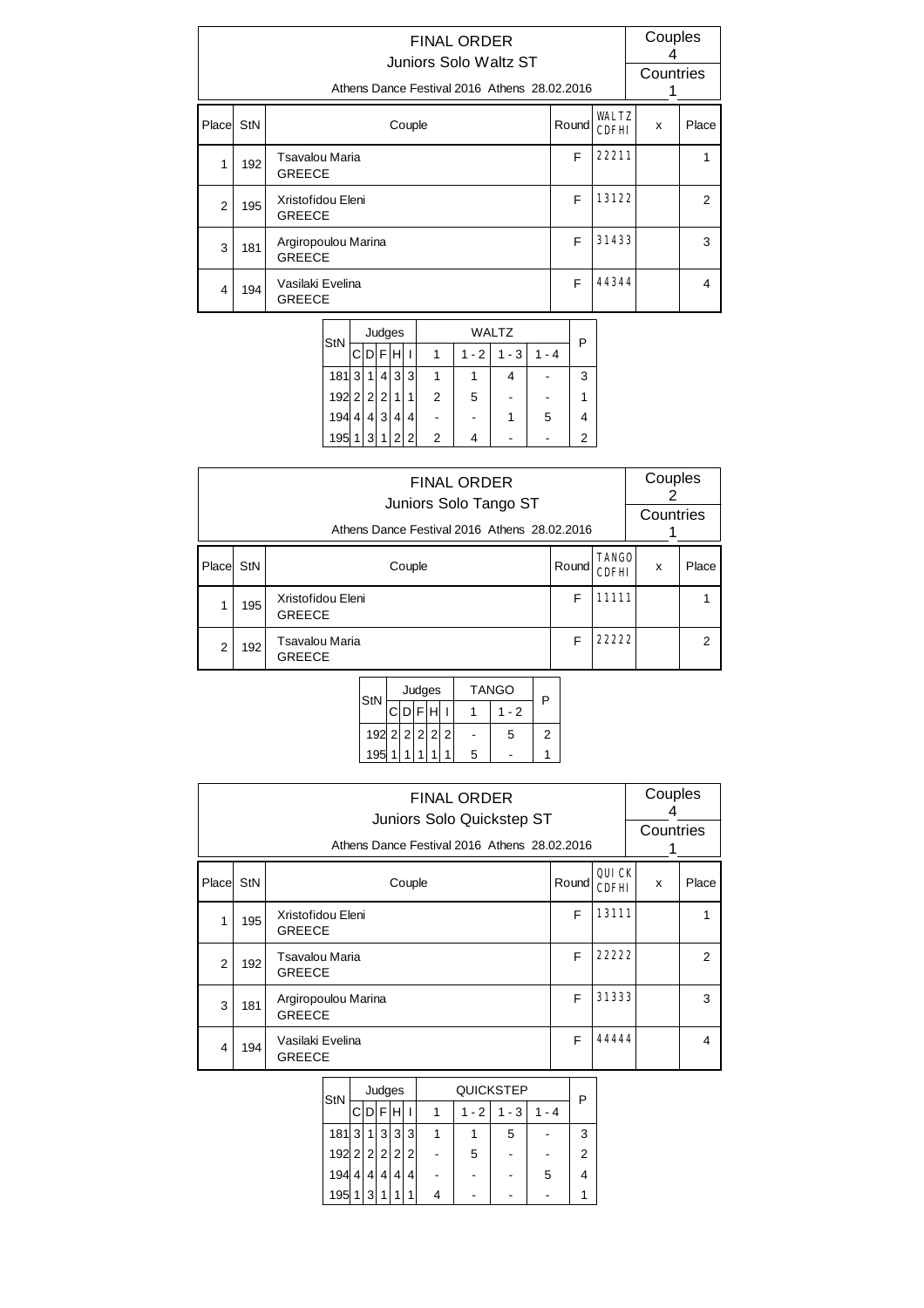|       | <b>FINAL ORDER</b><br>Youth Solo Tango ST    |                                    |       |                              |   |       |  |  |  |  |  |  |
|-------|----------------------------------------------|------------------------------------|-------|------------------------------|---|-------|--|--|--|--|--|--|
|       | Athens Dance Festival 2016 Athens 28.02.2016 | Countries                          |       |                              |   |       |  |  |  |  |  |  |
| Place | StN                                          | Couple                             | Round | <b>TANGO</b><br><b>CDFHI</b> | X | Place |  |  |  |  |  |  |
|       | 195                                          | Xristofidou Eleni<br><b>GREECE</b> | F     | 11111                        |   |       |  |  |  |  |  |  |

|        | <b>FINAL ORDER</b><br>Juvenile 1 Duos Ladies Rumba LA<br>Athens Dance Festival 2016 Athens 28.02.2016 |                                                       |       |                              |   |       |  |  |  |
|--------|-------------------------------------------------------------------------------------------------------|-------------------------------------------------------|-------|------------------------------|---|-------|--|--|--|
| Placel | StN                                                                                                   | Couple                                                | Round | <b>RUMBA</b><br><b>ABGLR</b> | x | Place |  |  |  |
|        | 205                                                                                                   | Traka Emmanouela - Tsoukala Marilena<br><b>GREECE</b> | F     | 11111                        |   |       |  |  |  |
| 2      | 206                                                                                                   | Xara Mamali - Alesia Bishti<br><b>GREECE</b>          | F     | 22222                        |   |       |  |  |  |

| StN           |  | Judges  |  | RUMBA |     |  |
|---------------|--|---------|--|-------|-----|--|
|               |  | IBIGI L |  |       | - 2 |  |
| 205           |  |         |  | 5     |     |  |
| 206 2 2 2 2 2 |  |         |  |       | 5   |  |

|                | <b>FINAL ORDER</b><br>Juvenile 1 Duos Ladies Cha Cha LA<br>Athens Dance Festival 2016 Athens 28,02,2016 |                                                       |       |                       |   |       |  |  |  |
|----------------|---------------------------------------------------------------------------------------------------------|-------------------------------------------------------|-------|-----------------------|---|-------|--|--|--|
| Place StN      |                                                                                                         | Couple                                                | Round | CHA C<br><b>ARGLR</b> | x | Place |  |  |  |
| 1              | 205                                                                                                     | Traka Emmanouela - Tsoukala Marilena<br><b>GREECE</b> | F     | 11111                 |   |       |  |  |  |
| $\overline{2}$ | 206                                                                                                     | Xara Mamali - Alesia Bishti<br><b>GREECE</b>          | F     | 22222                 |   | 2     |  |  |  |
| 3              | 207                                                                                                     | Argiropoulou Marina - Tsavalou Maria<br><b>GREECE</b> | F     | 33333                 |   | 3     |  |  |  |

| StN             |  | Judges |   |   | CHA CHA CHA | P       |   |
|-----------------|--|--------|---|---|-------------|---------|---|
|                 |  | ABGL   | R |   | $1 - 2$     | $1 - 3$ |   |
| $205$ 1         |  | 1      |   | 5 |             |         |   |
| $206$ 2 2 2 2 2 |  |        |   |   | 5           |         | 2 |
| 20733333        |  |        |   |   |             | 5       | 3 |

|        |                                                                                | Couples                                               |       |                             |   |       |  |  |  |  |  |  |  |  |
|--------|--------------------------------------------------------------------------------|-------------------------------------------------------|-------|-----------------------------|---|-------|--|--|--|--|--|--|--|--|
|        | Juvenile 1 Duos Ladies Jive LA<br>Athens Dance Festival 2016 Athens 28.02.2016 |                                                       |       |                             |   |       |  |  |  |  |  |  |  |  |
| Placel | StN                                                                            | Couple                                                | Round | <b>JIVE</b><br><b>ABGLR</b> | x | Place |  |  |  |  |  |  |  |  |
|        | 205                                                                            | Traka Emmanouela - Tsoukala Marilena<br><b>GREECE</b> |       | 11111                       |   |       |  |  |  |  |  |  |  |  |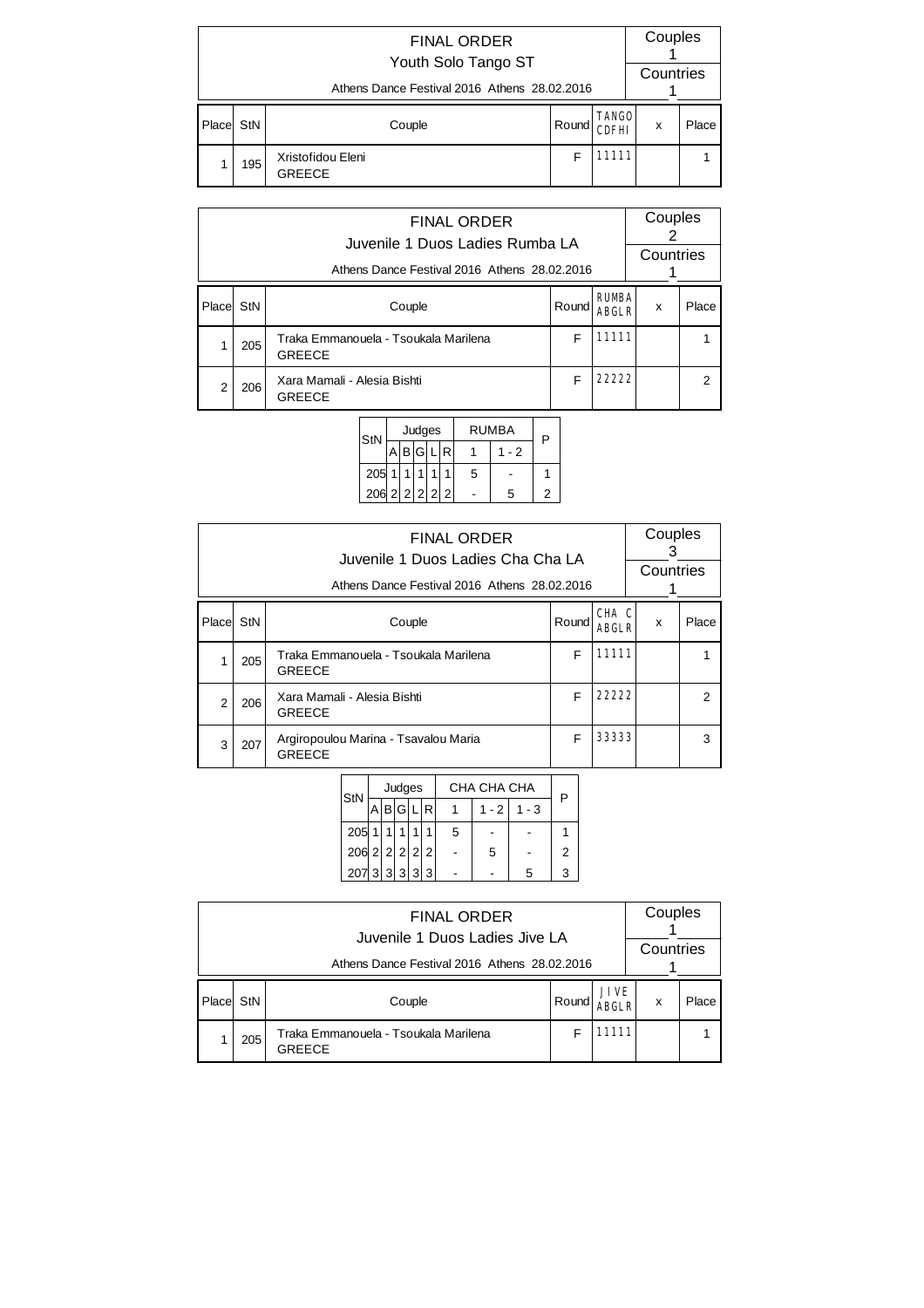|       | <b>FINAL ORDER</b><br>Juvenile 1 Duos Ladies 3 Dance LA<br>Athens Dance Festival 2016 Athens 28.02.2016 |        |       |  |                                                     |  |   |       |  |  |  |  |  |  |
|-------|---------------------------------------------------------------------------------------------------------|--------|-------|--|-----------------------------------------------------|--|---|-------|--|--|--|--|--|--|
| Place | StN                                                                                                     | Couple | Round |  | <b>RUMBA CHA C JIVE</b><br><b>ABGLR ABGLR ABGLR</b> |  | x | Place |  |  |  |  |  |  |
|       | 11111 11111 11111<br>F<br>Traka Emmanouela - Tsoukala Marilena<br>205<br><b>GREECE</b>                  |        |       |  |                                                     |  |   |       |  |  |  |  |  |  |

|                |     | Athens Dance Festival 2016 Athens 28.02.2016             | Couples<br>Countries |                              |   |       |
|----------------|-----|----------------------------------------------------------|----------------------|------------------------------|---|-------|
| Place StN      |     | Couple                                                   | Round                | <b>RUMBA</b><br><b>ABGLR</b> | x | Place |
| 1              | 205 | Traka Emmanouela - Tsoukala Marilena<br><b>GREECE</b>    | F                    | 21112                        |   |       |
| $\overline{2}$ | 209 | Tsera Anna - Provata Sofia<br><b>GREECE</b>              | F                    | 14321                        |   | 2     |
| 3              | 208 | Andreosatou Konstantina - Lagga Kiriaki<br><b>GREECE</b> | F                    | 32233                        |   | 3     |
| 4              | 210 | Xara Mamali - Christina Topalidi<br><b>GREECE</b>        | F                    | 43444                        |   | 4     |

| StN           |   |   | Judges |   |   |   |                | P       |         |   |
|---------------|---|---|--------|---|---|---|----------------|---------|---------|---|
|               |   | В | G      |   | R | 1 | $1 - 2$        | $1 - 3$ | $1 - 4$ |   |
| $205$ 2       |   |   | 1      | 1 | 2 | 3 |                |         |         |   |
| $208$ 3 2 2 3 |   |   |        |   | 3 |   | $\overline{2}$ | 5       |         | 3 |
| 209           |   |   | 3      | 2 |   | 2 | 3              |         |         | 2 |
| 210           | 4 | 3 | 4      | 4 | 4 |   |                |         | 5       |   |

|                |     | Athens Dance Festival 2016 Athens 28.02.2016             |       | Couples<br>Countries  |   |                |
|----------------|-----|----------------------------------------------------------|-------|-----------------------|---|----------------|
| Placel StN     |     | Couple                                                   | Round | CHA C<br><b>ARGLR</b> | x | Place          |
| 1              | 205 | Traka Emmanouela - Tsoukala Marilena<br><b>GREECE</b>    | F     | 11111                 |   |                |
| $\mathfrak{p}$ | 209 | Tsera Anna - Provata Sofia<br><b>GREECE</b>              | F     | 23223                 |   | $\mathfrak{p}$ |
| 3              | 208 | Andreosatou Konstantina - Lagga Kiriaki<br><b>GREECE</b> | F     | 32332                 |   | 3              |
| 4              | 210 | 44444                                                    |       | 4                     |   |                |

| StN                            |   | Judges |   |     |   | CHA CHA CHA | P       |         |   |  |  |
|--------------------------------|---|--------|---|-----|---|-------------|---------|---------|---|--|--|
|                                | A | B G    | L | IR. |   | $1 - 2$     | $1 - 3$ | $1 - 4$ |   |  |  |
| 205                            | 1 |        |   |     | 5 |             |         |         |   |  |  |
| $208 \, 3 \, 2 \, 3 \, 3 \, 2$ |   |        |   |     |   | 2           | 5       |         | 3 |  |  |
| $209$ 2 3 2 2 3                |   |        |   |     |   | 3           |         |         | 2 |  |  |
| 210                            |   | Δ      | Δ | 4   |   |             |         | 5       |   |  |  |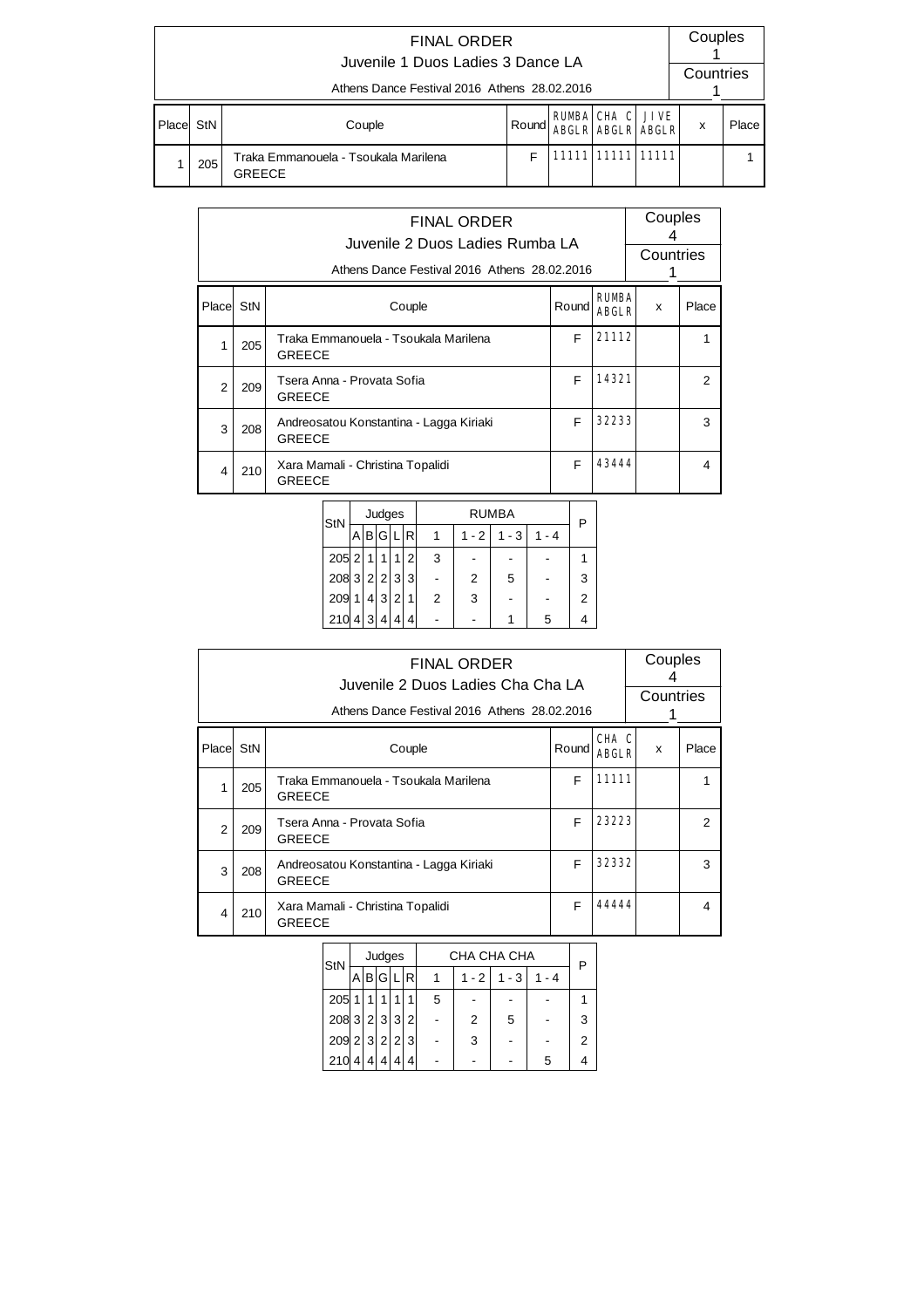|       |     | Athens Dance Festival 2016 Athens 28.02.2016          | Couples<br>З<br>Countries |                      |   |                |
|-------|-----|-------------------------------------------------------|---------------------------|----------------------|---|----------------|
| Place | StN | Couple                                                | Round                     | JIVE<br><b>ARGLR</b> | x | Place          |
|       | 205 | Traka Emmanouela - Tsoukala Marilena<br><b>GREECE</b> | F                         | 21221                |   |                |
| 2     | 209 | Tsera Anna - Provata Sofia<br><b>GREECE</b>           | F                         | 12312                |   | $\overline{2}$ |
| 3     | 211 | 33133                                                 |                           | 3                    |   |                |

|  | StN           |                   | Judges |                |   |   |   |   |   |
|--|---------------|-------------------|--------|----------------|---|---|---|---|---|
|  |               | B G L R <br>1 - 2 |        | $1 - 3$        |   |   |   |   |   |
|  | $205$ 2 1 2 2 |                   |        |                | 1 | 2 | 5 |   |   |
|  | $209$ 1 2 3 1 |                   |        |                | 2 | 2 | 4 |   | 2 |
|  | 211 3         | $\vert$ 3         | 11     | 3 <sup>1</sup> | 3 |   |   | 5 |   |

|                |     |               |                |                                                            |                |                |                |                            |              | Juvenile 2 Duos Ladies 3 Dance LA             | <b>FINAL ORDER</b> |            |              |                |                |                |                   |                |                                   |         |                   |   | 3 | Couples   |
|----------------|-----|---------------|----------------|------------------------------------------------------------|----------------|----------------|----------------|----------------------------|--------------|-----------------------------------------------|--------------------|------------|--------------|----------------|----------------|----------------|-------------------|----------------|-----------------------------------|---------|-------------------|---|---|-----------|
|                |     |               |                |                                                            |                |                |                |                            |              | Athens Dance Festival 2016 Athens 28.02.2016  |                    |            |              |                |                |                |                   |                |                                   |         |                   |   | 1 | Countries |
| Placel         | StN |               |                |                                                            |                |                |                |                            | Couple       |                                               |                    |            |              |                | Round          |                |                   | <b>RUMBA</b>   | CHA C<br><b>ABGLR ABGLR ABGLR</b> |         | <b>JIVE</b>       |   | X | Place     |
| 1              | 205 |               |                | F<br>Traka Emmanouela - Tsoukala Marilena<br><b>GREECE</b> |                |                |                |                            |              |                                               |                    |            |              |                |                |                | 21211 21122 21111 |                |                                   |         |                   | 1 |   |           |
| $\overline{2}$ | 209 | <b>GREECE</b> |                |                                                            |                |                |                | Tsera Anna - Provata Sofia |              |                                               |                    |            |              |                |                | F              |                   |                |                                   |         | 13322 13311 13322 |   |   | 2         |
| 3              | 211 | <b>GREECE</b> |                |                                                            |                |                |                |                            |              | Andreosatou Konstantina - Kotalakidou Feodora |                    |            |              |                |                | F              |                   |                | 32133 32233                       |         | 32233             |   |   | 3         |
|                |     |               |                |                                                            | Judges         |                |                |                            | <b>RUMBA</b> |                                               |                    |            |              |                | Judges         |                |                   |                | CHA CHA CHA                       |         |                   |   |   |           |
|                |     | <b>StN</b>    | $A$ $B$        |                                                            | G L            |                | l R            | 1                          | $1 - 2$      | $1 - 3$                                       | P                  | <b>StN</b> | $\mathsf{A}$ |                | B G            | L R            |                   | $\mathbf{1}$   | $1 - 2$                           | $1 - 3$ |                   | P |   |           |
|                |     | 205           | $\overline{2}$ | 1                                                          | $\overline{2}$ | 1              | $\mathbf{1}$   | 3                          |              |                                               | 1                  | 205        | $\vert$ 2    | $\mathbf{1}$   | $\mathbf{1}$   | $\overline{2}$ | $\overline{2}$    | 2              | 5                                 |         |                   | 2 |   |           |
|                |     | 209           | 1              | $\mathbf{3}$                                               | $\vert$ 3      | 2              | $\overline{2}$ | 1                          | 3            |                                               | 2                  | 209        | 1            | $\vert$ 3      | 3              | 1              | $\mathbf{1}$      | 3              | -                                 |         |                   | 1 |   |           |
|                |     | 211           | 3              | 2                                                          | 1              | $\overline{3}$ | 3              | 1                          | 2            | 5                                             | 3                  | 2113       |              | $\overline{2}$ | $\overline{2}$ | $\vert$ 3      | 3                 | $\blacksquare$ | 2                                 | 5       |                   | 3 |   |           |
|                |     |               |                |                                                            | Judges         |                |                |                            | <b>JIVE</b>  |                                               |                    |            |              |                |                |                |                   |                | <b>FINAL RESULT</b>               |         |                   |   |   |           |
|                |     | <b>StN</b>    | $A$ $B$        |                                                            | G              | $\lfloor$      | l R            | 1                          | $1 - 2$      | $1 - 3$                                       | P                  | StN        |              | <b>RUM</b>     |                |                |                   | <b>CHA</b>     | <b>JIV</b>                        | x       | P                 |   | Q |           |
|                |     | 205           | $\overline{2}$ | 1                                                          | 1              | $\mathbf{1}$   | $\mathbf{1}$   | 4                          |              |                                               | 1                  | 205        |              | 1              |                |                | 2                 |                | 1                                 | 4       |                   | 1 | X |           |

|                |     | Athens Dance Festival 2016 Athens 28.02.2016          | Couples<br>Countries |                              |   |                |
|----------------|-----|-------------------------------------------------------|----------------------|------------------------------|---|----------------|
| Place          | StN | Couple                                                | Round                | <b>RUMBA</b><br><b>ABGLR</b> | x | Place          |
| 1              | 207 | Argiropoulou Marina - Tsavalou Maria<br><b>GREECE</b> | F                    | 13111                        |   |                |
| $\mathfrak{p}$ | 213 | Xristofidou Eleni - Kokota Natalia<br><b>GREECE</b>   | F                    | 31232                        |   | $\mathfrak{p}$ |
| 3              | 212 | Stavroula Babinioti - Ioanna Zema<br><b>GREECE</b>    | F                    | 22323                        |   | 3              |
| $\overline{4}$ | 298 | Varvara Katsanaki - Eleni Gorgouli<br><b>GREECE</b>   | F                    | 44444                        |   | 4              |

209 2 1 2 5  $2 \times$ 211 3 3 3 3 9 3 X

 $209 \; 1 \; | \; 3 \; | \; 2 \; | \; 2 \; | \; 1 \; | \; 3 \; | \; - \; | \; 2$  $211 \, 3 \, 2 \, 2 \, 3 \, 3 \, - \, 2 \, 3 \, 5 \, 3$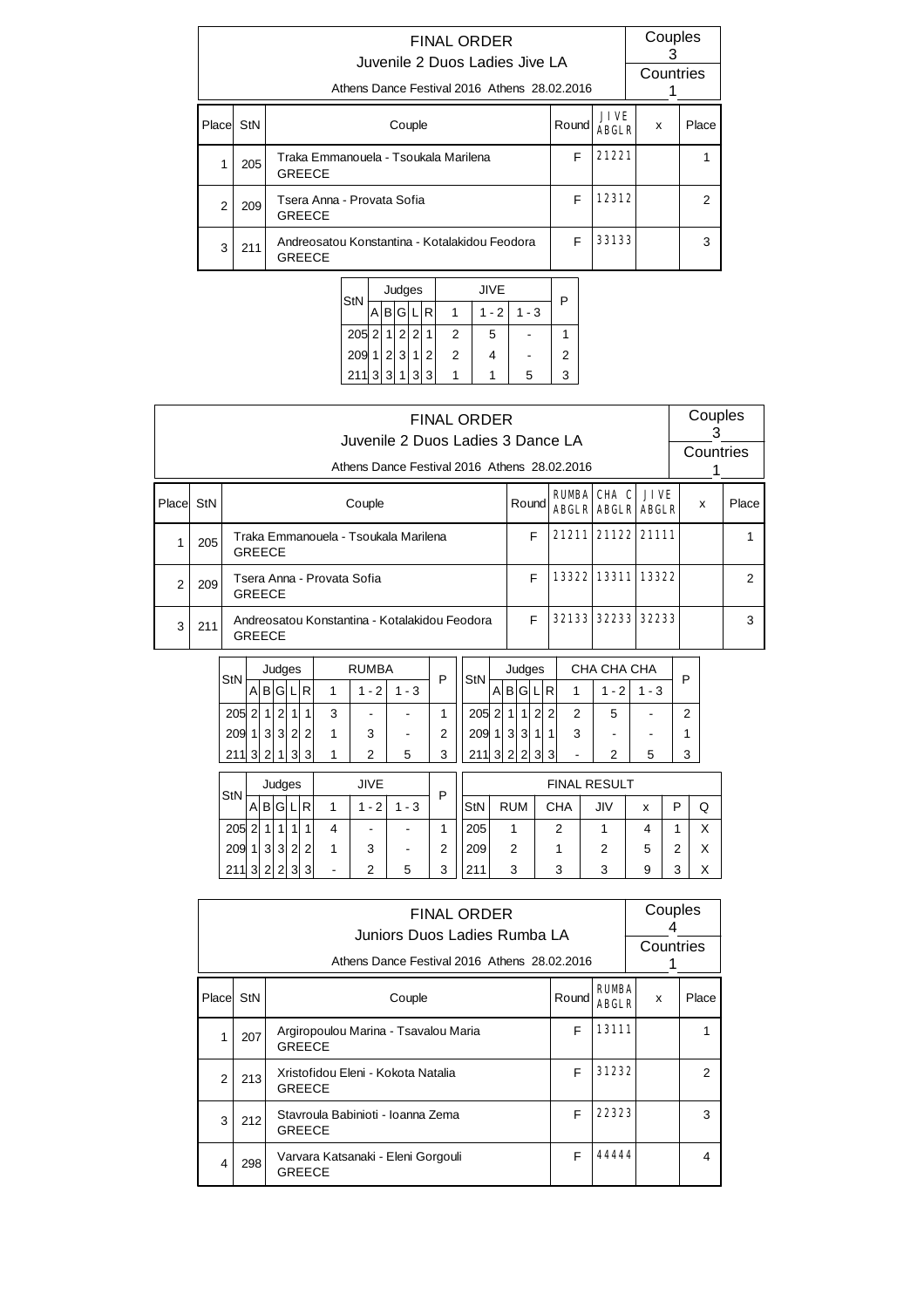| StN                 |   |   | Judges  |   |     |   |         | RUMBA   |         | P              |
|---------------------|---|---|---------|---|-----|---|---------|---------|---------|----------------|
|                     | A |   | B G     |   | 'Ri |   | $1 - 2$ | $1 - 3$ | $1 - 4$ |                |
| 207                 | 1 | 3 |         |   |     |   |         |         |         |                |
| $212$ 2 $2$ 3 $2$ 3 |   |   |         |   |     |   | 3.06    |         |         | 3              |
| 213 3               |   |   | 1 2 3 2 |   |     | 1 | 3.05    |         |         | $\overline{2}$ |
| 298                 | 4 | 4 | Δ       | 4 | 4   |   |         |         | 5       |                |

|        | <b>FINAL ORDER</b><br>Juniors Duos Ladies Cha Cha LA<br>Athens Dance Festival 2016 Athens 28.02.2016 |                                                          |        |                       |   |                |  |  |  |  |  |
|--------|------------------------------------------------------------------------------------------------------|----------------------------------------------------------|--------|-----------------------|---|----------------|--|--|--|--|--|
| Placel | StN                                                                                                  | Couple                                                   | Roundl | CHA C<br><b>ABGLR</b> | x | Place          |  |  |  |  |  |
| 1      | 207                                                                                                  | Argiropoulou Marina - Tsavalou Maria<br><b>GREECE</b>    | F      | 11122                 |   | 1              |  |  |  |  |  |
| 2      | 212                                                                                                  | Stavroula Babinioti - Ioanna Zema<br><b>GREECE</b>       | F      | 22331                 |   | $\mathfrak{p}$ |  |  |  |  |  |
| 3      | 213                                                                                                  | Xristofidou Eleni - Kokota Natalia<br><b>GREECE</b>      | F      | 33213                 |   | 3              |  |  |  |  |  |
| 4      | 298                                                                                                  | Varvara Katsanaki - Evaggelia Matthaiou<br><b>GREECE</b> | F      | 44444                 |   | 4              |  |  |  |  |  |

| StN             |   |   | Judges |   |   |   | CHA CHA CHA |         |       | Р |  |
|-----------------|---|---|--------|---|---|---|-------------|---------|-------|---|--|
|                 |   | В | G      |   | R |   | $1 - 2$     | $1 - 3$ | 1 - 4 |   |  |
| 207             |   |   |        | 2 | 2 | 3 |             |         |       |   |  |
| $212$ 2 $2$ 3 3 |   |   |        |   | 1 |   | 3           |         |       | 2 |  |
| 213 3 3 2       |   |   |        | 1 | 3 |   | 2           | 5       |       | 3 |  |
| 298             | 4 |   |        |   | 4 |   |             |         | 5     |   |  |

|        |     | <b>FINAL ORDER</b><br>Juniors Duos Ladies Jive LA<br>Athens Dance Festival 2016 Athens 28.02.2016 |       |                             | Couples<br>Countries |       |  |
|--------|-----|---------------------------------------------------------------------------------------------------|-------|-----------------------------|----------------------|-------|--|
| Placel | StN | Couple                                                                                            | Round | <b>JIVE</b><br><b>ABGLR</b> | x                    | Place |  |
|        | 207 | Argiropoulou Marina - Tsavalou Maria<br><b>GREECE</b>                                             | F     | 11112                       |                      |       |  |
| 2      | 213 | Xristofidou Eleni - Kokota Natalia<br><b>GREECE</b>                                               | F     | 22221                       |                      | 2     |  |

| Judges<br><b>JIVE</b><br>StN | Ρ |
|------------------------------|---|
| B G <br>$1 - 2$              |   |
| 207<br>1<br>2                |   |
| $2132222$<br>1<br>5          | 2 |

|       |                                                                                      | <b>FINAL ORDER</b><br>Juniors Duos Ladies 3 Dance LA<br>Athens Dance Festival 2016 Athens 28.02.2016 |       |  |                                                     |  | Couples<br>Countries |       |  |  |  |  |  |
|-------|--------------------------------------------------------------------------------------|------------------------------------------------------------------------------------------------------|-------|--|-----------------------------------------------------|--|----------------------|-------|--|--|--|--|--|
| Place | StN                                                                                  | Couple                                                                                               | Round |  | <b>RUMBA CHA C JIVE</b><br><b>ABGLR ABGLR ABGLR</b> |  | x                    | Place |  |  |  |  |  |
|       | 207                                                                                  | Argiropoulou Marina - Tsavalou Maria<br><b>GREECE</b>                                                | F     |  | 12112 12111 12111                                   |  |                      |       |  |  |  |  |  |
|       | 21221 21222 21222<br>F<br>Xristofidou Eleni - Kokota Natalia<br>213<br><b>GREECE</b> |                                                                                                      |       |  |                                                     |  |                      |       |  |  |  |  |  |
|       |                                                                                      |                                                                                                      |       |  |                                                     |  |                      |       |  |  |  |  |  |

| StN |   |   | Judges |   |   | <b>RUMBA</b> | StN |   |  |   | Judges CHA CHA CHA |  |
|-----|---|---|--------|---|---|--------------|-----|---|--|---|--------------------|--|
|     | A | в |        | ח |   | - 2          |     | В |  | R | ◠                  |  |
| 207 |   |   |        |   | າ | ٠            |     |   |  |   |                    |  |
| 213 |   |   | $\sim$ |   |   | 5            | 213 |   |  |   |                    |  |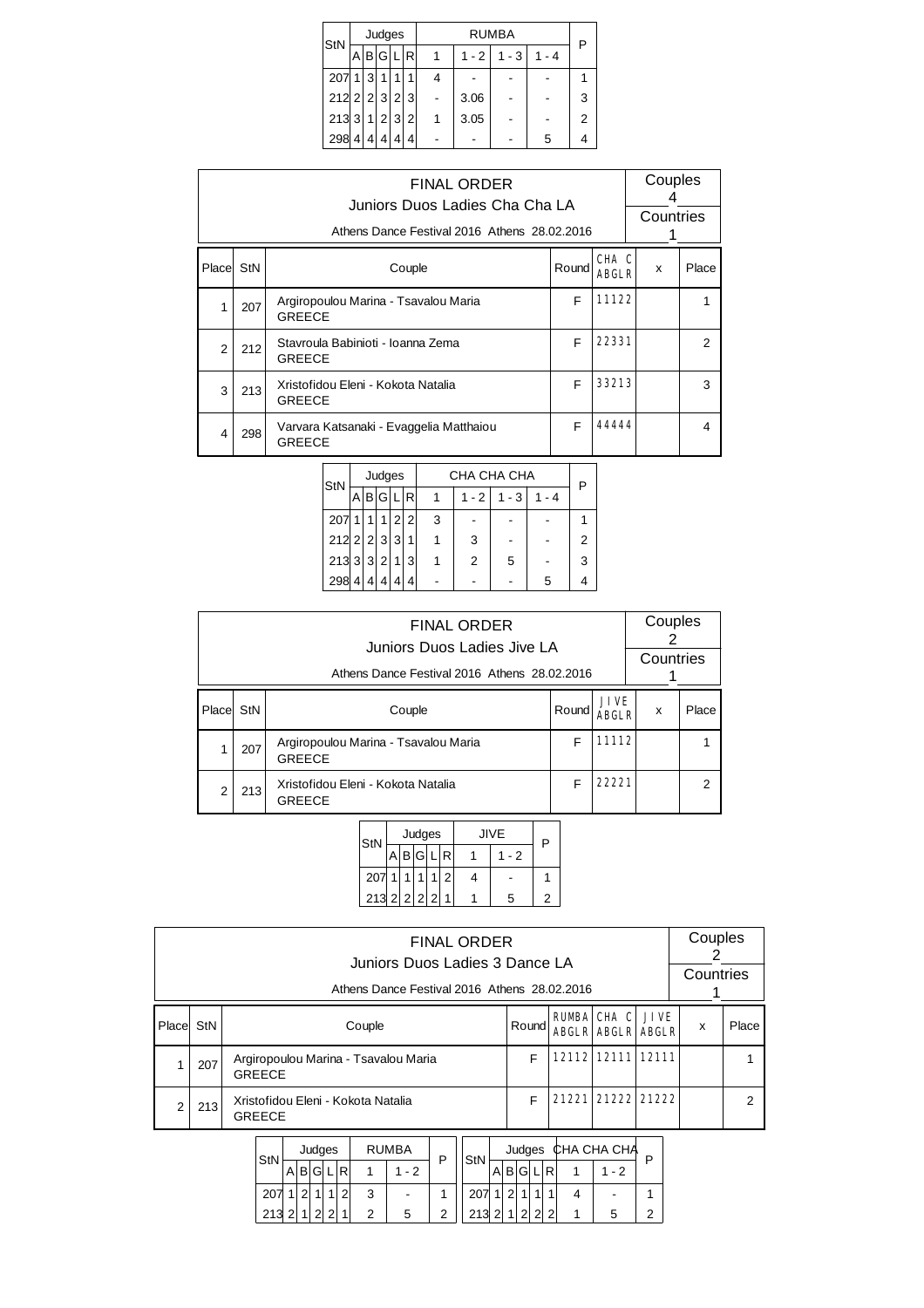| StN | <b>JIVE</b><br>Judges |        |        |  | D          |                          |   |     | <b>FINAL RESULT</b> |     |     |        |   |              |
|-----|-----------------------|--------|--------|--|------------|--------------------------|---|-----|---------------------|-----|-----|--------|---|--------------|
|     |                       | A B G  |        |  | R          | $-2$                     |   | StN | <b>RUM</b>          | CHA | JIV | x      | D | Q            |
| 207 |                       | $\sim$ |        |  |            | $\overline{\phantom{a}}$ |   | 207 |                     |     |     | ว<br>J |   | $\checkmark$ |
| 213 | ົ                     |        | $\sim$ |  | $\sqrt{2}$ | 5                        | っ | 213 | っ                   | ◠   | ◠   | 6      | ົ | v<br>⌒       |

|                |     |                                    | <b>FINAL ORDER</b><br><b>Oriental Solo Juveniles</b> |                         | Couples<br>14           |                |
|----------------|-----|------------------------------------|------------------------------------------------------|-------------------------|-------------------------|----------------|
|                |     |                                    | Athens Dance Festival 2016 Athens 28.02.2016         |                         | Countries<br>1          |                |
| Placel         | StN | Couple                             | Round                                                | <b>SAMBA</b><br>Vj kl m | X                       | Place          |
| 1              | 167 | Gklisti Katerina<br><b>GREECE</b>  | F<br>1                                               | 22111<br>Vj kl m        | 5                       | 1              |
| $\overline{2}$ | 217 | Arbaniti Marianna<br><b>GREECE</b> | F                                                    | 75223                   |                         | 1<br>2         |
| 3              | 223 | Sofia Patsidou<br><b>GREECE</b>    | 1<br>F                                               | .<br>33354              | 0                       | 10<br>3        |
| 4              | 178 | Syrma Vera                         | 1<br>F                                               | Vjk. m<br>46442         | $\overline{\mathbf{4}}$ | 3<br>4         |
| 5              | 216 | <b>GREECE</b><br>Arbaniti Ioanna   | 1<br>F                                               | Vj kl m<br>14535        | 5                       | 1<br>5         |
| 6              |     | <b>GREECE</b><br>Doulgeraki Sofia  | 1<br>F                                               | Vjkl.<br>57666          | 4                       | 3<br>6         |
|                | 166 | <b>GREECE</b>                      | 1                                                    | $V.$ .lm                | 3                       | $\overline{5}$ |
| 7              | 215 | Agapi Vithoulka<br><b>GREECE</b>   | F<br>$\mathbf{1}$                                    | 61777<br>$\cdot$ j.lm   | 3                       | 7<br>5         |
| 8              | 170 | Seremeti Natassa<br><b>GREECE</b>  | $\mathbf{1}$                                         | V. m                    | 2                       | 8              |
| 9              | 222 | Pepi Miahailidou<br><b>GREECE</b>  | $\mathbf{1}$                                         | k                       | $\mathbf{1}$            | 9              |
| 10             | 217 | Arbaniti Marianna<br><b>GREECE</b> | 1                                                    |                         | 0                       | 10             |
| 10             | 218 | Artemis Serbou<br><b>GREECE</b>    | 1                                                    |                         | 0                       | 10             |
| 10             | 219 | Eleni Stefani<br>GREECE            | 1                                                    |                         | 0                       | 10             |
| 10             | 221 | Iwanna Litra<br><b>GREECE</b>      | 1                                                    |                         | 0                       | 10             |
| 10             | 225 | Tzoylia Pappa<br><b>GREECE</b>     | 1                                                    |                         | 0                       | 10             |
|                |     | Judges<br>StN                      | <b>SAMBA</b>                                         |                         | P                       |                |

| StN   |          |                | Judges         |                |                |   |           |           | SAMBA    |         |                                    |       | P |
|-------|----------|----------------|----------------|----------------|----------------|---|-----------|-----------|----------|---------|------------------------------------|-------|---|
|       | V        |                | k١             |                | m              | 1 | $-2$<br>1 | $-3$<br>1 | - 4<br>1 | $1 - 5$ | 6<br>1<br>$\overline{\phantom{a}}$ | 1 - 7 |   |
| 166 5 |          | 7 <sup>1</sup> | 6              | 6 <sup>1</sup> | 6              |   |           |           |          |         | 4                                  |       | 6 |
| 167 2 |          | 2 <sup>1</sup> | 1 <sup>1</sup> | 1              | 1              | 3 |           |           |          |         |                                    |       |   |
| 178   | 4        | 6 <sup>1</sup> | $\overline{4}$ | $\overline{4}$ | $\overline{2}$ |   |           |           | 4        |         |                                    |       | 4 |
| 215   | $6 \mid$ | 1 <sup>1</sup> | $\overline{7}$ | 7              | 7              |   |           |           |          | 1       | 2                                  | 5     | 7 |
| 216   | 1        | 4 <sup>1</sup> | 5 <sup>1</sup> | 3              | 5              | 1 |           | 2         | 3        |         |                                    |       | 5 |
| 217 7 |          | 5 <sup>1</sup> | 2 <sup>1</sup> | $\vert$ 2      | 3              |   | 2         | 3.07      |          |         |                                    |       | 2 |
| 223 3 |          | 3 <sup>1</sup> | 3              | 5 <sup>1</sup> | 4              |   |           | 3.09      |          |         |                                    |       | 3 |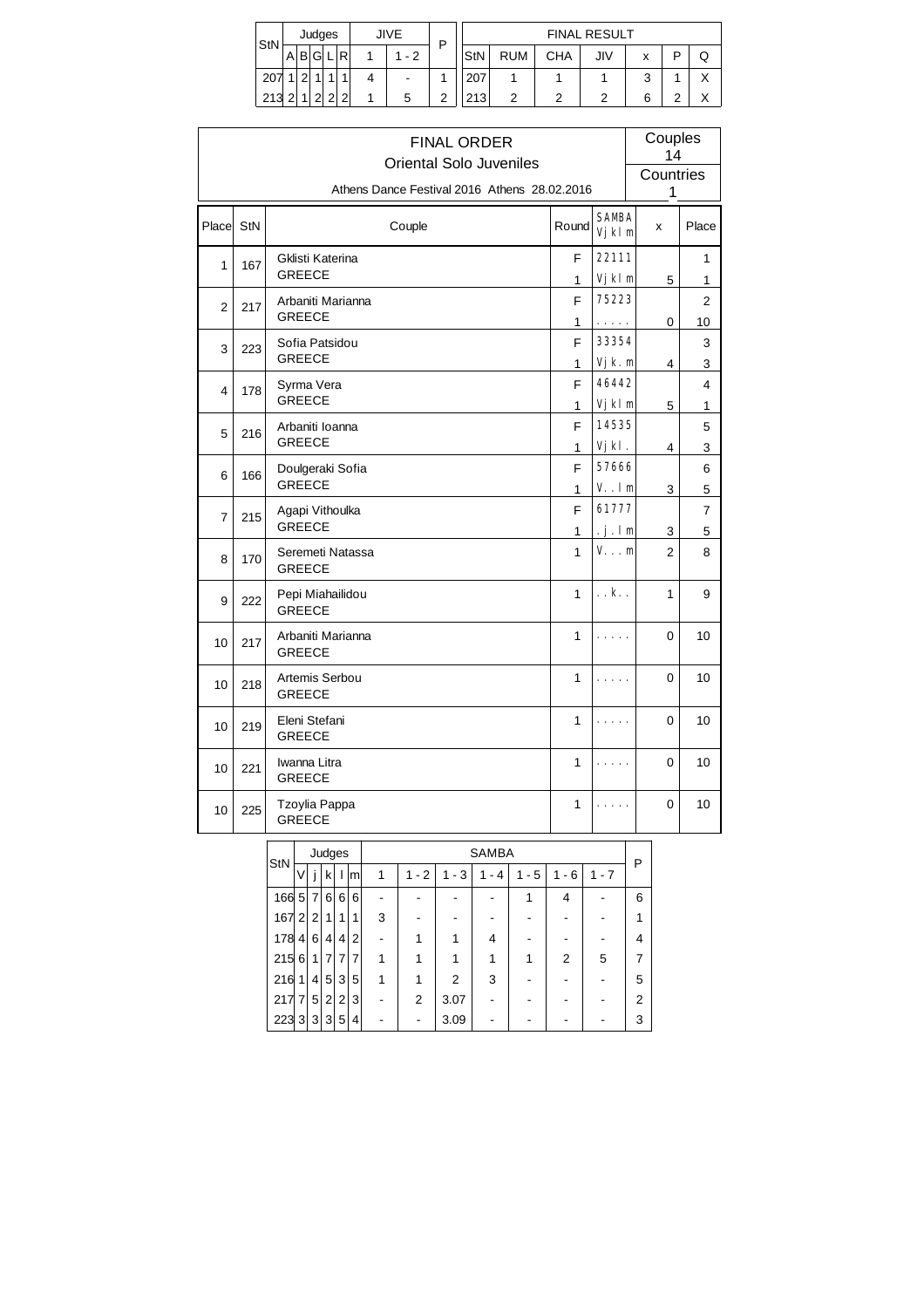|                | <b>FINAL ORDER</b><br>Oriental Solo Junior<br>Athens Dance Festival 2016 Athens 28.02.2016 |                                              |       |                        |   |                |  |  |  |  |  |
|----------------|--------------------------------------------------------------------------------------------|----------------------------------------------|-------|------------------------|---|----------------|--|--|--|--|--|
| Place StN      |                                                                                            | Couple                                       | Round | <b>SAMBA</b><br>Vjkl m | x | Place          |  |  |  |  |  |
| 1              | 188                                                                                        | Laoutari Fenia<br><b>GREECE</b>              | F     | 12121                  |   |                |  |  |  |  |  |
| $\mathfrak{p}$ | 190                                                                                        | Spyrou Anastasia<br><b>GREECE</b>            | F     | 21212                  |   | $\overline{2}$ |  |  |  |  |  |
| 3              | 227                                                                                        | Ioulia Osadtsiv<br><b>GREECE</b>             | F     | 34334                  |   | 3              |  |  |  |  |  |
| 4              | 226                                                                                        | Anastasia Aikaterinh Polith<br><b>GREECE</b> | F     | 43443                  |   | 4              |  |  |  |  |  |

|      |   |                 | Judges      |   |   |                |         | <b>SAMBA</b> |         |   |
|------|---|-----------------|-------------|---|---|----------------|---------|--------------|---------|---|
| StN  |   |                 | k           |   | m |                | $1 - 2$ | $1 - 3$      | $1 - 4$ |   |
| 188  | 1 | $\overline{2}$  | $\mathbf 1$ | 2 | 1 | 3              |         |              |         |   |
| 190  | 2 | $\mathbf 1$     | 2           |   | 2 | $\overline{2}$ | 5       |              |         | 2 |
| 226  | 4 | 3               | 4           | 4 | 3 |                |         | 2            | 5       |   |
| 2273 |   | $\vert 4 \vert$ | 3 3         |   | 4 |                |         | 3            |         | 3 |

|                | <b>FINAL ORDER</b><br>Oriental Solo Youth<br>Athens Dance Festival 2016 Athens 28.02.2016 |                                          |       |                        |   |       |  |  |  |  |
|----------------|-------------------------------------------------------------------------------------------|------------------------------------------|-------|------------------------|---|-------|--|--|--|--|
| Place StN      |                                                                                           | Couple                                   | Round | <b>SAMBA</b><br>Vjkl m | X | Place |  |  |  |  |
| 1              | 199                                                                                       | Varsamou Dimitra<br><b>GREECE</b>        | F     | 23121                  |   | 1     |  |  |  |  |
| $\overline{2}$ | 196                                                                                       | Georgantzeli Elena<br><b>GREECE</b>      | F     | 41412                  |   | 2     |  |  |  |  |
| 3              | 188                                                                                       | Laoutari Fenia<br><b>GREECE</b>          | F     | 15233                  |   | 3     |  |  |  |  |
| 4              | 230                                                                                       | Anna Maria Papadopoulou<br><b>GREECE</b> | F     | 32355                  |   | 4     |  |  |  |  |
| 5              | 231                                                                                       | Kanellopoulou Baso<br><b>GREECE</b>      | F     | 54544                  |   | 5     |  |  |  |  |

| StN               |                |   | Judges         |   |   |   | <b>SAMBA</b> |     |     |         |   |  |  |
|-------------------|----------------|---|----------------|---|---|---|--------------|-----|-----|---------|---|--|--|
|                   |                |   | k              |   | m |   | $1 - 2$      | - 3 | - 4 | $1 - 5$ |   |  |  |
| 188               | 1 <sub>1</sub> | 5 | $\overline{2}$ | 3 | 3 |   | 2            | 4   |     |         | 3 |  |  |
| 196               | $\overline{4}$ | 1 | 4'             | 1 | 2 | 2 | 3            |     |     |         | 2 |  |  |
| $199$ 2 3         |                |   | 11             | 2 | 1 | 2 | 4            |     |     |         |   |  |  |
| $230 \ 3 \ 2 \ 3$ |                |   |                | 5 | 5 |   |              | -3  |     |         |   |  |  |
| 231               | 5              | 4 | 5              | 4 | 4 |   |              |     | 3   |         | 5 |  |  |

|                | <b>FINAL ORDER</b><br>Oriental Solo Adult Beginners<br>Athens Dance Festival 2016 Athens 28.02.2016 |                                     |        |       |                        |  |   |                |
|----------------|-----------------------------------------------------------------------------------------------------|-------------------------------------|--------|-------|------------------------|--|---|----------------|
| Place          | StN                                                                                                 |                                     | Couple | Round | <b>SAMBA</b><br>Vjkl m |  | X | Place          |
| 1              | 233                                                                                                 | Athina Mavroidi<br><b>GREECE</b>    |        | F     | 21213                  |  |   | 1              |
| $\mathfrak{p}$ | 397                                                                                                 | Bazani Anastasia<br><b>GREECE</b>   |        | F     | 13421                  |  |   | $\overline{2}$ |
| 3              | 234                                                                                                 | Buda Nina Maria<br><b>GREECE</b>    |        | F     | 32144                  |  |   | 3              |
| 4              | 235                                                                                                 | Elena Argiropoulou<br><b>GREECE</b> |        | F     | 44355                  |  |   | 4              |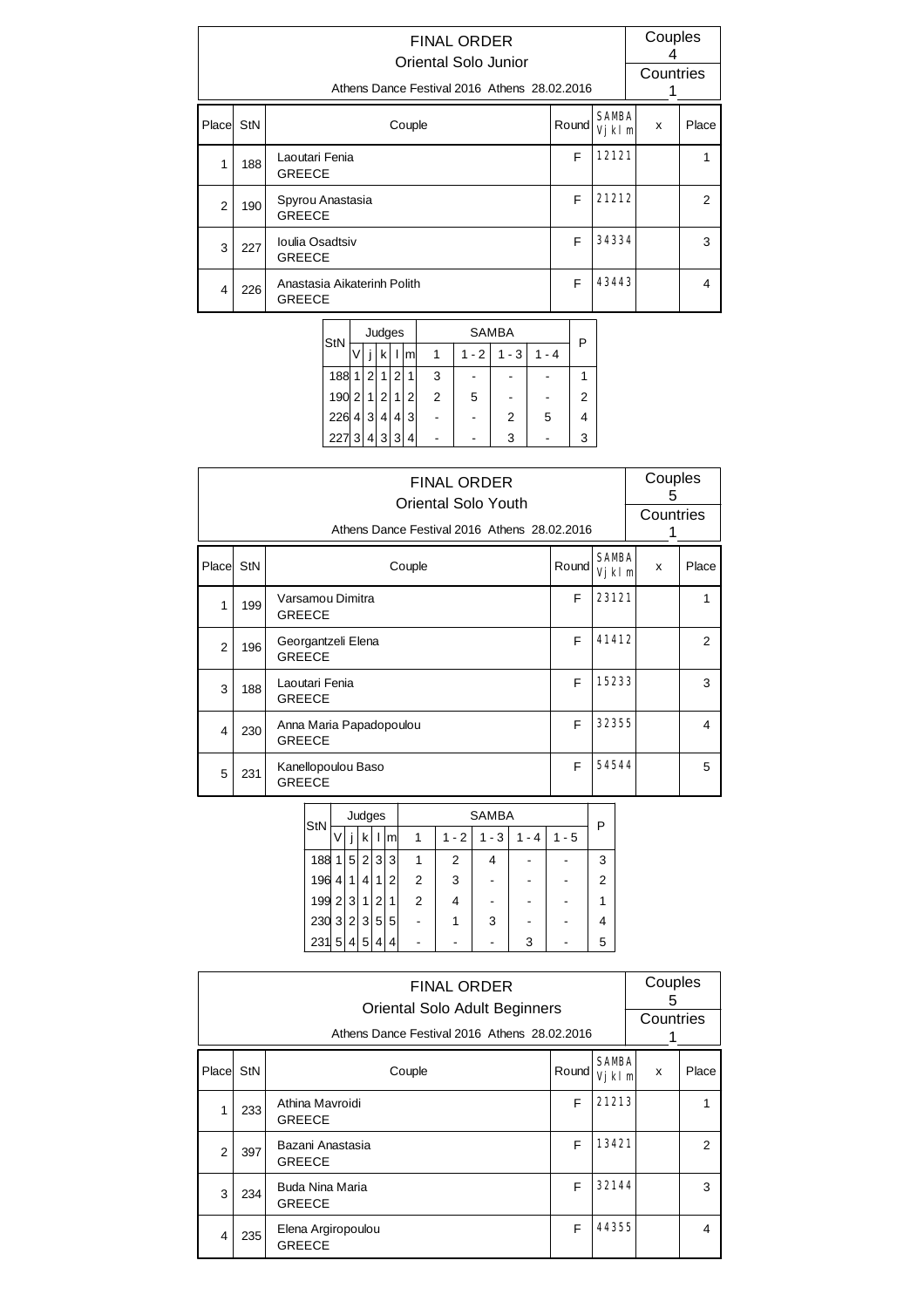| Place StN |     | Couple                          | <b>SAMBA</b><br>$Round$ $Vjklm$ | x | Place |
|-----------|-----|---------------------------------|---------------------------------|---|-------|
| 5         | 238 | Nikol Kiranaki<br><b>GREECE</b> | 55532                           |   |       |

| StN   |             |                | Judges |   |   | <b>SAMBA</b> |         |         |      |         |   |
|-------|-------------|----------------|--------|---|---|--------------|---------|---------|------|---------|---|
|       |             |                | k      |   | m |              | $1 - 2$ | $1 - 3$ | $-4$ | $1 - 5$ |   |
| 233 2 |             | $\overline{1}$ | 2      | 1 | 3 | 2            |         |         |      |         |   |
| 234 3 |             | 2 <sub>1</sub> | 1      | 4 | 4 |              | 2       | 3       |      |         | 3 |
| 235   | 4           | 4              | 3      | 5 | 5 |              |         |         | 3    |         |   |
| 238   | 5           | 5              | 5      | 3 | 2 |              |         | 2       | 2    | 5       | 5 |
| 397   | $\mathbf 1$ | 3              | 4      | 2 | 1 | 2            | 3       |         |      |         | 2 |

|                | <b>FINAL ORDER</b><br>Oriental Solo Professionals<br>Athens Dance Festival 2016 Athens 28.02.2016 |                                       |       |                        |   |                |  |  |  |
|----------------|---------------------------------------------------------------------------------------------------|---------------------------------------|-------|------------------------|---|----------------|--|--|--|
|                |                                                                                                   |                                       |       |                        | 1 |                |  |  |  |
| Place StN      |                                                                                                   | Couple                                | Round | <b>SAMBA</b><br>Vjkl m | x | Place          |  |  |  |
| $\mathbf{1}$   | 202                                                                                               | Karagianni Lina<br><b>GREECE</b>      | F     | 27211                  |   | 1              |  |  |  |
| $\overline{2}$ | 246                                                                                               | Mary Dimitropoulou<br><b>GREECE</b>   | F     | 12333                  |   | 2              |  |  |  |
| 3              | 245                                                                                               | Marianna Karamanakou<br><b>GREECE</b> | F     | 34522                  |   | 3              |  |  |  |
| 4              | 200                                                                                               | Basdeli Maria<br><b>GREECE</b>        | F     | 41744                  |   | 4              |  |  |  |
| 5              | 398                                                                                               | Hromaki Konstantina<br><b>GREECE</b>  | F     | 53176                  |   | 5              |  |  |  |
| 6              | 244                                                                                               | Eleni Gianakou<br><b>GREECE</b>       | F     | 66455                  |   | 6              |  |  |  |
| $\overline{7}$ | 243                                                                                               | Anna Maniati<br><b>GREECE</b>         | F     | 75667                  |   | $\overline{7}$ |  |  |  |

| StN   |                |                 | Judges         |                |   |                | <b>SAMBA</b> |         |                |         |           |         | P              |
|-------|----------------|-----------------|----------------|----------------|---|----------------|--------------|---------|----------------|---------|-----------|---------|----------------|
|       | V              |                 | $\mathsf{k}$   |                | m | 1              | $-2$<br>1    | $1 - 3$ | $-4$<br>1      | $1 - 5$ | $-6$<br>1 | $1 - 7$ |                |
| 200   | $\vert$        | 1 <sup>1</sup>  | $\overline{7}$ | $\overline{4}$ | 4 | 1              |              |         | 4              |         |           |         | 4              |
| 202   | 2 <sup>1</sup> | $\overline{7}$  | 2 <sub>1</sub> | 1              | 1 | $\overline{2}$ | 4            |         |                |         |           |         |                |
| 243   | 7              | $5\overline{)}$ | 6              | 6              | 7 |                |              |         |                |         | 3         |         |                |
| 244   | 6 <sup>1</sup> | 6 <sup>1</sup>  |                | 4 5            | 5 |                |              |         | 1              | 3.14    |           |         | 6              |
| 245   | 3              | $\vert$         | 5 <sup>1</sup> | $\overline{2}$ | 2 |                | 2            | 3       |                |         |           |         | 3              |
| 246   | 1              | 2               |                | 3 3            | 3 | 1              | 2            | 5       |                |         |           |         | $\overline{2}$ |
| 398 5 |                | 3               | 11             | 7              | 6 | 1              |              | 2       | $\overline{2}$ | 3.09    |           |         | 5              |

|       | <b>FINAL ORDER</b><br>Contemporary Duos Juvenile |                                    |       |                        |   |       |  |  |  |  |  |
|-------|--------------------------------------------------|------------------------------------|-------|------------------------|---|-------|--|--|--|--|--|
|       | Athens Dance Festival 2016 Athens 28.02.2016     |                                    |       |                        |   |       |  |  |  |  |  |
| Place | StN                                              | Couple                             | Round | <b>SAMBA</b><br>dghi k | x | Place |  |  |  |  |  |
|       | 217                                              | Arbaniti Marianna<br><b>GREECE</b> | F     | 11111                  |   |       |  |  |  |  |  |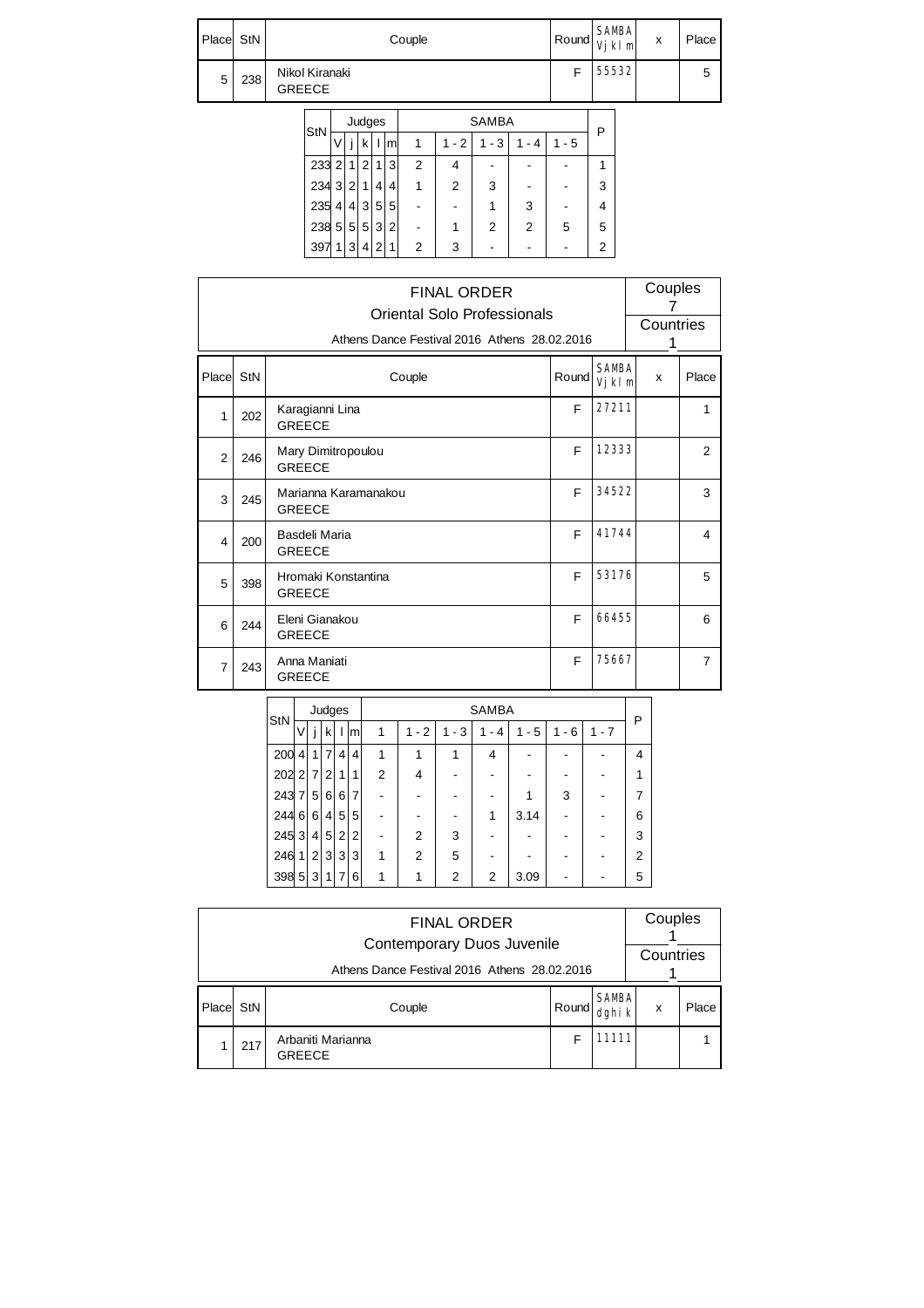|        | <b>FINAL ORDER</b><br><b>Contemporary Duos Adult</b> |                              |                                 |       |  |  |  |  |  |  |  |
|--------|------------------------------------------------------|------------------------------|---------------------------------|-------|--|--|--|--|--|--|--|
|        | Athens Dance Festival 2016 Athens 28.02.2016         |                              |                                 |       |  |  |  |  |  |  |  |
| Placel | StN                                                  | Couple                       | <b>SAMBA</b><br>Round<br>dghi k |       |  |  |  |  |  |  |  |
|        | 247                                                  | Kapisi Aspa<br><b>GREECE</b> | F                               | 11111 |  |  |  |  |  |  |  |

|       | <b>FINAL ORDER</b><br><b>Contemporary Solo Juniors</b> |                               |       |                        |   |       |  |  |  |  |
|-------|--------------------------------------------------------|-------------------------------|-------|------------------------|---|-------|--|--|--|--|
|       | Athens Dance Festival 2016 Athens 28.02.2016           |                               |       |                        |   |       |  |  |  |  |
| Place | StN                                                    | Couple                        | Round | <b>SAMBA</b><br>dghi k | x | Place |  |  |  |  |
|       | 248                                                    | Ekabi Biahou<br><b>GREECE</b> | F     | 1111                   |   |       |  |  |  |  |

|       | <b>FINAL ORDER</b><br>Contemporary Solo Youth<br>Athens Dance Festival 2016 Athens 28.02.2016 |                                   |       |                        |   |                |  |  |
|-------|-----------------------------------------------------------------------------------------------|-----------------------------------|-------|------------------------|---|----------------|--|--|
| Place | StN                                                                                           | Couple                            | Round | <b>SAMBA</b><br>dghi k | x | Place          |  |  |
|       | 199                                                                                           | Varsamou Dimitra<br><b>GREECE</b> | F     | 21211                  |   |                |  |  |
| 2     | 249                                                                                           | Hara Koukoudi<br><b>GREECE</b>    | F     | 12122                  |   | $\overline{2}$ |  |  |

| StN   |   |           | Judges  | <b>SAMBA</b> | P   |  |
|-------|---|-----------|---------|--------------|-----|--|
|       | d |           |         |              | - 2 |  |
| 199 2 |   | $\vert$ 2 |         | 3            |     |  |
| 249   |   |           | 2 1 2 2 | 2            | 5   |  |

|                | <b>FINAL ORDER</b><br>Hip Hop Solo Youth<br>Athens Dance Festival 2016 Athens 28.02.2016 |                                   |                              |   |       |  |   |
|----------------|------------------------------------------------------------------------------------------|-----------------------------------|------------------------------|---|-------|--|---|
| Place          | StN                                                                                      | Couple                            | <b>SAMBA</b><br><b>bcdfk</b> | x | Place |  |   |
|                | 250                                                                                      | Antonia Bilanaki<br><b>GREECE</b> |                              | F | 11111 |  |   |
| $\overline{2}$ | 199                                                                                      | Varsamou Dimitra<br><b>GREECE</b> |                              | F | 22222 |  | 2 |

| StN           |  | Judges  |   | SAMBA |      |   |
|---------------|--|---------|---|-------|------|---|
|               |  | b c d f | k |       | $-2$ |   |
| 199 2 2 2 2 2 |  |         |   |       | 5    | ン |
| 250           |  |         |   | 5     |      |   |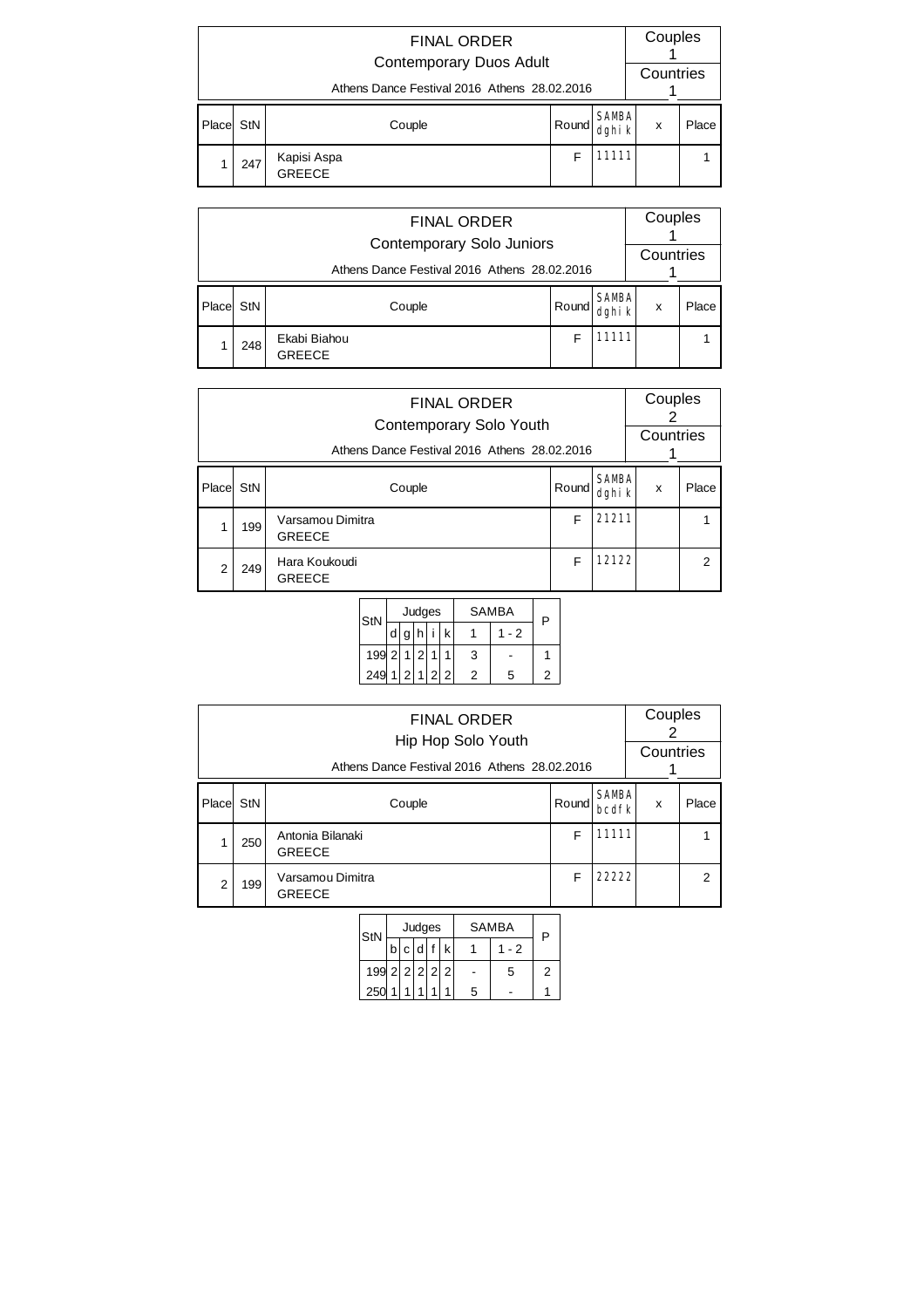|       | <b>FINAL ORDER</b><br>Hip Hop Solo Adult<br>Athens Dance Festival 2016 Athens 28.02.2016 |                                       |                                   |       |                |   |  |  |  |
|-------|------------------------------------------------------------------------------------------|---------------------------------------|-----------------------------------|-------|----------------|---|--|--|--|
| Place | StN                                                                                      | Couple                                | <b>SAMBA</b><br>x<br><b>bcdfk</b> | Place |                |   |  |  |  |
|       | 251                                                                                      | Eirini Gkotsopoulou<br><b>GREECE</b>  | F                                 | 11122 |                | 1 |  |  |  |
| 2     | 252                                                                                      | Isidora Sotiropoulou<br><b>GREECE</b> | 22211                             |       | $\overline{2}$ |   |  |  |  |



|                | <b>FINAL ORDER</b><br>Hip Hop Groups Juvenile<br>Athens Dance Festival 2016 Athens 28.02.2016 |                                                 |       |              |   |               |  |  |
|----------------|-----------------------------------------------------------------------------------------------|-------------------------------------------------|-------|--------------|---|---------------|--|--|
| Placel         | StN                                                                                           | Competitor                                      | Round | <b>bedfk</b> | X | Place         |  |  |
|                | 272                                                                                           | Dimotiko Scholeio Argyroupolis<br><b>GREECE</b> | F     | 11111        |   |               |  |  |
| $\overline{2}$ | 271                                                                                           | Alitia<br><b>GREECE</b>                         | F     | 22222        |   | $\mathcal{P}$ |  |  |



|                | <b>FINAL ORDER</b><br><b>Hip Hop Groups Adult</b><br>Athens Dance Festival 2016 Athens 28.02.2016 |                                                 |       |       |   |       |  |  |
|----------------|---------------------------------------------------------------------------------------------------|-------------------------------------------------|-------|-------|---|-------|--|--|
| Place StN      |                                                                                                   | Competitor                                      | Round | bedfk | x | Place |  |  |
| 1              | 276                                                                                               | Rams Head<br><b>GREECE</b>                      | F     | 12112 |   |       |  |  |
| $\overline{2}$ | 275                                                                                               | Lionick Crew & Opalala<br><b>GREECE</b>         | F     | 21421 |   | 2     |  |  |
| 3              | 274                                                                                               | Foxes<br><b>GREECE</b>                          | F     | 33243 |   | 3     |  |  |
| $\overline{4}$ | 273                                                                                               | Chick Things by Celeste & Chic<br><b>GREECE</b> | F     | 44334 |   | 4     |  |  |

| StN    |                |                           | Judges |                |   |   |         |         |          | P |
|--------|----------------|---------------------------|--------|----------------|---|---|---------|---------|----------|---|
|        | b              | с                         | d      |                | k |   | $1 - 2$ | $1 - 3$ | - 4<br>1 |   |
| 273    | 4              | $\mathbf{4}^{\mathsf{T}}$ | 3      | 3              | 4 |   |         | 2       | 5        | 4 |
| 274332 |                |                           |        | 4              | 3 |   |         |         |          | 3 |
| 275 2  |                | 1                         | 4      | $\overline{2}$ | 1 | 2 |         |         |          | 2 |
| 276    | 1 <sup>1</sup> | 2 <sup>1</sup>            | 1      | 1              | 2 | 3 |         |         |          |   |